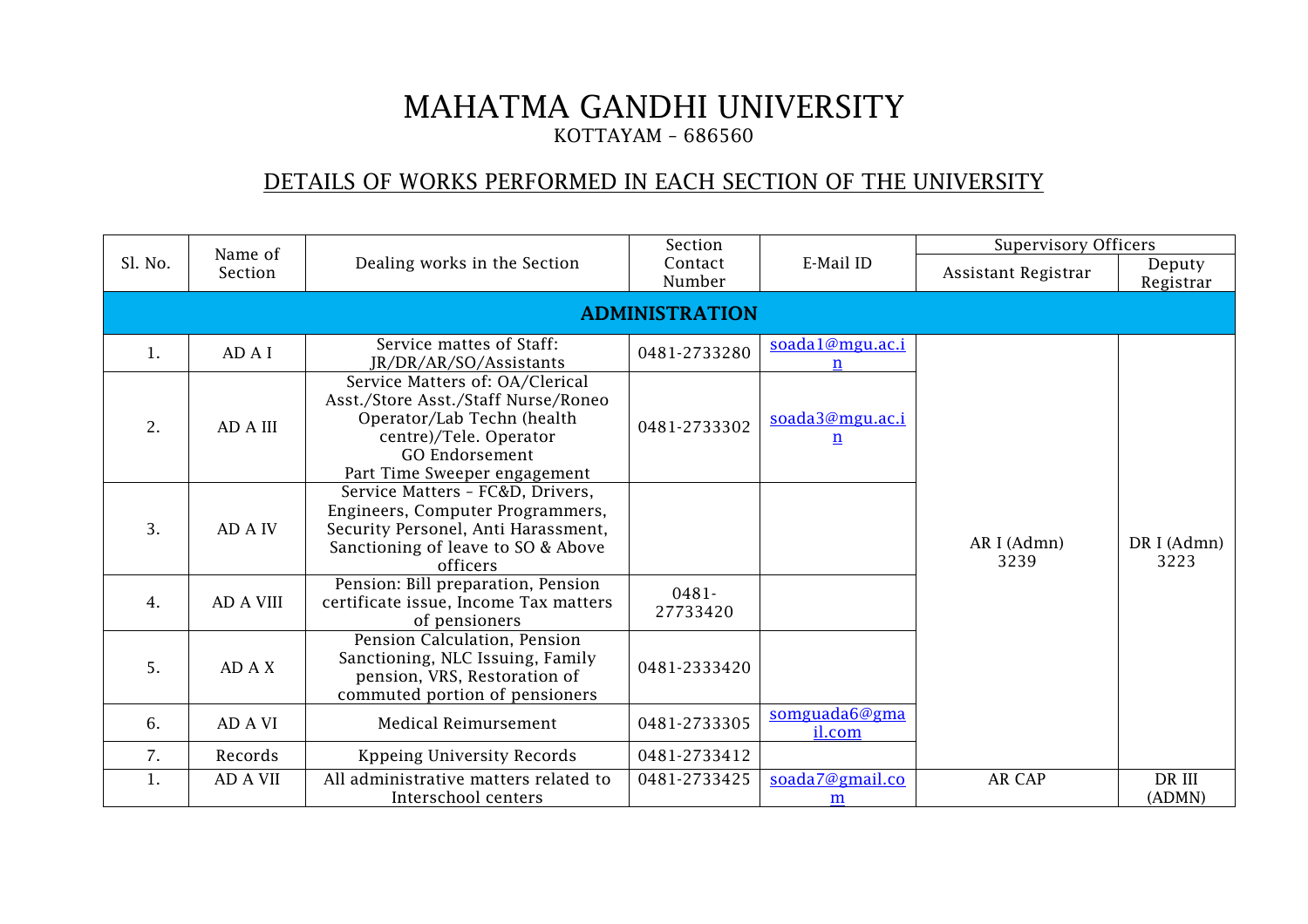|         | Name of    |                                                            | Section      |                       | <b>Supervisory Officers</b> |                         |
|---------|------------|------------------------------------------------------------|--------------|-----------------------|-----------------------------|-------------------------|
| Sl. No. | Section    | Dealing works in the Section                               | Contact      | E-Mail ID             | Assistant Registrar         | Deputy                  |
|         |            |                                                            | Number       |                       |                             | Registrar               |
| 2.      | Content    | Maintenance of University Website,                         |              |                       |                             | 1273                    |
|         | Management | Preparation of Annual Report                               |              |                       |                             |                         |
|         |            | Service matters of teachers in various                     |              |                       |                             |                         |
|         |            | Schools under the University, VC, PVC,                     |              |                       |                             |                         |
|         |            | Registrar, FO, and CE                                      |              |                       |                             |                         |
|         |            | School of Communication &<br>Journalism                    |              |                       |                             |                         |
|         |            |                                                            |              |                       |                             |                         |
|         |            | School of Computer Science<br>School of Distance Education |              |                       |                             | DR II<br>(Admn)<br>3227 |
|         |            | School of Environmental Studies                            |              |                       |                             |                         |
|         |            | School of Bio-Sciences                                     |              |                       |                             |                         |
|         |            |                                                            |              |                       |                             |                         |
|         |            | Appointment of Assistant Professors                        |              |                       |                             |                         |
|         |            | Appointment of Associate Professors                        |              |                       |                             |                         |
|         |            | Establishment of: School of Chemical                       |              |                       |                             |                         |
|         |            | Sciences(11 teachers)<br>School of Indian Legal Thought (6 |              |                       |                             |                         |
| 3.      | Ad A II    | teachers)                                                  | 0481-2733281 | ada2mgu@gmail.<br>com | AR II (Admn.)               |                         |
|         |            | School of Letters (6 teachers)                             |              |                       | 3240                        |                         |
|         |            | School of Tourism Studies (1 teacher)                      |              |                       |                             |                         |
|         |            | RTI reply                                                  |              |                       |                             |                         |
|         |            | Prevention of vacation (All school of                      |              |                       |                             |                         |
|         |            | the University)                                            |              |                       |                             |                         |
|         |            | UGC pay revision                                           |              |                       |                             |                         |
|         |            | Legal Files                                                |              |                       |                             |                         |
|         |            | Service matters of VC/PVC                                  |              |                       |                             |                         |
|         |            | Service matters of Registrar/FO/CE                         |              |                       |                             |                         |
|         |            | School of International Relation &                         |              |                       |                             |                         |
|         |            | Politics                                                   |              |                       |                             |                         |
|         |            | School of Pure and Applied Physics                         |              |                       |                             |                         |
|         |            | RTI reply                                                  |              |                       |                             |                         |
|         |            | LA                                                         |              |                       |                             |                         |
|         |            | Establishment work related to School                       |              |                       |                             |                         |
|         |            | of Physical Education, Establishment                       |              | mguadafive@           | AR II (Admn)                | DR II                   |
| 4.      | Ad A V     | work of Service matters of the non-                        | 3304         | gmail.com             | 3240                        | (Admn)                  |
|         |            | teaching staff, National Pension                           |              |                       |                             | 3227                    |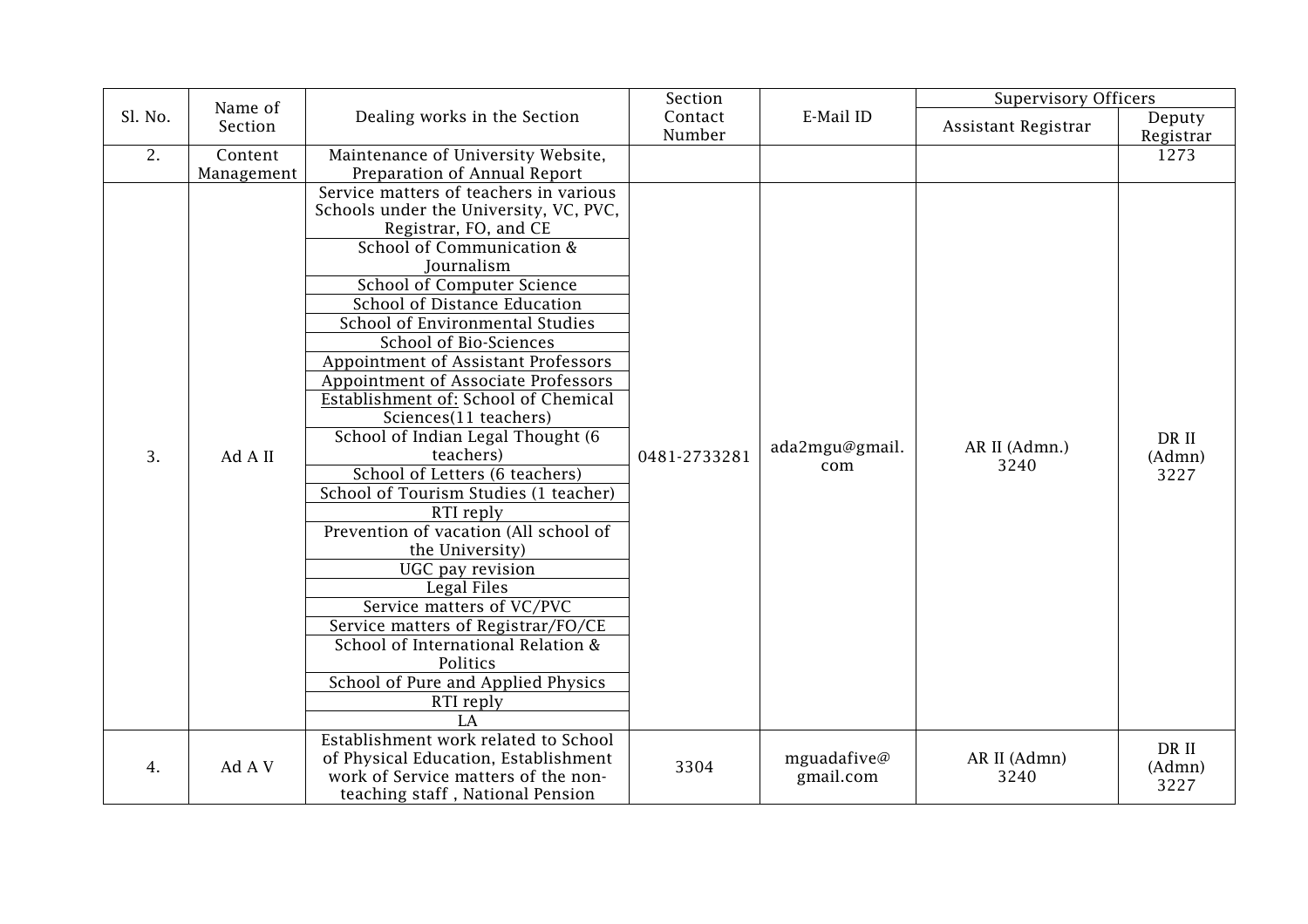|         | Name of |                                                                                                                                                                                                                                                                                                                                                                                                                                                                                                                                                                                                                               | Section           |                            | <b>Supervisory Officers</b>   |                     |
|---------|---------|-------------------------------------------------------------------------------------------------------------------------------------------------------------------------------------------------------------------------------------------------------------------------------------------------------------------------------------------------------------------------------------------------------------------------------------------------------------------------------------------------------------------------------------------------------------------------------------------------------------------------------|-------------------|----------------------------|-------------------------------|---------------------|
| Sl. No. | Section | Dealing works in the Section                                                                                                                                                                                                                                                                                                                                                                                                                                                                                                                                                                                                  | Contact<br>Number | E-Mail ID                  | Assistant Registrar           | Deputy<br>Registrar |
|         |         | System, Appointment of Guest<br>Faculties, Visiting Professor,<br>Placement and Training Cell,<br>Appointment, Transfer and Posting of<br><b>Library Staff</b>                                                                                                                                                                                                                                                                                                                                                                                                                                                                |                   |                            |                               |                     |
| 5.      | Ad A IX | Promotion, Pay Fixation, Leave, etc of<br>teachers of 6 teaching departments of<br>University and Scrutiny of provisional<br>payments /U.O<br>issuance/regularisation etc.<br>Establishment work of Teachers in<br>School of Social Sciences, School of<br>Gandhian Thought and Department of<br>Life Long Learning<br>Establishment work of teachers in<br>school of Behavioural Sciences(SBS),<br>School of Management and Business<br>Studies(SMBS) & School of Pedagogical<br>Sciences (SPS)<br>Provisional Payment & Its<br>regularisation, teaching<br>departments(statutory)/IUC/ISC<br>Notification - Charge Transfer | 0481-2733425      |                            |                               |                     |
| 6.      | Ad B I  | House Building Advance, Canteen,<br>Light Refreshment Stalls, Crèche,<br>Ladies Fitness Centre, Permanent<br>Advance, Staff Welfare Fund, Motor<br>Conveyance Advance, Marriage<br>Advance, Cycle Advance                                                                                                                                                                                                                                                                                                                                                                                                                     |                   | adb1section@gm<br>ail.com  |                               |                     |
| 7.      | Ad B VI | Processing TA/DA Bills of members of<br>the Syndicate Staff and Teachers who<br>attend various programmes in the<br>University                                                                                                                                                                                                                                                                                                                                                                                                                                                                                                |                   | 1521@mgu.ac.in             |                               |                     |
| 8.      | AD B V  | വാഹനം - പർച്ചേസ്, മെയിന്റനൻസ്, റിപ്പയർ,<br>ഇൻഷുറൻസ്, ബസ് പാസ്-ദിവസക്കൂലി<br>ഡ്രൈവർമാരുടെ വേതനം- വാഹന വില്പന                                                                                                                                                                                                                                                                                                                                                                                                                                                                                                                   | 0481-2733310      | vehicles.mgu@g<br>mail.com | <b>ESTATE OFFICER</b><br>3269 | DR II<br>(ADMN)     |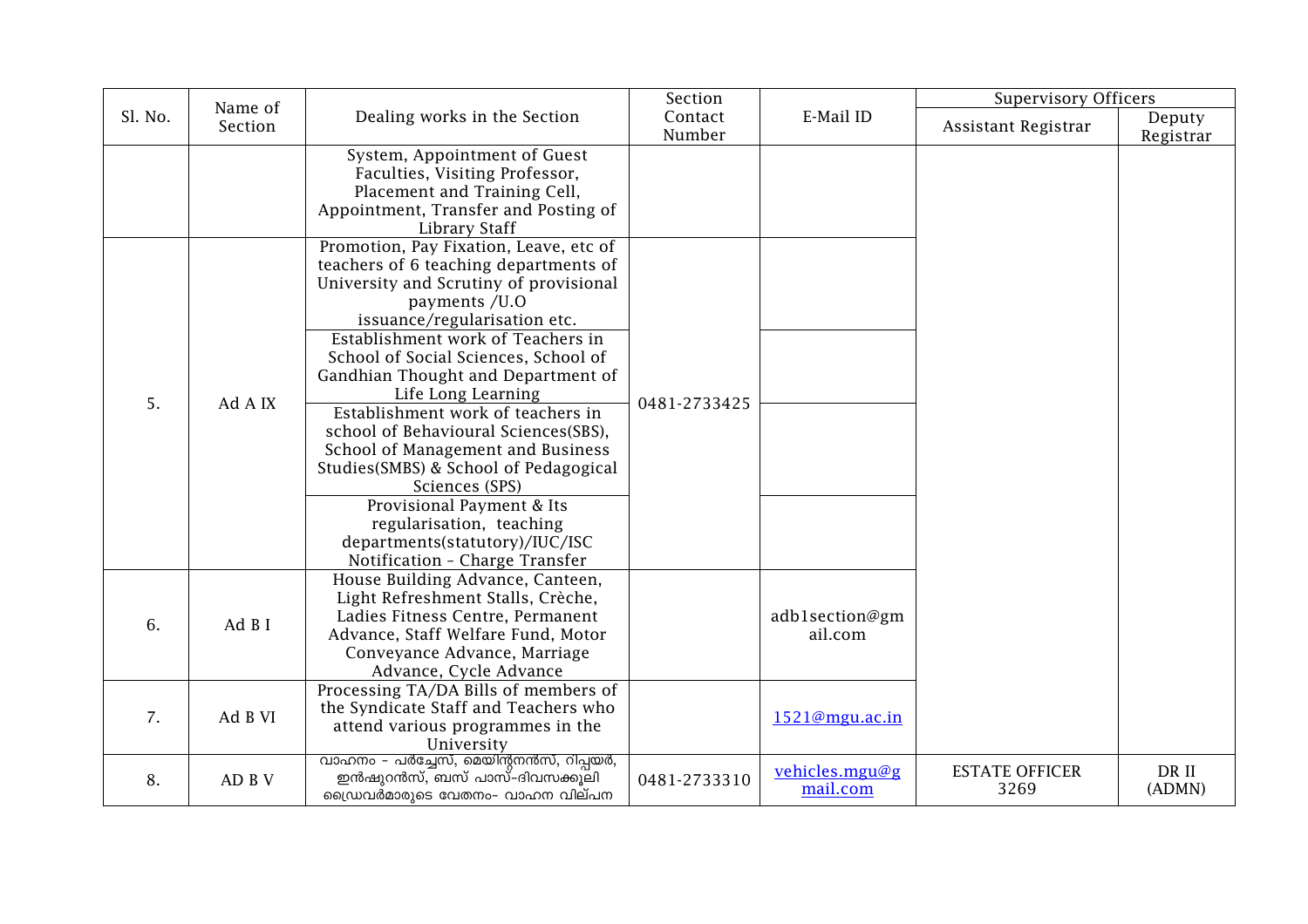|         | Name of          |                                                                                                                                                                                                                                | Section      |                                | <b>Supervisory Officers</b> |                                             |
|---------|------------------|--------------------------------------------------------------------------------------------------------------------------------------------------------------------------------------------------------------------------------|--------------|--------------------------------|-----------------------------|---------------------------------------------|
| Sl. No. | Section          | Dealing works in the Section                                                                                                                                                                                                   | Contact      | E-Mail ID                      | Assistant Registrar         | Deputy                                      |
|         |                  |                                                                                                                                                                                                                                | Number       |                                |                             | Registrar                                   |
| 9.      | AD B III         | കെട്ടിട നികുതി, ഇൻഷുറൻസ്,<br>അസംബ്ലിഹാൾ, ഗസ്റ്റ്ഹൗസ്, അലോട്മെന്റ്,<br>സ്ക്രാപ്പ് വിൽപ്പന, കിട്ടേഷനുകൾ ക്ഷണിച്ച്<br>മരം മുറിക്കൽ, ഒരു ലക്ഷം രൂപയിൽ<br>കുറവുള്ള വർക്കുകൾക്ക് അനുമതി വാങ്ങുക,<br>ഭൂമി ഇടപാടുകൾ, കാമ്പസ് ക്ലീനിംഗ് | 0481-2733308 | mguestate@gmail<br>.com        |                             | 3227                                        |
| 10.     | AD B VII         | യൂണിവേഴ്സിറ്റി സ്റ്റുഡന്റ്<br>ഹോസ്റ്റലുകളുടെയും സ്റ്റാഫ്<br>ക്വാര്ട്ടേഴ്സുകളുടെയും<br>അഡ്മിനിസ്ട്രേഷൻ                                                                                                                          | 0481-2733290 | adb7mgu@gmail.<br>com          |                             |                                             |
| 11.     | AD D             | കണ്ടിൻജന്റ് ബില്ലുകളുടെ തയ്യാറാക്കൽ                                                                                                                                                                                            | 0481-2733282 | addmgu@gmail.c<br>om           |                             |                                             |
| 12.     | Health<br>Centre | സർവ്വകലാശാല ജീവനക്കാരുടെയും<br>അദ്ധ്യാപകരുടെയും വിദ്യാർത്ഥികളുടെയും<br>ആരോഗ്യ സംരക്ഷണവുമായി ബന്ധപ്പെട്ട<br>കാര്യങ്ങൾ                                                                                                           | 0481-2733290 | healthcentre1234<br>@gmail.com |                             |                                             |
| 13.     | AD B II          | AMC/Repair of<br>generator/electronic/lab equipments,<br>per copy charge of photocopier, Fund<br>Diversion, Purchase of Furniture, Store<br>Purchase (Annual Purchase)                                                         | 0481-2733307 | mguadb2@gmail.<br>com          |                             |                                             |
| 14.     | AD B IV          | Purchase of computers, printers,<br>electronic items, chemicals,<br>equipments, glass wares, library<br>books in all departments, customs<br>duty, exemption certificate                                                       | 0481-2733309 | mguadb4@gmail.<br>com          | <b>AR III ADMN</b>          | DR<br><b>PLANNING</b><br>&IQAC<br>3404/3698 |
| 15.     | AD B VIII        | E-Tender Above 5 Lakhs<br>E-Governance<br><b>E-Payment Meeting</b>                                                                                                                                                             |              | adb8mgu@gmail.<br>com          |                             |                                             |
| 16.     | P&D I            | സർവ്വകലാശാലയിലെ നിർമ്മാണ പ്രവൃത്തികൾ,<br>വാർഷിക പദ്ധതി, യു.ജി.സി. പദ്ധതികൾ,<br>എറുഡൈറ്റ് പദ്ധതികൾ, നെറ്റ്വർക്കിംഗ്, ഇന്റർനെറ്റ്<br>സേവനങ്ങൾ                                                                                    | 0481-233289  | pandd1section@<br>gmail.com    | <b>AR III ADMN</b>          | DR P&D                                      |
| 17.     | P&D II           | UGC JRF Scholarship, Fellowships,<br>Research Projects & Funding &<br>Regulation (KSCSTE, DST, KSSR etc),                                                                                                                      | 0481-2733326 | p.d2@mgu.ac.in                 |                             | 3244                                        |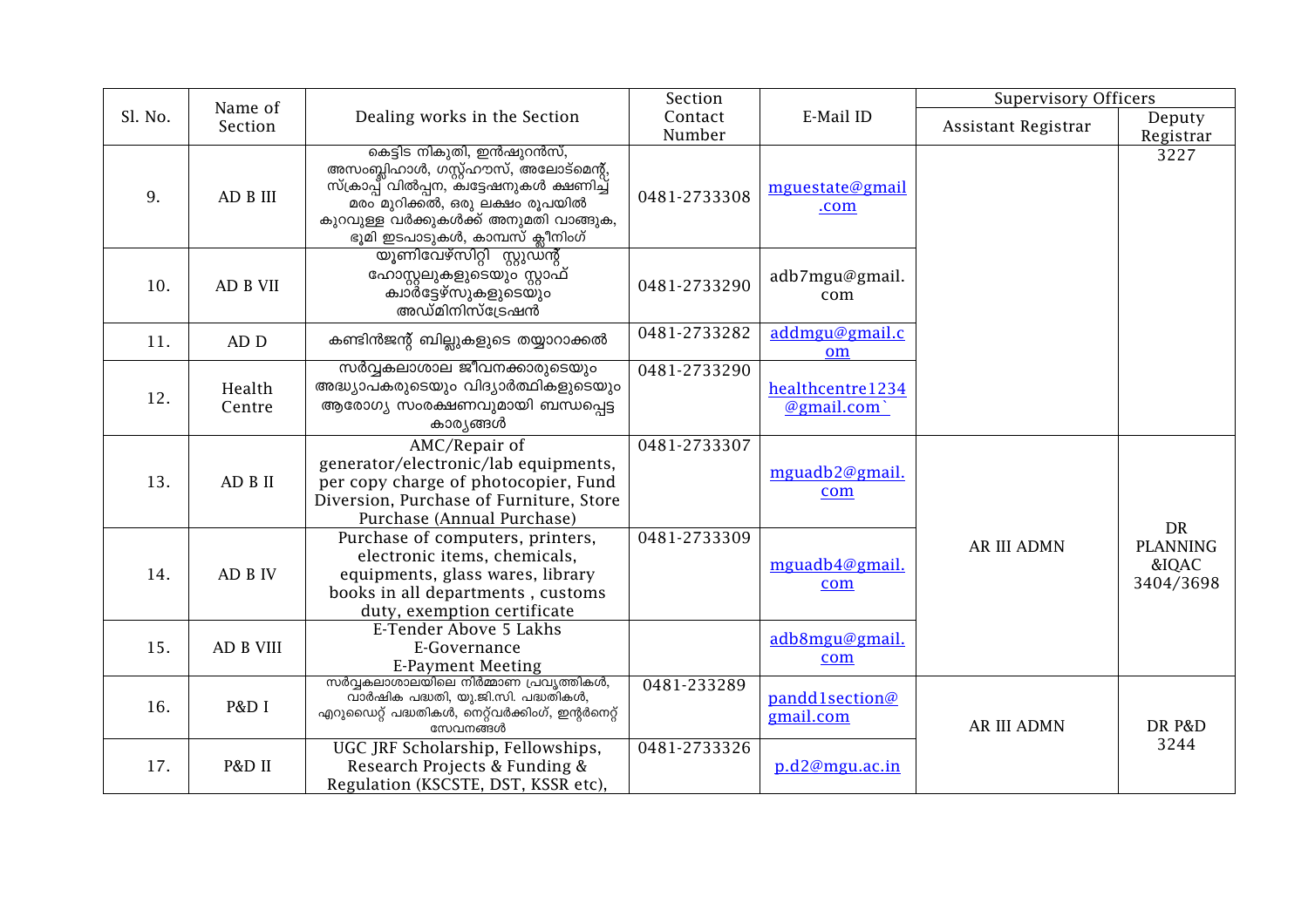|         | Name of    |                                                                                                                                                                                                                                                         | Section           |                | <b>Supervisory Officers</b> |                        |
|---------|------------|---------------------------------------------------------------------------------------------------------------------------------------------------------------------------------------------------------------------------------------------------------|-------------------|----------------|-----------------------------|------------------------|
| Sl. No. | Section    | Dealing works in the Section                                                                                                                                                                                                                            | Contact<br>Number | E-Mail ID      | Assistant Registrar         | Deputy<br>Registrar    |
|         |            | RFSMS, Fellowships, DST inspire,<br>single girl child scholarship, KSCSTE                                                                                                                                                                               |                   |                |                             |                        |
| 18.     | P&D III    | റൂസാ പ്രോജക്ട്, കിഫ്ബി പ്രോജക്ട്,<br>സർവ്വകലാശാലാ ബജറ്റ് മോണിറ്ററിംഗ് കമ്മിറ്റി,<br>നിയമസഭാ ചോദ്യങ്ങളുടെ മറുപടി എന്നിവ്<br>സംബന്ധിച്ച ജോലികൾ                                                                                                            |                   | p.d3@mgu.ac.in |                             |                        |
| 19.     | AD C I     | Service Matters (including leave) of<br>Non-Gazetted Officers                                                                                                                                                                                           | 3311              |                |                             |                        |
| 20.     | AD C II    | Service Matters (including leave) of<br>Non-Gazetted Officers                                                                                                                                                                                           |                   |                |                             |                        |
| 21.     | AD C III   | Service Matters (including leave) of<br>Non-Gazetted Officers                                                                                                                                                                                           |                   |                |                             |                        |
| 22.     | AD B IX    | Training of Staff., Biometric<br>Attendance                                                                                                                                                                                                             | 3410              |                |                             |                        |
| 23.     | SC/ST Cell | Matters relating to SC/ST Students                                                                                                                                                                                                                      | 3327              |                |                             |                        |
|         |            |                                                                                                                                                                                                                                                         | <b>FINANCE</b>    |                |                             |                        |
| 24.     | Audit II   | Maintenance of GER and verification<br>of service details of employees with                                                                                                                                                                             | 0481-2733295      |                |                             |                        |
| 25.     | Audit III  | Maintenance of GER of officers<br>including section officers to joint<br>registrar&VC, PVC, CE, Registrar, FO &<br>Dept. Teachers<br>Verification of Service Matters of the<br>incumbents and verification of salary<br>& service matters prior to 2009 | 0481-2733293      |                | <b>AR I FINANCE</b><br>3248 | DR I<br><b>FINANCE</b> |
| 26.     | Audit I    | Auditing of Contingent Bills of<br>Departments<br>Auditing of contingent bills from<br>various inter university school centers<br>Auditing work bills from Engineering<br>Unit<br>Regularisation of provisional payment<br>sanctioned under general     | 0481-2733416      |                |                             | 3236                   |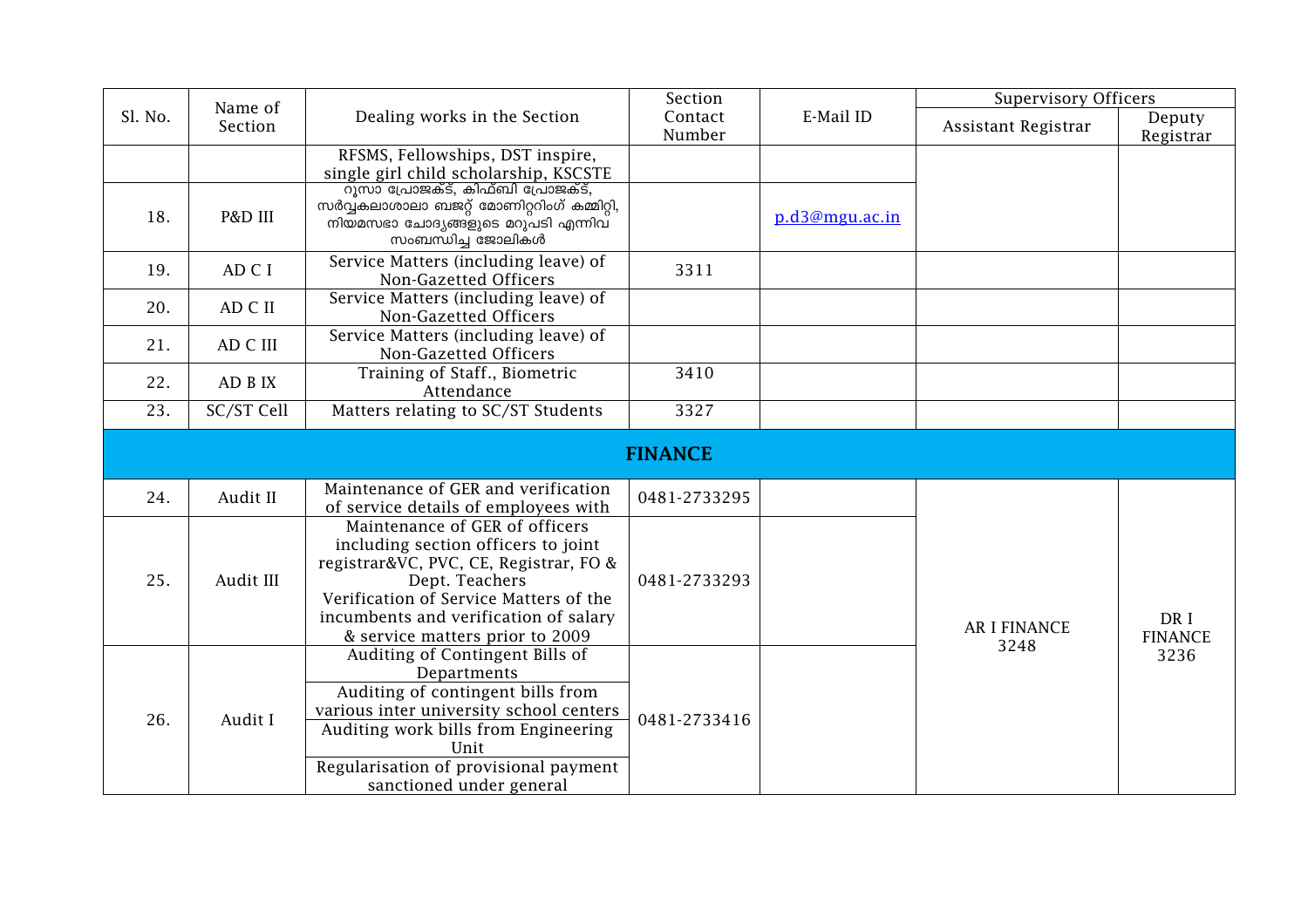|         | Name of     |                                           | Section           |                | <b>Supervisory Officers</b> |                     |
|---------|-------------|-------------------------------------------|-------------------|----------------|-----------------------------|---------------------|
| Sl. No. | Section     | Dealing works in the Section              | Contact<br>Number | E-Mail ID      | Assistant Registrar         | Deputy<br>Registrar |
|         |             | administration - plan and non-plan        |                   |                |                             |                     |
|         |             | Regularisation of provisional payment     |                   |                |                             |                     |
|         |             | sanctioned under plan head of             |                   |                |                             |                     |
|         |             | <b>Engineering Unit</b>                   |                   |                |                             |                     |
|         |             | Processing of PF loans and closure        |                   |                |                             |                     |
| 27.     | Finance II  | Converting temporary loans to NRA         | 0481-2733331      | pcsmgu@gmail.c |                             |                     |
|         |             | Closure and transfer of PF accounts       |                   | om             |                             |                     |
|         |             | Admission and closure of GIS Scheme       |                   |                |                             |                     |
| 28.     | Finance III | (University Scheme and Govt. Scheme)      |                   |                |                             |                     |
|         |             | Admission and closure of VNF Scheme       |                   |                |                             |                     |
|         |             | Closure of FBS Scheme                     |                   |                |                             |                     |
|         |             | Admission to PF                           |                   |                |                             |                     |
|         |             | Conversion to NRA                         |                   |                |                             |                     |
|         |             | PF closure on retirement                  |                   |                |                             |                     |
| 29.     | Finance V   | PF closure and transfer (IUT and other    | 0481-2733331      |                |                             |                     |
|         |             | depts)                                    |                   |                |                             |                     |
|         |             | Credit Card                               |                   |                |                             |                     |
|         |             | Transfer of nomination forms to AD C      |                   |                |                             |                     |
|         |             | Verification of HBA, MCA, Marriage        |                   |                |                             |                     |
|         |             | Advance                                   |                   |                |                             |                     |
|         |             | <b>GPAIS</b> - Settlement of Claim        |                   |                |                             |                     |
|         |             | Preparing bills to transfer the amounts   |                   |                |                             |                     |
|         |             | of PF, GIS, SWF & LIC of employees on     |                   |                |                             |                     |
|         |             | deputation                                |                   |                |                             |                     |
|         |             | Verification of LIC premium dues          |                   |                |                             |                     |
|         |             | (before 2009) and preparing               |                   |                |                             |                     |
| 30.     | Accounts I  | remittance certificate if necessary       |                   |                |                             |                     |
|         |             | Preparing bills to transfer the amounts   |                   |                |                             |                     |
|         |             | of sales tax to the district treasury (ST |                   |                |                             |                     |
|         |             | fro the amounts remitted by selling       |                   |                |                             |                     |
|         |             | old exam paper etc)                       |                   |                |                             |                     |
|         |             | Preparing TDS certificates (20C & 20F)    |                   |                |                             |                     |
|         |             | to be given to the contractors for the    |                   |                |                             |                     |
|         |             | construction works given by the           |                   |                |                             |                     |
|         |             | University                                |                   |                |                             |                     |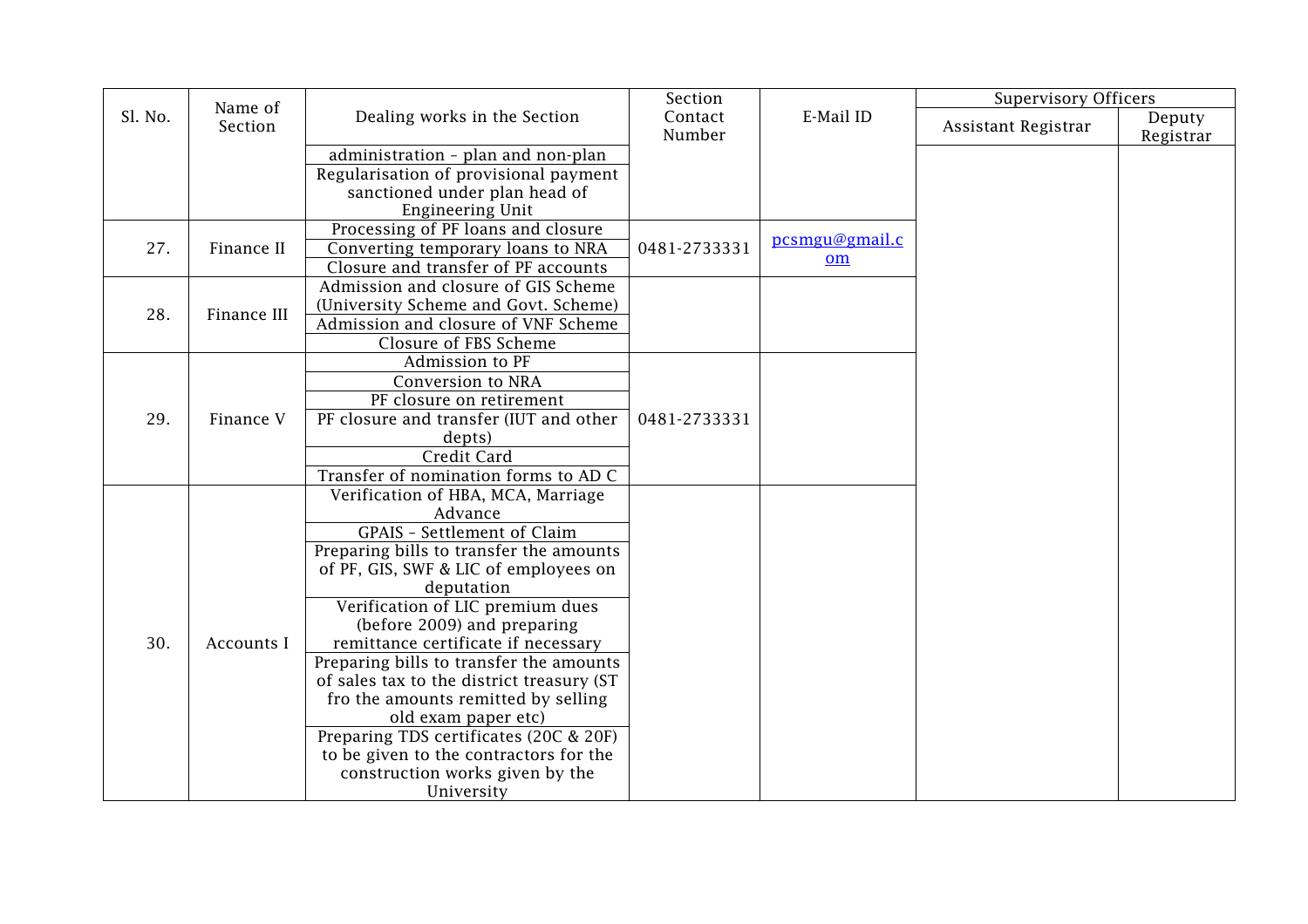|         | Name of                       |                                                                                                                                                                                                                                                                                                                                                                   | Section           |                       | <b>Supervisory Officers</b> |                     |
|---------|-------------------------------|-------------------------------------------------------------------------------------------------------------------------------------------------------------------------------------------------------------------------------------------------------------------------------------------------------------------------------------------------------------------|-------------------|-----------------------|-----------------------------|---------------------|
| Sl. No. | Section                       | Dealing works in the Section                                                                                                                                                                                                                                                                                                                                      | Contact<br>Number | E-Mail ID             | Assistant Registrar         | Deputy<br>Registrar |
| 31.     | Finance I                     | Pay Fixation, Purchase, Concurrence to<br>Payments except P&D                                                                                                                                                                                                                                                                                                     |                   |                       |                             |                     |
| 32.     | Finance IV                    | Pension, Repair and Maintenance of<br>Uty Vehicles, Construction and<br>Payments under P&D, Preparation of<br>Budget Estimates of the University                                                                                                                                                                                                                  | 0481-2733418      |                       |                             |                     |
| 33.     | Exam Audit I                  | Processing TA/DA Bills of teachers<br>and Uty Staff in campus, other<br>examiners, Payment to contingent<br>employees, processing of bills of<br>payment to aided colleges                                                                                                                                                                                        | 3336              |                       | <b>AR FIN II</b><br>3249    | DR FIN II<br>3237   |
| 34.     | Exam Audit<br>$\mathbf{I}$    | Remuneration to teachers in CV<br>Camps, HVSS, Pratical, Viva etc, other<br>payments.                                                                                                                                                                                                                                                                             | 3336              |                       |                             |                     |
| 35.     | Exam Audit<br>III             | Processing and regularisation relating<br>to the conduct of exam bills                                                                                                                                                                                                                                                                                            | 0481-2733413      |                       |                             |                     |
| 36.     | FC III                        | Typing Works of Finance and Exam<br>branch                                                                                                                                                                                                                                                                                                                        | 0481-2733418      |                       |                             |                     |
| 37.     | SF I                          | Matters relating to SF institutions<br>formally run by University                                                                                                                                                                                                                                                                                                 | 3409              |                       |                             |                     |
| 38.     | SF (Legal)                    | Cases relating to SF institutions<br>formally run by University                                                                                                                                                                                                                                                                                                   | 3410              |                       |                             |                     |
| 39.     | Printing                      | All printing works                                                                                                                                                                                                                                                                                                                                                |                   |                       |                             |                     |
| 40.     | General<br>Store              | Store of all items not related to<br>examination                                                                                                                                                                                                                                                                                                                  | 3432              |                       |                             |                     |
| 41.     | <b>FCC</b><br><b>Sections</b> | Preparation of salary, preparation of<br>arrears relating to salary, increment<br>and fixation. Deduction and<br>preparation of various schedules<br>including IT, PF, GIS, FBS, SWF, LIC,<br>Court attachments, other outside<br>recoveries, Preparation and issue of<br>form 16, preparation and issue of<br>salary certificates, last pay certificates<br>etc. | 0481-2732950      | mgu.fcc@gmail.c<br>om | AR FINANCE IV (FCC)<br>3241 | DR FINANCE<br>3236  |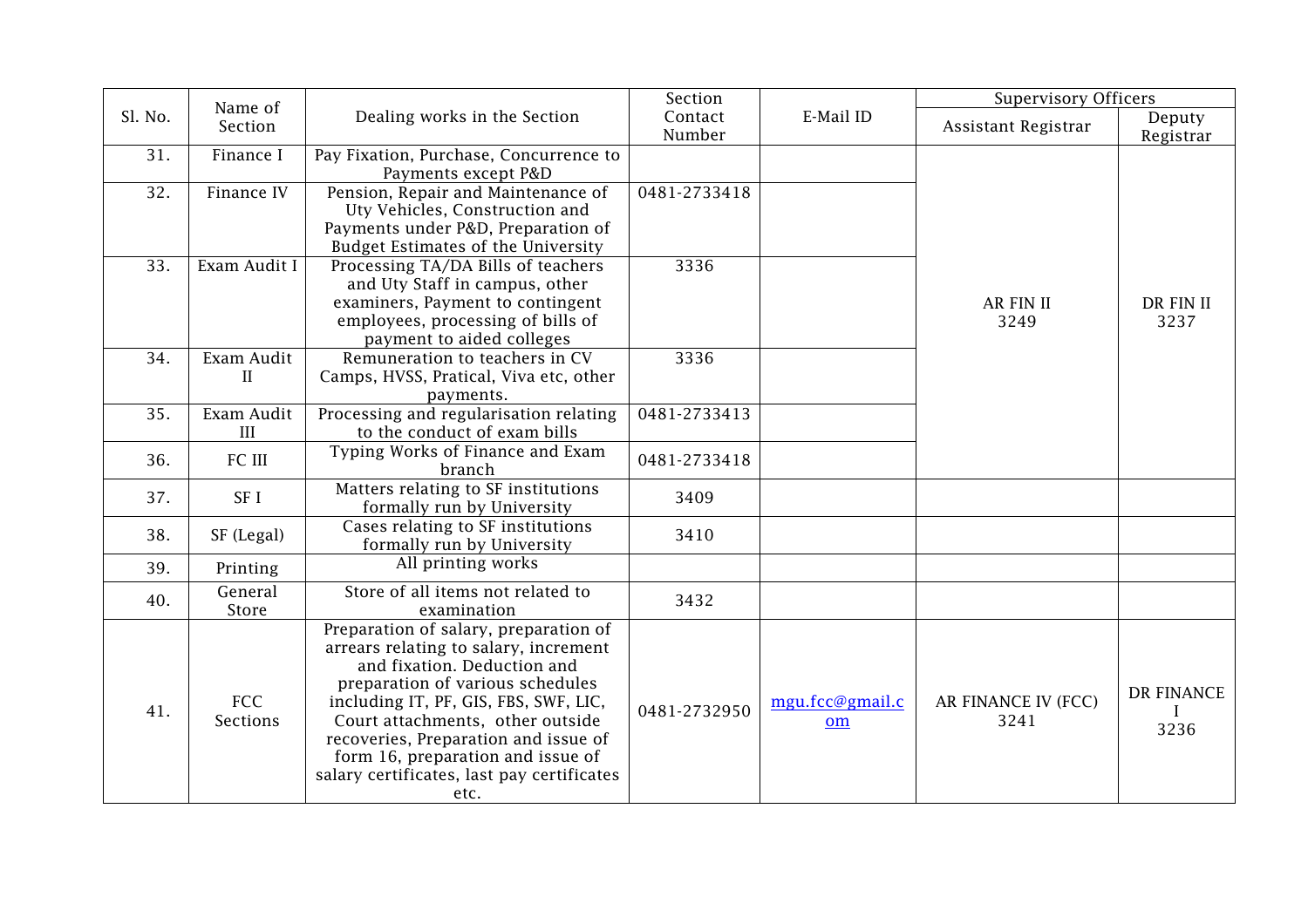|                 | Name of          |                                                                                                                                                                                                                                                | Section           |                                | <b>Supervisory Officers</b> |                     |  |  |  |
|-----------------|------------------|------------------------------------------------------------------------------------------------------------------------------------------------------------------------------------------------------------------------------------------------|-------------------|--------------------------------|-----------------------------|---------------------|--|--|--|
| Sl. No.         | Section          | Dealing works in the Section                                                                                                                                                                                                                   | Contact<br>Number | E-Mail ID                      | Assistant Registrar         | Deputy<br>Registrar |  |  |  |
| 42.             | CD Section       |                                                                                                                                                                                                                                                |                   | cdcmgu@<br>gmail.com           |                             |                     |  |  |  |
| <b>ACADEMIC</b> |                  |                                                                                                                                                                                                                                                |                   |                                |                             |                     |  |  |  |
| 43.             | AC A I           | College/Course Affiliation of<br>Govt./Aided Arts&Science /<br>Music%Fine Arts/Aided/Unaided<br>Training Colleges, Govt/Unaided Law<br>Colleges, Fee Structure of Courses,<br>General Academic Matters                                         | 0481-2733283      | acal@<br>mgu.ac.in             |                             |                     |  |  |  |
| 44.             | <b>ACAII</b>     | Ph.D Regn & Connected works in<br>English Education, Physical Education,<br>Law, S, Botany, Maths, Bioscience,<br>Computer Science, Hindi, Malayalam,<br>Sanskrit, Music, Arabic                                                               | 0481-2733317      | academic2mgu@<br>gmail.com     |                             |                     |  |  |  |
| 45.             | <b>AC A VII</b>  | Affiliation of SF/Unaided A&S<br>Colleges, B.Arch Colleges, CPAS<br>Colleges, Suspension of Courses,<br><b>Affiliation of Courses</b>                                                                                                          | 0481-2733423      | academicavii@g<br>mail.com     |                             |                     |  |  |  |
| 46.             | <b>AC A VIII</b> | <b>Student Grievances</b><br>Grace Marks (gen. orders)<br>Admission Notification (Non-CAP<br>Courses)<br>Late Application processing for<br>community and mgmt quota<br>Annual Administration fee and<br>students affiliation fee verification | 0481-2733422      | mguacademicavii<br>i@gmail.com | <b>ARIACAD</b><br>3242      | DR I ACAD<br>3228   |  |  |  |
| 47.             | AC A X           | Ph.D Regular Commerce, History,<br>Economics, Politics, Social Work,<br>Sociology, Library Science,<br>Psychology, Philosophy, Nursing and<br>Works related to SMBB, SGTDS, SSS,<br>SIRP, SBRS, IUCSSRE, general work                          | 0481-2733246      | mgursacax@gmai<br>l.com        |                             |                     |  |  |  |
| 48.             | <b>AC A XI</b>   | PhD Registration in Physics,<br>Chemistry, Zoology, Home Science,                                                                                                                                                                              | 0481-2733246      | mgursacaxi@gma<br>il.com       |                             |                     |  |  |  |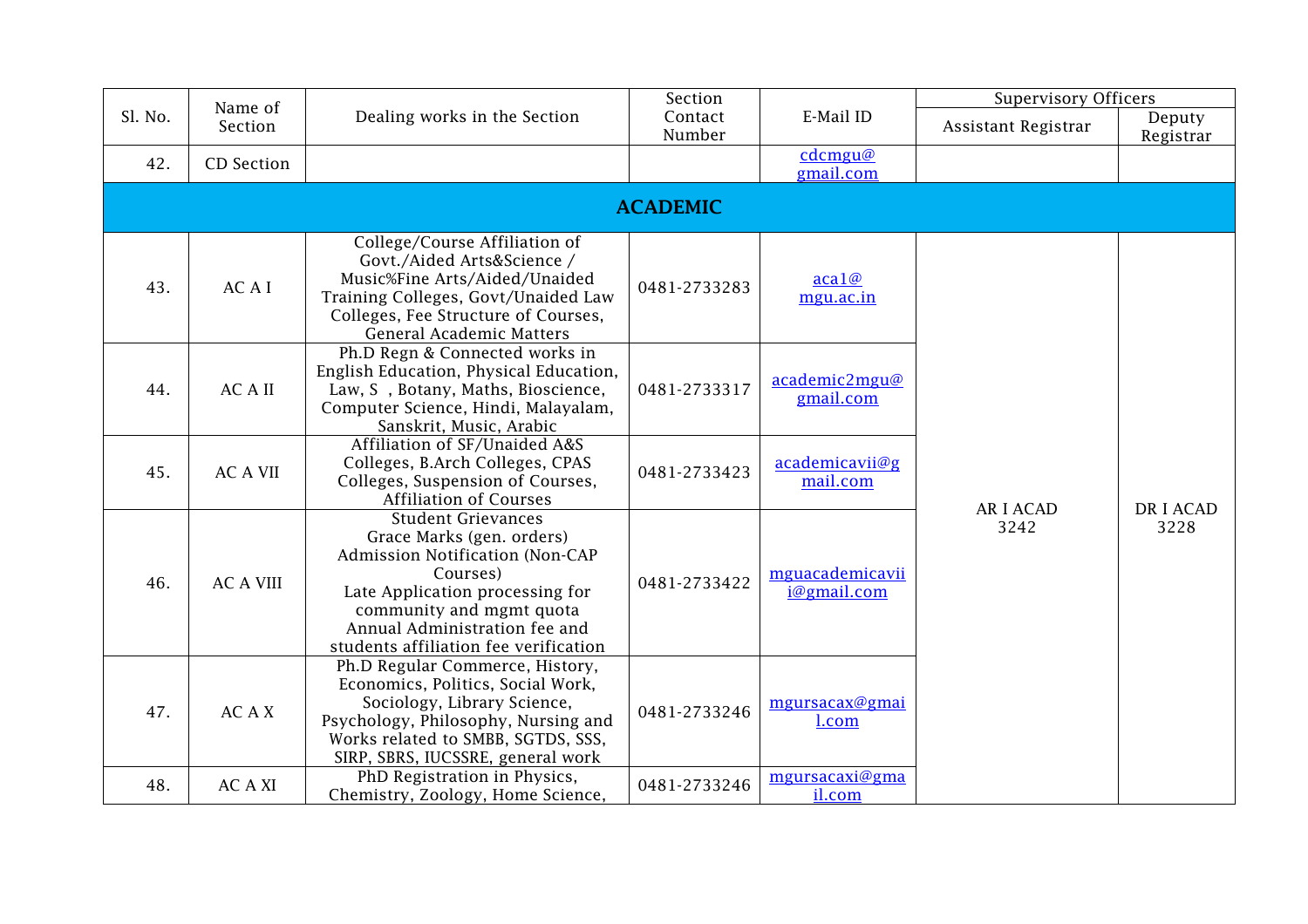|         | Name of        |                                                                                                                                                                                                                                                                                                                                                                                                                                                                                   | Section           |                            | <b>Supervisory Officers</b> |                     |
|---------|----------------|-----------------------------------------------------------------------------------------------------------------------------------------------------------------------------------------------------------------------------------------------------------------------------------------------------------------------------------------------------------------------------------------------------------------------------------------------------------------------------------|-------------------|----------------------------|-----------------------------|---------------------|
| Sl. No. | Section        | Dealing works in the Section                                                                                                                                                                                                                                                                                                                                                                                                                                                      | Contact<br>Number | E-Mail ID                  | Assistant Registrar         | Deputy<br>Registrar |
|         |                | Statistics, Pharmacy, Engineering,<br>Electronics, Env. Science, Fisheries<br>Science and interdisciplinary courses                                                                                                                                                                                                                                                                                                                                                               |                   |                            |                             |                     |
| 49.     | <b>AC A IV</b> | Syllabus, OT, Course medium of<br>instruction certificate, model question<br>papers, official name change, Internal<br>redo, readmission, NOC for<br>internship, mercy chance, order of the<br>professional courses mentioned below<br>of affiliated colleges LLB, LLM, B.Tech,<br>M.Tech, MBA, MCA, IMCA, DDMCA,<br>BArch, BSc Nursing, MBBS, BHMS,<br>BAMS, MHRM, BHM, MSc(Electronics),<br><b>BDS</b>                                                                          | 0481-2733319      |                            |                             |                     |
|         | <b>AC A VI</b> | Research Guide<br>Research Centre, University JRF, PDF                                                                                                                                                                                                                                                                                                                                                                                                                            | 0481-2733321      | aca6research@g<br>mail.com | <b>AR ACAD II</b><br>3243   |                     |
|         |                | CSIR JRF/SRF<br>Scholarship (ASPIRE, F)<br>Endowment                                                                                                                                                                                                                                                                                                                                                                                                                              |                   |                            |                             | DR ACAD II<br>3257  |
| 50.     | Election       | Reconstitution of all statutory bodies<br>Conduct and result declaration of<br>election of all statutory bodies<br>Issue of guidelines and farming of<br>schedule for the conduct of election<br>to college unions at the venue of all<br>affiliated colleges<br>Legal matters in connection with<br>elections<br>Furnishing information vide the RTI<br><b>ACT 2005</b><br>Sanctioning of provisional advance for<br>the conduct of elections/functioning<br>of university union | 0481-2733285      | election@<br>mgu.ac.in     |                             |                     |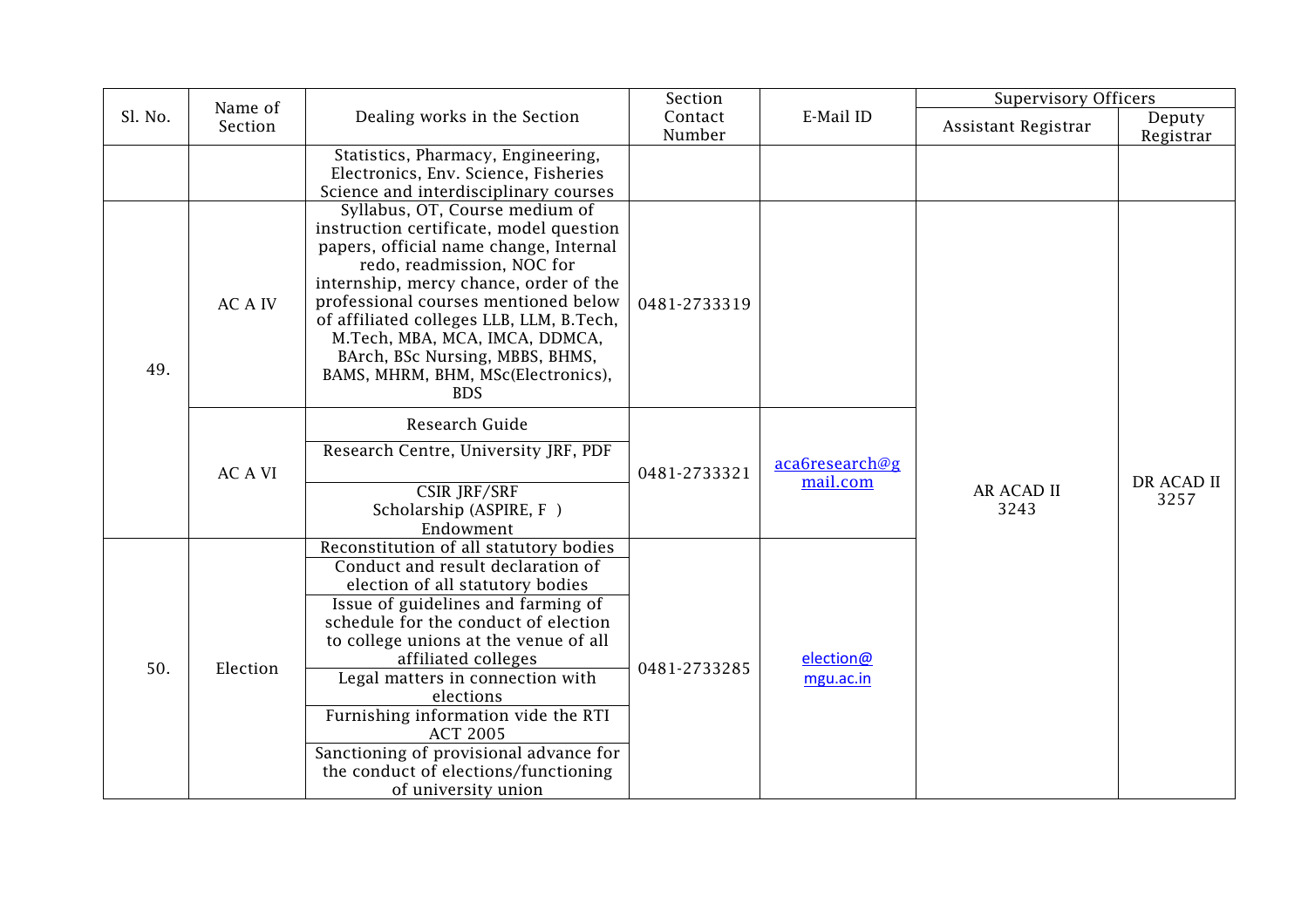|         | Name of |                                                                             | Section           |                       | <b>Supervisory Officers</b> |                     |
|---------|---------|-----------------------------------------------------------------------------|-------------------|-----------------------|-----------------------------|---------------------|
| Sl. No. | Section | Dealing works in the Section                                                | Contact<br>Number | E-Mail ID             | Assistant Registrar         | Deputy<br>Registrar |
|         |         | Printing of various polling materials                                       |                   |                       |                             |                     |
|         |         | communications with various                                                 |                   |                       |                             |                     |
|         |         | electorates/chancellor/UGC/Assembly                                         |                   |                       |                             |                     |
|         |         | /Parliament                                                                 |                   |                       |                             |                     |
|         |         | Propaganda through press release                                            |                   |                       |                             |                     |
|         |         | Assembly interpellations                                                    |                   |                       |                             |                     |
| 51.     | AC B V  | Works related to promotion of aided<br>college teachers and honorary degree | 0481-2733325      | acbvmgu@<br>gmail.com |                             |                     |
|         |         | Approval of appointment of Assistant                                        |                   |                       |                             |                     |
|         |         | Professors in Private Colleges and                                          |                   |                       |                             |                     |
|         |         | related works                                                               |                   |                       |                             |                     |
|         |         | Approval of appointment of Principals                                       |                   |                       |                             |                     |
|         |         | in private aided colleges and related                                       |                   |                       |                             |                     |
|         |         | works                                                                       |                   |                       |                             |                     |
|         |         | workload assessment in private aided                                        |                   |                       |                             |                     |
|         |         | colleges and related works                                                  |                   |                       |                             |                     |
|         |         | Approval of appointment of drawing &                                        |                   |                       |                             |                     |
|         |         | disbursing officers in private aided                                        |                   |                       |                             |                     |
|         |         | colleges                                                                    |                   |                       |                             |                     |
|         |         | Furnishing reply to applications under<br>RTI Act                           |                   |                       | <b>AR ACAD II</b><br>3243   | DR ACAD I<br>3228   |
| 52.     | AC B I  | Preparation of Statement of Facts in                                        |                   |                       |                             |                     |
|         |         | Court cases                                                                 |                   |                       |                             |                     |
|         |         | Allotment of subject experts to                                             |                   |                       |                             |                     |
|         |         | selection committee for assistant                                           |                   |                       |                             |                     |
|         |         | professors and principals                                                   |                   |                       |                             |                     |
|         |         | verification of genuineness of                                              |                   |                       |                             |                     |
|         |         | educational qualifications of teachers                                      |                   |                       |                             |                     |
|         |         | in unaided training colleges                                                |                   |                       |                             |                     |
|         |         | Name Of Colleges :                                                          |                   |                       |                             |                     |
|         |         | 1. SD College, Kanjirappally                                                |                   |                       |                             |                     |
|         |         | 2. Assumption College,                                                      |                   |                       |                             |                     |
|         |         | Changanacherry                                                              |                   |                       |                             |                     |
|         |         | 3. Alphonsa College, Pala<br>4. Marian College, Kuttikanam                  |                   |                       |                             |                     |
|         |         |                                                                             |                   |                       |                             |                     |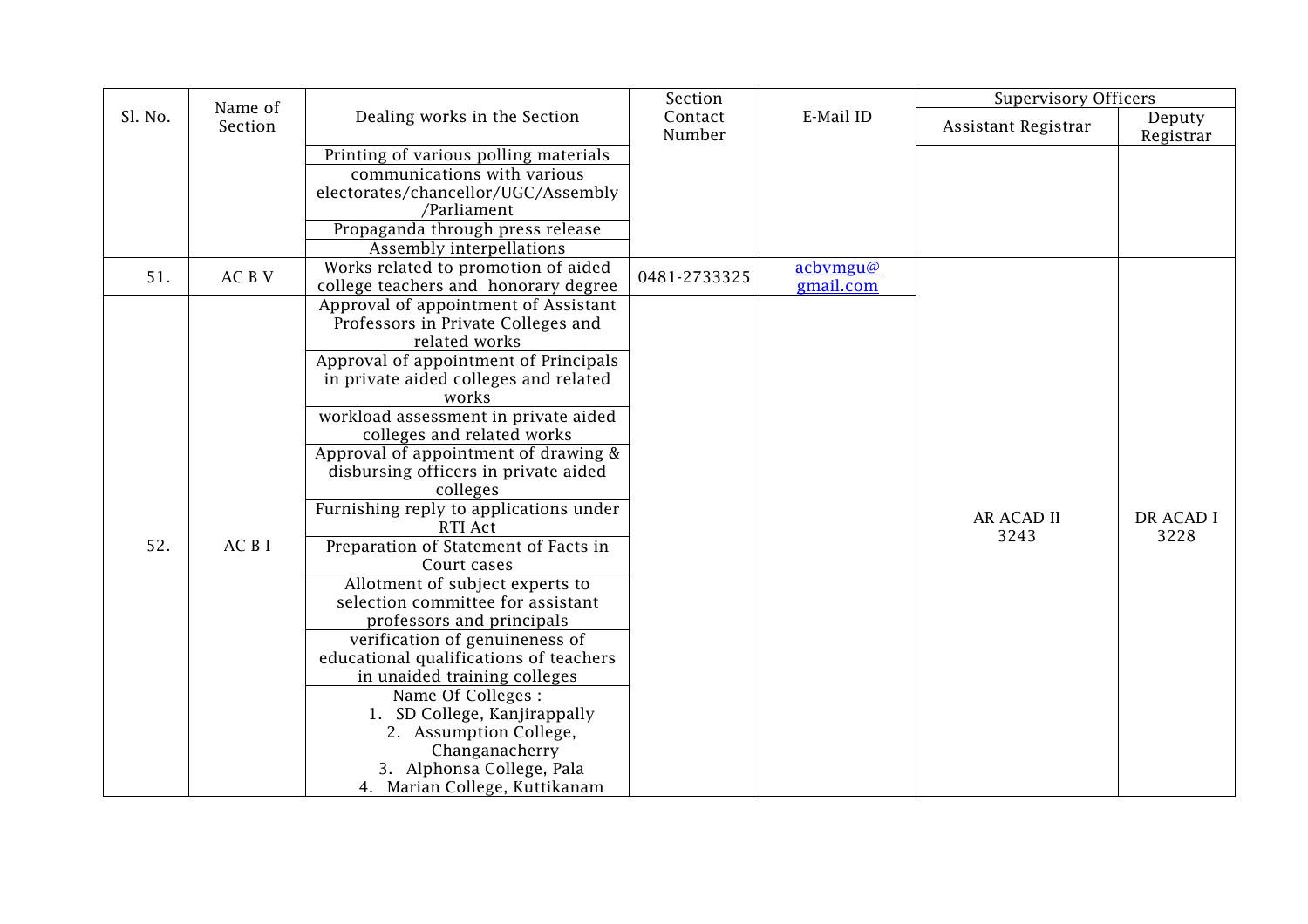|         |                    |                                    | Section |           | <b>Supervisory Officers</b> |           |
|---------|--------------------|------------------------------------|---------|-----------|-----------------------------|-----------|
| Sl. No. | Name of<br>Section | Dealing works in the Section       | Contact | E-Mail ID |                             | Deputy    |
|         |                    |                                    | Number  |           | Assistant Registrar         | Registrar |
|         |                    | 5. St. Aloysius College, Edathua   |         |           |                             |           |
|         |                    | 6. St. Thomas College, Ranni       |         |           |                             |           |
|         |                    | 7. St. ThomasCollege,              |         |           |                             |           |
|         |                    | Kozhencherry                       |         |           |                             |           |
|         |                    | 8. Mar Thoma College, Thiruvalla   |         |           |                             |           |
|         |                    | 9. Aquinas College, Edakochi       |         |           |                             |           |
|         |                    | 10. SB College, Changanassery      |         |           |                             |           |
|         |                    | 11. St. Mary's College, Manarcadu  |         |           |                             |           |
|         |                    | 12. NSS College, Changanacherry    |         |           |                             |           |
|         |                    | 13. SVRNSS College, Vazhoor        |         |           |                             |           |
|         |                    | 14. NSS College, Rajakumari        |         |           |                             |           |
|         |                    | 15. SSV College, Perumbavoor       |         |           |                             |           |
|         |                    | 16. BAM College, Thuruthikkad      |         |           |                             |           |
|         |                    | 17. St. Stephen College, Uzhavoor  |         |           |                             |           |
|         |                    | 18. Nirmala College, Muvattupuzha  |         |           |                             |           |
|         |                    | 19. Newman College, Thodupuzha     |         |           |                             |           |
|         |                    | 20. Pavanatma College,             |         |           |                             |           |
|         |                    | Murikkaserry                       |         |           |                             |           |
|         |                    | 21. St. Joseph College,            |         |           |                             |           |
|         |                    | Moolamattom                        |         |           |                             |           |
|         |                    | 22. BPC College, Piravom           |         |           |                             |           |
|         |                    | 23. St. Teresas College, Ernakulam |         |           |                             |           |
|         |                    | 24. SN Arts And Science College,   |         |           |                             |           |
|         |                    | Kumarakom                          |         |           |                             |           |
|         |                    | 25. Catholicate College,           |         |           |                             |           |
|         |                    | Pathanamthitta                     |         |           |                             |           |
|         |                    | 26. Baselius College, Kottayam     |         |           |                             |           |
|         |                    | 27. KG College, Pampady            |         |           |                             |           |
|         |                    | 28. BK College, Amalagiri          |         |           |                             |           |
|         |                    | 29. BCM College, Kottayam          |         |           |                             |           |
|         |                    | 30. MSHS College, Angamaly         |         |           |                             |           |
|         |                    | 31. Rajagiri College, Kalamassery  |         |           |                             |           |
|         |                    | 32. PRDS College, Amara,           |         |           |                             |           |
|         |                    | Changanasserry                     |         |           |                             |           |
|         |                    | 33. Titus II Teachers College,     |         |           |                             |           |
|         |                    | Thiruvalla                         |         |           |                             |           |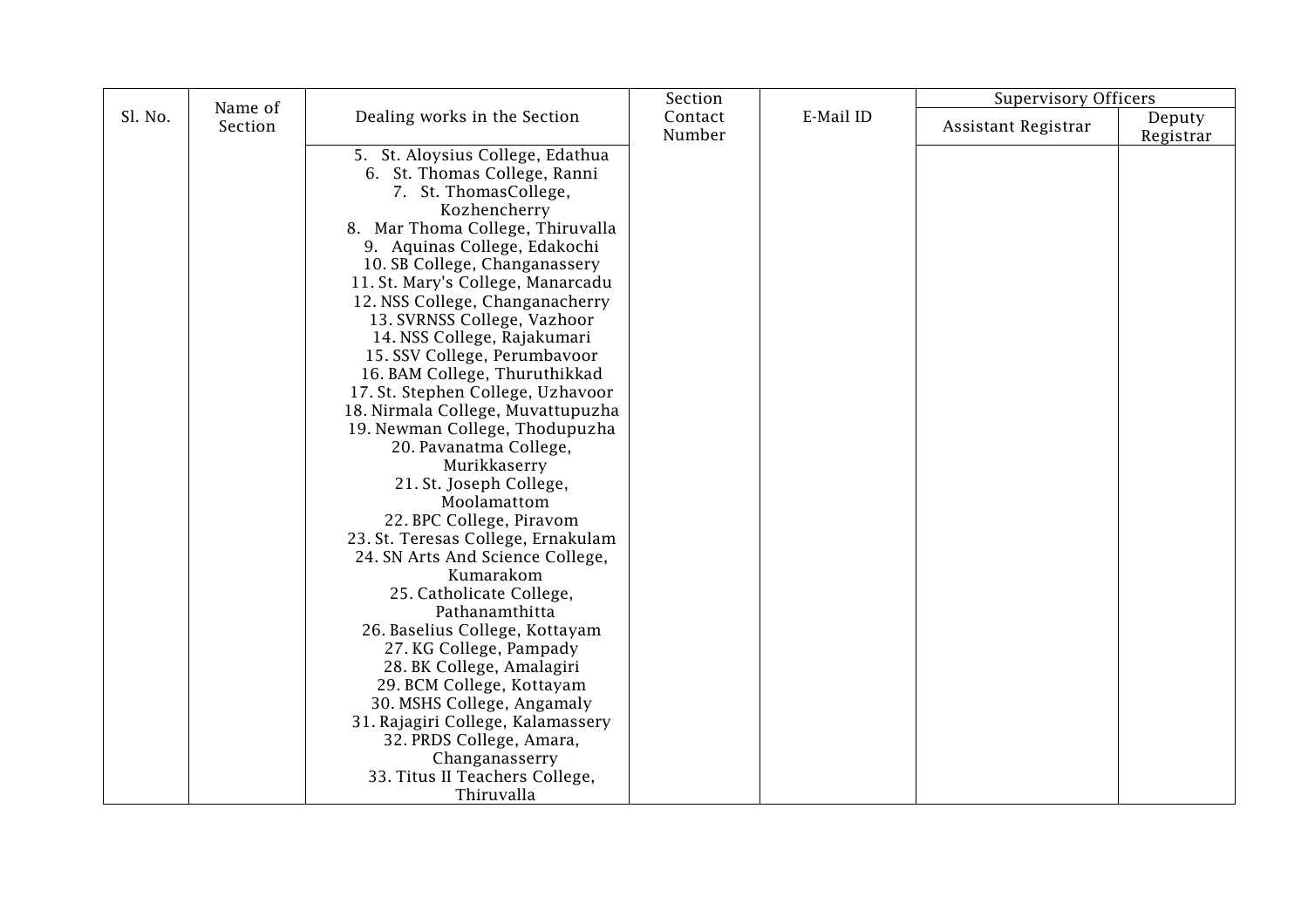|         | Name of |                                                                                                                                                                                                                                                                                                                                                                                                                                                                                                                                                                                                                                                                                                                    | Section           |           | <b>Supervisory Officers</b> |                     |
|---------|---------|--------------------------------------------------------------------------------------------------------------------------------------------------------------------------------------------------------------------------------------------------------------------------------------------------------------------------------------------------------------------------------------------------------------------------------------------------------------------------------------------------------------------------------------------------------------------------------------------------------------------------------------------------------------------------------------------------------------------|-------------------|-----------|-----------------------------|---------------------|
| Sl. No. | Section | Dealing works in the Section                                                                                                                                                                                                                                                                                                                                                                                                                                                                                                                                                                                                                                                                                       | Contact<br>Number | E-Mail ID | Assistant Registrar         | Deputy<br>Registrar |
|         |         | 34. St Thomas College for Teacher<br>Education, Pala<br>35. Mount Carmel College for<br>Teacher Education, KTM<br>36. NSS Traning College,<br>Changanacherry<br>37. St. Joseph College for teacher<br>education, Eklm<br>38. St. Joseph College for Teacher<br>Education, Mannanam<br>39. SNM College for Teacher<br>Education, Moothakunnam                                                                                                                                                                                                                                                                                                                                                                       |                   |           |                             |                     |
| 53.     | AC B II | 40. & Unaided Training Colleges<br>Work relating to private aided<br>colleges:<br>Approval of first appointment of<br><b>Assistant Professors</b><br>Approval of Promotion of Principal's<br>Approval of Appointment of Drawing<br>and Disbursing officers<br>Furnishing statement of facts in court<br>cases relating to appointments<br>providing information under RTI<br>relating to the colleges assigned in the<br>section<br>Workload assessment related works<br>Verification of genuineness of<br>educational qualification of<br>appointees<br>Work relating to approval, promotion<br>(Engg. Colleges), Principal Promotion,<br>SOF, RTI<br>Name of Colleges:<br>1. Bharat Mata College,<br>Thrikkakara |                   |           |                             |                     |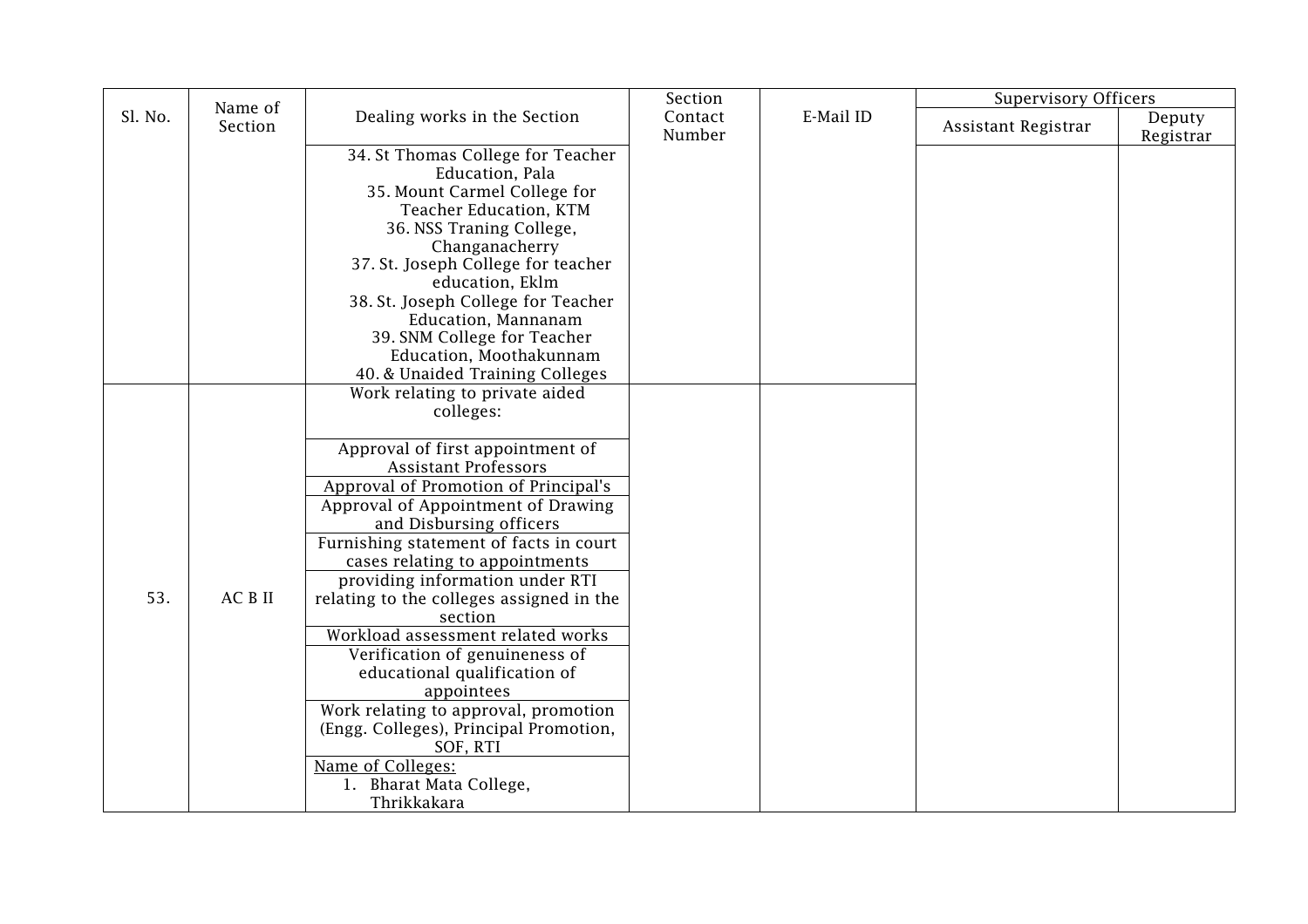|         | Name of |                                                                                                                                                                                                                                                                                                                                                                                                                                                                                                                                                                                                                                                                                                                                                                                                                                                                                                                                                                                            | Section           |           | <b>Supervisory Officers</b> |                     |
|---------|---------|--------------------------------------------------------------------------------------------------------------------------------------------------------------------------------------------------------------------------------------------------------------------------------------------------------------------------------------------------------------------------------------------------------------------------------------------------------------------------------------------------------------------------------------------------------------------------------------------------------------------------------------------------------------------------------------------------------------------------------------------------------------------------------------------------------------------------------------------------------------------------------------------------------------------------------------------------------------------------------------------|-------------------|-----------|-----------------------------|---------------------|
| Sl. No. | Section | Dealing works in the Section                                                                                                                                                                                                                                                                                                                                                                                                                                                                                                                                                                                                                                                                                                                                                                                                                                                                                                                                                               | Contact<br>Number | E-Mail ID | Assistant Registrar         | Deputy<br>Registrar |
|         |         | 2. CMS College, Kottayam<br>3. MES College, Marampally<br>4. MES College, Nedumkandam<br>5. Devaswom Board College,<br>Thalayolapparampu<br>6. Devaswom Board Pampa<br>College, Parumala<br>7. SNM College, Maliankara<br>8. St. Pauls College, Kalamassery<br>9. St. Peters College, Kolencherry<br>10. ANSS Homeo College, Kurichi<br>11. KE College, Mannanam<br>12. Marthoma College for Women,<br>Perumbavoor<br>13. St. Thomas College, Pala<br>14. St. Alberts College, Ernakulam<br>15. St. Xaviers College for women,<br>Aluva<br>16. UC College, Aluva<br>17. The Cochin College, Cochi<br>18. Devamatha College,<br>Kuravilangadu<br>19. Henry Baker College, Melukavu<br>20. Dr. Padiyar Memorial Homeo<br>College, Chottanikkara<br>21. MA College, Kothamangalam<br>22. MA College of Engineering,<br>Kothamangalam<br>23. Al-Ameen College, Edathala<br>24. St. Xaviers College, Vaikom<br>25. St. Gregorios College,<br>Aruvithura<br>26. SAS SNDP Yogam College,<br>Konni |                   |           |                             |                     |
|         |         | 27. SH College, Thevara<br>28. Sree Sankara College, Kalady                                                                                                                                                                                                                                                                                                                                                                                                                                                                                                                                                                                                                                                                                                                                                                                                                                                                                                                                |                   |           |                             |                     |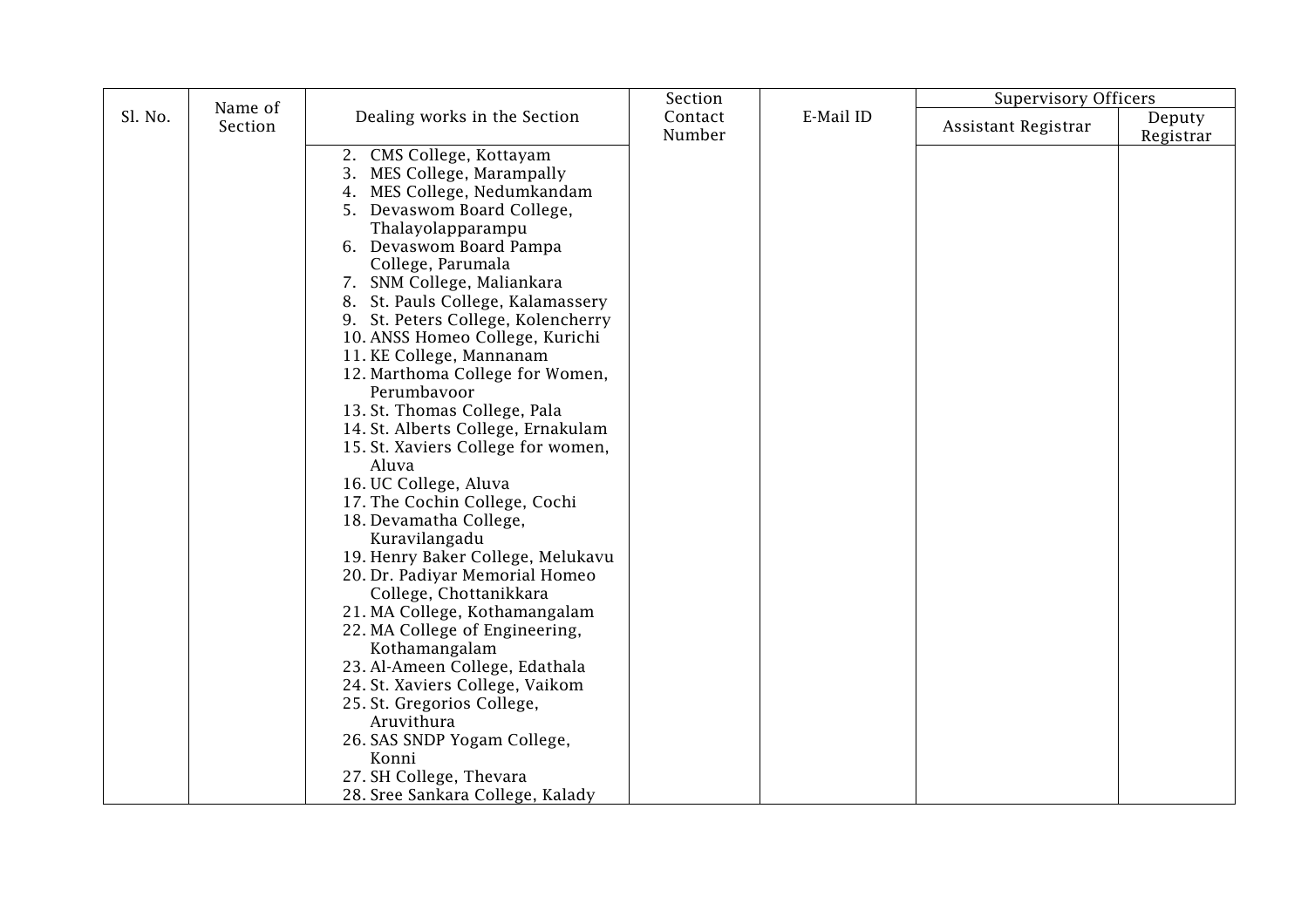|         | Name of                  |                                                                                                                                                                                                                                                                                                                                         | Section            |                                    | <b>Supervisory Officers</b>    |                     |
|---------|--------------------------|-----------------------------------------------------------------------------------------------------------------------------------------------------------------------------------------------------------------------------------------------------------------------------------------------------------------------------------------|--------------------|------------------------------------|--------------------------------|---------------------|
| Sl. No. | Section                  | Dealing works in the Section                                                                                                                                                                                                                                                                                                            | Contact<br>Number  | E-Mail ID                          | Assistant Registrar            | Deputy<br>Registrar |
| 54.     | AC B VI                  | Centralised Allotment process for all<br>UG and PG courses in all affiliated<br>colleges                                                                                                                                                                                                                                                | 0481-2733369       | ugcap@mgu.ac.in<br>pgcap@mgu.ac.in |                                | DR III              |
| 55.     | <b>AC B VII</b>          | Academic and Administrative Matters<br>related to all autonomous colleges<br>Common Admission Test for<br>admission to all University statutory<br>depts.                                                                                                                                                                               |                    | mguautonomy@<br>gmail.com          | AR CAP                         | (ADMIN)<br>1273     |
|         |                          |                                                                                                                                                                                                                                                                                                                                         | <b>EXAMINATION</b> |                                    |                                |                     |
| 56.     | <b>CBCSS</b><br>Tapal VI | Receiving applications for CBCSS<br>Exams, Consolidation, Grace Marks,<br>Official Transcript, Revaluation Mark<br>Change, Duplicate Mark list                                                                                                                                                                                          | 9446400803         |                                    |                                |                     |
| 57.     | Exam<br>Tapal I          | Receiving revaluation applications of<br>all university courses<br>Receiving degree certificate<br>applications of all P.G and medical<br>courses<br>Receiving examination applications,<br>transcript, revaluation change,<br>consolidation of mark list and other<br>miscellaneous work of all P.G courses                            |                    |                                    | ASST. REGISTRAR XXIV<br>(EXAM) | D.R. VI<br>(EXAM)   |
| 58.     | Exam<br>Tapal III        | Receiving all B. Tech degree<br>application, M.Tech degree<br>application, B.Ed., CSS-Degree,<br>Vocational Courses Degree Certificate,<br>Ph.D, Remuneration Bills and<br>Miscellaneous of all above courses,<br>scrutiny of B.Tech, B.Ed.& CBCSS<br>courses degree certificate, Exam<br>application of B.Voc of Vocational<br>Courses |                    |                                    | 8330013009                     | 3457                |
| 59.     | Exam<br>Tapal IV         | Receiving all off campus degree<br>certificate applications and                                                                                                                                                                                                                                                                         |                    |                                    |                                |                     |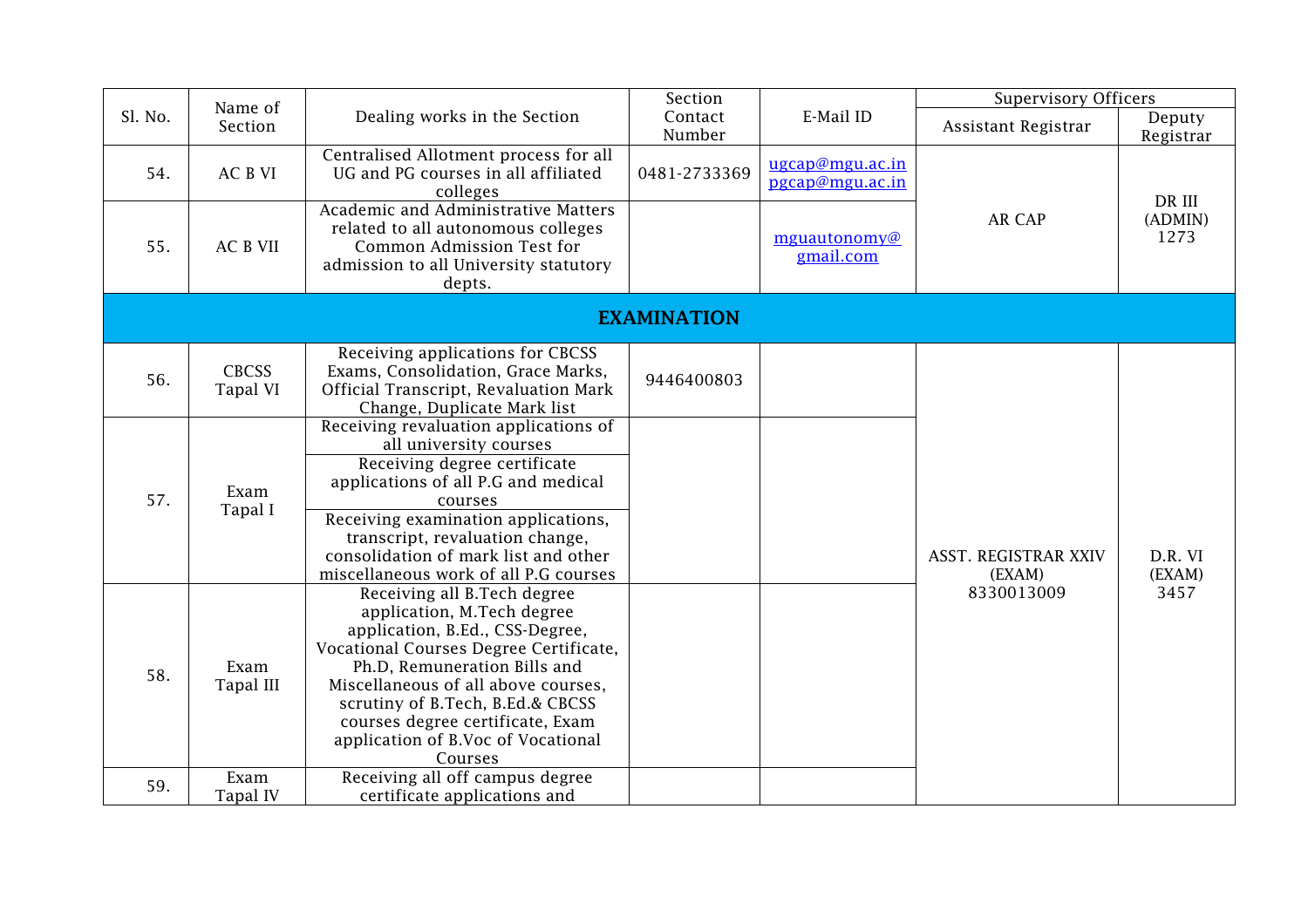|         | Name of       |                                                                  | Section      |                    | <b>Supervisory Officers</b> |           |
|---------|---------------|------------------------------------------------------------------|--------------|--------------------|-----------------------------|-----------|
| Sl. No. | Section       | Dealing works in the Section                                     | Contact      | E-Mail ID          | Assistant Registrar         | Deputy    |
|         |               |                                                                  | Number       |                    |                             | Registrar |
|         |               | miscellaneous applications                                       |              |                    |                             |           |
|         |               | <b>B.Tech Exam Applications</b>                                  |              |                    |                             |           |
|         |               | Degree certificates and miscellaneous                            |              |                    |                             |           |
|         |               | applications of regular(old) UG                                  |              |                    |                             |           |
|         |               | courses                                                          |              |                    |                             |           |
|         |               | Exam applications of medical courses                             |              |                    |                             |           |
|         |               | Exam applications and miscellaneous                              |              |                    |                             |           |
|         |               | work of LLB, LLM and MBA courses                                 |              |                    |                             |           |
| 60.     | FC II Exam    | Word Processing works from about 60                              | 0481-2733614 | fc4exam@           |                             |           |
|         |               | sections in the exam branch                                      |              | gmail.com          |                             |           |
|         | FC IV         | Computerised word processing work                                |              | fc4exam@           |                             |           |
| 61.     | Section       | from about 60 sections in the exam                               | 0481-2733614 | gmail.com          |                             |           |
|         |               | branch                                                           |              |                    |                             |           |
|         |               | Despatching of materials from CBCSS                              |              | examdespatch3@     |                             |           |
| 62.     | Despatch II   | Sections except degree certificates,                             | 0481-2733694 | gmail.com          |                             |           |
|         |               | EJ, EL & EM sections                                             |              |                    |                             |           |
|         |               | Despatching of degree certificates<br>from PD IV & PD V sections |              |                    |                             |           |
| 63.     | Despatch III  | Despatching of other certificates from                           | 0481-2733694 |                    |                             |           |
|         |               | EI, EH, PD IV, EA & PD V sections                                |              |                    |                             |           |
|         |               | manual degree preparation,                                       |              |                    |                             |           |
|         |               | Tabulation, Receive and conduct                                  |              |                    |                             |           |
|         |               | examination application official                                 |              |                    |                             |           |
|         |               | transcript, genuineness verification,                            |              |                    |                             |           |
| 64.     | EI XXXIV      | other certificate                                                | 0481-2733607 |                    |                             |           |
|         |               | Consolidation of marklist and other                              |              |                    |                             |           |
|         |               | miscellaneous works related to M.Tech                            |              |                    |                             |           |
|         |               | Courses                                                          |              |                    |                             |           |
|         |               | MCA Courses (Regular & LE)                                       |              |                    |                             |           |
|         |               | Tabulation, Degree preparation                                   |              |                    |                             |           |
|         |               | valuation camp duty and other related                            | 0481-2733606 |                    |                             |           |
| 65.     | <b>EH XVI</b> | works                                                            |              | eh16@<br>mgu.ac.in |                             |           |
|         |               | Name of Colleges:                                                |              |                    |                             |           |
|         |               | 1. De Paul, Angamaly                                             |              |                    |                             |           |
|         |               | 2. KMM, Thrikkakara                                              |              |                    |                             |           |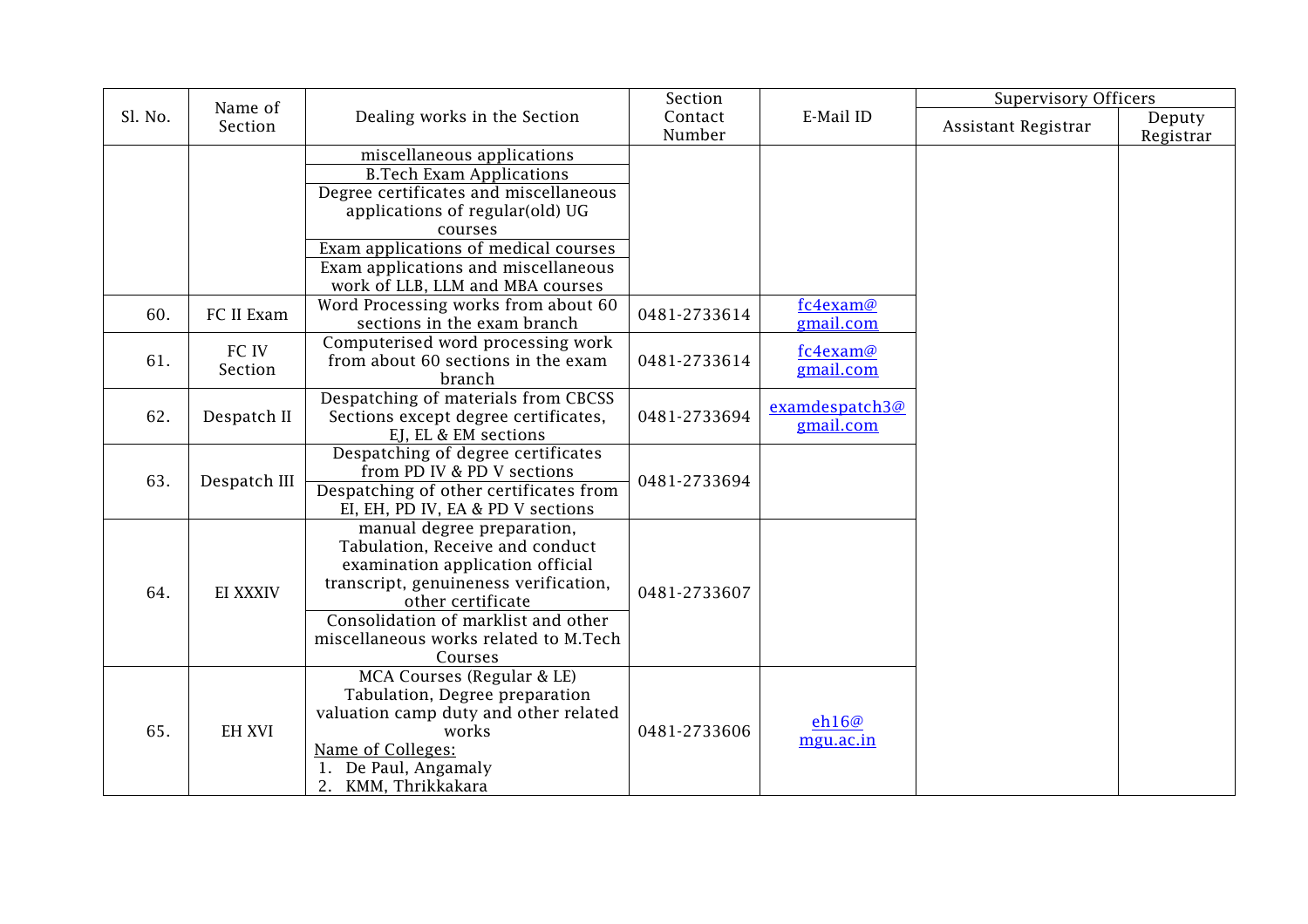|         | Name of |                                                                                                                                                                                                                                                                                                                                                                                                                                                                                                                     | Section           |                   | <b>Supervisory Officers</b> |                     |
|---------|---------|---------------------------------------------------------------------------------------------------------------------------------------------------------------------------------------------------------------------------------------------------------------------------------------------------------------------------------------------------------------------------------------------------------------------------------------------------------------------------------------------------------------------|-------------------|-------------------|-----------------------------|---------------------|
| Sl. No. | Section | Dealing works in the Section                                                                                                                                                                                                                                                                                                                                                                                                                                                                                        | Contact<br>Number | E-Mail ID         | Assistant Registrar         | Deputy<br>Registrar |
|         |         | 3. Santhigiri, Vazhithala<br>4. Nirmala, Muvattupuzha<br>SCMS, Aluva<br>5.<br>6. STAS (CPAS), Kottayam<br>7. STAS (CPAS), Ernakulam<br>8. STAS (CPAS), Pathanamthitta<br>9. SNGIST, North Paravur<br>10. Christ Knowledge, Muvattupuzha<br>11. Musaliar College, Pathanamthitta<br>12. Saintgits, Pathanamthitta                                                                                                                                                                                                    |                   |                   |                             |                     |
| 66.     | EH IV   | MCA (Regular & Lateral Entry)<br>Tabulation, Degree preparation,<br>Valuation, Camp duty, and other<br>related works<br>(R&CE) Till 2015-18 Admission Batch<br>1. MA<br>2. Rajagiri<br><b>MACFAST</b><br>3.<br>4. Mount Zeon<br>5. SNGCE<br>6. U.C<br>7. Marian<br>8. RIT<br>9. MES<br>10. Kristhu Jyothi<br>11. Amal Jyothi<br>12. St. Joseph Pala<br>13. FISAT<br>14. SCMS Ka<br>15. Ilahia Muvattupuzha<br>(R&LE) Since 2016-19 Admission Batch<br>1. MACFAST<br>2. U.C<br>3.<br><b>MES</b><br>4. Kristhu Jyothi | 0481-2733606      | eh4@<br>mgu.ac.in |                             |                     |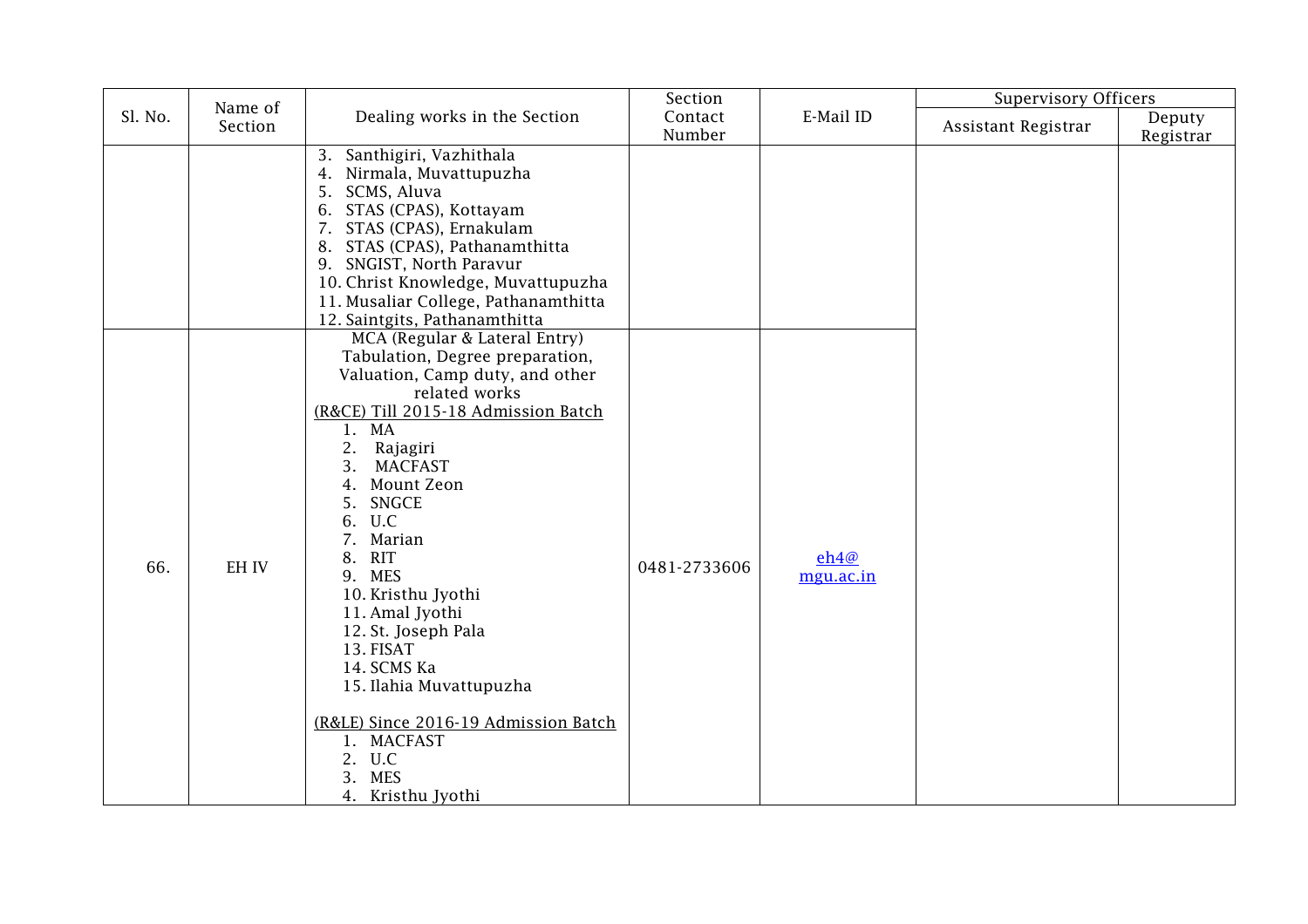|         | Name of                |                                                                                                                                                                                                                                                                                                                                                                                                                                                                                                                                                                                                                                                                                                                                                                                                             | Section                                                        |                              | <b>Supervisory Officers</b> |                     |
|---------|------------------------|-------------------------------------------------------------------------------------------------------------------------------------------------------------------------------------------------------------------------------------------------------------------------------------------------------------------------------------------------------------------------------------------------------------------------------------------------------------------------------------------------------------------------------------------------------------------------------------------------------------------------------------------------------------------------------------------------------------------------------------------------------------------------------------------------------------|----------------------------------------------------------------|------------------------------|-----------------------------|---------------------|
| Sl. No. | Section                | Dealing works in the Section                                                                                                                                                                                                                                                                                                                                                                                                                                                                                                                                                                                                                                                                                                                                                                                | Contact<br>Number                                              | E-Mail ID                    | Assistant Registrar         | Deputy<br>Registrar |
| 67.     | Printing<br>Room       | Photostat                                                                                                                                                                                                                                                                                                                                                                                                                                                                                                                                                                                                                                                                                                                                                                                                   |                                                                |                              |                             |                     |
| 68.     | Front Office           | General reception, Enquiries, Receipt<br>of complaints, receipt of genuineness<br>verification (registrar)                                                                                                                                                                                                                                                                                                                                                                                                                                                                                                                                                                                                                                                                                                  | 0481-2731000<br>0481-2733626<br>8330013004<br>to<br>8330013009 | mgufrontoffice@<br>gmail.com |                             |                     |
| 69.     | <b>EHV</b><br>(M.Com.) | All works relating to the conduct of<br>Examinations and Publication of<br>Result of 35 Colleges<br>List of Colleges:<br>1. Adithya Institute of<br><b>Management Studies</b><br>2. Assumption College,<br>Changanacherry (A)<br>3. Bharata Matha College,<br>Thrikkakara<br>4. Bishop Calayil Memorial Holy<br>Cross College, Cherpunkal<br>5. CMS College, Kottayam (A)<br>6. D.B. Pampa College, Parumala<br>7. HM Arts and Science College,<br>Randarkara<br>8. Henry Baker College, Melukavu<br>9. Holy Cross College of<br>Mangement and Tech., Puttady<br>10. Jai Bharat Arts and Science<br>College, Vengara<br>11. KMP College of Arts and<br>Science, Perumbavoor<br>12. Kuriakose Elias College,<br>Mannanam<br>13. Kuriakose Gregarious College,<br>Pampady<br>14. Maharajas College, Ernakulam |                                                                |                              | AR IX (EXAM)<br>3632        | DR I (EXAM)<br>3604 |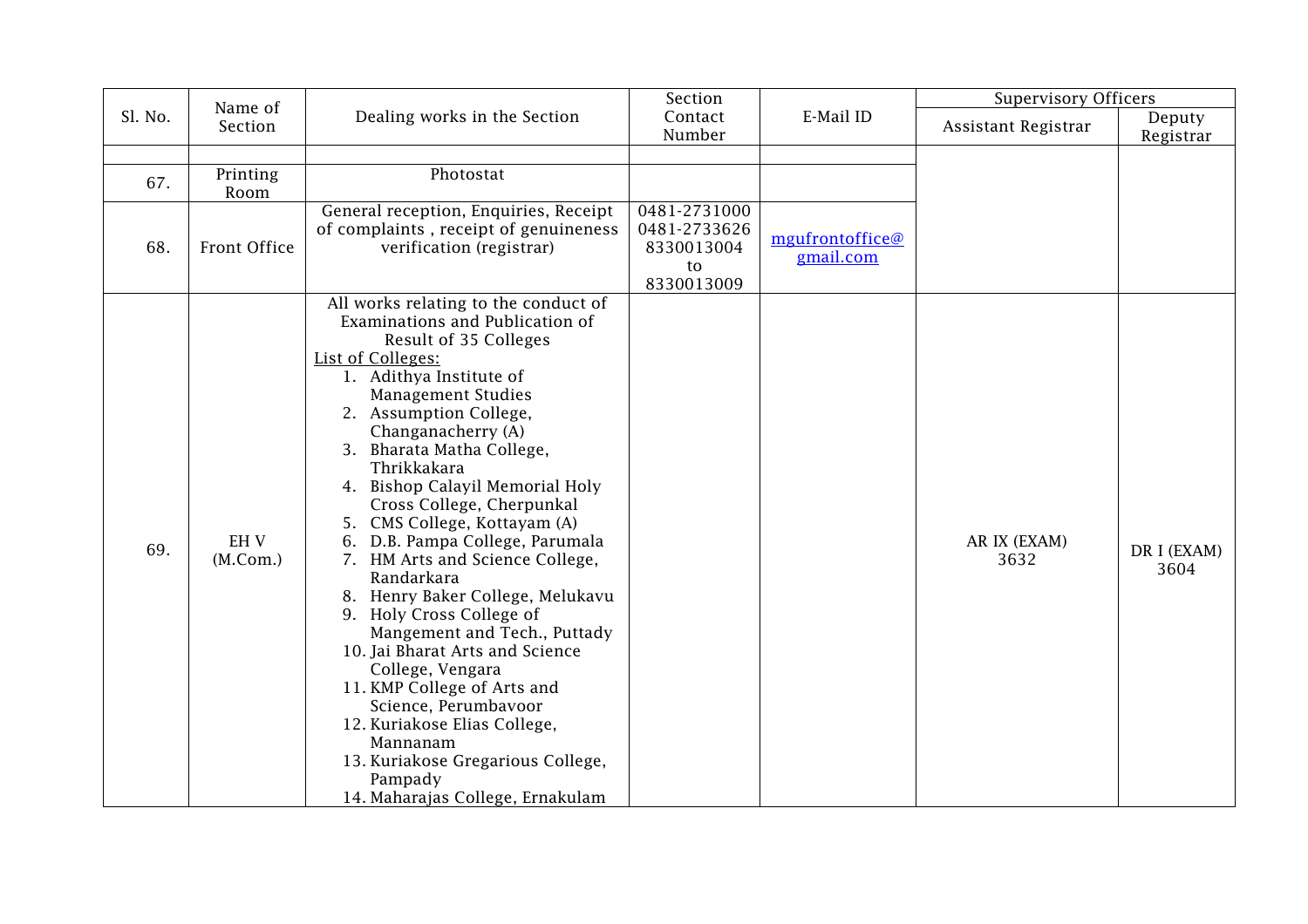|         | Name of        |                                                                                                                                                                                                                                                                                                                                                                                                                                                                                                                                                                                                                                                                                                                                                                      | Section           |           | <b>Supervisory Officers</b> |                     |
|---------|----------------|----------------------------------------------------------------------------------------------------------------------------------------------------------------------------------------------------------------------------------------------------------------------------------------------------------------------------------------------------------------------------------------------------------------------------------------------------------------------------------------------------------------------------------------------------------------------------------------------------------------------------------------------------------------------------------------------------------------------------------------------------------------------|-------------------|-----------|-----------------------------|---------------------|
| Sl. No. | Section        | Dealing works in the Section                                                                                                                                                                                                                                                                                                                                                                                                                                                                                                                                                                                                                                                                                                                                         | Contact<br>Number | E-Mail ID | Assistant Registrar         | Deputy<br>Registrar |
|         |                | 15. Mahatma Gandhi University<br>Institute of Arts and Science,<br>Kaviyoor<br>16. Mar Athanasius College,<br>Kothamangalam<br>17. Mar Baselious College, Adimali<br>18. Mar Kuriakose Arts and Science<br>College, Puthuvely<br>19. NSS Hindu College,<br>Changanacherry<br>20. Parumala Mar Gregarious<br>Colege, Thiruvalla<br>21. PGM College, Devagiri<br>22. SB College Changanassery<br>23. SH College, Thevara<br>24. Saintgits Colege of Applied<br>Sciences, Pathamuttam<br>25. SVRNSS College, Vazhoor<br>26. St. Antony's College,<br>Peerumade<br>27. St. Geroge College, Aruvithara<br>28. St. Joseph College,<br>Moolamattom<br>29. St. Stephens College, Vazavoor<br>30. St. Thomas College, Pala<br>31. T.O. Abdulla Memorial College,<br>Kunnukara |                   |           |                             |                     |
| 70.     | EH VI<br>(M.A) | Tabulation works and other related<br>works of the following programmes:<br>1. MA Malayalam<br>(Regular/Private)<br>2. MA Hindi (Regular/Private)<br>3. MA Political<br>Sciences(Regular/Private)<br>4. MA Sanskrit Specials<br>(Regular/Private)                                                                                                                                                                                                                                                                                                                                                                                                                                                                                                                    | 0481-2733666      |           |                             |                     |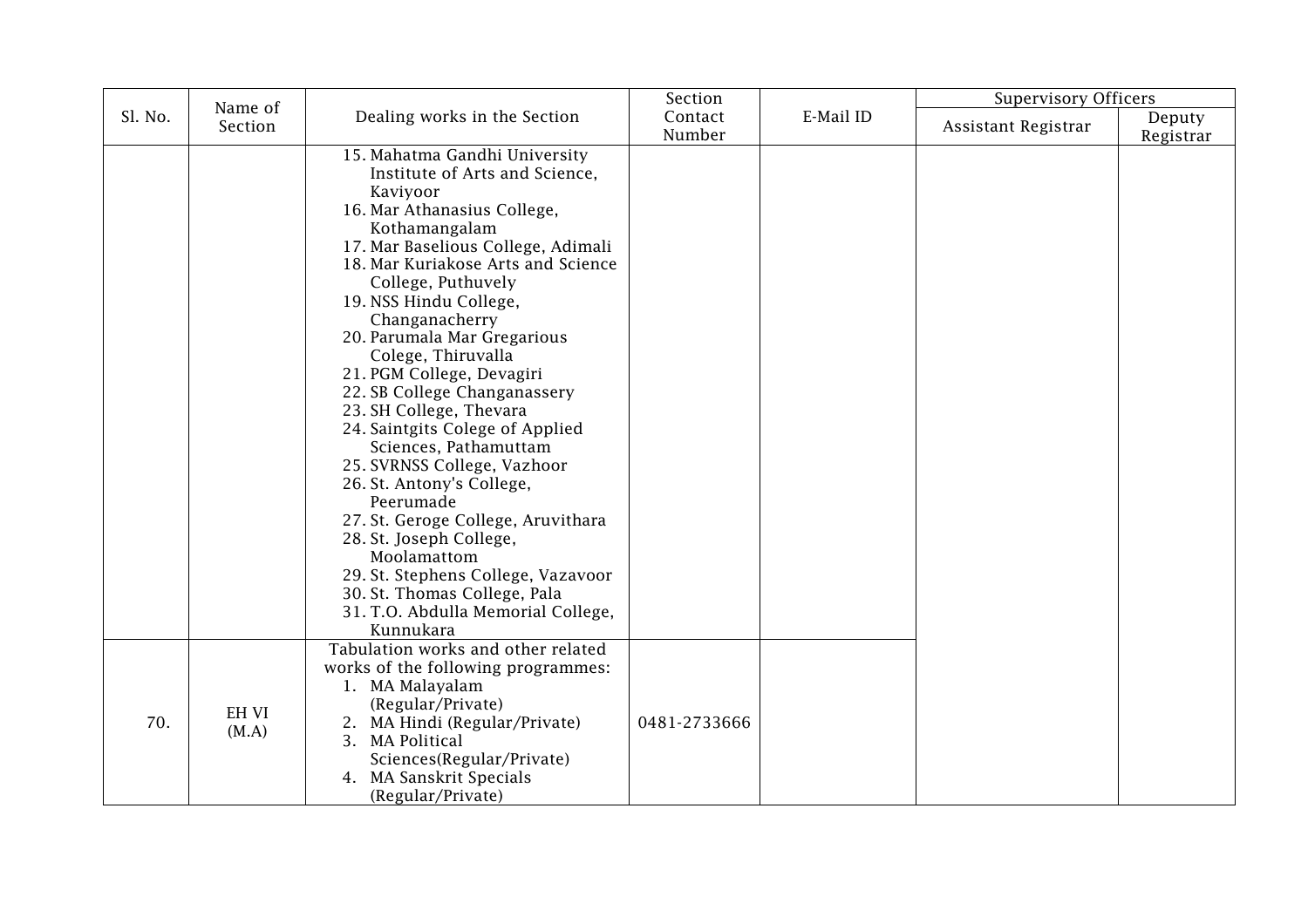|         |                    |                                    | Section |           | <b>Supervisory Officers</b> |           |
|---------|--------------------|------------------------------------|---------|-----------|-----------------------------|-----------|
| Sl. No. | Name of<br>Section | Dealing works in the Section       | Contact | E-Mail ID |                             | Deputy    |
|         |                    |                                    | Number  |           | Assistant Registrar         | Registrar |
|         |                    | 5. MA Sanskrit General (Private)   |         |           |                             |           |
|         |                    | 6. MA Arabic (Private)             |         |           |                             |           |
|         |                    | 7. MA Sociology (Private, Regular  |         |           |                             |           |
|         |                    | & Supplementary)                   |         |           |                             |           |
|         |                    | 8. MA Tamil (Regular)              |         |           |                             |           |
|         |                    | Name of Colleges :                 |         |           |                             |           |
|         |                    | 1. Assumption College,             |         |           |                             |           |
|         |                    | Changanacherry                     |         |           |                             |           |
|         |                    | 2. CMS College, Kottayam           |         |           |                             |           |
|         |                    | 3. Catholicate College,            |         |           |                             |           |
|         |                    | Pathanamthitta                     |         |           |                             |           |
|         |                    | 4. Devamatha College,              |         |           |                             |           |
|         |                    | Kuravilangad                       |         |           |                             |           |
|         |                    | 5. Devaswom Board College,         |         |           |                             |           |
|         |                    | Thalayolaparampu                   |         |           |                             |           |
|         |                    | 6. Govt. College, Kattappana       |         |           |                             |           |
|         |                    | 7. Ettumanoorappan College,        |         |           |                             |           |
|         |                    | Ettumanoor                         |         |           |                             |           |
|         |                    | 8. Nirmala College, Muvattupuzha   |         |           |                             |           |
|         |                    | 9. NSS Hindu College,              |         |           |                             |           |
|         |                    | Changanacherry                     |         |           |                             |           |
|         |                    | 10. S B College, Changanacherry    |         |           |                             |           |
|         |                    | (Autonomous)                       |         |           |                             |           |
|         |                    | 11. SNM College, Maliankara        |         |           |                             |           |
|         |                    | 12. St. Thomas College, Pala       |         |           |                             |           |
|         |                    | 13. St. Thomas College,            |         |           |                             |           |
|         |                    | Kozhencherry                       |         |           |                             |           |
|         |                    | 14. St. Xaviers College for women, |         |           |                             |           |
|         |                    | Aluva                              |         |           |                             |           |
|         |                    | 15. Pavanatma College,             |         |           |                             |           |
|         |                    | Murikkassery                       |         |           |                             |           |
|         |                    | 16. UC College, Aluva              |         |           |                             |           |
|         |                    | 17. MA College, Kothamangalam      |         |           |                             |           |
|         |                    | (Autonomous)                       |         |           |                             |           |
|         |                    | 18. SS College, Kalady             |         |           |                             |           |
|         |                    | 19. Govt. Sanskrit College,        |         |           |                             |           |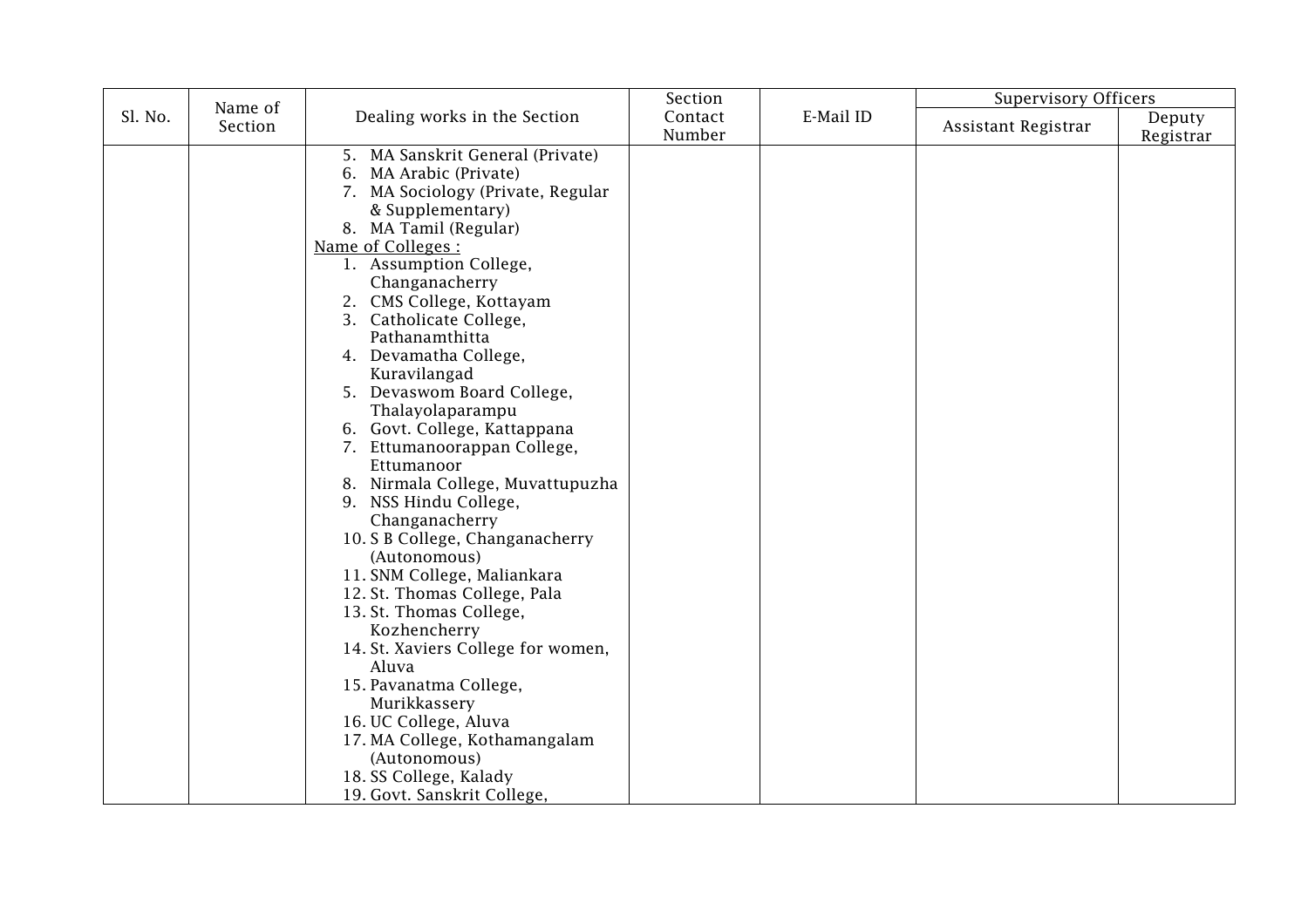|         | Name of                   |                                                                                                                                                                                                                                                                                                                                                                                                                                                                                                                                                                                                                                                                                                                                                                 | Section           |           | <b>Supervisory Officers</b> |                     |
|---------|---------------------------|-----------------------------------------------------------------------------------------------------------------------------------------------------------------------------------------------------------------------------------------------------------------------------------------------------------------------------------------------------------------------------------------------------------------------------------------------------------------------------------------------------------------------------------------------------------------------------------------------------------------------------------------------------------------------------------------------------------------------------------------------------------------|-------------------|-----------|-----------------------------|---------------------|
| Sl. No. | Section                   | Dealing works in the Section                                                                                                                                                                                                                                                                                                                                                                                                                                                                                                                                                                                                                                                                                                                                    | Contact<br>Number | E-Mail ID | Assistant Registrar         | Deputy<br>Registrar |
|         |                           | Tripunithura<br>20. Maharajas College, Ernakulam<br>(Autonomous)<br>21. St. Teresas College, Ernakulam<br>(Autonomous)<br>22. St. Alberts College,<br>Ernakulam(Autonomous)<br>23. Govt. College, Munnar                                                                                                                                                                                                                                                                                                                                                                                                                                                                                                                                                        |                   |           |                             |                     |
| 71.     | <b>EH VII</b><br>(M.Com.) | Exam related works of M.Com(Regular<br>& Private) of 22 Colleges<br>List of Colleges:<br>1. Aquinas College, Edakochi<br>2. Arafa College<br>3. Catholicate College<br>4. DB, Keezhoor<br>5. De Paul, Angamaly<br>6. Ettumanoorappan College<br>7. KMM College, Thrikkakara<br>8. MES, Nedumkandam<br>9. St. Dominics College,<br>Kanjirappally<br>10. Yeldo Mar Baselius College,<br>Kothamangalam<br>11. MES College, Erumely<br>12. SSV Valayanchirangara<br>13. St. Marys, Thuruthiply<br>14. St. Anns, Angamaly<br>15. St. Peters College, Kolencherry<br>16. St. Thomas, Kozhencherry<br>17. Swami Swaswathikananda,<br>Poothotta<br>18. Vishwabrahmana College,<br>Vechoochira<br>19. Govt. College, Munnar<br>20. Stella Maris College,<br>Ramamangalam | 0481-2733658      |           |                             |                     |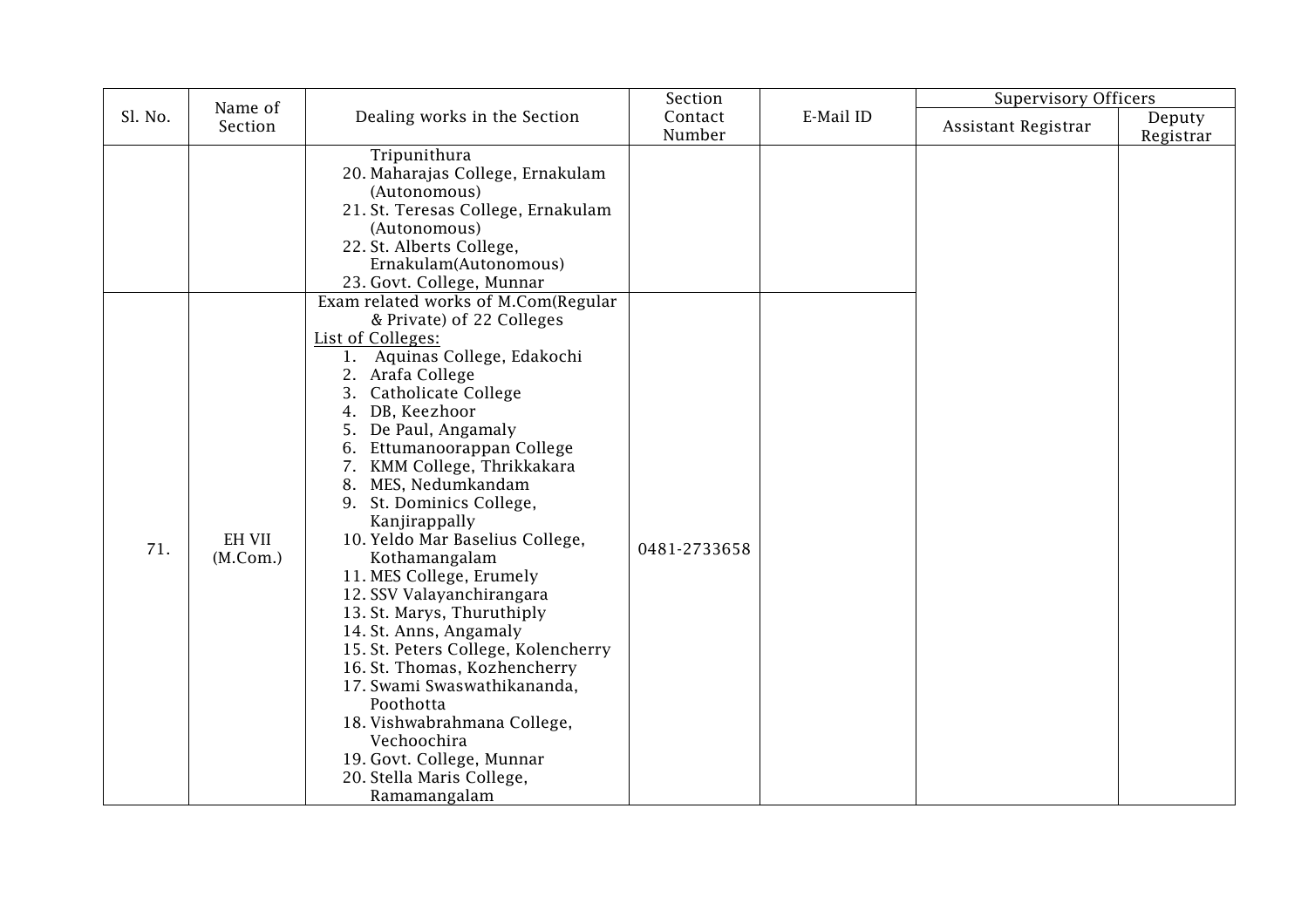|         |                                    |                                                                                                                                                                                                                                                                                                                                                                                                                                                                                                                                                                                                                                                                                                                                                                                                                                                                                                      | Section |           | <b>Supervisory Officers</b> |           |
|---------|------------------------------------|------------------------------------------------------------------------------------------------------------------------------------------------------------------------------------------------------------------------------------------------------------------------------------------------------------------------------------------------------------------------------------------------------------------------------------------------------------------------------------------------------------------------------------------------------------------------------------------------------------------------------------------------------------------------------------------------------------------------------------------------------------------------------------------------------------------------------------------------------------------------------------------------------|---------|-----------|-----------------------------|-----------|
| Sl. No. | Section                            | Dealing works in the Section                                                                                                                                                                                                                                                                                                                                                                                                                                                                                                                                                                                                                                                                                                                                                                                                                                                                         | Contact | E-Mail ID | Assistant Registrar         | Deputy    |
| 72.     | Name of<br><b>EH VIII</b><br>(M.A) | 21. YMCA, Aluva<br>22. St. Thomas, Edamury, Ranni<br>Preparation of Hall Tickets,<br>Publication of Results, Preparation of<br>Marksheets, Grade Cards<br>Consolidation of Marllist, Professional<br>Certificates, other certificates,<br>Revaluation, Grace marks, Scrutiny,<br>OT, Genuineness verification,<br>Duplicate marklist, effecting name<br>correction<br>Name of Colleges (CSS & Private) :<br>1. Baselius College, Kottayam'<br>2. Bishop Abraham Memorial<br>Colege, Thuruthikkadu<br>3. BK College, Amalagiri<br>4. Ettumanoorappan College,<br>Choorakkulangara<br>5. Govt. College, Kattappana<br>6. Govt. College, Nattakam<br>7. KE College, Mannanam<br>8. Maharajas College, Ernakulam<br>9. M.A College, Kothamangalam<br>10. Marthoma College, Thiruvalla<br>11. Newman College, Thodupuzha<br>12. Nirmala College, Muvattupuzha<br>13. NSS Hindu College,<br>Changanacherry | Number  |           |                             | Registrar |
|         |                                    | 14. SNM College, Maliankara<br>15. Govt. College, Munnar                                                                                                                                                                                                                                                                                                                                                                                                                                                                                                                                                                                                                                                                                                                                                                                                                                             |         |           |                             |           |
|         |                                    | 16. Ilahia College of Arts and<br>Science, Muvattupuzha                                                                                                                                                                                                                                                                                                                                                                                                                                                                                                                                                                                                                                                                                                                                                                                                                                              |         |           |                             |           |
|         |                                    | 17. JPM Arts and Science College,<br>Labbakkada<br>18. SB College, Changanacherry (A)<br>19. SH College, Thevara                                                                                                                                                                                                                                                                                                                                                                                                                                                                                                                                                                                                                                                                                                                                                                                     |         |           |                             |           |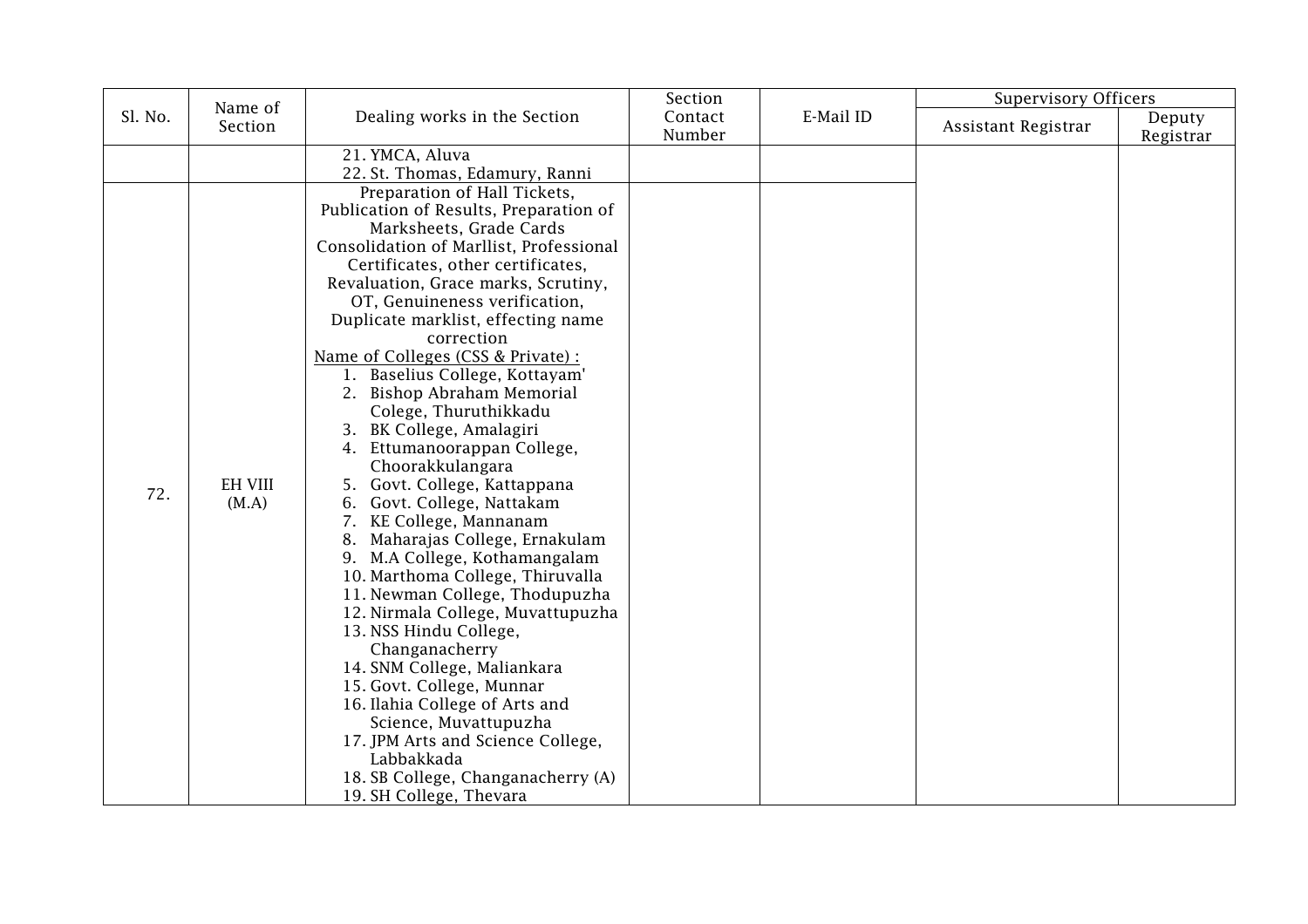|         | Name of |                                                                                                                                                                                                                                                                                                                                                                                                                                                                                                                                                                                                                                                                                                                                                                                                                                                                                                                 | Section           |           | <b>Supervisory Officers</b> |                     |
|---------|---------|-----------------------------------------------------------------------------------------------------------------------------------------------------------------------------------------------------------------------------------------------------------------------------------------------------------------------------------------------------------------------------------------------------------------------------------------------------------------------------------------------------------------------------------------------------------------------------------------------------------------------------------------------------------------------------------------------------------------------------------------------------------------------------------------------------------------------------------------------------------------------------------------------------------------|-------------------|-----------|-----------------------------|---------------------|
| Sl. No. | Section | Dealing works in the Section                                                                                                                                                                                                                                                                                                                                                                                                                                                                                                                                                                                                                                                                                                                                                                                                                                                                                    | Contact<br>Number | E-Mail ID | Assistant Registrar         | Deputy<br>Registrar |
|         |         | 20. Sree SankaraCollege, Vazhoor<br>21. SVR NSS College, Vazhoor<br>22. St. Alberts College, Ernakulam<br>(A)<br>23. St. Domine's College,<br>Kanjirappally<br>24. St. Georges College, Aruvithara<br>25. St. Pauls College, Kalamassery<br>26. St. Teresas Colege, Ernakulam<br>(A)<br>27. St. Thomas College,<br>Kozhencherry<br>28. St. Thomas College, Pala<br>29. U.C College, Aluva<br>MA History (CSS & Private)<br>1. Assumption College,<br>Changanacherry (A)<br>2. Catholicate College,<br>Pathanamthitta<br>3. CMS College, Kottayam (A)<br>4. Henry Baker College, Melukavu<br>5. Maharajas College, Ernakulam<br>(A)<br>6. M.A College, Kothamangalam<br>(A)<br>7. MES College, Nedumkandam<br>8. NSS Hindu Colege,<br>Changanacherry<br>9. Pavanatma College,<br>Murickassery<br>10. SSV College, Valayanchirangara<br>11. St. Teresas College, Ernakulam<br>(A)<br>12. St. Thomas College, Pala |                   |           |                             |                     |
|         |         | 13. U.C. College, Aluva                                                                                                                                                                                                                                                                                                                                                                                                                                                                                                                                                                                                                                                                                                                                                                                                                                                                                         |                   |           |                             |                     |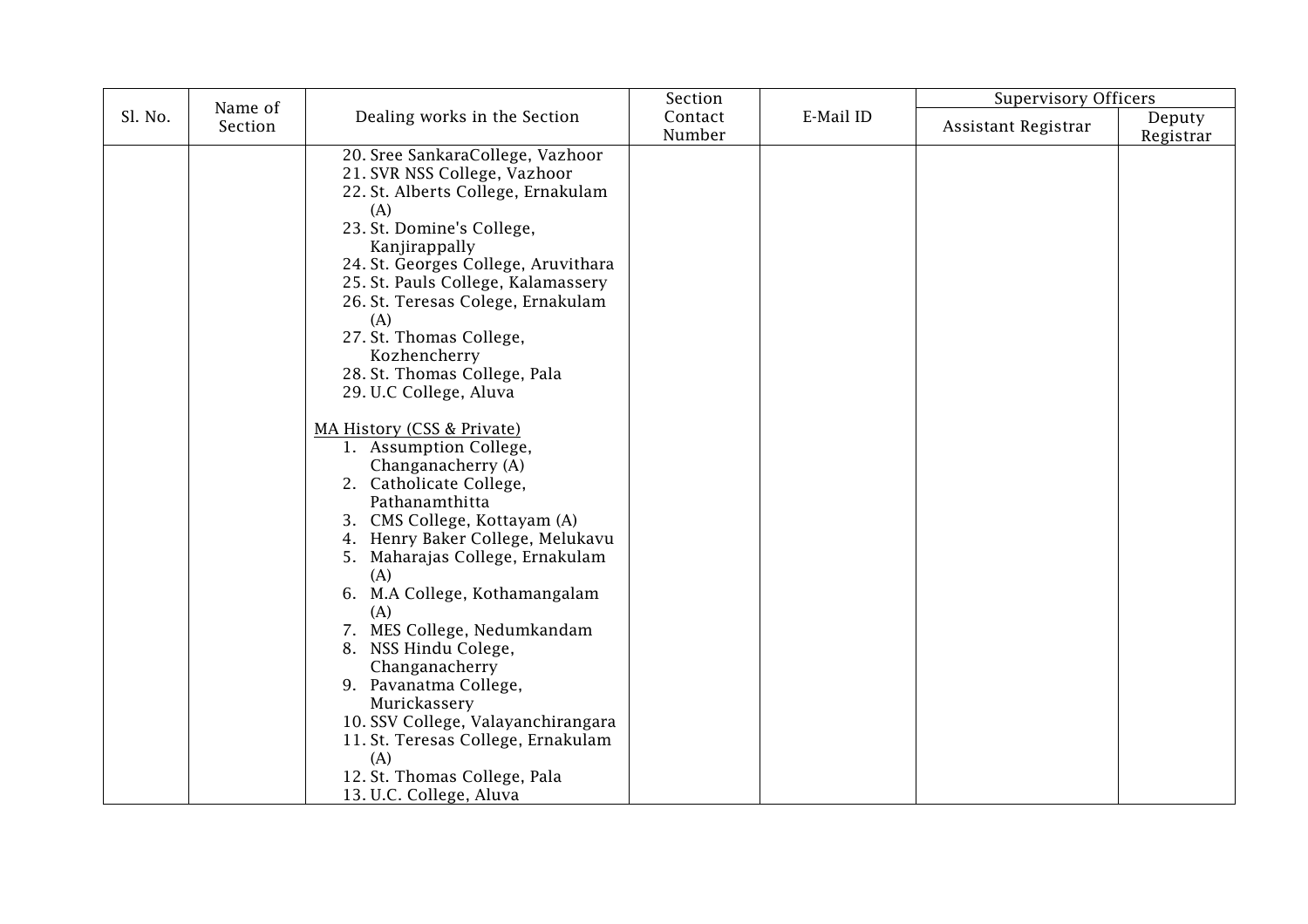|         | Name of          |                                                                                                                                                                                                                                                                                                                                                                                                                                                                                                                                                                                                                                                                                                                                                                                                                                                                                                                          | Section           |           | <b>Supervisory Officers</b> |                     |
|---------|------------------|--------------------------------------------------------------------------------------------------------------------------------------------------------------------------------------------------------------------------------------------------------------------------------------------------------------------------------------------------------------------------------------------------------------------------------------------------------------------------------------------------------------------------------------------------------------------------------------------------------------------------------------------------------------------------------------------------------------------------------------------------------------------------------------------------------------------------------------------------------------------------------------------------------------------------|-------------------|-----------|-----------------------------|---------------------|
| Sl. No. | Section          | Dealing works in the Section                                                                                                                                                                                                                                                                                                                                                                                                                                                                                                                                                                                                                                                                                                                                                                                                                                                                                             | Contact<br>Number | E-Mail ID | Assistant Registrar         | Deputy<br>Registrar |
|         |                  |                                                                                                                                                                                                                                                                                                                                                                                                                                                                                                                                                                                                                                                                                                                                                                                                                                                                                                                          |                   |           |                             |                     |
| 73.     | EH X<br>(M.Com.) | Tabulation & Allied Wroks fo 25<br>Colleges<br>List of Colleges:<br>1. Al-Ameen College, Edathala<br>2. Al-Azhar College, Thodupuzha<br>3. Bishop Kurialacherry College,<br>Amalagiri<br>4. Bishop Speechly College,<br>Pallom<br>5. Carmelgiri College, Adimaly<br>6. Girideepam Institute of<br>Advanced Learning,<br>Vadavathoor<br>7. Govt. College, Kattappana<br>8. Govt. College, Nattakom<br>9. Govt. College, Tripunithura<br>10. Ilahia College for Arts and<br>Science, Pezhakappilly<br>11. MC Varghese College,<br>Ettumanur<br>12. Malik Deenar College,<br>Pallarimangalam<br>13. Mar Augusthinose College,<br>Ramapuram<br>14. Mar Sleeva College,<br>Murickasserry<br>15. Mount Carmel College,<br>Karukadam<br>16. Presentation College,<br>Puthenvelikara<br>17. Santhigiri College of Computer<br>Sciences, Vazhithala<br>18. SNM College, Maliankara<br>19. St. Albert; s College, Ernakulam<br>(A) |                   |           |                             |                     |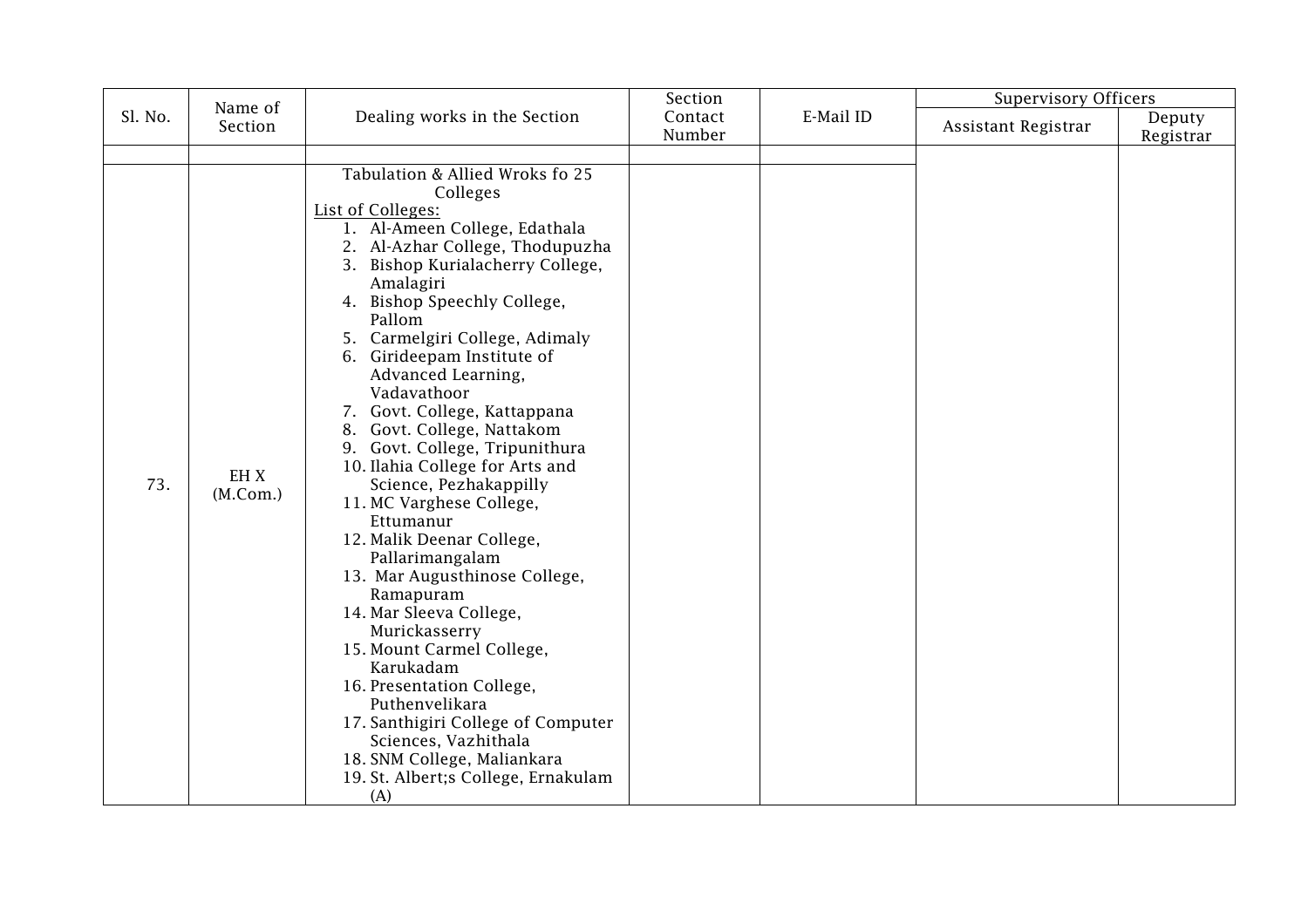|         | Name of           |                                                                                                                                                                                                                                                                                                                                                                                                                                                                                                                                                                                                                                                                                                                                                                                       | Section           |           | <b>Supervisory Officers</b> |                     |
|---------|-------------------|---------------------------------------------------------------------------------------------------------------------------------------------------------------------------------------------------------------------------------------------------------------------------------------------------------------------------------------------------------------------------------------------------------------------------------------------------------------------------------------------------------------------------------------------------------------------------------------------------------------------------------------------------------------------------------------------------------------------------------------------------------------------------------------|-------------------|-----------|-----------------------------|---------------------|
| Sl. No. | Section           | Dealing works in the Section                                                                                                                                                                                                                                                                                                                                                                                                                                                                                                                                                                                                                                                                                                                                                          | Contact<br>Number | E-Mail ID | Assistant Registrar         | Deputy<br>Registrar |
|         |                   | 20. St. Kuriakose College of<br>Managment and Science,<br>Kurruppampady<br>21. St. mary's College, Manarcaud<br>22. St. Pauls Colege, Kalamassery<br>23. St. Teresas College, Ernakulam<br>(A)<br>24. TM Jacob Memorial Govt.<br>College, Manimalakunnu<br>25. The Cochin College, Cochin                                                                                                                                                                                                                                                                                                                                                                                                                                                                                             |                   |           |                             |                     |
| 74.     | EH XI<br>(M.Com.) | Tabulation work and other Exam<br>related works of M.Com. degree such<br>as issuance of grade card and hall<br>ticket, name correction, Awarding of<br>grace mark and revaluation changes<br>etc of the students in various colleges<br><b>List of Colleges:</b><br>1. Baselios Poulose Second<br>College, Piramadom<br>2. BCM College, Kottayam<br>3. Bishop Abraham Memorial<br>College, Thurithicaud<br>4. CET Colege of Management<br>&Tech., Airapuram<br>5. Mar Gregorios Abdul Jaleel Arts<br>and Science College, North<br>Paravur<br>6. Marian College, Kuttikanam (A)<br>7. MES College, Marampally<br>8. Musiliar Colege of Arts and<br>Science, Cheenkathadom<br>9. Newman College, Thodupuzha<br>10. PG Radhakrishnan Memorial<br>Sree Narayana College,<br>Channanikadu |                   |           |                             |                     |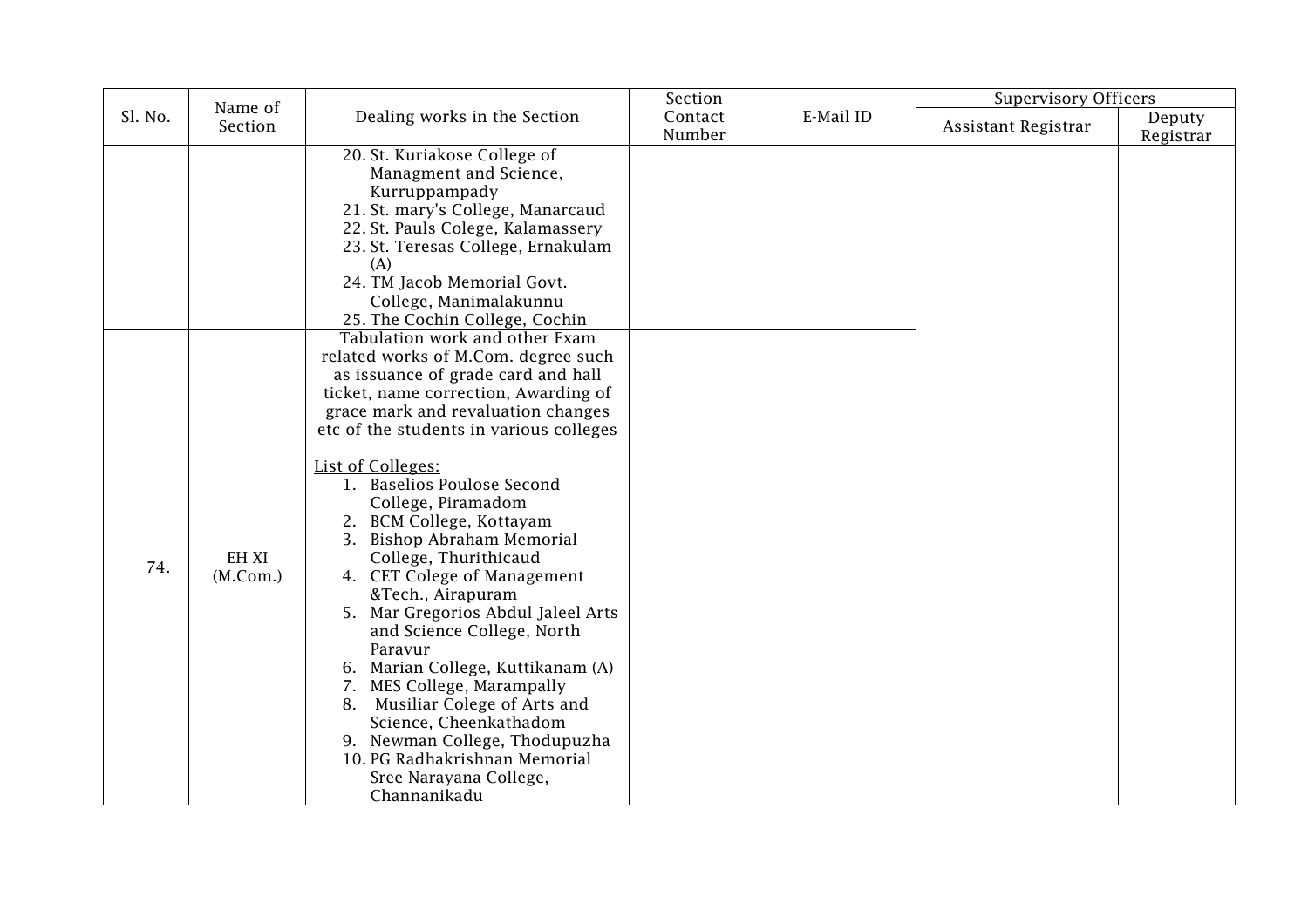|         | Name of                 |                                                                                                                                                                                                                                                                                                                                                                                                                                                                                                                                                                               | Section           |           | <b>Supervisory Officers</b> |                     |
|---------|-------------------------|-------------------------------------------------------------------------------------------------------------------------------------------------------------------------------------------------------------------------------------------------------------------------------------------------------------------------------------------------------------------------------------------------------------------------------------------------------------------------------------------------------------------------------------------------------------------------------|-------------------|-----------|-----------------------------|---------------------|
| Sl. No. | Section                 | Dealing works in the Section                                                                                                                                                                                                                                                                                                                                                                                                                                                                                                                                                  | Contact<br>Number | E-Mail ID | Assistant Registrar         | Deputy<br>Registrar |
|         |                         | 11. RU College of Management,<br>Manakkakadav<br>12. Sahodaran Ayyappan Smaraka<br>SNDP Yogam College, Konni<br>13. Sanjo College, Mullakkanam<br>14. Seth Ram Bahadur Singh<br>Gujarati College, Kochi<br>15. SNGIST, North Paravur<br>16. Sree Narayana Arts and Science<br>College, Kedamangalam<br>17. Sree Sankara College, Kalady<br>18. St. Marys College for Women,<br>Paliakara<br>19. St. Thomas Arts and Science<br>College, Puthencruz<br>20. St. Thomas Colege, Ranni<br>21. St. Xaviers College for Women,<br>Aluva<br>22. UC College, Aluva (Private<br>Regn.) |                   |           |                             |                     |
| 75.     | <b>EH XIII</b><br>(M.A) | Courses:<br>1. MA English<br>2. MA Bharatanatyam<br>3. MA Mohiniyattom<br>4. MA Musical (Vocal, Violin,<br>Veena)<br>5. MA Kathakali Vesham<br>6. MA Kathakali Sangeetham<br>7. MA Chenda<br>8. MA Maddalam<br>9. MA Mridangam<br>10. MFA<br><b>Conduct of Examination</b><br><b>Tabulation Works</b>                                                                                                                                                                                                                                                                         | 0481-2733668      |           |                             |                     |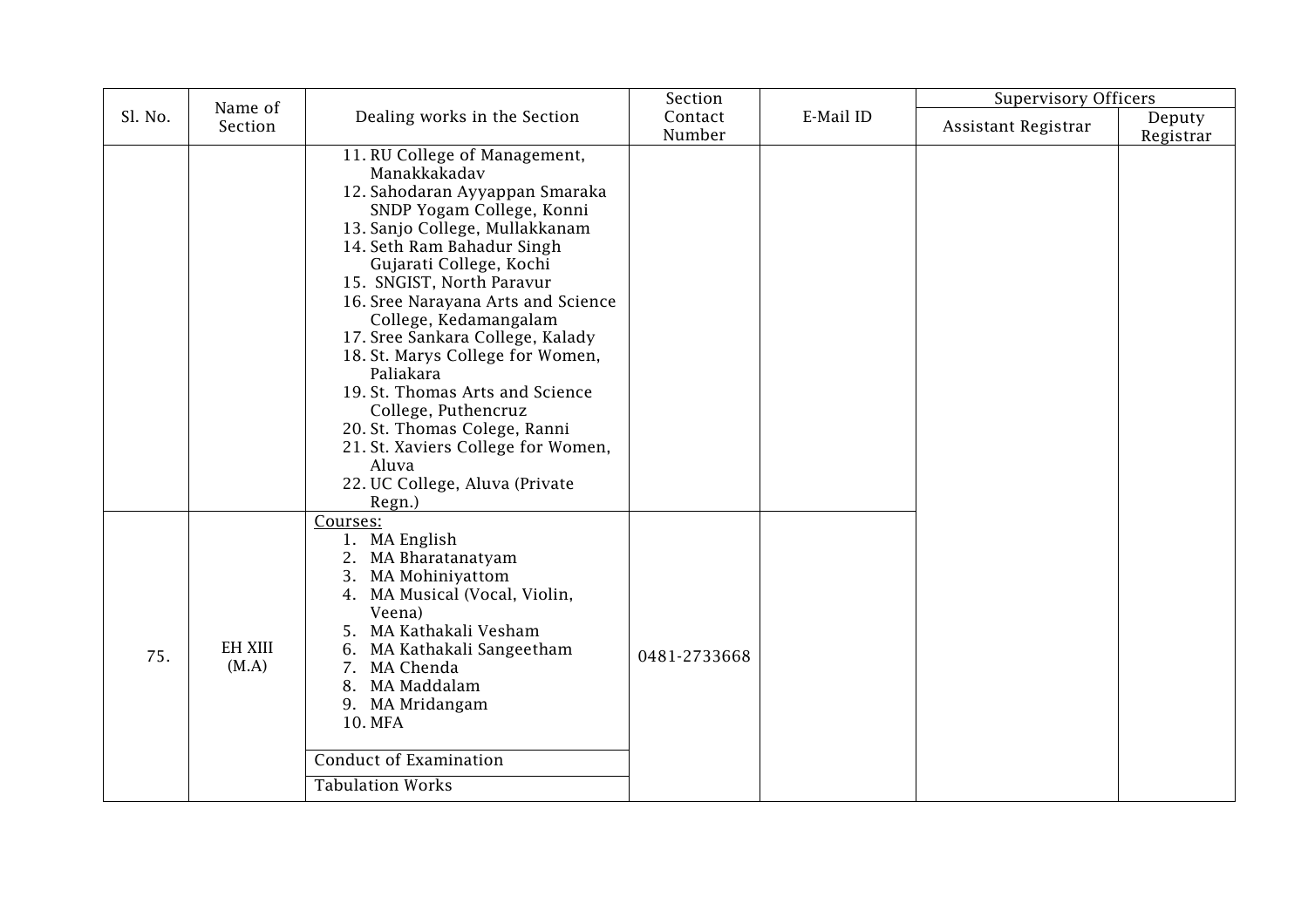|         |                    |                                                       | Section           |           | <b>Supervisory Officers</b> |                     |
|---------|--------------------|-------------------------------------------------------|-------------------|-----------|-----------------------------|---------------------|
| Sl. No. | Name of<br>Section | Dealing works in the Section                          | Contact<br>Number | E-Mail ID | Assistant Registrar         | Deputy<br>Registrar |
|         |                    | Publication of result                                 |                   |           |                             |                     |
|         |                    | <b>Issuing of Certificate</b>                         |                   |           |                             |                     |
|         |                    | Revaluation                                           |                   |           |                             |                     |
|         |                    | <b>Official Transcript</b>                            |                   |           |                             |                     |
|         |                    | Genuineness                                           |                   |           |                             |                     |
|         |                    | Consolidation                                         |                   |           |                             |                     |
|         |                    | List of Colleges:                                     |                   |           |                             |                     |
|         |                    | 1. Al-Azhar, Thodupuzha<br>2. Alphonsa, Pala          |                   |           |                             |                     |
|         |                    | 3. Aquinas, Edacochin                                 |                   |           |                             |                     |
|         |                    | 4. BCM, Kottayam                                      |                   |           |                             |                     |
|         |                    | 5. Baselius, Kottayam                                 |                   |           |                             |                     |
|         |                    | 6. Bharata Matha, Thrikkakara<br>7. BK, Amalagiri     |                   |           |                             |                     |
|         |                    | 8. Catholicate, Pathanamthitta                        |                   |           |                             |                     |
|         |                    | 9. Devamatha, Kuravilangad                            |                   |           |                             |                     |
|         |                    | 10. Ettumanoorappan,                                  |                   |           |                             |                     |
|         |                    | Choorakkulangara                                      |                   |           |                             |                     |
|         |                    | 11. Girideepam Institute of                           |                   |           |                             |                     |
|         |                    | Advanced Learning, Vadavathur                         |                   |           |                             |                     |
|         |                    | 12. Govt. College, Tripunithura                       |                   |           |                             |                     |
|         |                    | 13. Ilahia, Muvattupuzha                              |                   |           |                             |                     |
|         |                    | 14. Indira Gandhi, Kothamangalam                      |                   |           |                             |                     |
|         |                    | 15. JPM, Kanchiyar                                    |                   |           |                             |                     |
|         |                    | 16. KMM, Thrikkakara                                  |                   |           |                             |                     |
|         |                    | 17. KE, Mannanam<br>18. Malik Deenar, Pallarimangalam |                   |           |                             |                     |
|         |                    | 19. Mar Augusthinose, Ramapuram                       |                   |           |                             |                     |
|         |                    | 20. Marthoma, Tiruvalla                               |                   |           |                             |                     |
|         |                    | 21. MES, Edathala North, Aluva                        |                   |           |                             |                     |
|         |                    | 22. MES, Marampally                                   |                   |           |                             |                     |
|         |                    | 23. Newman, Thodupuzha                                |                   |           |                             |                     |
|         |                    | 24. Nirmala, Muvattupuzha                             |                   |           |                             |                     |
|         |                    | 25. NSS Hindu College,                                |                   |           |                             |                     |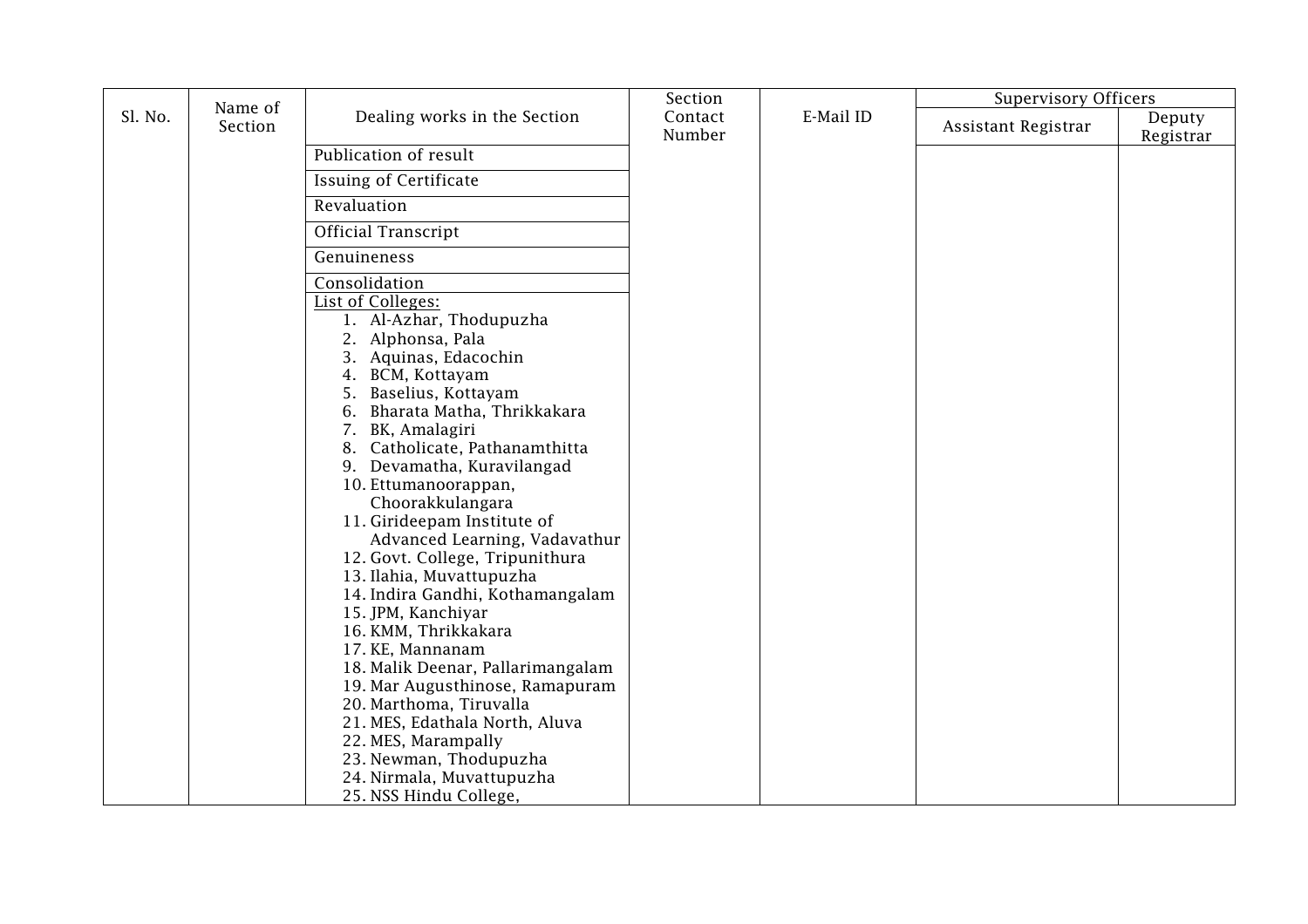|         |                           |                                                                                                                                                                                                                                                                                                                                                                                                                                                                                                                                                                                                                                                                                                                                                 | Section           |                                 | <b>Supervisory Officers</b> |                     |
|---------|---------------------------|-------------------------------------------------------------------------------------------------------------------------------------------------------------------------------------------------------------------------------------------------------------------------------------------------------------------------------------------------------------------------------------------------------------------------------------------------------------------------------------------------------------------------------------------------------------------------------------------------------------------------------------------------------------------------------------------------------------------------------------------------|-------------------|---------------------------------|-----------------------------|---------------------|
| Sl. No. | Name of<br>Section        | Dealing works in the Section                                                                                                                                                                                                                                                                                                                                                                                                                                                                                                                                                                                                                                                                                                                    | Contact<br>Number | E-Mail ID                       | Assistant Registrar         | Deputy<br>Registrar |
|         |                           | Changanacherry<br>26. SNDP, Konni<br>27. Sree Sankara, Kalady<br>28. Sree Vidhydhiraja NSS, Vazhoor<br>29. St. Marys College of Commerce<br>and Advanced Studies,<br>Thuruthiply<br>30. St. Domanic's Kanjirappally<br>31. St. Stephens Moolamattam<br>32. St. Paul's, Kalamassery<br>33. St. Thomas, Palai<br>34. St. Aloysius, Edathua<br>35. St. Mary's, Manarcaud<br>36. St. Peter's, Kolancherry<br>37. St. Thomas, Kozhenchery<br>38. St. Xaviors College for women,<br>Aluva<br>39. The Cochin College, Cochin<br>40. UC, Aluva<br>41. VNS College of Arts and<br>Science, Konni<br>42. CET, Airapuarm<br>43. Mount Carmel, Karukodam<br>44. CET, Airapuram<br>45. Mount Carmenl, Karukodam<br>46. RLV College of Music and Fine<br>Arts |                   |                                 |                             |                     |
| 76.     | <b>EH XVII</b><br>(M.Com) | Exam related works of 22 M.Com<br>Colleges (Regular & Private)<br>List of Colleges:<br>1. Baselius College, Kottayam<br>2. Chinmaya Vidyapeeth,<br>Ernakulam<br>3. Devamatha College,<br>Kuravilangad<br>4. Indira Gandhi Colege,                                                                                                                                                                                                                                                                                                                                                                                                                                                                                                               | 0481-2733658      | $mcomeh14$ mgu $@$<br>gmail.com |                             |                     |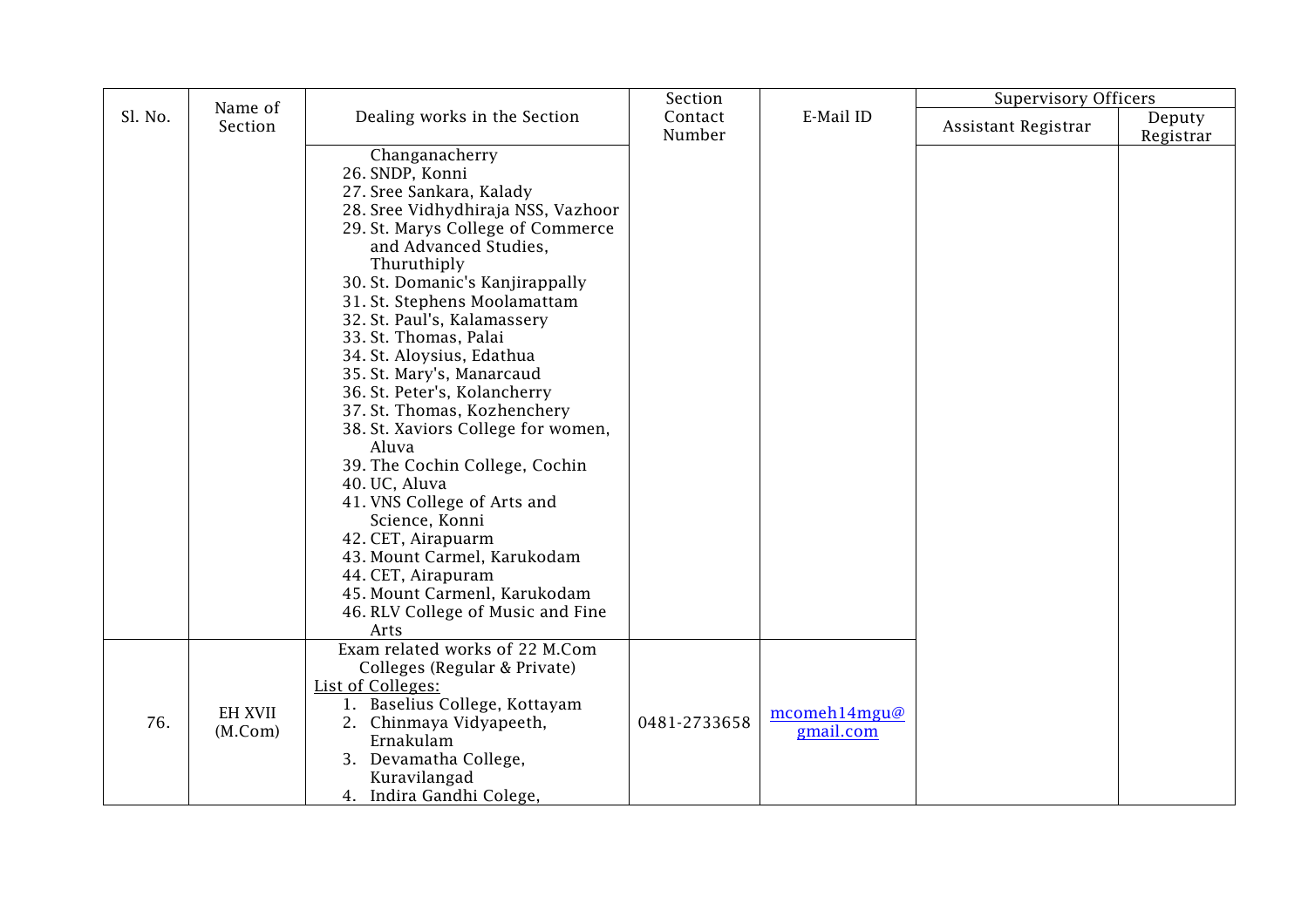|         |                    |                                                                                                                                                                                                                                                                                                                                                                                                                                                                                                                                                                                                                                                                                                                                                                                                                                                                                                                                     | Section           |           | <b>Supervisory Officers</b> |                     |
|---------|--------------------|-------------------------------------------------------------------------------------------------------------------------------------------------------------------------------------------------------------------------------------------------------------------------------------------------------------------------------------------------------------------------------------------------------------------------------------------------------------------------------------------------------------------------------------------------------------------------------------------------------------------------------------------------------------------------------------------------------------------------------------------------------------------------------------------------------------------------------------------------------------------------------------------------------------------------------------|-------------------|-----------|-----------------------------|---------------------|
| Sl. No. | Name of<br>Section | Dealing works in the Section                                                                                                                                                                                                                                                                                                                                                                                                                                                                                                                                                                                                                                                                                                                                                                                                                                                                                                        | Contact<br>Number | E-Mail ID | Assistant Registrar         | Deputy<br>Registrar |
|         |                    | Nellikuzhi<br>5. JPM College, Kanchiyar<br>6. Kristu Jyoti College of Mgmt.<br>and Tech., Kurisummoodu<br>7. Mannam Memorial NSS College,<br>Konni<br>8. Mar Elias Colege, Kottappady<br>9. MES College for Advanced<br>Studies, Edathala<br>10. Nirmala Arts and Science<br>College, Mulamthuruthy<br>11. Nirmala College, Muvattupuzha<br>12. Pavanatma College,<br>Murickassery<br>13. Ragagiri College of Mgmt. &<br>Applied Sciences, Kakkanadu<br>14. Sahyajothi Arts and Science<br>College, Kumily<br>15. Shermount College of Arts &<br>Commerce, Kanakapalam<br>16. Siena College of Professional<br>Studies, Edacochin<br>17. SNDP Yogam Arts and Science<br>College, Chittar<br>18. Sree mahadeva College,<br>Aiyerkulangara<br>19. Sree Narayana Arts and Science<br>College, Chittar<br>20. St. Aloysius College, Edautha<br>21. St. Thomas College,<br>Thavalappara<br>22. VNS College of Arts and<br>Science, Konni |                   |           |                             |                     |
| 77.     | EI I               | Tabulation and other related works of<br>1. AISAT, Kalamassery<br>2. MACE, Kothamangalam                                                                                                                                                                                                                                                                                                                                                                                                                                                                                                                                                                                                                                                                                                                                                                                                                                            | 0481-2733654      |           | AR III EXAM<br>3635         | DR II EXAM<br>3451  |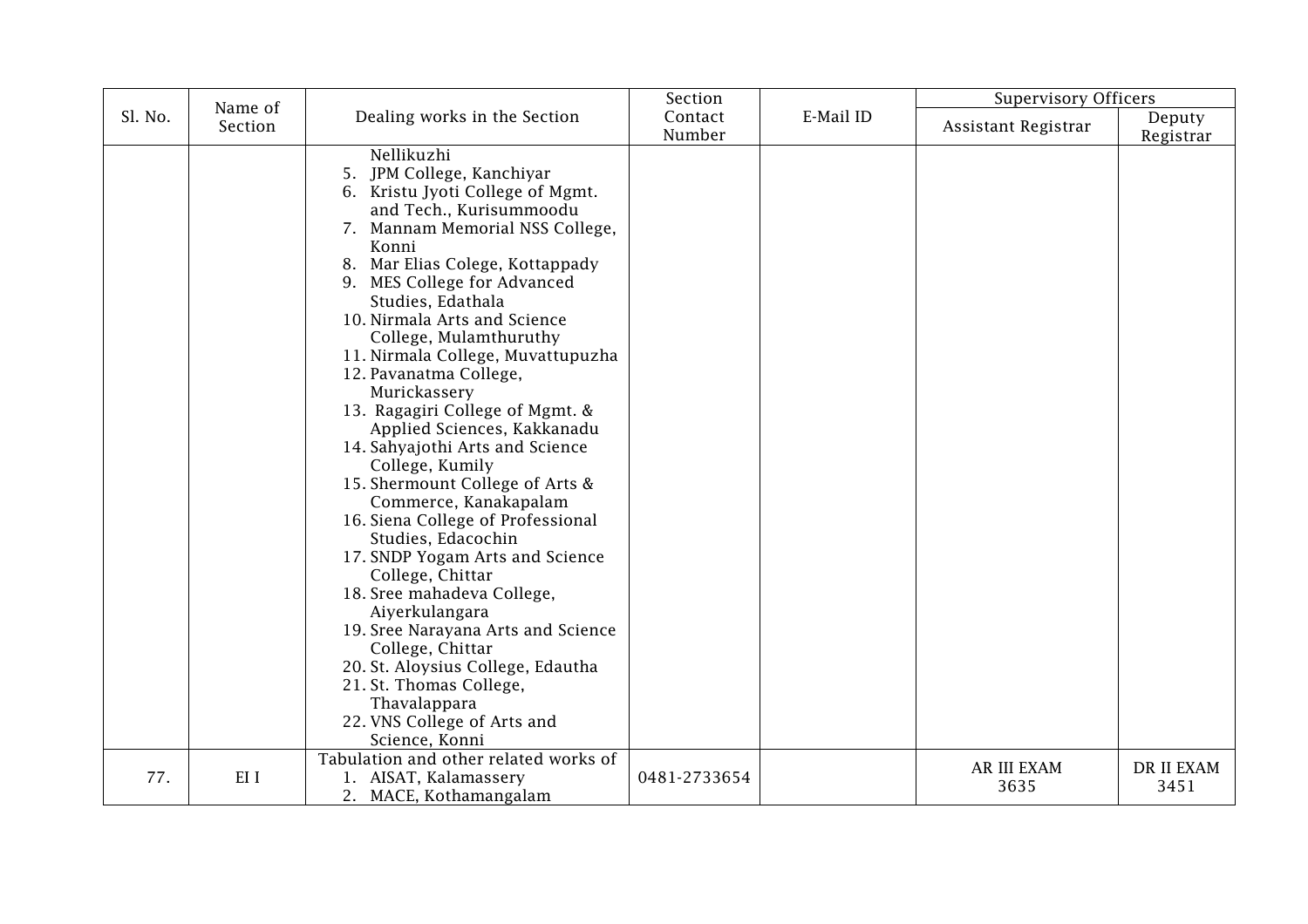|         | Name of         |                                                                      | Section      |                  | <b>Supervisory Officers</b> |             |
|---------|-----------------|----------------------------------------------------------------------|--------------|------------------|-----------------------------|-------------|
| Sl. No. | Section         | Dealing works in the Section                                         | Contact      | E-Mail ID        | Assistant Registrar         | Deputy      |
|         |                 |                                                                      | Number       |                  |                             | Registrar   |
|         |                 | 3. CKC, Mannoor                                                      |              |                  |                             |             |
|         |                 | 4. IAIETW, Nellikkuzhi                                               |              |                  |                             |             |
|         |                 | Tabulation and related works of :<br>1. MBITS, Nellimattom           |              |                  |                             |             |
| 78.     | EI IV           | CISAT, Muvattupuzha<br>2.                                            | 0481-2733653 | ei4mgu@gmail.co  |                             |             |
|         |                 | 3. UCE, Thodupuzha                                                   |              | m                |                             |             |
|         |                 | 4. GEC, Painavu                                                      |              |                  |                             |             |
|         |                 | Tabulation and related works of:                                     |              |                  |                             |             |
|         |                 | 1. RIT, Pampady, Kottayam                                            |              | mgubtechei15@g   |                             |             |
| 79.     | EI XV           | 2. MOunt Zion, Kadammanitta                                          | 0481-2733655 | mail.com         |                             |             |
|         |                 | 3. VJCE, Vazhakkulam                                                 |              |                  |                             |             |
|         |                 | 4. Mookambika, Muvattupuzha<br>Tabulation and related works of :     |              |                  |                             |             |
|         |                 | 1. SJCET, Palai                                                      |              |                  |                             |             |
|         |                 | 2. Matha College of Tech., North                                     |              |                  |                             |             |
|         | EI XVII         | Paravur                                                              | 0481-2733629 | ei.xvii.btech@gm |                             |             |
| 80.     |                 | 3. KMP College of Engg,                                              |              | ail.com          |                             |             |
|         |                 | Cherukunnam                                                          |              |                  |                             |             |
|         |                 | 4. TOMS college of Engg,                                             |              |                  |                             |             |
|         |                 | Mattakkara                                                           |              |                  |                             |             |
|         |                 | Tabulation and related works of :<br>1. Amal Jyothi College of Engg, |              |                  |                             |             |
|         |                 | <b>KLPY</b>                                                          |              |                  |                             |             |
|         |                 | 2. Sree Buddha College of Engg                                       |              | ei20btechmgu@g   |                             |             |
| 81.     | EI XX           | ILM College of Engg, and Tech.                                       | 0481-2733652 | mail.com         |                             |             |
|         |                 | 4. Al-Azhar College of Engg.                                         |              |                  |                             |             |
|         |                 | 5. UCAS Pullarikunnu                                                 |              |                  |                             |             |
|         |                 | 6. BTCC                                                              |              |                  |                             |             |
|         |                 | Tabulation and related works of :                                    |              |                  |                             |             |
| 82.     | EI XXI          | 1. ASIET, Kalady                                                     | 0481-2733656 | mgubtech $021@g$ |                             |             |
|         |                 | 2. GISAT, Payyappady<br>3. IBCMET, Perumbavoor                       |              | mail.com         |                             |             |
|         |                 | 4. SNGIST, North Paravur                                             |              |                  |                             |             |
|         |                 | Tabulation and other related works of                                |              | ei32barch@gmail  |                             |             |
| 83.     | EI XXXII        | All B.Arch and B.Tech Colleges                                       | 0481-2733651 | .com             |                             |             |
| 84.     | EK <sub>I</sub> | Preparation of metriculation registers                               |              |                  | AR VII EXAM                 | DR III EXAM |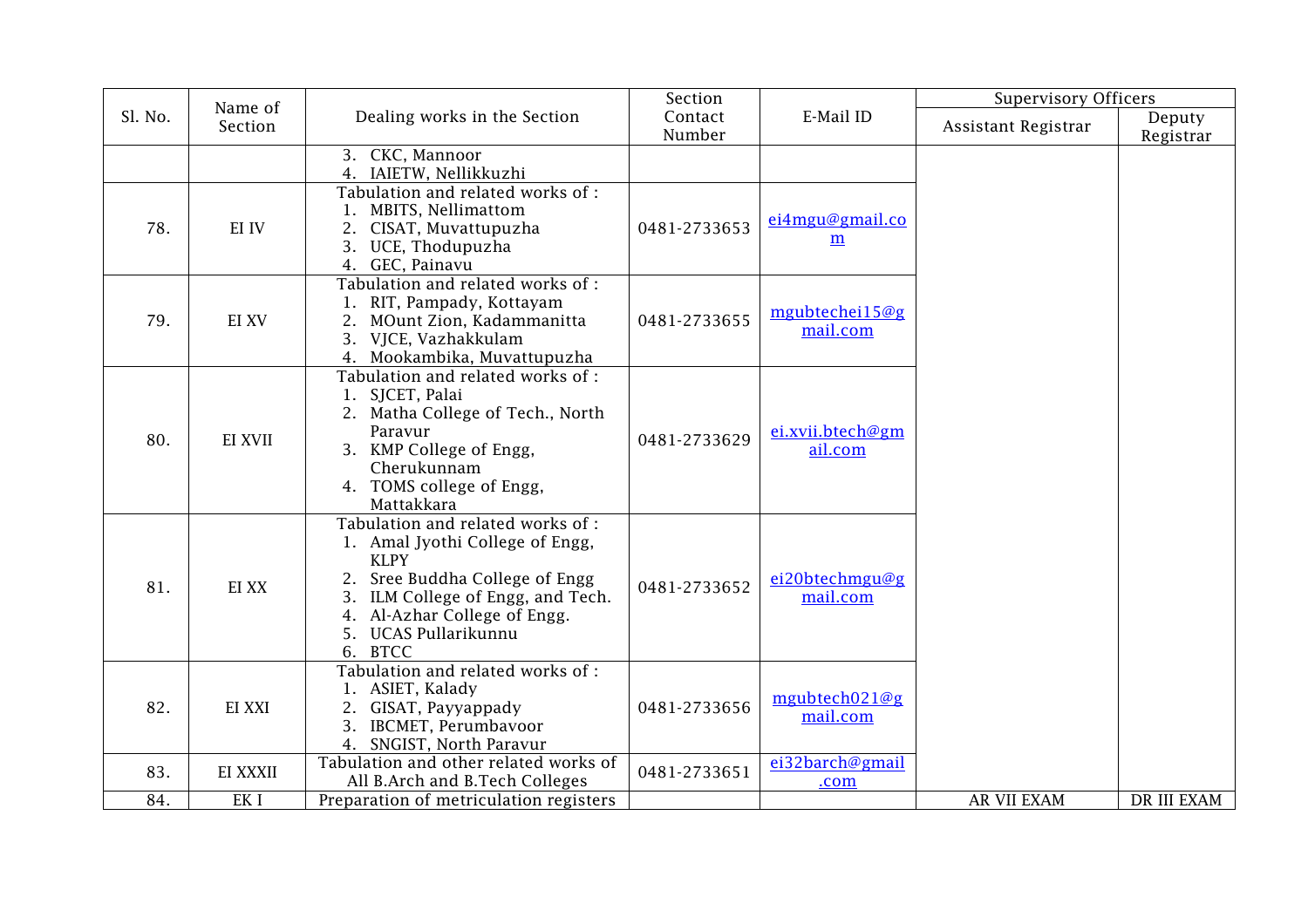|         | Name of    |                                                                 | Section      |                | <b>Supervisory Officers</b> |             |
|---------|------------|-----------------------------------------------------------------|--------------|----------------|-----------------------------|-------------|
| Sl. No. | Section    | Dealing works in the Section                                    | Contact      | E-Mail ID      | Assistant Registrar         | Deputy      |
|         |            |                                                                 | Number       |                |                             | Registrar   |
|         |            | for all courses and all colleges                                |              |                | 3260                        | 3233        |
|         |            | Verification of matriculation details                           |              |                |                             |             |
|         |            | for issuing certificates<br>Issue of matriculation verification |              |                |                             |             |
|         |            | memos to tabulation section, SSLC                               |              |                |                             |             |
|         |            | matriculation                                                   |              |                |                             |             |
|         |            | Issue of migration certificates to all                          |              |                |                             |             |
| 85.     | EK II      | students under this univesity                                   | 0481-2733346 |                |                             |             |
|         |            | All works related to consolidation,                             |              |                |                             |             |
| 86.     | EK III     | recognition and exemption of                                    | 0481-2733361 |                |                             |             |
|         |            | students of all colleges/university                             |              |                |                             |             |
|         |            | departments/research institutions                               |              |                |                             |             |
| 87.     | ED I       | All works relating to pre-degree<br>course of all colleges      | 0481-2733429 |                |                             |             |
|         |            | Sale of application forms for                                   |              |                |                             |             |
|         |            | examinations, degree certificates,                              |              |                |                             |             |
| 88.     | Exam Store | migration certificates, supply of                               | 0481-2733396 |                |                             |             |
|         |            | answer books and other exam related                             |              |                |                             |             |
|         |            | materials                                                       |              |                |                             |             |
| 89.     | Exam       | Despatch works of sectios, BA, BSc,                             |              |                |                             |             |
|         | Despatch I | B.Com, EDI, PDF, EK I, EK II, EK III,<br>Camp Monitoring Cell   |              |                |                             |             |
|         |            | Receive applications for migration,                             |              |                |                             |             |
|         |            | condonation, recognition,                                       |              |                |                             |             |
| 90.     | Edam Tapal | matriculation, pre-degree,                                      |              | osetapal2mgu@y |                             |             |
|         | $\rm II$   | examination and degree certificates of                          |              | ahoo.com       |                             |             |
|         |            | BA/BSc/BCom pvt. and BA, BSc, BCom                              |              |                |                             |             |
|         |            | prior to 2013 admission                                         |              |                |                             |             |
|         |            | Revaluation and Scrutiny of B.Tech<br>and B.Arch courses        |              |                |                             |             |
| 91.     | EJ I       | B.Tech - 44 Colleges                                            | 0481-2733601 |                |                             |             |
|         |            | B.Arch - 8 Colleges                                             |              |                | AR XX EXAM                  | DR VII EXAM |
|         |            | RV & Scrutiny of                                                |              |                | 3463                        | 3460        |
|         |            | 1. MCA All semesters                                            |              |                |                             |             |
| 92.     | EJ II      | 2. BSC IInd Semester                                            | 0481-273611  |                |                             |             |
|         |            | 3. BCom (Pvt.) all semester                                     |              |                |                             |             |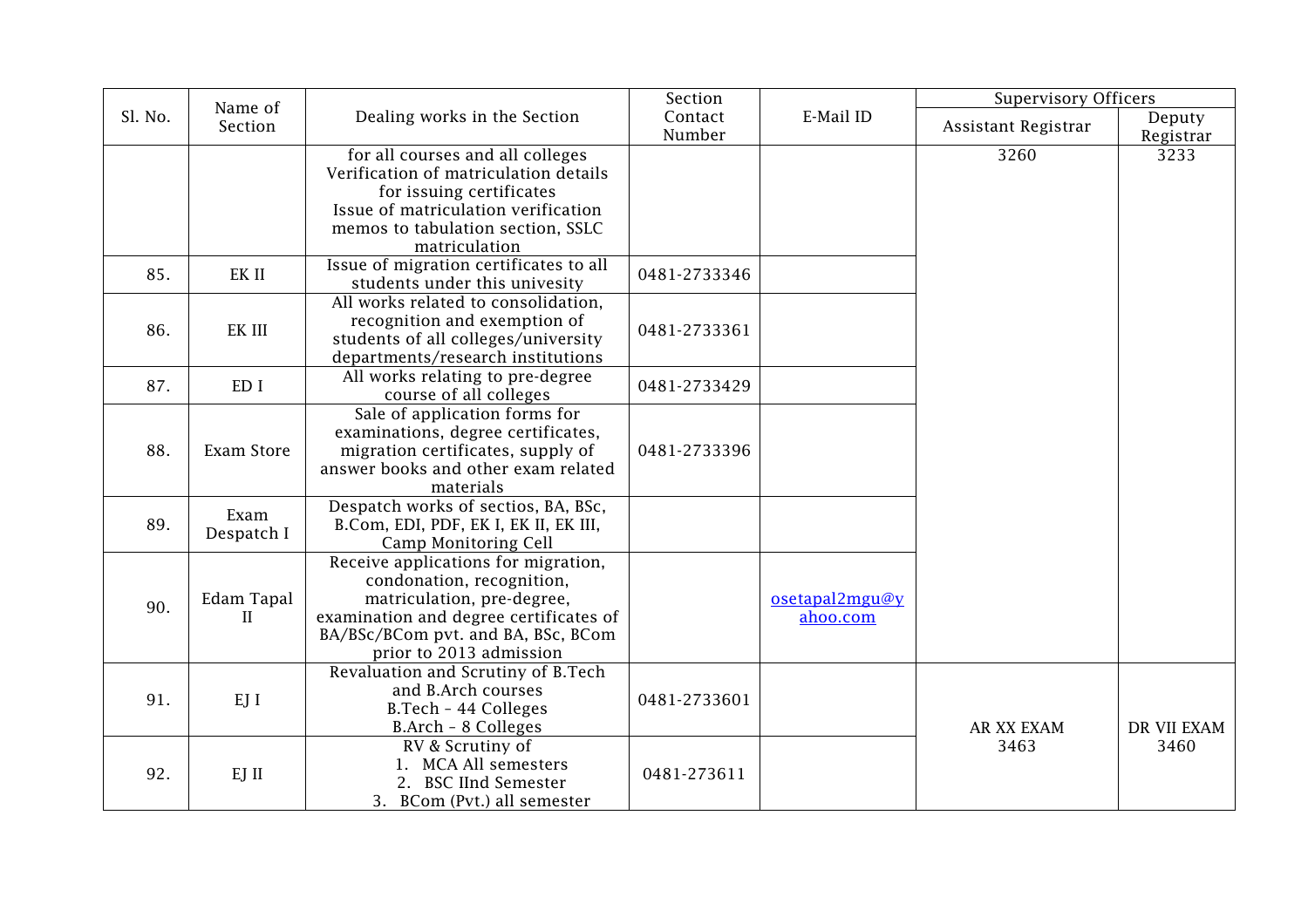|         | Name of       |                                                                                                                                                 | Section           |                                    | <b>Supervisory Officers</b> |                        |
|---------|---------------|-------------------------------------------------------------------------------------------------------------------------------------------------|-------------------|------------------------------------|-----------------------------|------------------------|
| Sl. No. | Section       | Dealing works in the Section                                                                                                                    | Contact<br>Number | E-Mail ID                          | Assistant Registrar         | Deputy<br>Registrar    |
| 93.     | EJ III        | Revaluation/Scrutiny of BSc Nursing,<br>BPharm, BPT, BSc MLT, BMRT, BMMB,<br>BLiSc, BVoc, BEd, MEd, MSW, MHRM,<br>MTA & LLB                     | 0481-2733611      |                                    |                             |                        |
| 94.     | EJ VIII       | Revaluation & Scrutiny<br>1. MBA (Affiliated Colleges)<br>2. MBA (Off Campus)                                                                   | 0481-2733611      | ej8rev@gmail.co<br>$\underline{m}$ |                             |                        |
| 95.     | EJ X          | Revaluation and Scrutiny of<br>1. MA<br>2. BBA<br>3. BHM<br>4. MFA                                                                              | 0481-2733601      |                                    |                             |                        |
| 96.     | EH I          | All affiliated colleges<br>MSc. Mathematics, Statistics, MSc<br>Mathematics(P)                                                                  | 0481-2733664      |                                    |                             |                        |
| 97.     | EH II         | MSc. Chemistry, Analytical Chemistry,<br>Applied Chemistry, Pharm. Chemistry,<br>Polymer Chemistry, Botany                                      |                   |                                    |                             |                        |
| 98.     | EH III        | MSc. Zoology, Computer Science,<br>Geology, Biostatistics, Clinical<br>Nutrition & Dietetics, Statistics<br>(Applied) BioTechnology and Organic |                   |                                    |                             |                        |
| 99.     | <b>EH XII</b> | MSc. Physics, Material Sciences,<br>Applied Physics, New Renewable<br>Energy, Psychology, Homescience                                           |                   |                                    | AR VIII EXAM<br>3621        | <b>DRIEXAM</b><br>3604 |
| 100.    | EI V          | <b>BEd (Affiliated Colleges)</b><br><b>BEd (Special Education)</b>                                                                              | 0481-2733610      |                                    |                             |                        |
| 101.    | EI VI         | <b>BEd (UCTE/Affiliated Colleges)</b><br>MEd<br>MEd (Special Education)                                                                         | 0481-2733693      |                                    |                             |                        |
| 102.    | EI XXVI       | <b>BEd (Affiliated Colleges)</b><br><b>BEd Special Education</b>                                                                                | 0481-2733617      |                                    |                             |                        |
| 103.    | <b>CSS</b>    | All Courses Conducted by Univ.<br>Teaching Depts.                                                                                               |                   |                                    |                             |                        |
| 104.    | EE I          | Exam duties, RTI, OT, GV, DML, RV,                                                                                                              | 0481-2733394      |                                    | <b>AR EXAM IV</b>           | <b>DR EXAM III</b>     |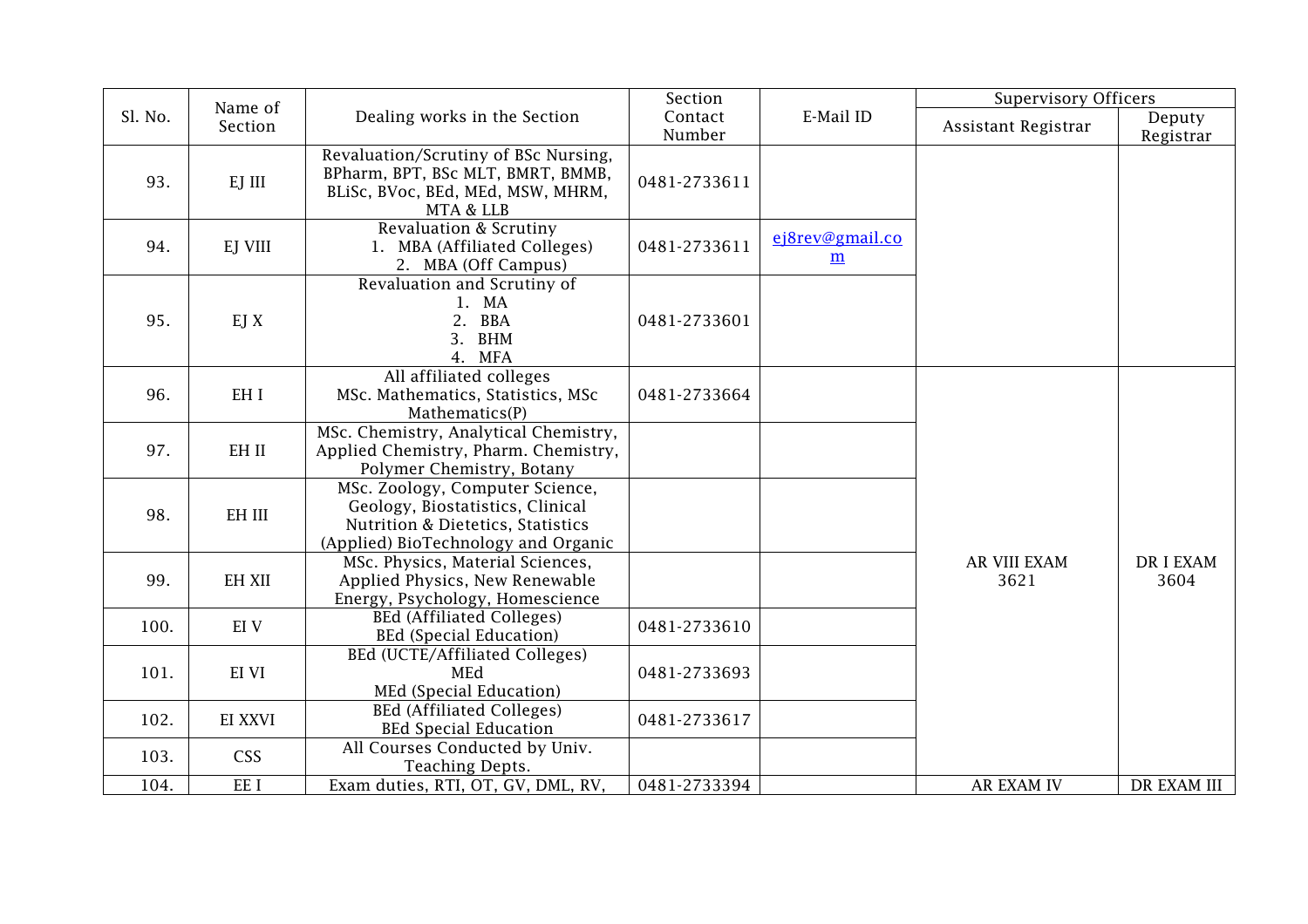|         | Name of |                                                                                                                                                                                                                                                                                                                                                                                                                                                                                                                                                                                                                   | Section           |           | <b>Supervisory Officers</b> |                     |
|---------|---------|-------------------------------------------------------------------------------------------------------------------------------------------------------------------------------------------------------------------------------------------------------------------------------------------------------------------------------------------------------------------------------------------------------------------------------------------------------------------------------------------------------------------------------------------------------------------------------------------------------------------|-------------------|-----------|-----------------------------|---------------------|
| Sl. No. | Section | Dealing works in the Section                                                                                                                                                                                                                                                                                                                                                                                                                                                                                                                                                                                      | Contact<br>Number | E-Mail ID | Assistant Registrar         | Deputy<br>Registrar |
|         |         | Malpractice files, Name correction,<br>camp<br>List of Colleges:<br>1. Alphonsa College, Pala<br>2. Assumption College,<br>Changanacherry<br>3. BCM College, KTM<br>4. Baselios College, KTM<br>5. CMS College, KTM<br>6. St. Peters College, Kolencherry<br>7. St. Xaviers College, Aluva<br>8. BAM College, Thurthicadu<br>9. SNM College, Maliankara<br>10. St. Teresas College, ELKM (Old<br>Cases)<br>11. St. Pauls College, Kalamassery<br>12. Govt. College, KTM<br>13. DB Pampa College, Pampa<br>14. Cochin College, Cochin<br>15. Newman College, Thodupuzha<br>16. Govt. Arts College,<br>Tripunithura |                   |           | 3256                        | 3233                |
| 105.    | EE II   | Exam duties, RTI, OT, GV, DML, RV,<br>Malpractice files, CBCSS, BA Annual<br>Scheme, BFA(RLU), Adv. Diploma<br>(Archaeology) Museology<br>List of Colleges: (CBCSS BA Pvt. &<br>Annual)<br>1. Devamatha College,<br>Kuravilangad<br>2. Govt. College, Kattappana<br>3. Govt. College, Munnar<br>4. Marthoma College, Thiruvalla<br>NSS College, Changanacherry<br>5.<br>6. Sree Sankara College, Kalady                                                                                                                                                                                                           | 0481-2733394      |           |                             |                     |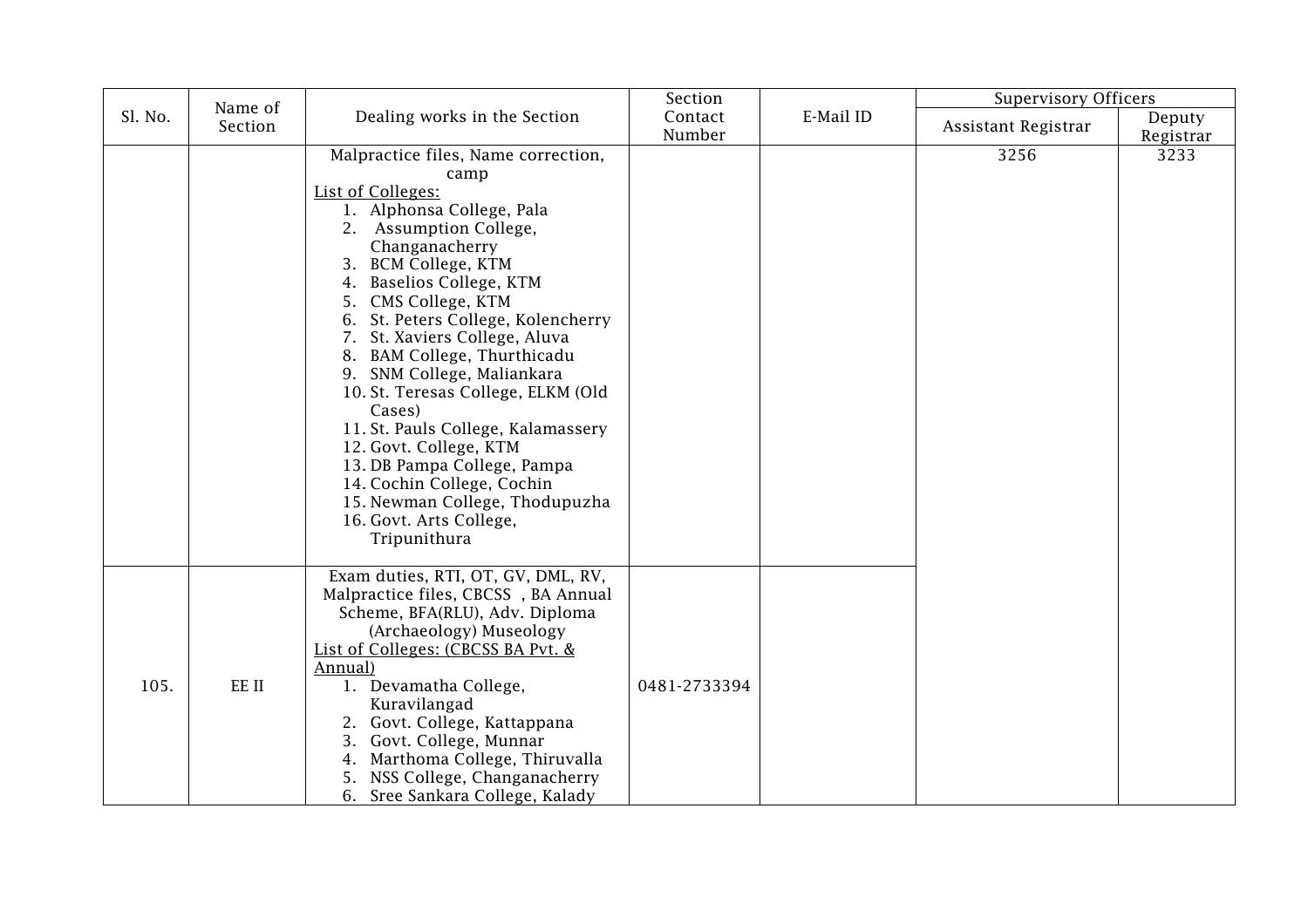|         | Name of |                                                                     | Section |           | <b>Supervisory Officers</b> |           |
|---------|---------|---------------------------------------------------------------------|---------|-----------|-----------------------------|-----------|
| Sl. No. | Section | Dealing works in the Section                                        | Contact | E-Mail ID | Assistant Registrar         | Deputy    |
|         |         |                                                                     | Number  |           |                             | Registrar |
|         |         | 7. SSV College, Valayanchirangara                                   |         |           |                             |           |
|         |         | 8. St. Thomas College, Ranni                                        |         |           |                             |           |
|         |         | 9. KE College, Mannanam<br>10. MA College, Mannanam                 |         |           |                             |           |
|         |         | 11. MA College, Mannanam                                            |         |           |                             |           |
|         |         | 12. Sanjo College, Rajakkad                                         |         |           |                             |           |
|         |         | 13. St. Alberts College, Ernakulam                                  |         |           |                             |           |
|         |         | 14. UC College, Aluva                                               |         |           |                             |           |
|         |         | 15. Mar Baselios College, Adimali                                   |         |           |                             |           |
|         |         | 16. SB College, Changanacherry                                      |         |           |                             |           |
|         |         | 17. RLV College, Tripunithura                                       |         |           |                             |           |
|         |         | <b>List of Colleges: (BFA Regular)</b>                              |         |           |                             |           |
|         |         | 1. RLV College, Tripunithura                                        |         |           |                             |           |
|         |         | List of Colleges: (Adv. Diploma in                                  |         |           |                             |           |
|         |         | <b>Archaeology and Museology)</b>                                   |         |           |                             |           |
|         |         | 1. UC College, Aluva                                                |         |           |                             |           |
|         |         | ബി.എ (പ്രൈവറ്റ്) പരീക്ഷാ നടത്തിപ്പും മറ്റ്                          |         |           |                             |           |
|         |         | അനുബന്ധ ജോലികളും, 2014 വരെ അവസാന                                    |         |           |                             |           |
|         |         | വർഷ പരീക്ഷ എഴുതിയ ബി.എ(റഗുലർ)<br>വിദ്യാർത്ഥികളുടെ പരീക്ഷാ സംബന്ധമായ |         |           |                             |           |
|         |         | രേഖകളുടെ സൂക്ഷിപ്പ്, ട്രാൻസ്ക്രിപ്റ്റ്, മാർക്ക്ലിസ്റ്റ്,            |         |           |                             |           |
|         |         | വെരിഫിക്കേഷൻ, റിപ്പോർട്ട് മുതലായ്വ നൽകൽ,                            |         |           |                             |           |
|         |         | മേഴ്സി ചാൻസ് പരീക്ഷാ നടത്തിപ്പും തുടർ                               |         |           |                             |           |
|         |         | നടപടികളും.<br>List of Colleges:                                     |         |           |                             |           |
|         |         | 1. Aquinas College, Edakochi                                        |         |           |                             |           |
| 106.    | EE III  | 2. Bharathamatha College,                                           |         |           |                             |           |
|         |         | Thrikkakara                                                         |         |           |                             |           |
|         |         | 3. Baselius Paulose II College,                                     |         |           |                             |           |
|         |         | Piramadam                                                           |         |           |                             |           |
|         |         | 4. Chinmaya Vidyapeedam, EKM                                        |         |           |                             |           |
|         |         | 5. Govt. College, Manimalakkunnu                                    |         |           |                             |           |
|         |         | 6. Govt. Sanskrit College,                                          |         |           |                             |           |
|         |         | Thripunithura                                                       |         |           |                             |           |
|         |         | 7. HB College, Melukavu                                             |         |           |                             |           |
|         |         | 8. Ilahia College, Muvattupuzha                                     |         |           |                             |           |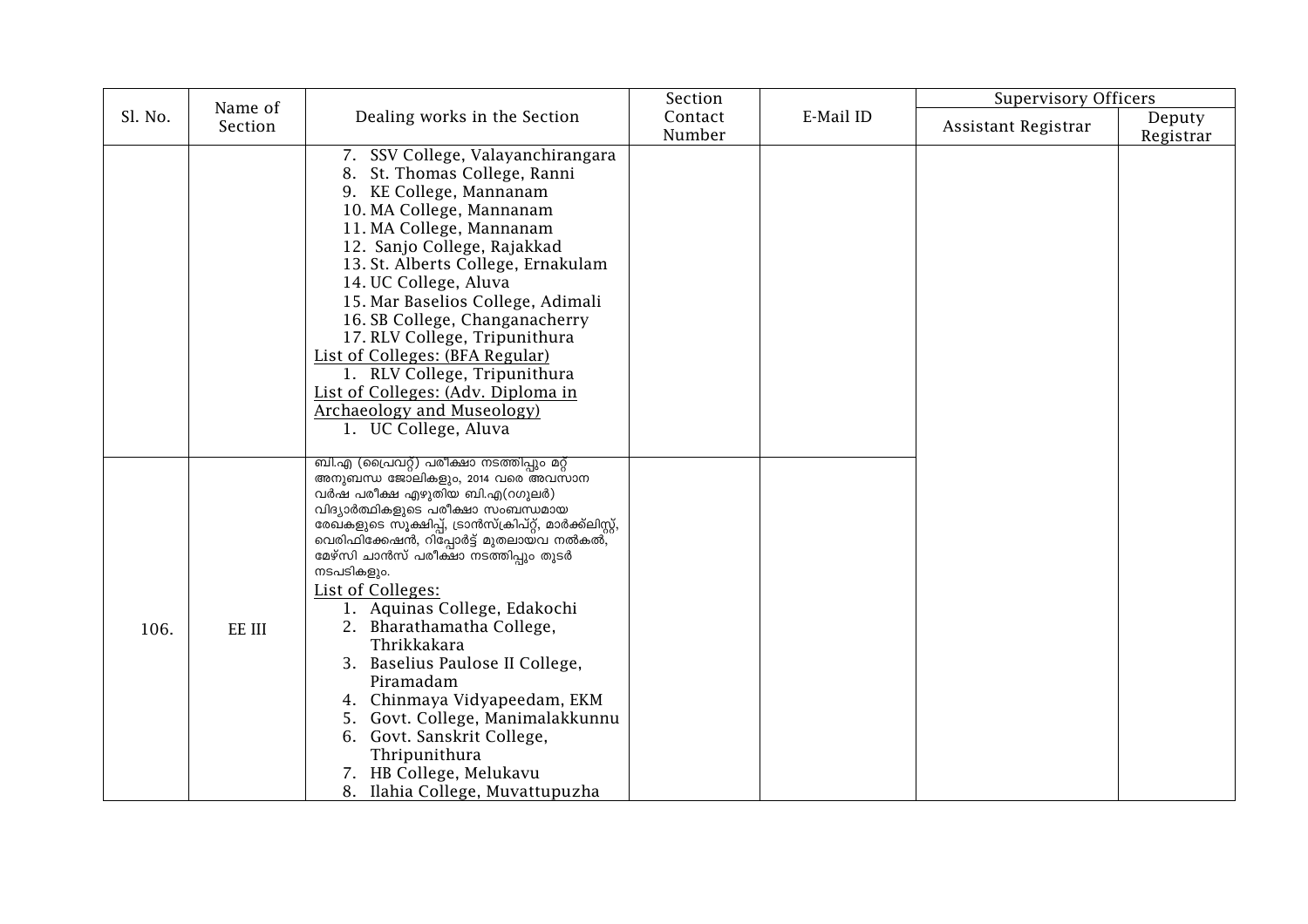|         | Name of |                                                                                                                                                                                                                                                                                                                                                                                                                                                                                                                                                                                                                                                                                                                                                 | Section           |           | <b>Supervisory Officers</b> |                     |
|---------|---------|-------------------------------------------------------------------------------------------------------------------------------------------------------------------------------------------------------------------------------------------------------------------------------------------------------------------------------------------------------------------------------------------------------------------------------------------------------------------------------------------------------------------------------------------------------------------------------------------------------------------------------------------------------------------------------------------------------------------------------------------------|-------------------|-----------|-----------------------------|---------------------|
| Sl. No. | Section | Dealing works in the Section                                                                                                                                                                                                                                                                                                                                                                                                                                                                                                                                                                                                                                                                                                                    | Contact<br>Number | E-Mail ID | Assistant Registrar         | Deputy<br>Registrar |
|         |         | 9. Kuriakose Gregorious College,<br>Pampady<br>10. Marian College, Kuttikkanam<br>11. Maharajas College, EKM<br>12. Nirmala College, Muvattupuzha<br>13. SH College, Thevara<br>14. St. Thoma College, Palai<br>15. St. Aloysius College, Edathua<br>16. Al Ameen College, Edathala<br>17. BK College, Amalagiri<br>18. DB, Thalayolapparambu<br>19. DB College, Keezhoor<br>20. Catholicate College, PTA<br>21. MES College, Nedumkandam<br>22. MSHS College, Angamali<br>23. Presentation College,<br>Puthenvelikkara<br>24. STC, Kozhencherry<br>25. St. Domanics, Kanjirappally<br>26. St. Xaviers College(Womens),<br>Kothavara<br>27. St. Stephens College, Uzhavoor<br>28. St. GEorge College, Aruvithura<br>29. SVRNSS College, Vazhoor |                   |           |                             |                     |
| 107.    | EF I    | Tabulation works of B.Sc. (Upto 2008<br>Admn)<br>Name of Colleges:<br>1. Devamatha College,<br>Kuravilangad<br>2. St. Geoirge College, Aruvithura<br>3. BCM College, Kottayam<br>4. CMS College, Kottayam<br>5. Govt. College, Kottayam<br>6. Alphonsa College, Pala<br>7. Assumption college,                                                                                                                                                                                                                                                                                                                                                                                                                                                  | 0481-2733343      |           |                             |                     |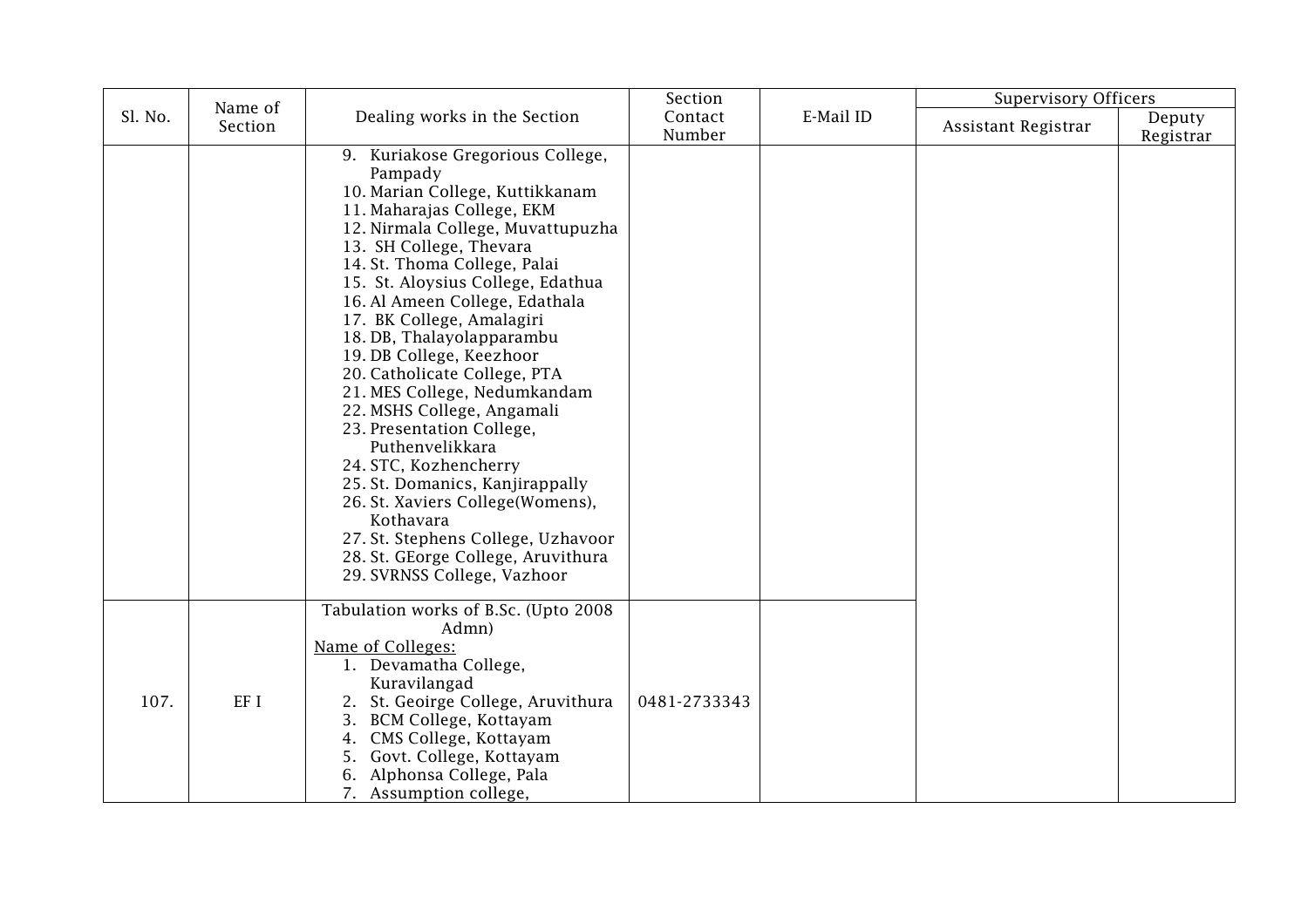|         |                    |                                                                                                                                                                                                                                                                                                                                                                                                                                                                                                                                                                                                                                                                                                                                                                                                                                                                                                                                                                                                                                     | Section           |           | <b>Supervisory Officers</b> |                     |
|---------|--------------------|-------------------------------------------------------------------------------------------------------------------------------------------------------------------------------------------------------------------------------------------------------------------------------------------------------------------------------------------------------------------------------------------------------------------------------------------------------------------------------------------------------------------------------------------------------------------------------------------------------------------------------------------------------------------------------------------------------------------------------------------------------------------------------------------------------------------------------------------------------------------------------------------------------------------------------------------------------------------------------------------------------------------------------------|-------------------|-----------|-----------------------------|---------------------|
| Sl. No. | Name of<br>Section | Dealing works in the Section                                                                                                                                                                                                                                                                                                                                                                                                                                                                                                                                                                                                                                                                                                                                                                                                                                                                                                                                                                                                        | Contact<br>Number | E-Mail ID | Assistant Registrar         | Deputy<br>Registrar |
|         |                    | Changanacherry<br>8. Baselius College, Kottayam<br>9. Ettumanoorappan College, KTM<br>10. St. Marys College, Manarcaud<br>11. SN Arts and Science College,<br>Kumarakom<br>12. DB College, Pampa<br>13. Bharata Mata College,<br>Thrikkakara<br>14. SH Thevara<br>15. SS College, Kalady<br>16. Newman College, Thodupuzha<br>17. MES College, Nedumkandam<br>18. Catholicate College, PTA<br>19. BVM Holy Cross College,<br>Cherpunkal<br>20. Marthoma College, Thiruvalla<br>21. St. Thomas College, Ranni<br>22. St. Thomas College,<br>Kozhencherry<br>23. Henry Bakers College,<br>Melukavu<br>24. MA Colege, Kothamangalam<br>25. Aquinas Colege, Edacochi<br>26. Govt. College, Munnar<br>27. Govt. College, Kattappana<br>28. MSHS College, Angamali<br>29. St. Alberts College, EKM<br>30. St. Peters College, Kolencherry<br>31. St. Xaviers College, Aluva<br>32. St. Pauls College, Kalamassery<br>33. SSV College, Perumbavoor<br>34. SNM College, Maliankara<br>35. St. Teresas College, EKM<br>36. UC College, Aluva |                   |           |                             |                     |
|         |                    | 37. Marthoma Colege,                                                                                                                                                                                                                                                                                                                                                                                                                                                                                                                                                                                                                                                                                                                                                                                                                                                                                                                                                                                                                |                   |           |                             |                     |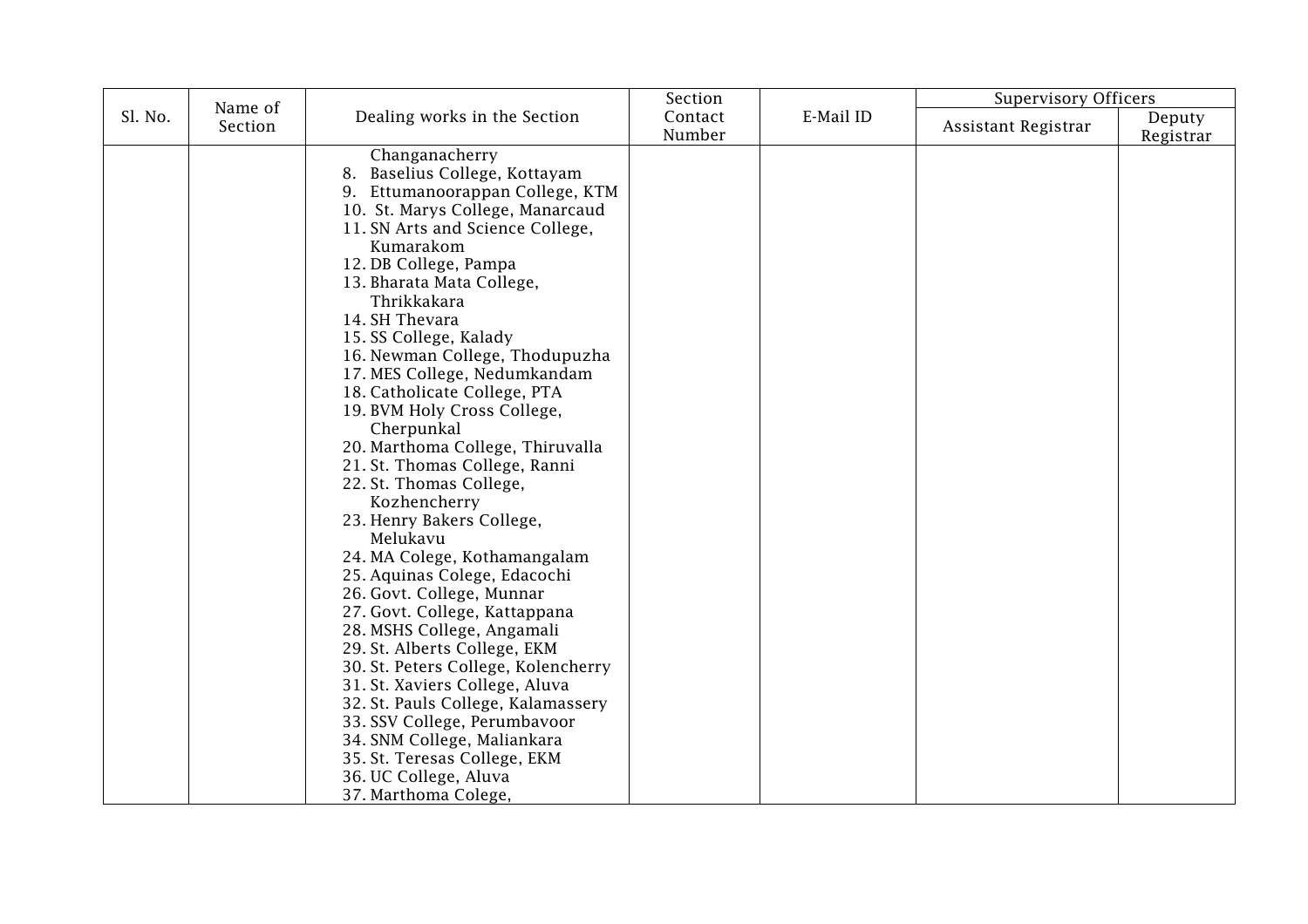|         | Name of |                                                                                                                                                                                                                                                                                                                                                                                                                                                                                                                                                                                                                   | Section           |                           | <b>Supervisory Officers</b> |                     |
|---------|---------|-------------------------------------------------------------------------------------------------------------------------------------------------------------------------------------------------------------------------------------------------------------------------------------------------------------------------------------------------------------------------------------------------------------------------------------------------------------------------------------------------------------------------------------------------------------------------------------------------------------------|-------------------|---------------------------|-----------------------------|---------------------|
| Sl. No. | Section | Dealing works in the Section                                                                                                                                                                                                                                                                                                                                                                                                                                                                                                                                                                                      | Contact<br>Number | E-Mail ID                 | Assistant Registrar         | Deputy<br>Registrar |
|         |         | Perumbayoor<br>38. KE College, Mannanam<br>39. NSS Hindu College,<br>Changanassery<br>40. DB College,<br>Thalayolapparambu<br>41. St. Stephens College, Uzhavoor<br>42. St. Thomas College, Pala<br>43. SVRNSS College, Vazhoor<br>44. SD College, Kanjirappally<br>45. St. Xaviers College, Vaikom<br>46. Maharajas College, EKM<br>47. Govt. College, Manimalakkunnu<br>48. KG College, Pampady<br>49. Pavanatma College,<br>Murickassery<br>50. BAM College, Thuruthicaud<br>51. Nirmala College, Muvattupuzha<br>52. Cochin College, Cochin<br>53. St. Aloysius College, Edathua<br>54. BK College, Amalagiri |                   |                           |                             |                     |
| 108.    | PD I    | Preparation of Degree Certificates of<br>Candidates who attend<br>1. BA and BSc Annual Scheme<br>Examination Till 2011 admn<br>and 2008 admn respectively<br>(Reg&Pvt.)<br>2. Verification of Genuineness of<br>Degree Certificates<br>3. Preparation of Duplicate<br>Degree Certificates                                                                                                                                                                                                                                                                                                                         |                   |                           |                             |                     |
| 109.    | PD II   | Preparation of CBCSS Regular BA&BSc<br>Degree Certificates                                                                                                                                                                                                                                                                                                                                                                                                                                                                                                                                                        | 0481-2733677      | cbcssdegree@gm<br>ail.com | <b>AR I EXAM</b>            | DR IV EXAM          |
| 110.    | PD VI   | Preparation of CBCSS B.Com.<br>(Regular)/New<br><b>Degree Certificates</b>                                                                                                                                                                                                                                                                                                                                                                                                                                                                                                                                        | 0481-2733677      | 0481-2733677              | 3684                        | 3625                |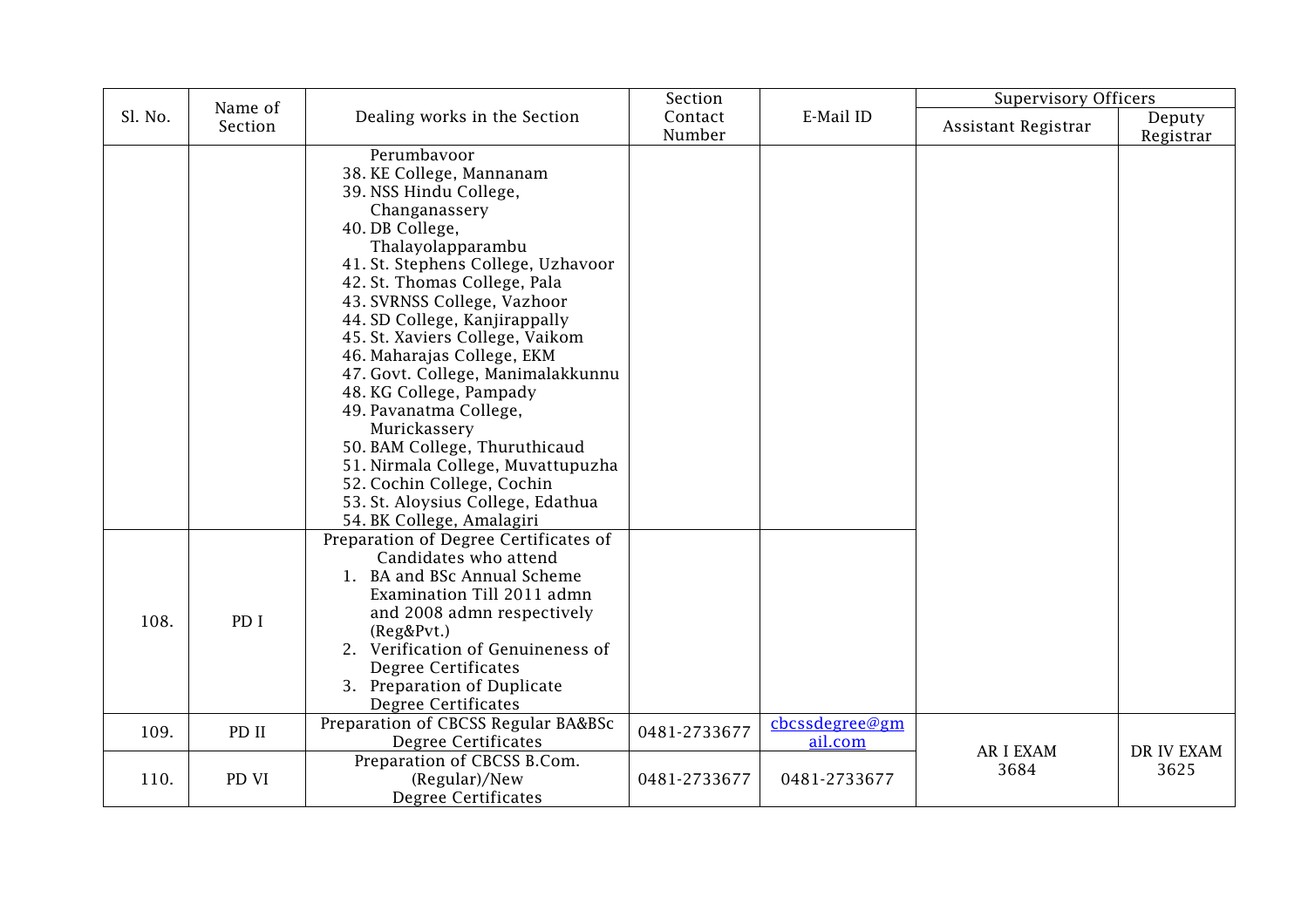|         | Name of             |                                                                                                                                                                                                               | Section           |              | <b>Supervisory Officers</b> |                         |
|---------|---------------------|---------------------------------------------------------------------------------------------------------------------------------------------------------------------------------------------------------------|-------------------|--------------|-----------------------------|-------------------------|
| Sl. No. | Section             | Dealing works in the Section                                                                                                                                                                                  | Contact<br>Number | E-Mail ID    | Assistant Registrar         | Deputy<br>Registrar     |
| 111.    | Exam<br>Despatch IV | Despatch of Degree Certificates,<br>Genuineness Verification and Related<br>Documents                                                                                                                         | 0481-2733677      | 0481-2733677 |                             |                         |
| 112.    | EN <sub>V</sub>     | Collection of answerscripts from the<br>examination centers and processing<br>for valuation                                                                                                                   |                   |              | <b>AR V EXAM</b><br>3468    | DR VIII<br>EXAM<br>3604 |
| 113.    | EN VI               | Collection of answerscripts from the<br>examination centers and processing<br>for valuation                                                                                                                   |                   |              |                             |                         |
| 114.    | EN VII              | Collection of answerscripts from the<br>examination centers and processing<br>for valuation                                                                                                                   |                   |              |                             |                         |
| 115.    | EN IX               | Collection of answerscripts from the<br>examination centers and processing<br>for valuation                                                                                                                   |                   |              |                             |                         |
| 116.    | EN X                | Collection of answerscripts from the<br>examination centers and processing<br>for valuation                                                                                                                   |                   |              |                             |                         |
| 117.    | <b>EN XI</b>        | Collection of answerscripts from the<br>examination centers and processing<br>for valuation                                                                                                                   |                   |              |                             |                         |
| 118.    | <b>EN XII</b>       | Collection of answerscripts from the<br>examination centers and processing<br>for valuation                                                                                                                   |                   |              |                             |                         |
| 119.    | <b>EN XIV</b>       | Collection of answerscripts from the<br>examination centers and processing<br>for valuation                                                                                                                   |                   |              |                             |                         |
| 120.    | EM I                | Tabulation works of MBA Off Campus<br>Centers (All Centers)                                                                                                                                                   | 0481-2733665      |              |                             |                         |
| 121.    | <b>EM IV</b>        | <b>B.Com (Off Campus) Tabulation works</b><br>Name of Colleges:<br>1. SN Inst. of Mgmt, Cherthala<br>2. St. Alphonsa Centre for Higher<br>Education, Idukki<br>3. Minerva Inst of Mgmt. Studies,<br>Alappuzha | 0481-2733663      |              | <b>AR XVI EXAM</b><br>3624  | <b>DRIEXAM</b><br>3604  |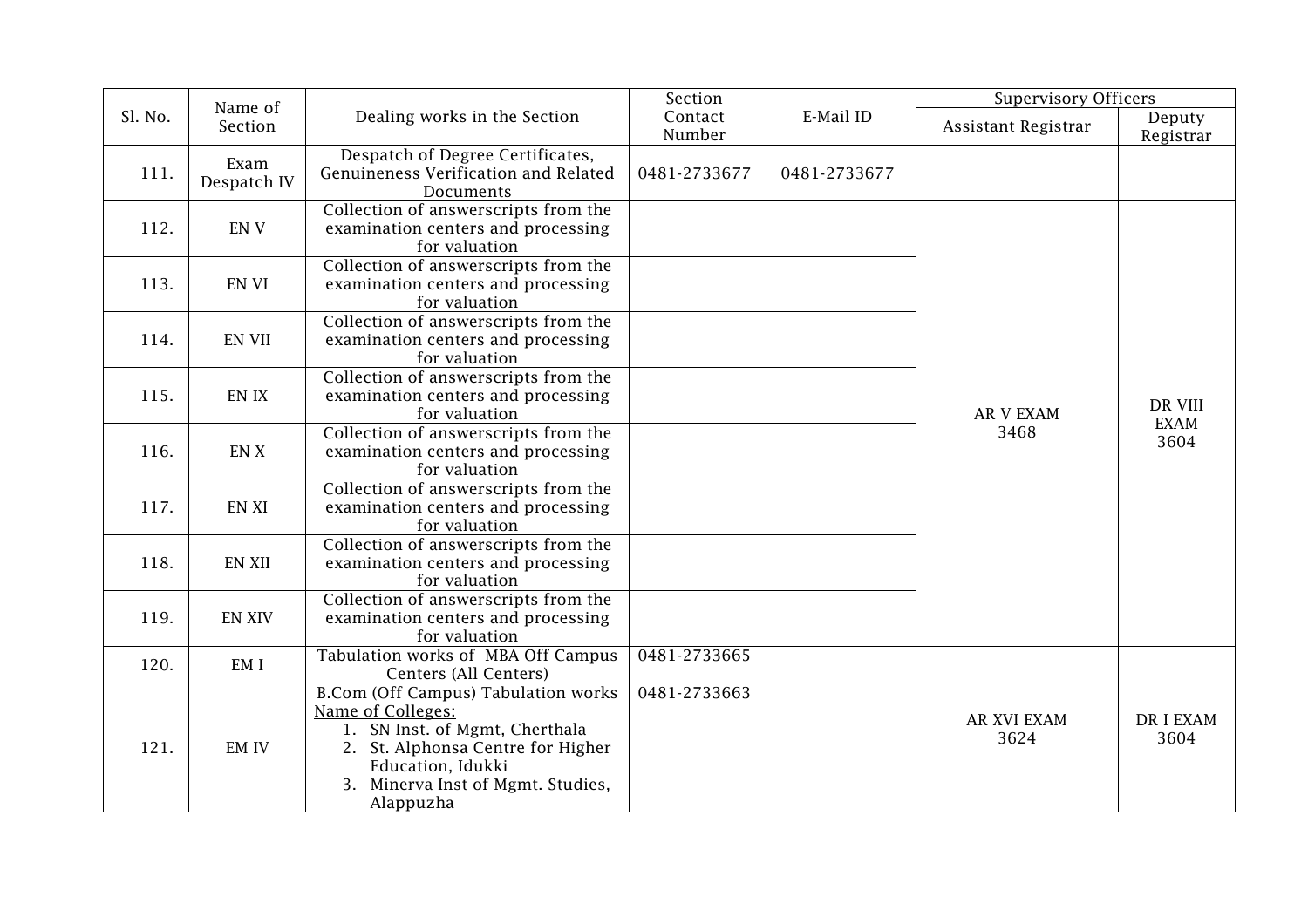|         | Name of |                                                                                                                                                                                                                                                                                                                                                                                                                                                                                                                                                                                                                                                                                                                                                                                                                                                                                                                                                              | Section           |           | <b>Supervisory Officers</b> |           |
|---------|---------|--------------------------------------------------------------------------------------------------------------------------------------------------------------------------------------------------------------------------------------------------------------------------------------------------------------------------------------------------------------------------------------------------------------------------------------------------------------------------------------------------------------------------------------------------------------------------------------------------------------------------------------------------------------------------------------------------------------------------------------------------------------------------------------------------------------------------------------------------------------------------------------------------------------------------------------------------------------|-------------------|-----------|-----------------------------|-----------|
| Sl. No. | Section | Dealing works in the Section                                                                                                                                                                                                                                                                                                                                                                                                                                                                                                                                                                                                                                                                                                                                                                                                                                                                                                                                 | Contact<br>Number | E-Mail ID | Assistant Registrar         | Deputy    |
|         |         | UIPT, KUWAIT<br>4.<br>Our International, Abhudhabi<br>5.<br>Zenith Ployglot, Oman<br>7. OUR, Kannur<br>8. DE Paul, Kannur<br>9. Lakshmi Institute, Thrissur<br>10. Phoneix Education, Kannur<br>11. Viswa Vidya Institute,<br>Alappuzha<br>12. Nirmala, Chalakkudy<br>13. Kids Jnana Deepa, Kottappuram<br>14. Chemmannoor Academy,<br>Irinjalakkuda<br>15. UEIT, Thrissur<br>16. St. Joseph, Irinjalakkuda<br>17. Prathibha, Punnayoorkulam<br>18. Students PG, Irinjalakkuda<br>19. Padamadans, Mala<br>20. St. Sebastian Educational<br>Charitable Trust, Kattappana<br>21. UNINE, Cherthala<br>22. Buddha, Kayamkulam<br>23. GNCY, Kayamkulam<br>24. SERT, Chengannur<br>25. SAI, Nangiarkulangara,<br>Alappuzha<br>26. MET, Charummoodu<br>27. Thamath, Ambalappuzha<br>28. Presidency, Charummood<br>29. Symbiosis, Alappuzha<br>30. DS Inst of Mgmt., Alappuzha<br>31. Amal Inst. of Mgmt. Studies,<br>Kodungallur<br>32. St. Anns Off campus centre, |                   |           |                             | Registrar |
|         |         | Koratty<br>33. Our International,                                                                                                                                                                                                                                                                                                                                                                                                                                                                                                                                                                                                                                                                                                                                                                                                                                                                                                                            |                   |           |                             |           |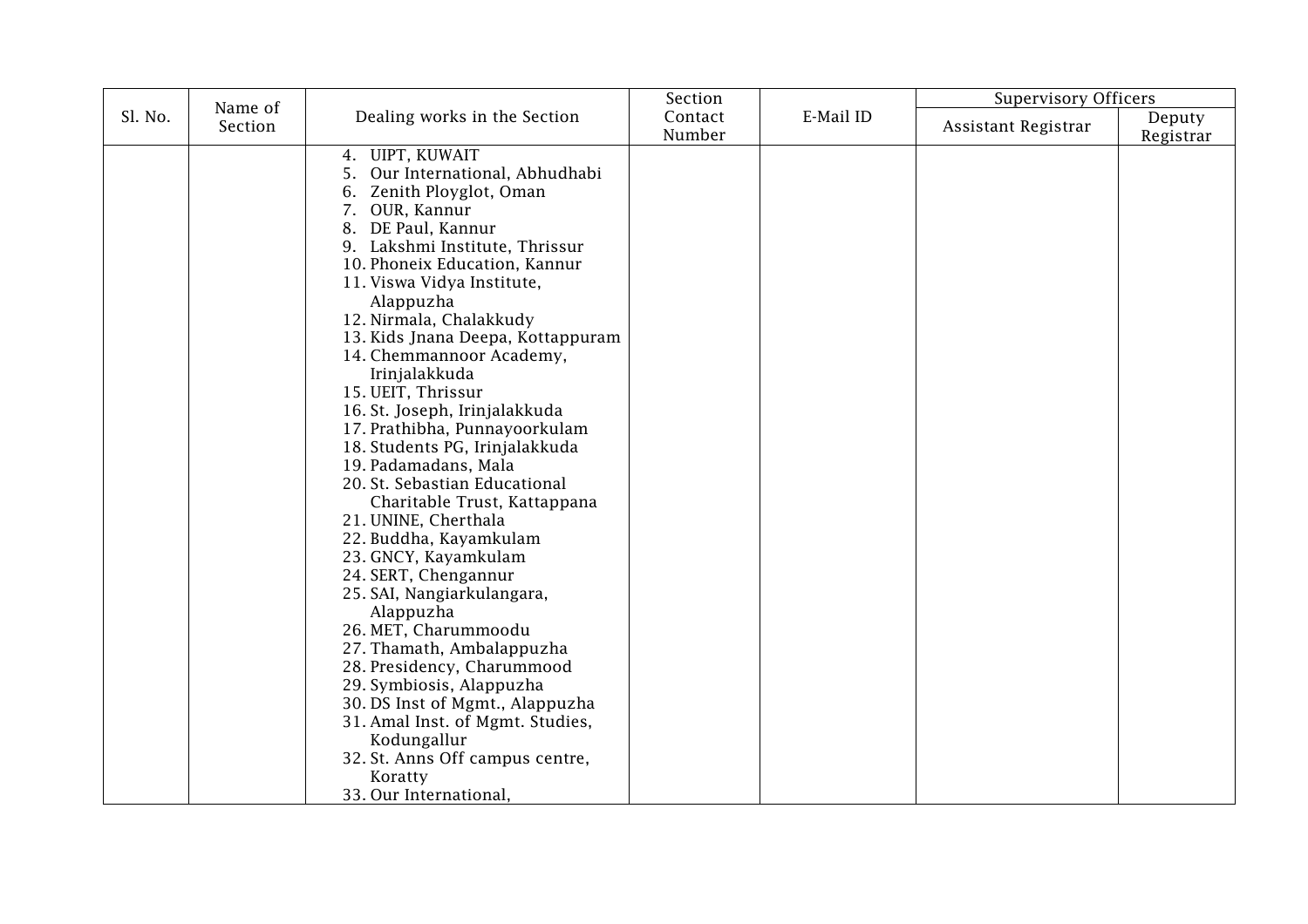|         | Name of        |                                                                                                                                                                                                                                                                                                                                                                                                                                                                                                                                                                                                                                                                                                                                                                  | Section           |           | <b>Supervisory Officers</b> |                     |
|---------|----------------|------------------------------------------------------------------------------------------------------------------------------------------------------------------------------------------------------------------------------------------------------------------------------------------------------------------------------------------------------------------------------------------------------------------------------------------------------------------------------------------------------------------------------------------------------------------------------------------------------------------------------------------------------------------------------------------------------------------------------------------------------------------|-------------------|-----------|-----------------------------|---------------------|
| Sl. No. | Section        | Dealing works in the Section                                                                                                                                                                                                                                                                                                                                                                                                                                                                                                                                                                                                                                                                                                                                     | Contact<br>Number | E-Mail ID | Assistant Registrar         | Deputy<br>Registrar |
|         |                | Thiruvananthapuram<br>34. Nirmala Centre for Excellence,<br>Rajakkad<br>35. Sandeep Ani, Palakkad                                                                                                                                                                                                                                                                                                                                                                                                                                                                                                                                                                                                                                                                |                   |           |                             |                     |
| 122.    | <b>EM VII</b>  | Tabulation Works of BBA, BSc.<br>Computer Science, BTS, BFT, LLM, BA<br>Admin & , BLi.Sc. (Off Campus)                                                                                                                                                                                                                                                                                                                                                                                                                                                                                                                                                                                                                                                           | 0481-2733672      |           |                             |                     |
| 123.    | <b>EM VIII</b> | <b>B.Com Off Campus</b><br>Tabulation Works,<br>preparation of provisional certificate,<br>degree certificate, consolidated<br>marklist, transcripts, genuineness<br>verification, duplicate marklist,<br>revaluation<br>Off Campus Centers:<br>1. Advanced, Sharjah<br>2. Aquinas, Edacochi<br>3. Bharath Matha, Thrikkakara<br>4. Centre 4 IT, PBVR<br>5. Dezone, Perinthalmanna<br>6. Devamatha, Kvld<br>7. St. Joseph, Devagiri<br>8. ET&T, Aluva<br>9. FCMS, Chgry<br>10. Global, KKD<br>11. Global, Bahrain<br>12. Global, Samkranthi<br>13. Green Touch, Kakkanad<br>14. Hi Tech, Adoor<br>15. Holy Matha, N. Paravoor<br>16. IIMS, Kochi<br>17. Lakshmi, N. Paravoor<br>18. MES, Doha<br>19. Mahatma, Tirur<br>20. MAO, Malappuram<br>21. MarThoma, PBVR |                   |           |                             |                     |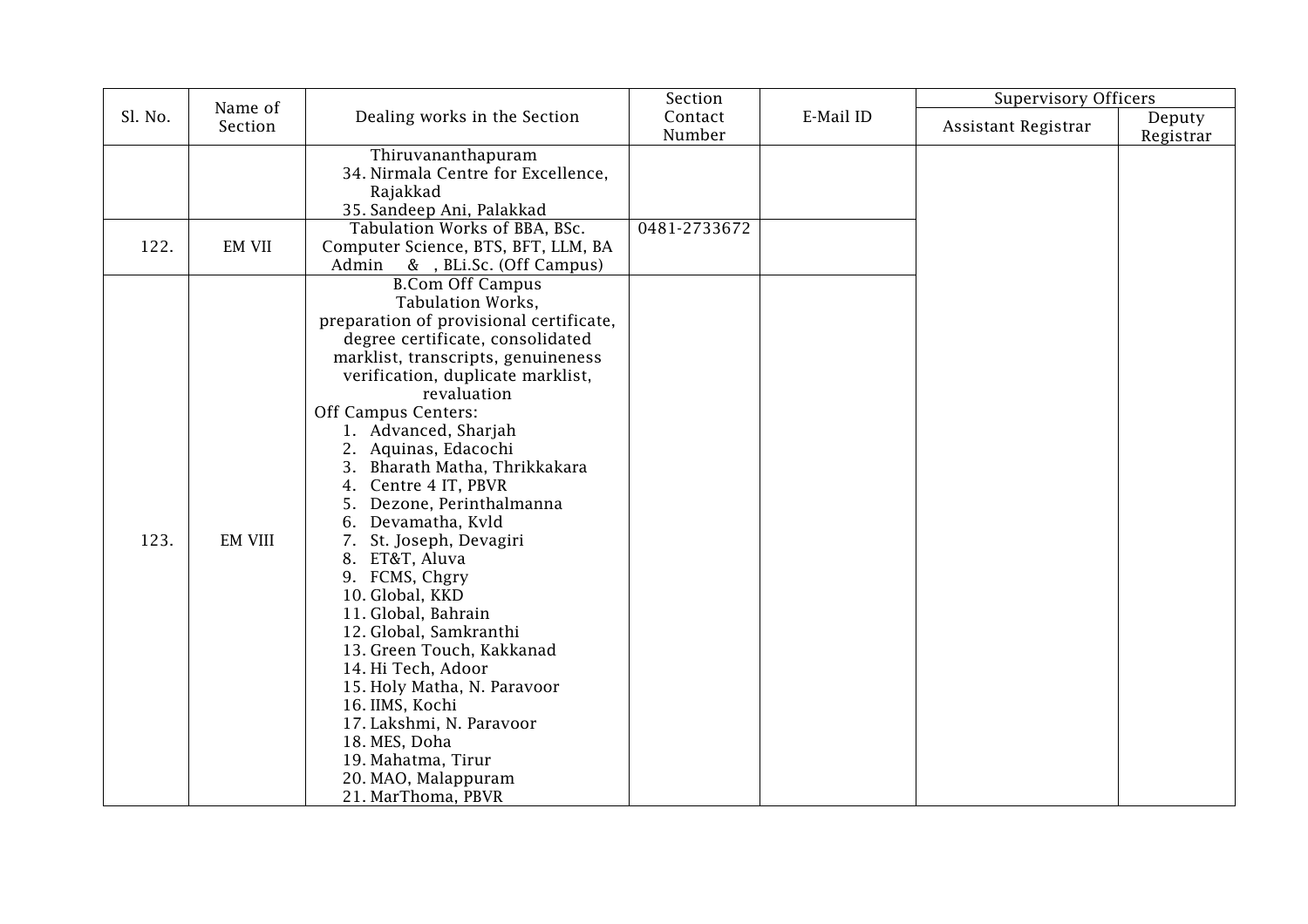|         |         |                                                                                                                                                                                                                                                                                                                                                                                                                                                                                                                                                                                                                                                                                                                                                                                                                                                     | Section           |           | <b>Supervisory Officers</b> |           |
|---------|---------|-----------------------------------------------------------------------------------------------------------------------------------------------------------------------------------------------------------------------------------------------------------------------------------------------------------------------------------------------------------------------------------------------------------------------------------------------------------------------------------------------------------------------------------------------------------------------------------------------------------------------------------------------------------------------------------------------------------------------------------------------------------------------------------------------------------------------------------------------------|-------------------|-----------|-----------------------------|-----------|
| Sl. No. | Section | Dealing works in the Section                                                                                                                                                                                                                                                                                                                                                                                                                                                                                                                                                                                                                                                                                                                                                                                                                        | Contact<br>Number | E-Mail ID | Assistant Registrar         | Deputy    |
|         | Name of | 22. Mary Matha, Ponkunnam<br>23. Masters, KKD<br>24. Micro, Pandalam<br>25. Mount Zion, Pathanamthitta<br>26. Nalanda, Kaduthuruthy<br>27. OUR, KKD<br>28. PG Muhammad, Mukkom<br>29. RMC, Malappuram<br>30. Rural, Ayyampilly<br>31. SS, Thiruvalla<br>32. Santhom, Mundakkayam<br>33. SB Changanassery<br>34. SIMS, Nilamboor<br>35. SMS, Ettumanoor<br>36. SNDP, Konni<br>37. Snehodaya, Angamaly<br>38. Sreenarayana, Okkal<br>39. St, Alberts<br>40. St. Anes, Aluva<br>41. St. Antonys, Ponkunnam<br>42. St. Antonys, Kanjirappally<br>43. St. George, Aruvithara<br>44. St. Joseph, Mallappally<br>45. St. Marys, Puthanangady<br>46. St. Pauls, Kalamassery<br>47. St. Teresas, EKM<br>48. UEIT, Dubai<br>49. Vidhya Nitkethan, Kochi<br>50. Vidhya Sagar, Malappuram<br>51. Mahatma, Anchal, Kollam<br>52. UHRD, Chandanathoppe,<br>Kollam |                   |           |                             | Registrar |
|         |         | 53. Don Bosco, Kottiyam, Kollam<br>54. Travancore Business Academy,                                                                                                                                                                                                                                                                                                                                                                                                                                                                                                                                                                                                                                                                                                                                                                                 |                   |           |                             |           |
|         |         | Kollam<br>55. TKM, Kollam                                                                                                                                                                                                                                                                                                                                                                                                                                                                                                                                                                                                                                                                                                                                                                                                                           |                   |           |                             |           |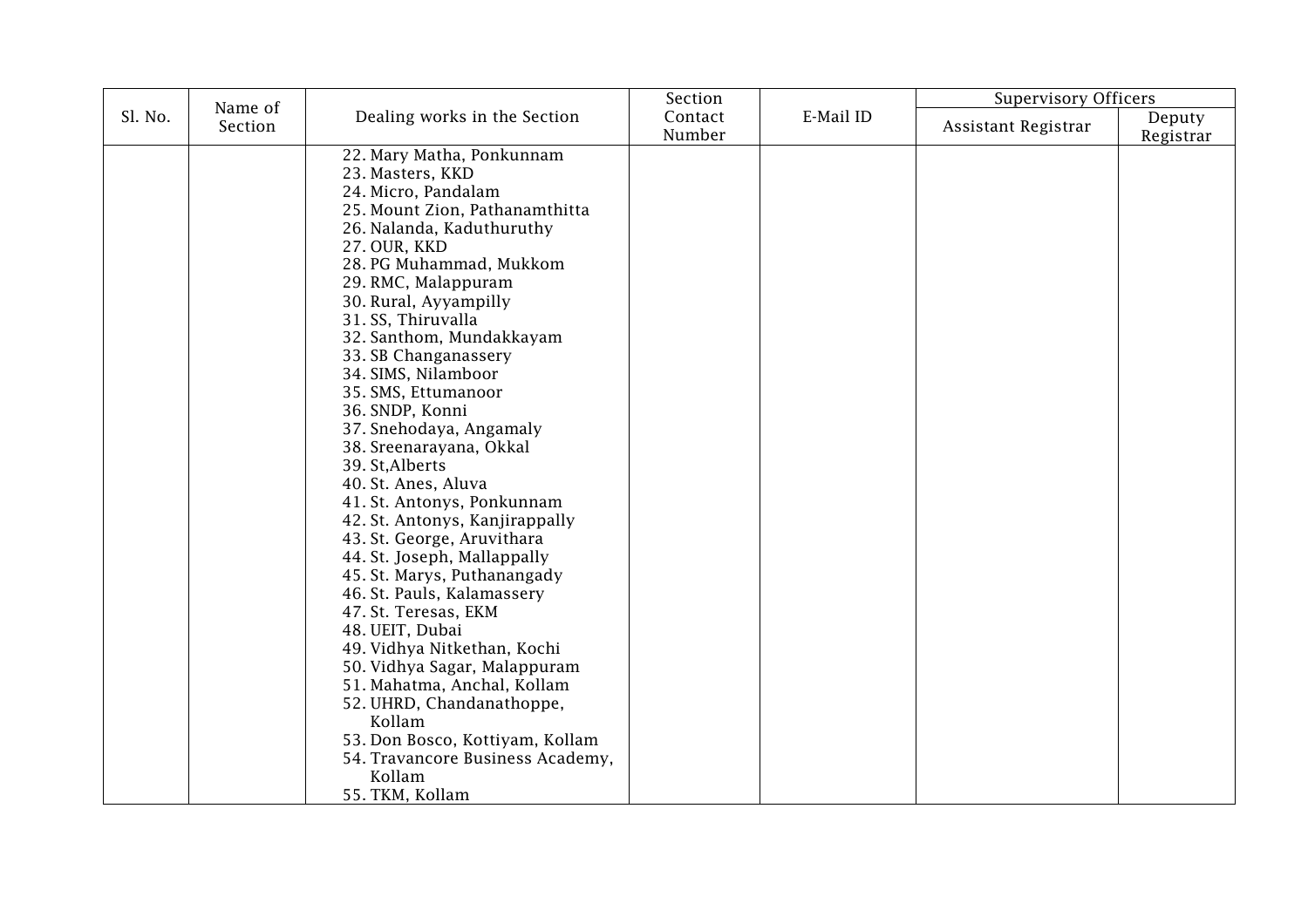|         | Name of   |                                                                                                                                                                                                                                                                                                                                                                                                                                                                                                                                                                                                                | Section           |           | <b>Supervisory Officers</b> |                     |
|---------|-----------|----------------------------------------------------------------------------------------------------------------------------------------------------------------------------------------------------------------------------------------------------------------------------------------------------------------------------------------------------------------------------------------------------------------------------------------------------------------------------------------------------------------------------------------------------------------------------------------------------------------|-------------------|-----------|-----------------------------|---------------------|
| Sl. No. | Section   | Dealing works in the Section                                                                                                                                                                                                                                                                                                                                                                                                                                                                                                                                                                                   | Contact<br>Number | E-Mail ID | Assistant Registrar         | Deputy<br>Registrar |
|         |           | 56. Rakesh Ravi Memorial,<br>Chathannoor, Kollam<br>57. Chapter, Mundakkal, Kollam<br>58. RBM, Punalur, Kollam<br>59. Sree Narayana, Karunagappally,<br>Kollam                                                                                                                                                                                                                                                                                                                                                                                                                                                 |                   |           |                             |                     |
| 124.    | EI VIII   | Tabulation and other connected works<br>of: B.Pharm, M.Pharm, BPT, BSc. MLT,<br>BSc MMB, BSc MRT (Industrial and<br>Fisheries, BSc. Post Basic Nursing, BSC<br>Optometry)(Old Scheme Courses)<br>List of Colleges:<br><b>BSC MLT:</b><br>1. SME, Gandhinagar<br>2. SME-RC, Manimalakkunnu<br>3. SME-RC, Angamaly<br>4. SME-RC, RIMSR, Thalappady<br>MPharm & BPharm<br>1. DPS, Cheruvandoor<br>2. DPS, RIMSR, Puthuppally<br><b>BPT</b><br>SME Gandhinagar<br>1.<br>2. SME, Angamaly<br><b>BSc. Medical Microbiology</b><br>1. SME, Gandhinagar<br>BSc. Medical Radiological Technology<br>1. SME, Gandhinagar |                   |           | <b>AR VI EXAM</b><br>3628   | DR VI EXAM<br>3457  |
| 125.    | EI XXVIII | Tabulation works of BSc. Nursing,<br>MBBS, BOS, MAMS, BHMS, MD, MS                                                                                                                                                                                                                                                                                                                                                                                                                                                                                                                                             |                   |           |                             |                     |
| 126.    | EL I      | BA/BSc/BCom. Model II Vocational<br>Programmes delt with in the former EL<br>I to VI Section (prior to 2008 admn)<br>B.Voc. Degree Courses (2014 Admn<br>onwards)<br>1. Alphonsa College                                                                                                                                                                                                                                                                                                                                                                                                                       |                   |           | AR VI EXAM<br>3628          | DR VII EXAM<br>3460 |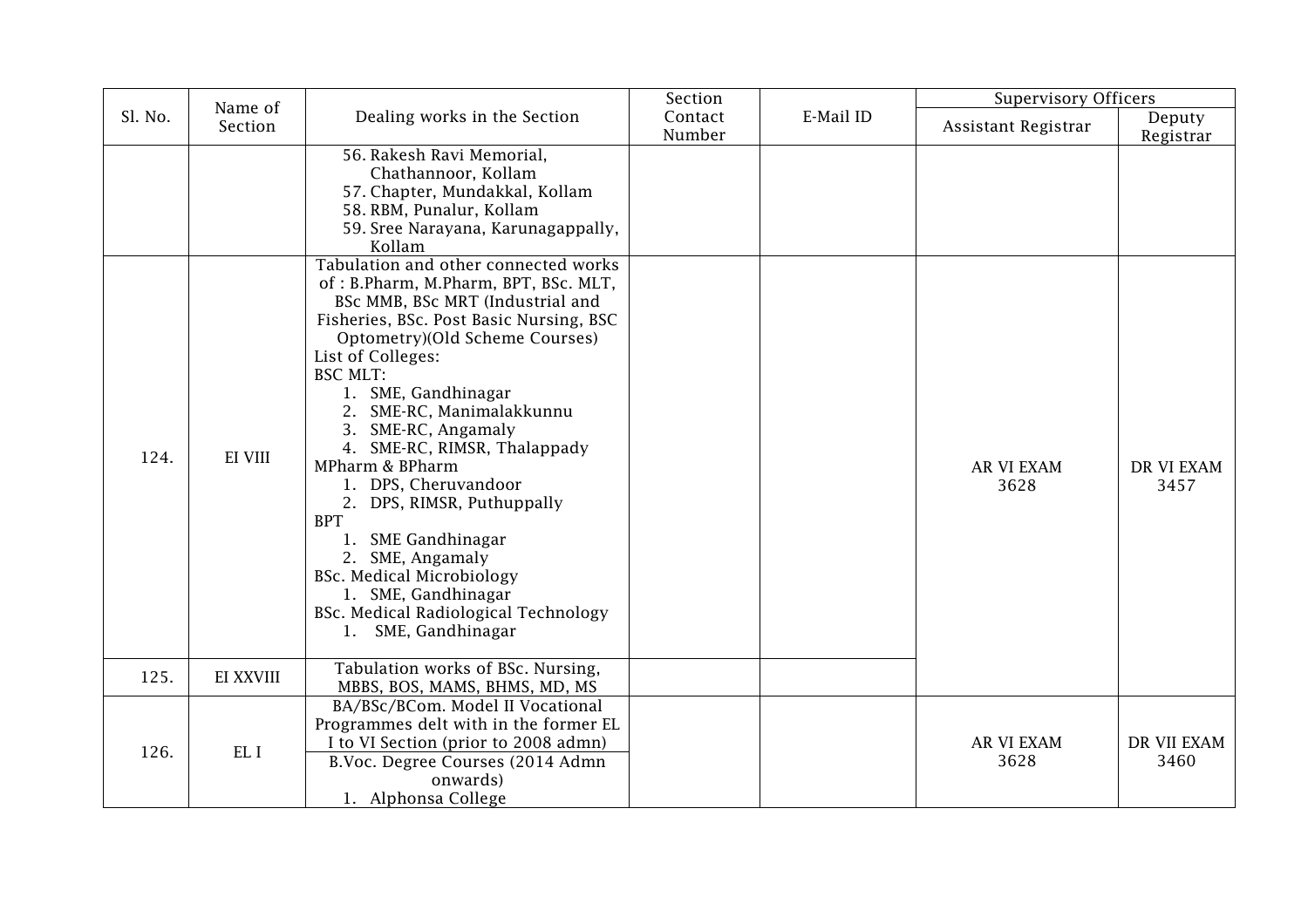|         | Name of |                                                                                                                                                                                                                                                                                                                                                                                                                                                                                                                                                                                                                                                                                                                                                                  | Section           |                        | <b>Supervisory Officers</b> |                     |
|---------|---------|------------------------------------------------------------------------------------------------------------------------------------------------------------------------------------------------------------------------------------------------------------------------------------------------------------------------------------------------------------------------------------------------------------------------------------------------------------------------------------------------------------------------------------------------------------------------------------------------------------------------------------------------------------------------------------------------------------------------------------------------------------------|-------------------|------------------------|-----------------------------|---------------------|
| Sl. No. | Section | Dealing works in the Section                                                                                                                                                                                                                                                                                                                                                                                                                                                                                                                                                                                                                                                                                                                                     | Contact<br>Number | E-Mail ID              | Assistant Registrar         | Deputy<br>Registrar |
|         |         | 2. KE College<br>3. St. Thomas College, Pala<br>4. MES, Marampally<br>5. St. Alberts College, EKM<br>6. Sree Sankara, Kalady<br>BPES (4 year)<br>1. St. Josephs, Moolamattom                                                                                                                                                                                                                                                                                                                                                                                                                                                                                                                                                                                     |                   |                        |                             |                     |
| 127.    | EI XIV  | OT, Duplicate Name Correction, G.V.,<br>Consolidation, Mercy Chance exams,<br>Verification of Academic Records<br>Tabulation works of :<br><b>BSc. Computer Science</b><br><b>BSc. Aquaculture</b><br><b>BSc Information Technology</b><br>BSc Electronics with computer<br>hardware<br><b>BSc Biotechnology</b><br>BSc. Biotechnology&Botony<br><b>BSc. Petro Chemicals</b><br><b>BSc. Industrial Chemistry</b><br>BSc. Microbiology<br>BSc. Industrial Microbiology & Zoology<br>BSc. Biochemistry<br><b>BSc. Electronics</b><br><b>BSc. Environmental Science</b><br><b>BSc. Bioinformatics</b><br><b>BCA</b><br><b>BBA</b><br><b>BA Communicative English</b><br><b>BBM</b><br>BCom. Office Management &<br>Secretarial Practice<br><b>BPE</b><br><b>BSW</b> |                   | eixiv120@gmail.c<br>om |                             |                     |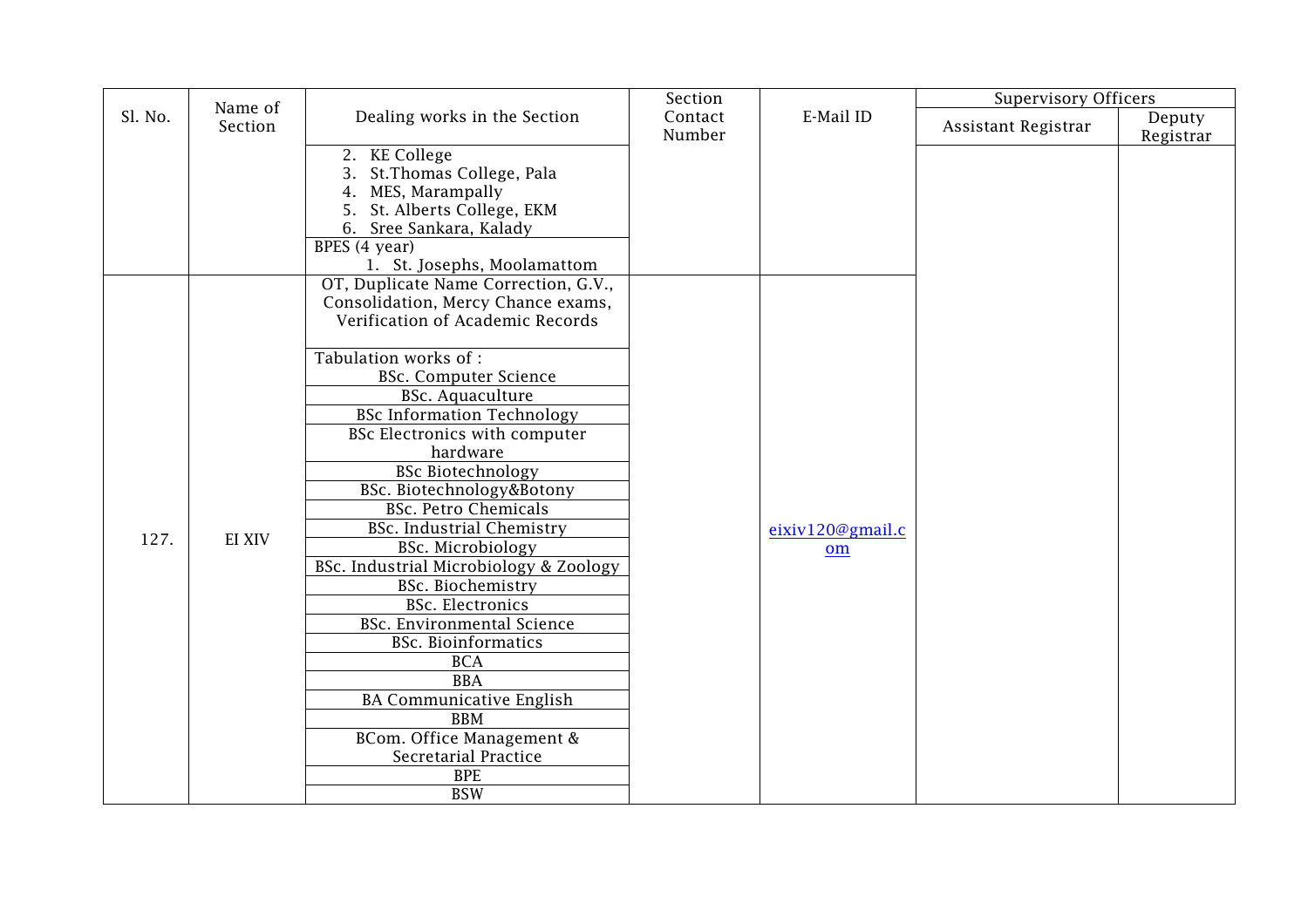|         | Name of  |                                                                                                                                                                       | Section           |                         | <b>Supervisory Officers</b> |                           |
|---------|----------|-----------------------------------------------------------------------------------------------------------------------------------------------------------------------|-------------------|-------------------------|-----------------------------|---------------------------|
| Sl. No. | Section  | Dealing works in the Section                                                                                                                                          | Contact<br>Number | E-Mail ID               | Assistant Registrar         | Deputy<br>Registrar       |
|         |          | M.Phil Physical Education                                                                                                                                             |                   |                         |                             |                           |
|         |          | <b>BHM</b>                                                                                                                                                            |                   |                         |                             |                           |
|         |          | <b>B.Lisc</b>                                                                                                                                                         |                   |                         |                             |                           |
|         |          | M.Ped                                                                                                                                                                 |                   |                         |                             |                           |
|         |          | <b>B.Ped</b>                                                                                                                                                          |                   |                         |                             |                           |
|         |          | <b>DDMCA</b>                                                                                                                                                          |                   |                         |                             |                           |
|         |          | Integrated MCA-IMCA                                                                                                                                                   |                   |                         |                             |                           |
| 128.    | EI XVI   | Tabulation and allied works of<br>Rajagiri School of Engineering, Kochi,<br>VISAT, Elanji, MBC, Peerumedu                                                             | 0481-2733634      | ei16btech@gmail<br>.com |                             |                           |
| 129.    | EI XXII  | Tabulation and allied works of:<br>1. SNGCE<br>2. FISAT<br>3. HKCET                                                                                                   | 0481-2733637      | eibtech22@gmail<br>.com |                             |                           |
| 130.    | EI XXIII | Tabulation and Allied Works of:<br>1. SNMIMT, Malankara, Ernakulam<br>2. Carmel Engg. College, Ranni,<br><b>PTA</b><br>3. Muthoot Engg. College, Ekm                  | 0481-2733641      | ei23btech@gmail<br>.com |                             |                           |
| 131.    | EI XXIV  | Tabulation and Allied Works of:<br>1. SCMS, Karukutty<br>2. ISSAT, Pezhakkapilly<br>3. MCET, Pathanamthitta                                                           | 0481-2733630      | btechei24@gmail<br>.com | <b>AR XVII</b><br>3636      | <b>AR EXAM II</b><br>3451 |
| 132.    | EI XXV   | Tabulation and Allied Works of:<br>1. Saintgits College of Engg,<br>Pathamuttom<br>2. Ilahia College of Engg,<br>Muvattupuzha<br>3. MES College of Engg,<br>Kunnukara | 0481-2733640      | ei25btech@gmail<br>.com |                             |                           |
| 133.    | EI XXX   | Tabulation and allied works of:<br>1. Mangalam College<br>2. KMEA, Edathala<br>3. KITS, Chengalam                                                                     | 0481-2733642      | ei30btech@gmail<br>.com |                             |                           |
| 134.    | EN I     | Distribution of blank answer scripts &                                                                                                                                | 0481-2733380      | emcisection@gm          | AR XVIII (Mon. Cell)        | <b>DR EXAM</b>            |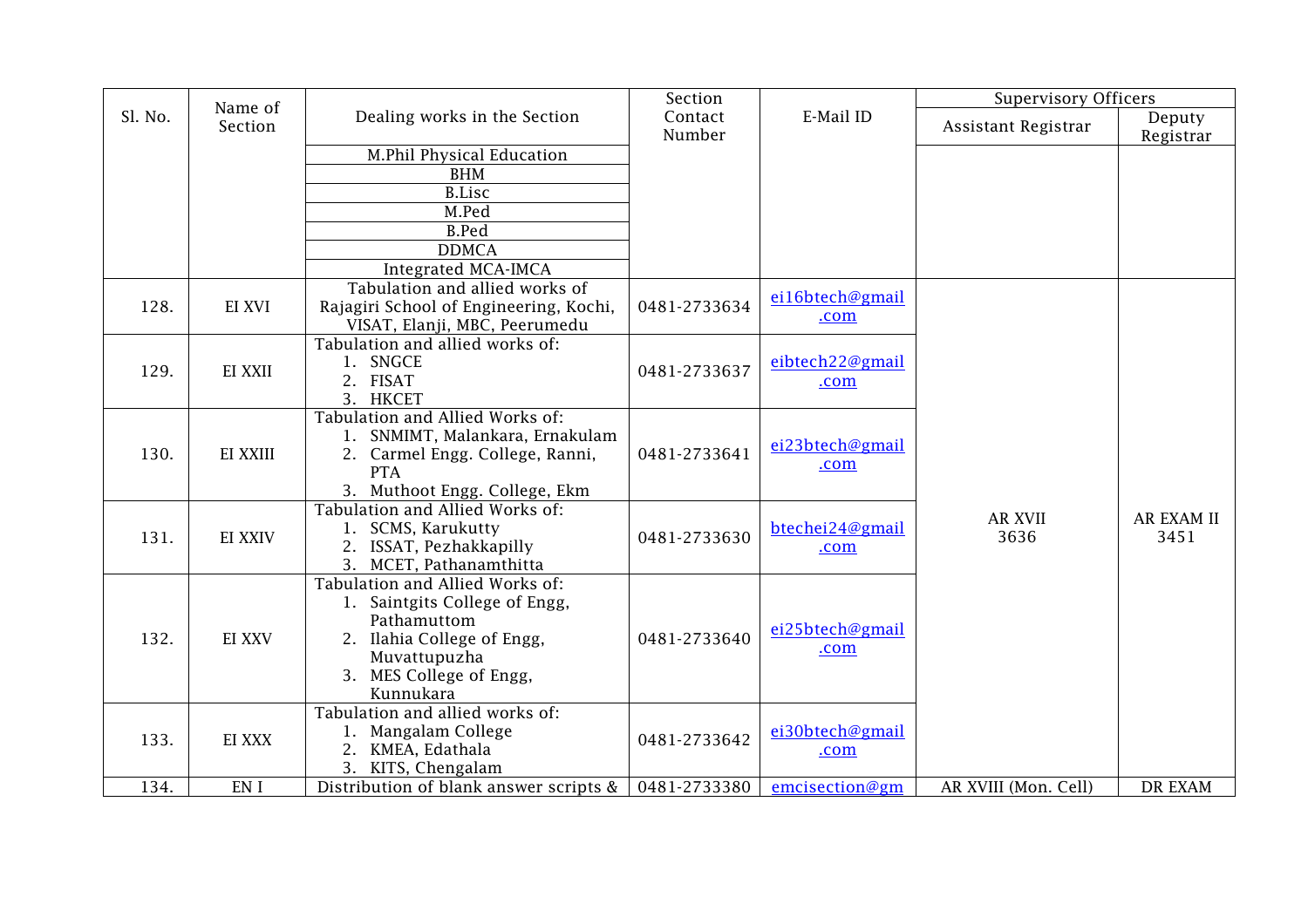|         | Name of            |                                                                   | Section           |                 | <b>Supervisory Officers</b> |                     |
|---------|--------------------|-------------------------------------------------------------------|-------------------|-----------------|-----------------------------|---------------------|
| Sl. No. | Section            | Dealing works in the Section                                      | Contact<br>Number | E-Mail ID       | Assistant Registrar         | Deputy<br>Registrar |
|         |                    | Question papers                                                   |                   | ail.com         | 3218                        | <b>VIII</b>         |
|         |                    | Collection of written answer scripts                              |                   |                 |                             | 3604                |
|         |                    | from colleges                                                     |                   |                 |                             |                     |
|         |                    | conducting CV camps                                               |                   |                 |                             |                     |
|         |                    | <b>Bundling Camps</b>                                             |                   |                 |                             |                     |
|         |                    | Processing Camps                                                  |                   |                 |                             |                     |
|         |                    | Shifting of valued scripts from camps                             |                   |                 |                             |                     |
|         |                    | to godowns etc                                                    |                   |                 |                             |                     |
|         |                    |                                                                   |                   |                 |                             |                     |
| 135.    | EN II              | Valuation of I & IV sem. PG(CSS) and III                          |                   | en2mgu@gmail.c  |                             |                     |
|         |                    | & IV Sem PG (Private)                                             |                   | om              |                             |                     |
| 136.    | EN III             | Valuation of II & III Sem. PG(CSS) and I<br>& II Sem PG (Private) | 0481-2733345      |                 |                             |                     |
|         |                    | Distribution of camp materials to                                 |                   |                 |                             |                     |
| 137.    | EN IV              | various valuation camps                                           |                   | en4mgu@gmail.c  |                             |                     |
|         |                    | Handling the files like post result                               |                   | om              |                             |                     |
|         |                    | correction and withheld results etc.                              |                   |                 |                             |                     |
|         |                    | Exam Camp Management                                              |                   |                 |                             |                     |
| 138.    | <b>EN VIII</b>     | Processing of answer scripts of Mercy                             |                   | en8@mgu.ac.in   |                             |                     |
|         |                    | chance examinations, Special                                      |                   |                 |                             |                     |
|         |                    | examinations, Rare courses etc.                                   |                   |                 |                             |                     |
|         |                    | Monitoring of mapping/mark entry                                  |                   |                 |                             |                     |
|         |                    | camps                                                             |                   |                 |                             |                     |
| 139.    | <b>EN XV</b>       | Preparation of remuneration bills of<br>examiners                 |                   | en15@mgu.ac.in  |                             |                     |
|         |                    | Handling the files like post result                               |                   |                 |                             |                     |
|         |                    | correction, withheld results of CBCSS                             |                   |                 |                             |                     |
|         |                    | examinations etc.                                                 |                   |                 |                             |                     |
|         |                    | Provide answer scripts for revaluation                            |                   |                 |                             |                     |
| 140.    | <b>ABG</b> Section |                                                                   |                   |                 |                             |                     |
|         |                    | <b>B.Com Tabulation Works of:</b>                                 |                   |                 |                             |                     |
|         |                    | Name of Colleges:                                                 |                   |                 |                             |                     |
| 141.    | <b>CBCSSI</b>      | 1. Al-Ameen, Edathala                                             | 0481-2733676      | cbcss1@mgu.ac.i | AR XIX                      | DR EXAM IV          |
|         |                    | 2. Aquinas, Edacochi                                              |                   | $\underline{n}$ | 3644                        | 3625                |
|         |                    | 3. Assumption, Changanacherry                                     |                   |                 |                             |                     |
|         |                    | $upto$ 2015 admn. only)                                           |                   |                 |                             |                     |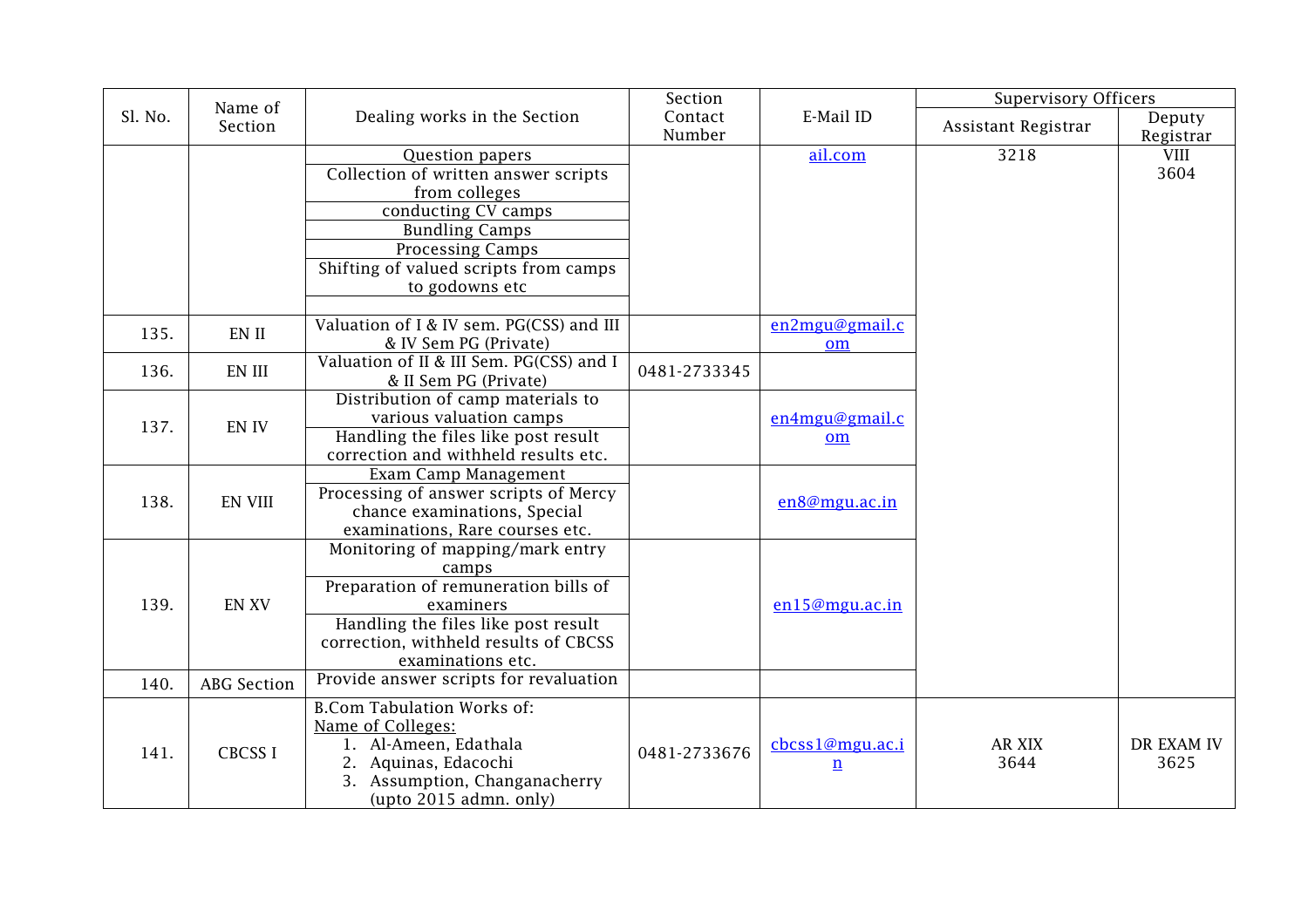|         | Name of        |                                                                                                                                                                                                                                                                                                                                                                                                                                                                                                                                                                                                               | Section           |                                                                  | <b>Supervisory Officers</b> |                     |
|---------|----------------|---------------------------------------------------------------------------------------------------------------------------------------------------------------------------------------------------------------------------------------------------------------------------------------------------------------------------------------------------------------------------------------------------------------------------------------------------------------------------------------------------------------------------------------------------------------------------------------------------------------|-------------------|------------------------------------------------------------------|-----------------------------|---------------------|
| Sl. No. | Section        | Dealing works in the Section                                                                                                                                                                                                                                                                                                                                                                                                                                                                                                                                                                                  | Contact<br>Number | E-Mail ID                                                        | Assistant Registrar         | Deputy<br>Registrar |
|         |                | 4. BAM Thuruthikadu, Kottayam<br>5. BCM, Kottayam<br>6. BK, Amalagiri<br>BPS, piramadom<br>7.<br>8. BVM Holy Cross, Cherpunkal<br>9. Baselius, Kottayam<br>10. Bishop Speechly, Pallom<br>11. JPM, Kanchiyar, Labbakkada<br>12. Jai Bharath, Perumbavoor<br>13. KMM, Thrikkakara<br>14. Sree Dharmasastha,<br>Neriamangalam                                                                                                                                                                                                                                                                                   |                   |                                                                  |                             |                     |
| 142.    | <b>CBCSS X</b> | <b>B.Com Tabulation Works of:</b><br>1. HM Arts and Science,<br>Randarkara, MPZHA<br>2. Henry Baker, Melukavu<br>3. Holy Cross C M&T, Pattady<br>4. ILMC A&S, Keezhillam,<br>Perumbavoor<br>5. Indira Gandhi, Nellikuzhy,<br>Kothamangalam<br>6. KG, Pampady<br>7. Kersri Arts & Science,<br>Paravoor, EKLM<br>8. Kristu Jyothi, Changanassery<br>9. MA College, Kothamangalam<br>(upto 2015 admn only)<br>10. MA College, Ramapuram<br>11. MC Varghese C of A&S,<br>Ettumanur<br>12. MES, Edathala, Aluva<br>13. MES, Marampally<br>14. MES, Erumeli<br>15. MES, Kunnukara<br>16. Mannam Memorial NSS, Konni | 0481-2733676      | $\frac{\text{c}b\text{c}ss10@}{\text{c}b\text{c}m}$<br>mgu.ac.in |                             |                     |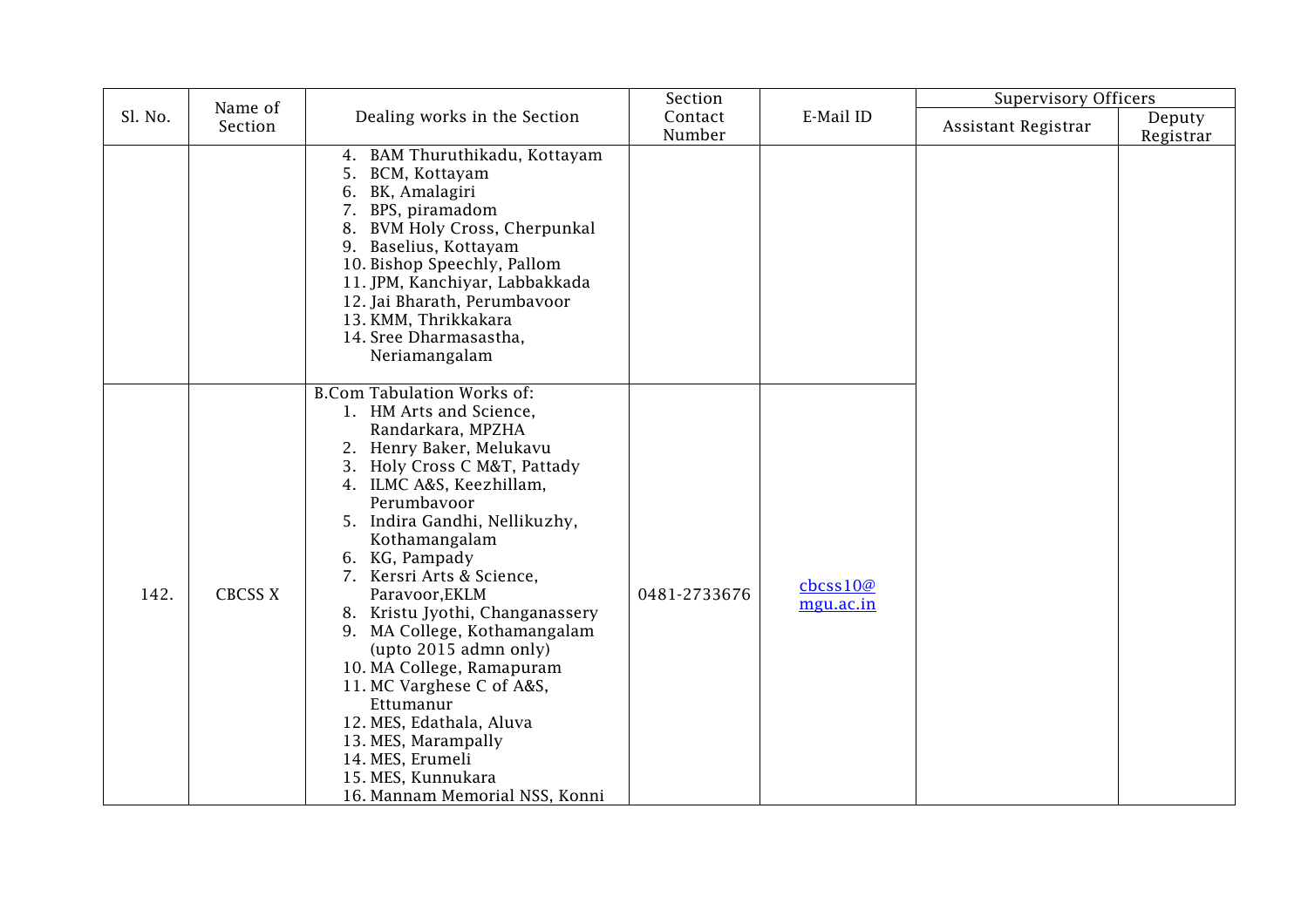|         | Name of          |                                                                                                                                                                                                                                                                                                                                                                                                                                                                                                                                                                                                      | Section           |                                              | <b>Supervisory Officers</b> |                     |
|---------|------------------|------------------------------------------------------------------------------------------------------------------------------------------------------------------------------------------------------------------------------------------------------------------------------------------------------------------------------------------------------------------------------------------------------------------------------------------------------------------------------------------------------------------------------------------------------------------------------------------------------|-------------------|----------------------------------------------|-----------------------------|---------------------|
| Sl. No. | Section          | Dealing works in the Section                                                                                                                                                                                                                                                                                                                                                                                                                                                                                                                                                                         | Contact<br>Number | E-Mail ID                                    | Assistant Registrar         | Deputy<br>Registrar |
|         |                  | 17. Malikdeenar, Adivadu,<br>Pallarimangalam<br>18. Mar Elias, Kottappady<br>19. Mar Gregorios Abdul Jaleel, N<br>Paravur<br>20. Mar Kuriakose, Puthuvely<br>21. Sree Sabareedurga College, PTA<br>22. Maharajas College, EKLM (upto<br>2015 admn)                                                                                                                                                                                                                                                                                                                                                   |                   |                                              |                             |                     |
| 143.    | <b>CBCSS XI</b>  | <b>B.Com Tabulation Works of:</b><br>1. Mar Thoma for Women,<br>Perumbavoor<br>2. Mar Thoma, Thiruvalla<br>3. Marian, Kuttikkanam<br>4. NSS HC, Changanacherry<br>NSS, Rajakumari<br>5.<br>Newman, Thodupuzha<br>6.<br>Nirmala, Mulanthuruthy<br>7.<br>8. PGRMSN, Channanikkad<br>9. Presentation, Puthenvelikkara,<br>Eklm<br>10. Rajagiri, Kakkanadu<br>11. SAS SNDP Yogam, Konni<br>12. SN A&S, Kedamangalam<br>13. SRBS Gujarathi, Kochi<br>14. SSV, Valayanchirangara<br>15. St. Gits, Pathamuttam<br>16. Santhigiri, Vazhithala,<br>Thodupuzha<br>17. SH College, Thevear (upto 2013<br>admn.) |                   | $\text{c}$ bcss $11@$<br>mgu.ac.in           |                             |                     |
| 144.    | <b>CBCSS XII</b> | <b>B.Com Tabulation Works of:</b><br>1. SB College, Changanacherry<br>$upto 2014$ admn $)$<br>2. SD, Kanjirappally                                                                                                                                                                                                                                                                                                                                                                                                                                                                                   |                   | $\text{c}$ bcss12 $\varnothing$<br>mgu.ac.in |                             |                     |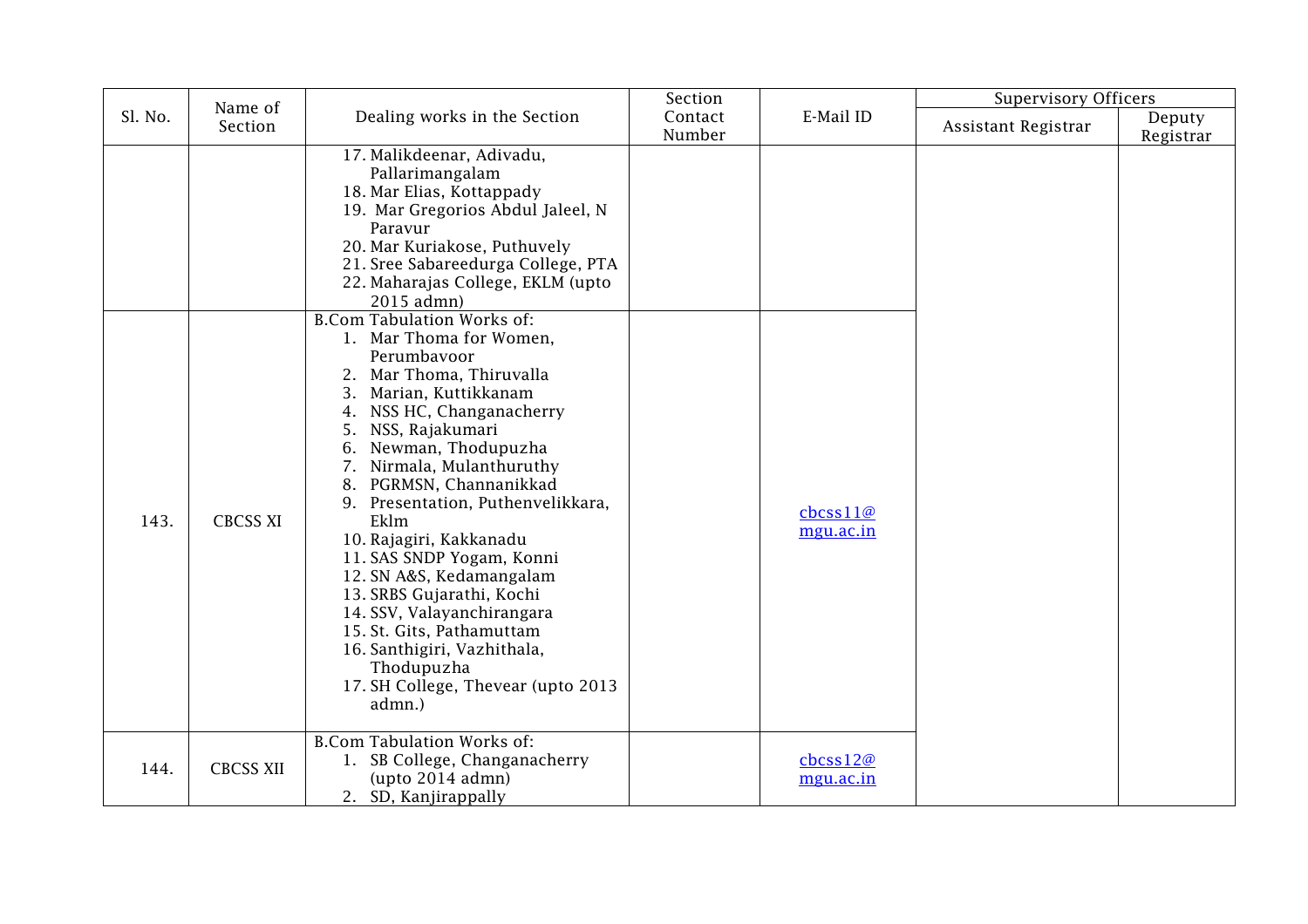|         | Name of          |                                                                                                                                                                                                                                                                                                                                                                                                                                                                                                                                                                                                                                                                                                                                          | Section           |                                                                  | <b>Supervisory Officers</b> |                     |
|---------|------------------|------------------------------------------------------------------------------------------------------------------------------------------------------------------------------------------------------------------------------------------------------------------------------------------------------------------------------------------------------------------------------------------------------------------------------------------------------------------------------------------------------------------------------------------------------------------------------------------------------------------------------------------------------------------------------------------------------------------------------------------|-------------------|------------------------------------------------------------------|-----------------------------|---------------------|
| Sl. No. | Section          | Dealing works in the Section                                                                                                                                                                                                                                                                                                                                                                                                                                                                                                                                                                                                                                                                                                             | Contact<br>Number | E-Mail ID                                                        | Assistant Registrar         | Deputy<br>Registrar |
|         |                  | 3. SS, Poothotta<br>4. SVR NSS, Vazhoor<br>5. St. Alberts, Ekm (upto 2015<br>admn)<br>6. St. Aloysius, Edathua<br>7. St. George, Aruvithura<br>8. St. Joseph College,<br>Moolamattom<br>9. St. Mary's for women,<br>Paliyakkara, TVLA<br>10. St. Marys, Manarkadu<br>11. St. Paul's, Kalamassery<br>12. St. Peters, Kolencherry<br>13. St. Stephens, Uzhavoor<br>14. St. Theresas, Ernakulam (upto<br>2013 admn)<br>15. St. Thomas, Puthenkuriz, Eklm<br>16. St. Thomas, Ranny<br>17. St. Xaviers, Kothavara, Vaikom<br>18. St. Xaviers, Aluva<br>19. VNS, Konni, PTA<br>20. Viswabrahmana College,<br>Vechoochira, PTA<br>21. YMCA, Aluva<br>22. Yeldo Mar Baselius,<br>Kothamangalam<br>23. St. Johns College, Prakkanam<br>upto 2013) |                   |                                                                  |                             |                     |
| 145.    | <b>CBCSS XXI</b> | <b>B.Com Tabulation Works of:</b><br>1. Ayyappa (Adithya) inst. of MGT<br>Studies, Peermade<br>2. Alphonsa, Pala<br>3. Aman, Paippad<br>4. Arafa C A&S, Pezhakkappally,<br><b>MPZ</b>                                                                                                                                                                                                                                                                                                                                                                                                                                                                                                                                                    |                   | $\frac{\text{c}b\text{c}ss21@}{\text{c}b\text{c}m}$<br>mgu.ac.in |                             |                     |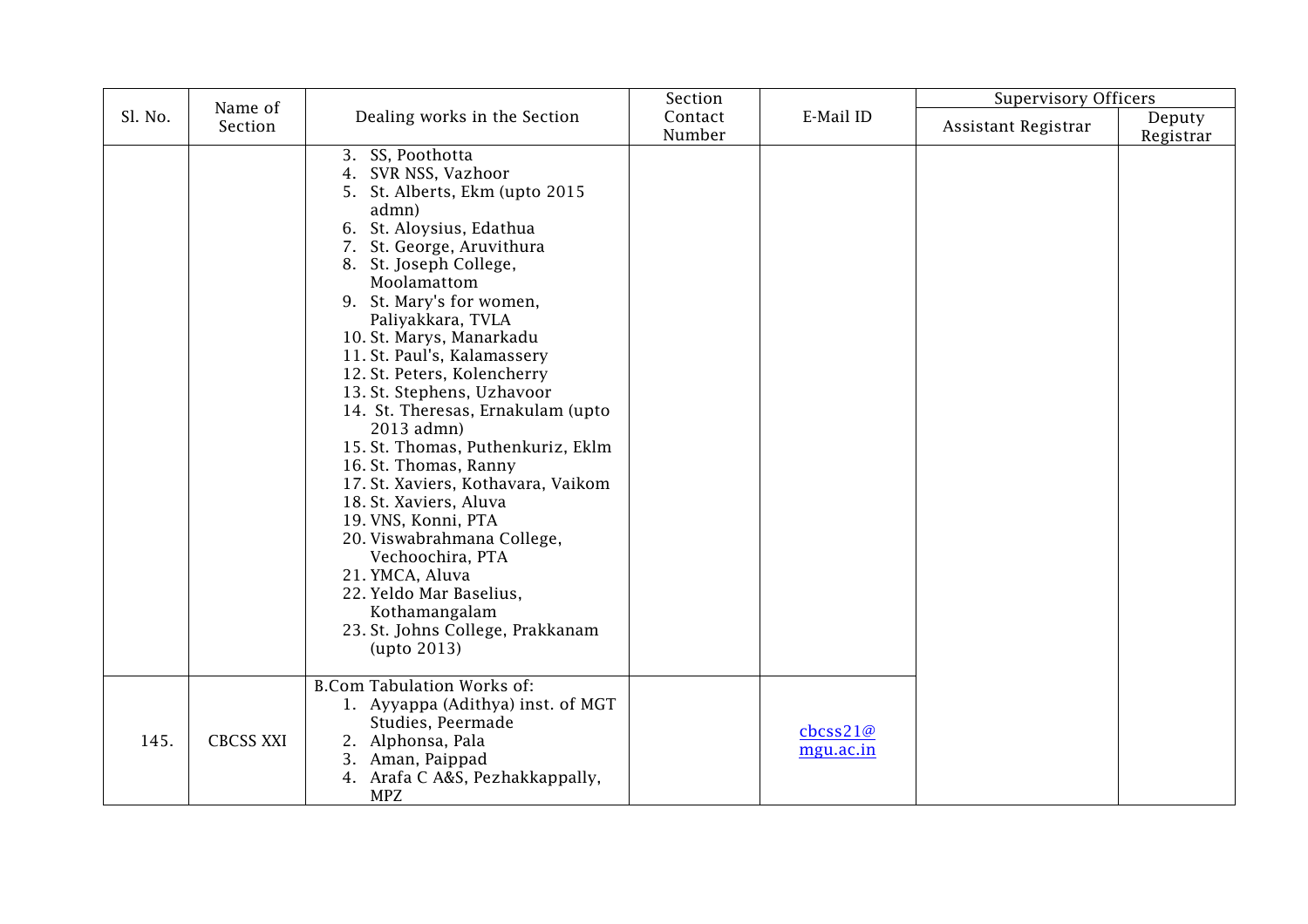|         | Name of           |                                                                                                                                                                                                                                                                                                                                                                                                                                                                                                                                                                                                                                           | Section           |                                                                      | <b>Supervisory Officers</b> |                     |
|---------|-------------------|-------------------------------------------------------------------------------------------------------------------------------------------------------------------------------------------------------------------------------------------------------------------------------------------------------------------------------------------------------------------------------------------------------------------------------------------------------------------------------------------------------------------------------------------------------------------------------------------------------------------------------------------|-------------------|----------------------------------------------------------------------|-----------------------------|---------------------|
| Sl. No. | Section           | Dealing works in the Section                                                                                                                                                                                                                                                                                                                                                                                                                                                                                                                                                                                                              | Contact<br>Number | E-Mail ID                                                            | Assistant Registrar         | Deputy<br>Registrar |
|         |                   | 5. CAS, Konni<br>6. CAS, Nedumkandam<br>Chinmaya, Ernakulam<br>DB, Keezhoor<br>8.<br>9. DB, Thalayolaparambu<br>10. De Paul Inst. of A&S, Angamaly<br>11. Devamatha, Kuravilangad<br>12. Ettumanoorappan College<br>13. Fr. Porukara CMI,<br>Chambakulam<br>14. Girideepam, Kottayam<br>15. Good Shepherd College<br>16. Govt, College, Nattakom,<br>Kottayam<br>17. Govt. College, Manimalakunnu<br>18. Govt. College, Munnar<br>19. Govt. College, Tripunithura<br>20. KMEA, Kuzhivelipady, Eklm<br>21. MES, Erattupetta<br>22. Mar Sleeva, Murikkassery,<br>Idukki<br>23. SNGC of Advanced Studies,<br>Mezhuveli, PTA<br>24. UC, Aluva |                   |                                                                      |                             |                     |
| 146.    | <b>CBCSS XXII</b> | <b>B.Com Tabulation Works of:</b><br>1. Carmel Giri, Adimali (Stella<br>Mary's for Women)<br>2. CAS, Puthenvelikkara<br>3. CAS, Thodupuzha<br>4. CMS College, Kottayam (upto<br>2015 admn)<br>5. Cochin College<br>DB, Pampa<br>6.<br>Mar Baselius, Adimaly<br>7.<br>8. Mount Carmel, Karukadam,                                                                                                                                                                                                                                                                                                                                          | 0481-2733695      | $\frac{\text{c}b\text{c}ss22@}{\text{c}b\text{c}ss22@}$<br>mgu.ac.in |                             |                     |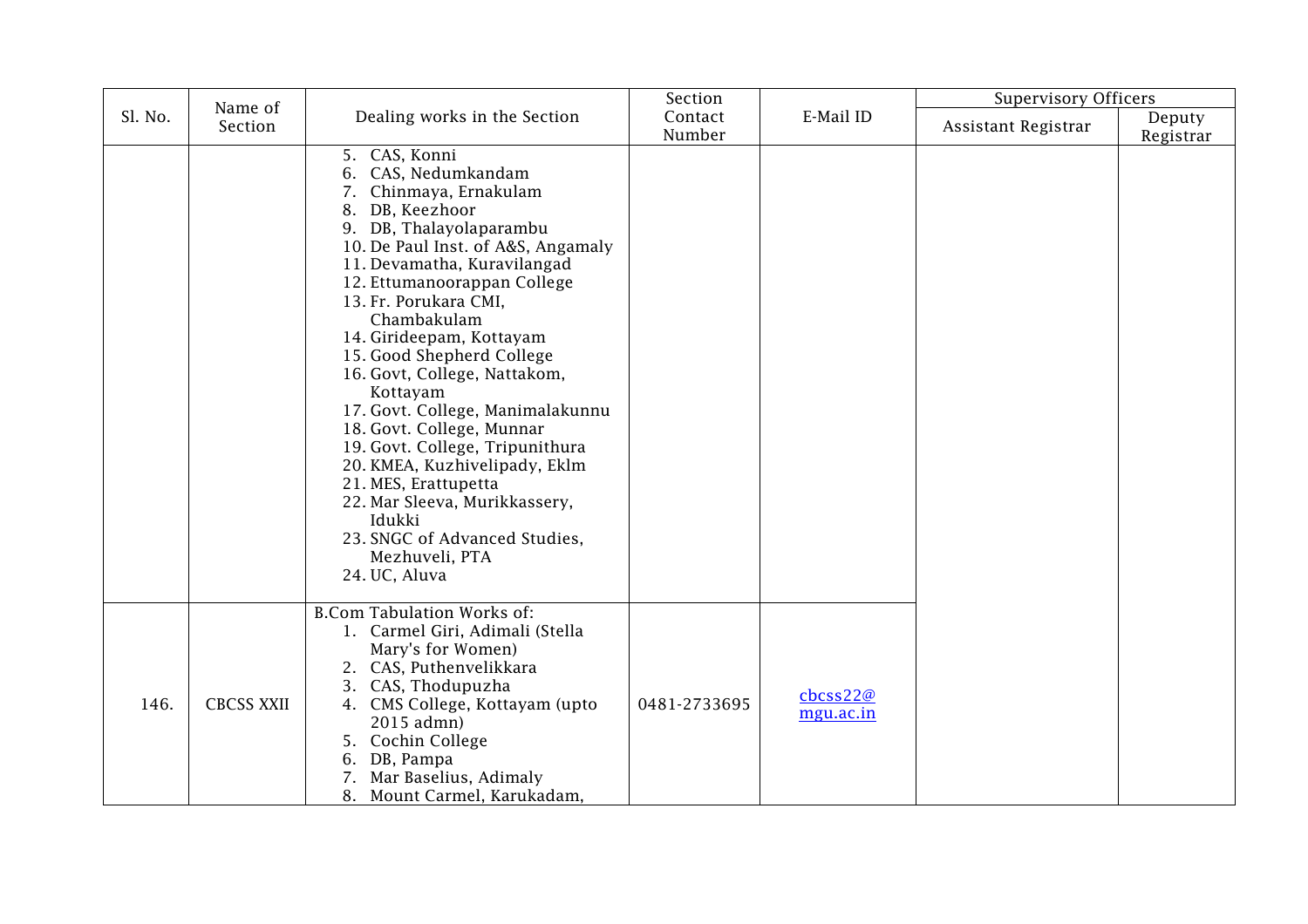|         | Name of           |                                                                                                                                                                                                                                                                                                                                                                                                                                                                                                                                                                                                                                                                                                                                                                                                                                                                                                                  | Section           |           | <b>Supervisory Officers</b> |                     |
|---------|-------------------|------------------------------------------------------------------------------------------------------------------------------------------------------------------------------------------------------------------------------------------------------------------------------------------------------------------------------------------------------------------------------------------------------------------------------------------------------------------------------------------------------------------------------------------------------------------------------------------------------------------------------------------------------------------------------------------------------------------------------------------------------------------------------------------------------------------------------------------------------------------------------------------------------------------|-------------------|-----------|-----------------------------|---------------------|
| Sl. No. | Section           | Dealing works in the Section                                                                                                                                                                                                                                                                                                                                                                                                                                                                                                                                                                                                                                                                                                                                                                                                                                                                                     | Contact<br>Number | E-Mail ID | Assistant Registrar         | Deputy<br>Registrar |
|         |                   | Kothamangalam<br>9. Musaliar C of A&S, PTA<br>10. Nirmala, Muvattupuzha<br>11. PGM. Devagiri, Kangazha<br>12. Parumala Mar Gregorious,<br>Thiruvalla<br>13. Pavanatma, Murikkassery<br>14. RUC of Mgt.&Tech.,<br>Kunnathunad, Eklm<br>15. SCMS, Muttom, Aluva<br>16. SN Arts & Sci., Othara,<br>Thiruvalla<br>17. SN Arts & Sci., Udumbanchola<br>18. Sree Narayana Guru College of<br>Advanced Studies, Pambanar<br>19. SN Trust, Pambanar<br>20. SNDP Yogam A&S, Kumbazha,<br>Kizhakkupuram, Konni<br>21. Sanjo, Rajakkad, Idukki<br>22. Sree Sankara College, Kalady<br>23. SNGIST, Manakkappady, N.<br>Parur<br>24. St. Antony's, Peruvanthanam,<br>Peerumedu<br>25. St. Kuriakose Inst. of INF,<br>Kuruppampady, Eklm<br>26. St. Mary's, Thuruthipally,<br>Valayanchirangara,<br>Perumbavoor<br>27. St. Thomas, Kozhencherry<br>28. St. Thomas, Thavalappara,<br>Konni<br><b>B.Com Tabulation Works of:</b> |                   |           |                             |                     |
| 147.    | <b>CBCSS XXIX</b> | 1. Vypin Govt. College,<br>Elamkunnappuzha                                                                                                                                                                                                                                                                                                                                                                                                                                                                                                                                                                                                                                                                                                                                                                                                                                                                       | 0481-2733676      |           |                             |                     |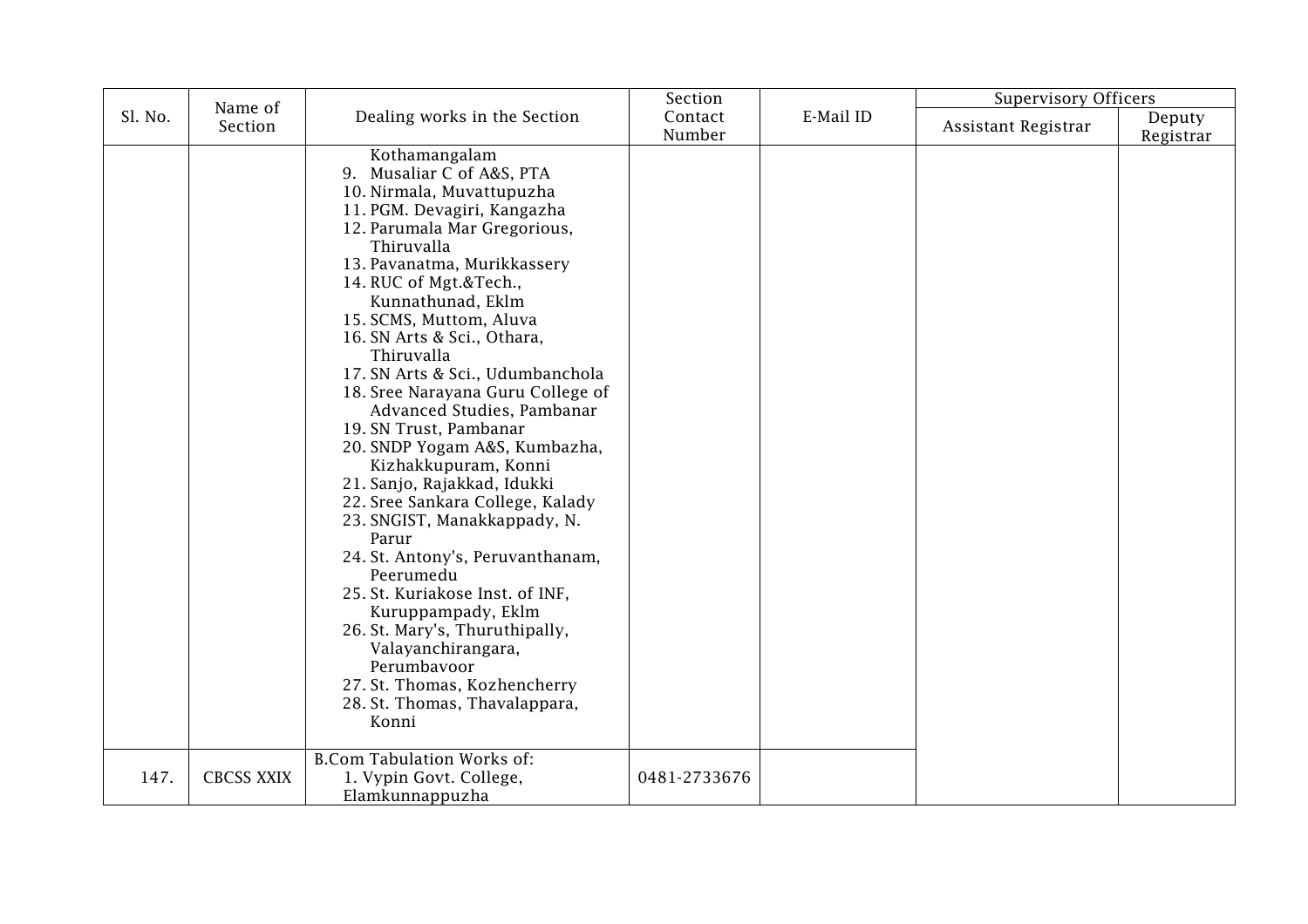|         | Name of         |                                                                                                                                                                                                                                                                                                                                                                                                                                                                                                                                                                                                                                                                                                                                                                                                                                                                                                                                    | Section      |                                                                    | <b>Supervisory Officers</b> |                    |
|---------|-----------------|------------------------------------------------------------------------------------------------------------------------------------------------------------------------------------------------------------------------------------------------------------------------------------------------------------------------------------------------------------------------------------------------------------------------------------------------------------------------------------------------------------------------------------------------------------------------------------------------------------------------------------------------------------------------------------------------------------------------------------------------------------------------------------------------------------------------------------------------------------------------------------------------------------------------------------|--------------|--------------------------------------------------------------------|-----------------------------|--------------------|
| Sl. No. | Section         | Dealing works in the Section                                                                                                                                                                                                                                                                                                                                                                                                                                                                                                                                                                                                                                                                                                                                                                                                                                                                                                       | Contact      | E-Mail ID                                                          | Assistant Registrar         | Deputy             |
|         |                 |                                                                                                                                                                                                                                                                                                                                                                                                                                                                                                                                                                                                                                                                                                                                                                                                                                                                                                                                    | Number       |                                                                    |                             | Registrar          |
|         |                 | 2. MES College, Kochi                                                                                                                                                                                                                                                                                                                                                                                                                                                                                                                                                                                                                                                                                                                                                                                                                                                                                                              |              |                                                                    |                             |                    |
| 148.    | <b>CBCSS II</b> | All tabulation related works<br>Name of Colleges:<br>1. Alphonsa College, Pala<br>2. Assumption College,<br>Changanacherry (A) (2016)<br>Onwards)<br>3. Baker College for women,<br>Kottayam<br>4. Sree Narayana College of Arts<br>and Science, Udumbanchola<br>5. College of Applied Science,<br>Kaduthuruthy<br>6. College of Applied Science,<br>Kattappana<br>7. College of Applied Science,<br>Kanjirappally<br>8. College of Applied Science,<br>Konni<br>9. College of Applied Science,<br>Kutikkanam<br>10. College of Applied Science,<br>Puthuppally<br>11. College of Applied Science,<br>Mallappally West<br>12. College of Indegenous Food<br>Technology, Konni<br>13. SSM College, Rajakkad<br>14. BCM College for Women,<br>Kottayam<br>15. College of Applied Science,<br>Puthenvelikkara<br>16. Al-Ameen College, Edathala<br>17. Al-Azhar College, Thodupuzha<br>18. College of Applied Science,<br>Nedumkandam | 0481-2733681 | $\frac{\text{c}b\text{c}ss2@}{\text{c}b\text{c}ss2@}$<br>mgu.ac.in | <b>AR EXAM XV</b><br>3465   | DR EXAM IV<br>3625 |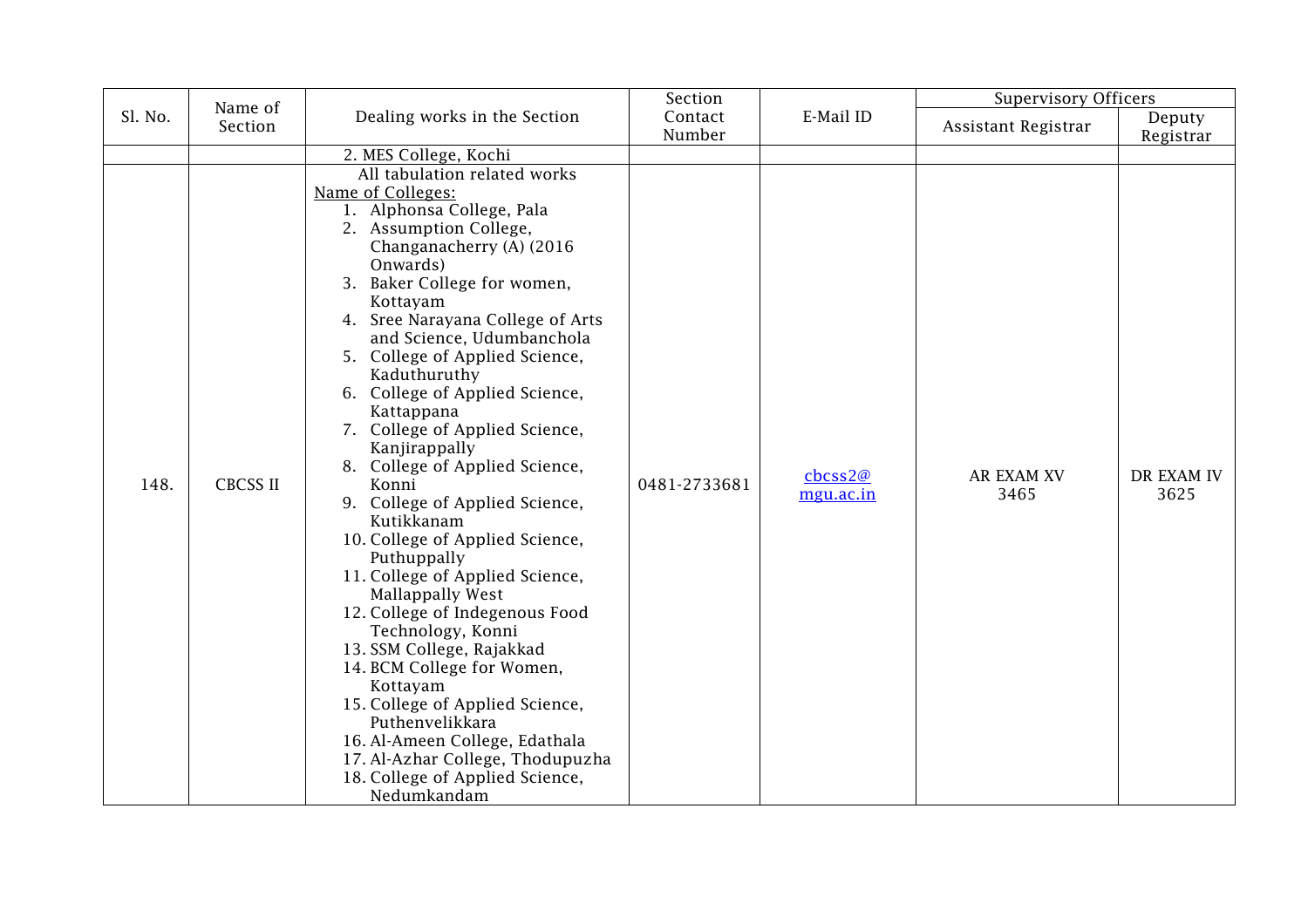|         | Name of          |                                                                                                                                                                                                                                                                                                                                                                                                                                                                                                                                                                                                                                                                                                                                                                                                                                                                                                                                                               | Section           |                                                                | <b>Supervisory Officers</b> |                     |
|---------|------------------|---------------------------------------------------------------------------------------------------------------------------------------------------------------------------------------------------------------------------------------------------------------------------------------------------------------------------------------------------------------------------------------------------------------------------------------------------------------------------------------------------------------------------------------------------------------------------------------------------------------------------------------------------------------------------------------------------------------------------------------------------------------------------------------------------------------------------------------------------------------------------------------------------------------------------------------------------------------|-------------------|----------------------------------------------------------------|-----------------------------|---------------------|
| Sl. No. | Section          | Dealing works in the Section                                                                                                                                                                                                                                                                                                                                                                                                                                                                                                                                                                                                                                                                                                                                                                                                                                                                                                                                  | Contact<br>Number | E-Mail ID                                                      | Assistant Registrar         | Deputy<br>Registrar |
| 149.    | <b>CBCSS III</b> | All tabulation related works<br>Name of Colleges:<br>1. DB Pampa College, Parumala<br>2. Devamatha College,<br>Kuravilangad<br>3. DB College,<br>Thalayolapparambu<br>4. Ettumanoorappan College,<br>Choorakkulangara<br>5. Govt. College, Manimalakunnu<br>6. Govt. College, Munnar<br>7. Govt. College, Nattakam<br>8. Ilahia Colege of Arts and<br>Science, Muvattupuzha<br>9. Jai Bharat Arts and Science<br>College, Vengola, Perumbavoor<br>10. KMM College of Arts & Science,<br>Thrikkakara<br>11. Kuriakose Elias College,<br>Mannanam<br>12. Maharajas College, Ernakulam<br>13. Morning Star Home Science<br>College, Angamali<br>14. DB College, Kezhoor<br>15. Sahodaran Ayyappan Smaraka<br>SNDP Yogam College, Konni<br>16. MES college of Advanced<br>Studies, Aluva<br>17. Sree Dharma Sastha College,<br>Kothamangalam<br>18. Bishop Vayalil Memorial HOly<br>Cross College, Cherpunkal<br>19. Ettumanoorappan College,<br>Choorakkulangara | 0481-2733680      | $\frac{\text{c}b\text{c}ss3@}{\text{c}b\text{c}}$<br>mgu.ac.in |                             |                     |
| 150.    | <b>CBCSS VII</b> | All tabulation related works                                                                                                                                                                                                                                                                                                                                                                                                                                                                                                                                                                                                                                                                                                                                                                                                                                                                                                                                  | 0481-2733681      | cbcss7@                                                        |                             |                     |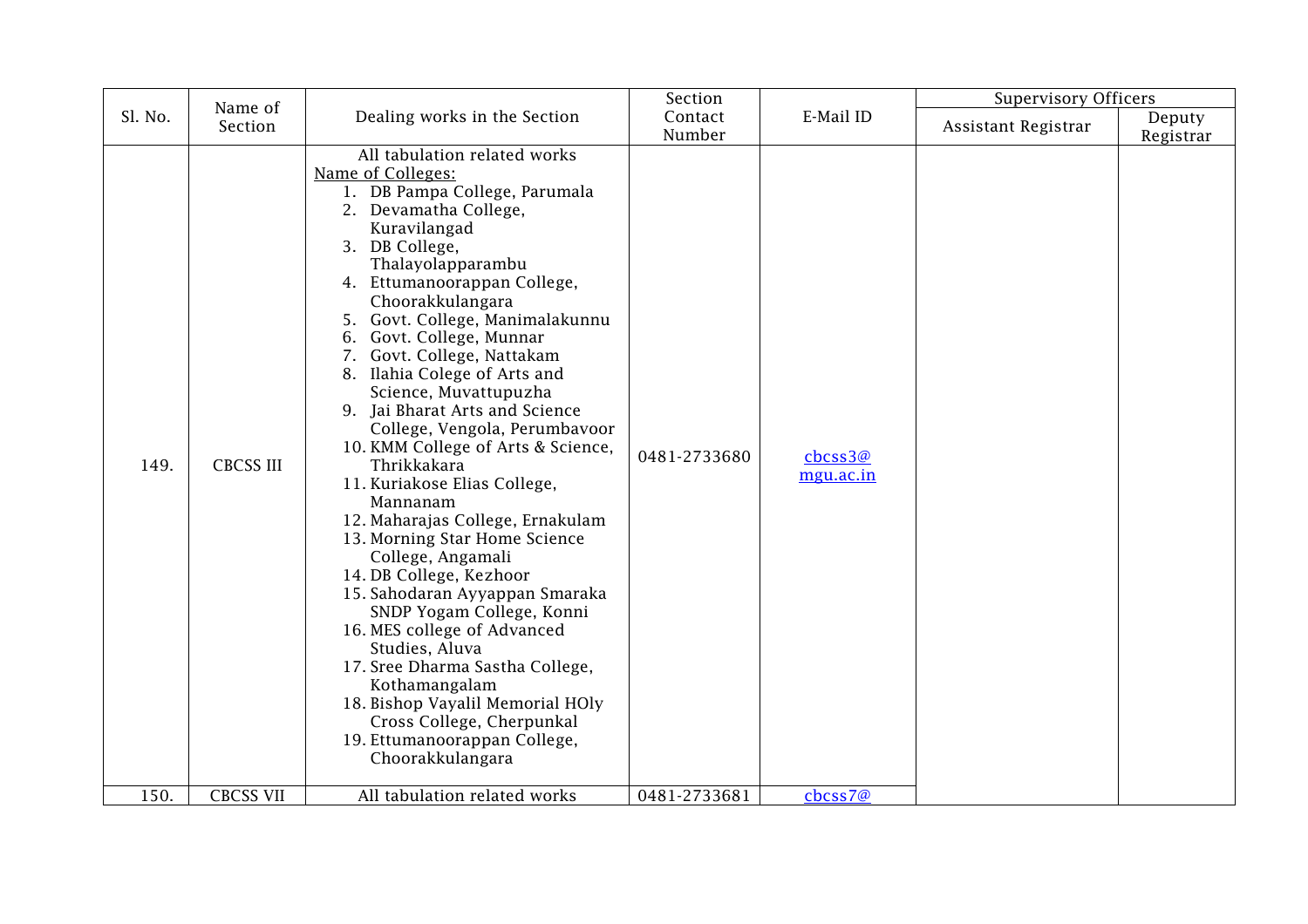|         | Name of           |                                                                                                                                                                                                                                                                                                                                                                                                                                                                                                                                                                                                                                                                                                                                                                                                                                                                                                                                          | Section           |                                | <b>Supervisory Officers</b> |                     |
|---------|-------------------|------------------------------------------------------------------------------------------------------------------------------------------------------------------------------------------------------------------------------------------------------------------------------------------------------------------------------------------------------------------------------------------------------------------------------------------------------------------------------------------------------------------------------------------------------------------------------------------------------------------------------------------------------------------------------------------------------------------------------------------------------------------------------------------------------------------------------------------------------------------------------------------------------------------------------------------|-------------------|--------------------------------|-----------------------------|---------------------|
| Sl. No. | Section           | Dealing works in the Section                                                                                                                                                                                                                                                                                                                                                                                                                                                                                                                                                                                                                                                                                                                                                                                                                                                                                                             | Contact<br>Number | E-Mail ID                      | Assistant Registrar         | Deputy<br>Registrar |
|         |                   | Name of Colleges:<br>1. Ayyappa Institute of<br>Management Studies, Peermade<br>2. Newman College, Thodupuzha<br>3. Marthoma College for women,<br>Perumbavoor<br>4. Presentation College of Applied<br>Science, Puthenvelikkara<br>5. PGM College, Kangazha<br>6. Govt. College, Elanthoor<br>7. Sree Narayana Arts & Science<br>College, Chittar<br>8. Mar Augusthinose College,<br>Ramapuram Bazar<br>9. Marthoma College, Kuttapuzha,<br>Thiruvalla<br>10. Mount Royal College, Idukki<br>11. SH College, Thevara<br>12. STAS, Chuttippara<br>13. STAS, Edappally<br>14. STAS, Pullarikkunnu<br>15. CET College, Airapuram<br>16. Labour India College,<br>Marangattupilli<br>17. Kristujyothi College of Mgmt. &<br>Tech., Changanacherry<br>18. SCM School of Technology and<br>Mgmt., Muttom, Aluva<br>19. SNM College, Maliankara<br>20. SB College, Changanassery<br>21. SN Trust Arts and Science<br>College, Pambanar, Idukki |                   | mgu.ac.in                      |                             |                     |
| 151.    | <b>CBCSS VIII</b> | All tabulation related works<br>Name of Colleges:<br>1. Arafa College of Arts & Science,                                                                                                                                                                                                                                                                                                                                                                                                                                                                                                                                                                                                                                                                                                                                                                                                                                                 | 0481-2733680      | $\text{c}$ bcss8@<br>gmail.com |                             |                     |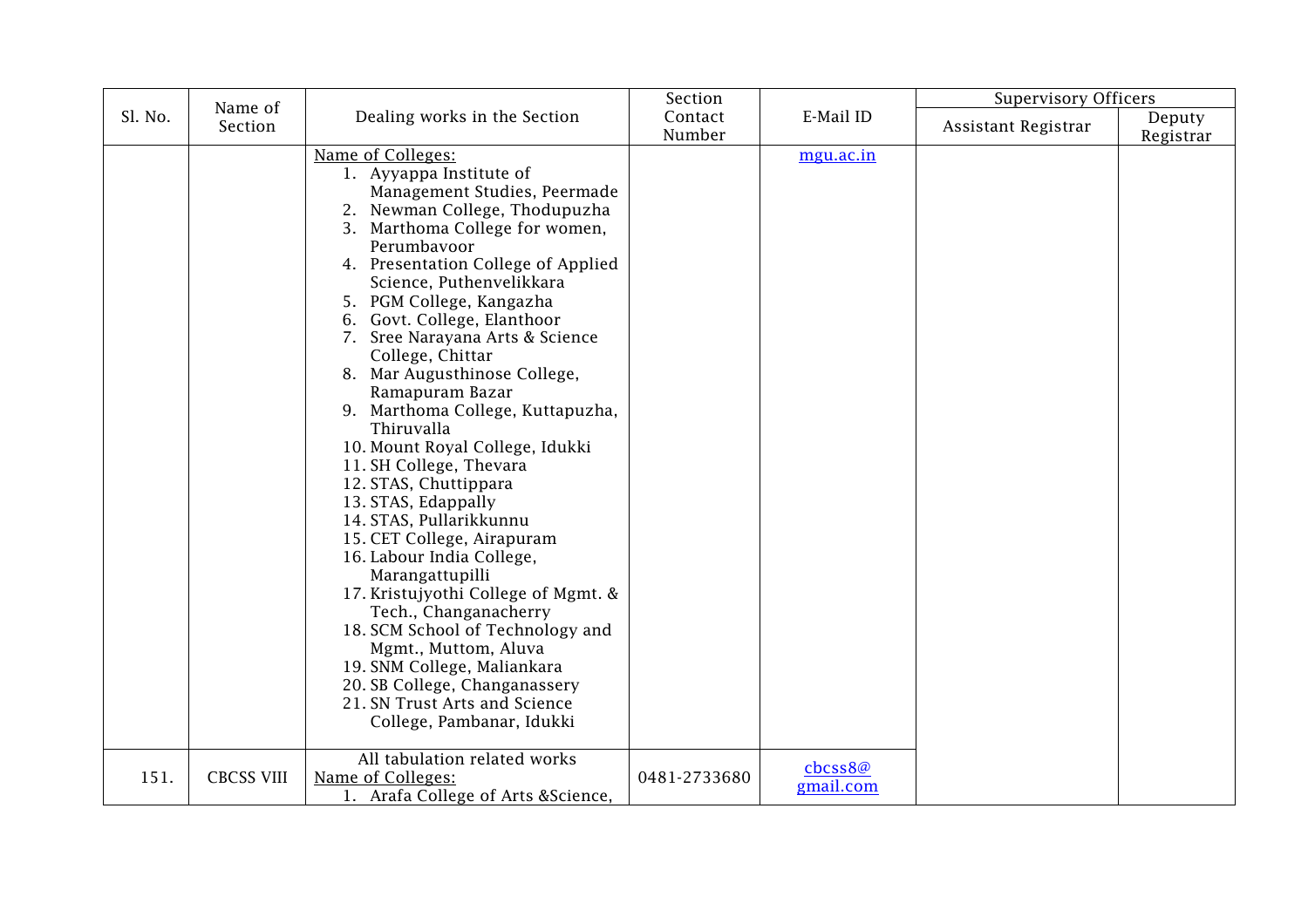|         |                    |                                                                                                                                                                                                                                                                                                                                                                                                                                                                                                                                                                                                                                                                                                                                                                                                                         | Section           |                                 | <b>Supervisory Officers</b> |                     |
|---------|--------------------|-------------------------------------------------------------------------------------------------------------------------------------------------------------------------------------------------------------------------------------------------------------------------------------------------------------------------------------------------------------------------------------------------------------------------------------------------------------------------------------------------------------------------------------------------------------------------------------------------------------------------------------------------------------------------------------------------------------------------------------------------------------------------------------------------------------------------|-------------------|---------------------------------|-----------------------------|---------------------|
| Sl. No. | Name of<br>Section | Dealing works in the Section                                                                                                                                                                                                                                                                                                                                                                                                                                                                                                                                                                                                                                                                                                                                                                                            | Contact<br>Number | E-Mail ID                       | Assistant Registrar         | Deputy<br>Registrar |
|         |                    | Muvattupuzha<br>2. Mar Elias College,<br>Kothamangalam<br>3. Mar Sleeva College of Arts &<br>Science<br>4. Mount Carmel College,<br>Karukadam<br>5. SNDP Yogam College,<br>Pathanamthitta<br>6. SNGIST A&S College,<br>Manakkapady, Paravur<br>7. Sree Narayana A&S College,<br>Kedamangalam<br>8. St. Mary's College for Women,<br>Paliakara, Thiruvalla<br>9. St. Marys College of Comm. and<br>Mgmt Studies, Thuruthiply<br>10. St. Josephs College,<br>Moolamattom<br>11. St. Teresas College, Ernakulam<br>12. St. Thomas College, Pala<br>13. St. Peters College, Kolancherry<br>14. St. Stephens College, Uzhavoor<br>15. St. Thomas College,<br>Kozhencherry<br>16. Swamy Swasthikananda<br>College, EKLM<br>17. UC College, Aluva<br>18. Viswabrahmana College,<br>Vechoochira<br>All tabulation related works |                   |                                 |                             |                     |
| 152.    | <b>CBCSS XVI</b>   | Name of Colleges:<br>1. Aman College of Science &<br>Technology, Paippad<br>2. Aquinas College, Edacochin<br>3. Baselios Poulose II Catholicose                                                                                                                                                                                                                                                                                                                                                                                                                                                                                                                                                                                                                                                                         | 0481-2733683      | $\text{c}$ bcss16@<br>mgu.ac.in |                             |                     |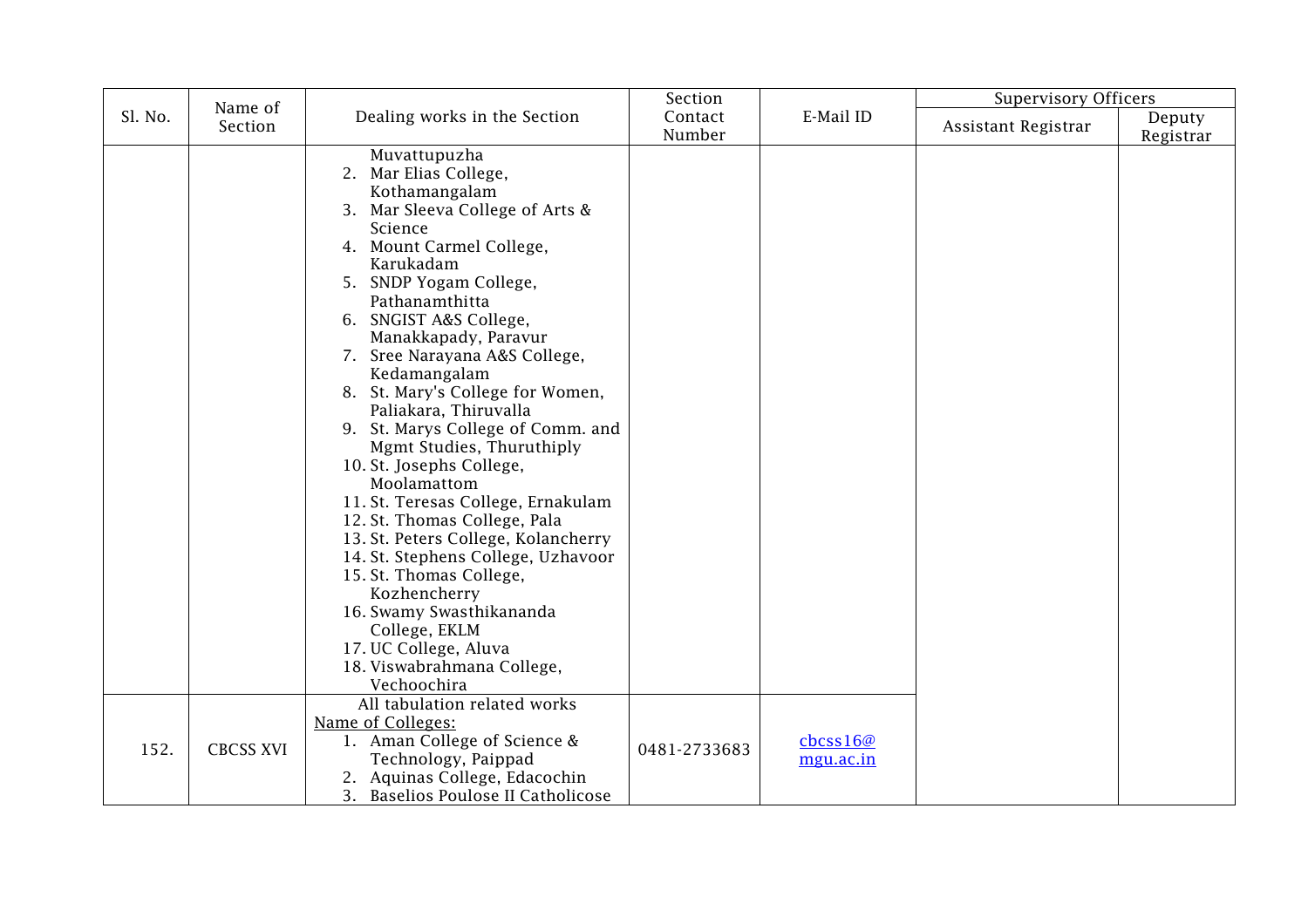|         | Name of           |                                                                                                                                                                                                                                                                                                                                                                                                                                                                                                                                                               | Section           |                                 | <b>Supervisory Officers</b> |                     |
|---------|-------------------|---------------------------------------------------------------------------------------------------------------------------------------------------------------------------------------------------------------------------------------------------------------------------------------------------------------------------------------------------------------------------------------------------------------------------------------------------------------------------------------------------------------------------------------------------------------|-------------------|---------------------------------|-----------------------------|---------------------|
| Sl. No. | Section           | Dealing works in the Section                                                                                                                                                                                                                                                                                                                                                                                                                                                                                                                                  | Contact<br>Number | E-Mail ID                       | Assistant Registrar         | Deputy<br>Registrar |
|         |                   | College, Piravam<br>4. Baselius College, Kottayam<br>5. Bharata Matha College,<br>Trikkakara<br>6. Bishop Kurialacherry / college<br>for women, Amalagiri<br>7. Catholicate College,<br>Pathanamthitta<br>8. Cochin College, Cochin<br>9. College of Applied Sciences,<br>Thodupuzha<br>10. Guru Narayana College of Arts<br>and Sciences, Thodupuzha<br>11. St. Xaviers College, VAikom<br>12. St. Marys College, Manarcaud<br>13. St. Xaviers Colege for Women,<br>Aluva<br>14. Stella Maris College for Women,<br>Adimali (Carmelgiri College,<br>Adimali) |                   |                                 |                             |                     |
| 153.    | <b>CBCSS XVII</b> | All tabulation related works<br>Name of Colleges:<br>1. Bishop Abraham Memorial<br>College, Thuruthicaud<br>2. CMS College, Kottayam<br>3. College of Applied Sciences,<br>Anchunadu, Kanthalloor<br>4. Mannam Memorial NSS College,<br>Konni<br>5. Mar Athanasius College,<br>Kothamangalam, Ernakulam<br>6. Nirmala Colege, Muvattupuzha<br>7. NSS College, Rajakumari<br>8. NSS Hindu College,<br>Changanassery<br>9. Pavanatma College,                                                                                                                   | 0481-2733683      | $\text{c}$ bcss17@<br>mgu.ac.in |                             |                     |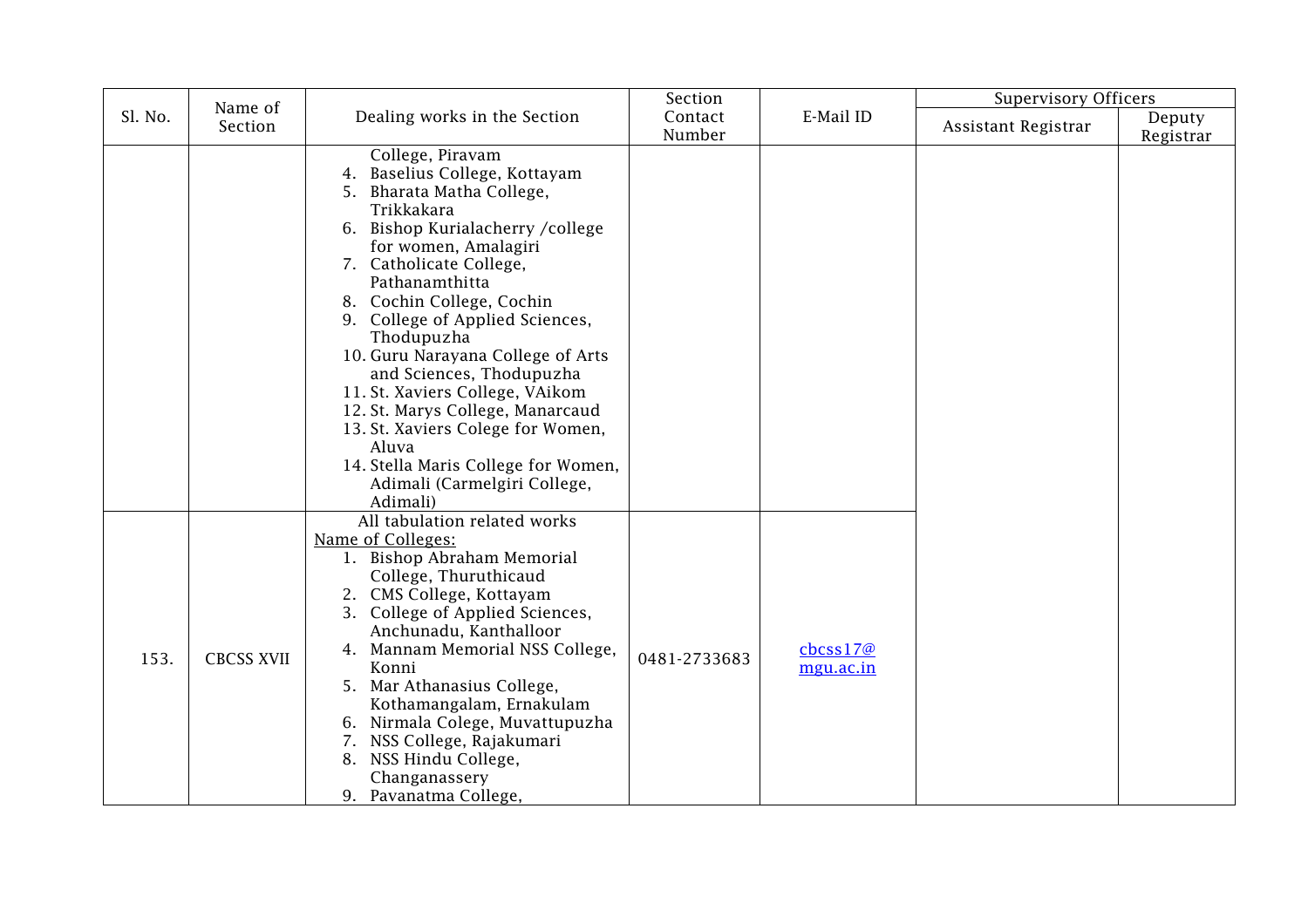|         | Name of            |                                                                                                                                                                                                                                                                                                                                                                                                                                                                                                                                                            | Section           |                       | <b>Supervisory Officers</b> |                     |
|---------|--------------------|------------------------------------------------------------------------------------------------------------------------------------------------------------------------------------------------------------------------------------------------------------------------------------------------------------------------------------------------------------------------------------------------------------------------------------------------------------------------------------------------------------------------------------------------------------|-------------------|-----------------------|-----------------------------|---------------------|
| Sl. No. | Section            | Dealing works in the Section                                                                                                                                                                                                                                                                                                                                                                                                                                                                                                                               | Contact<br>Number | E-Mail ID             | Assistant Registrar         | Deputy<br>Registrar |
|         |                    | Murickassery<br>10. Sasbari Durga College of A&S<br>Kothamangalam<br>11. Sabari Durga College of A &S,<br>Kulathoor<br>12. Sree Narayana Guru College of<br>A&S, Paingottoor,<br>Kothamangalam<br>13. St. Pauls College, Kalamassery<br>14. St. Aloysius College, Eathua<br>15. VNS College of Arts & Sci.,<br>Konni<br>16. Govt. Arts and Sci. College,<br>Ernakulam<br>17. St. Thomas A&S College,<br>Puthencruz, Ernakulam                                                                                                                              |                   |                       |                             |                     |
| 154.    | <b>CBCSS XVIII</b> | All tabulation related works<br>Name of Colleges:<br>1. Henry Baker College, Melukavu<br>2. Indira Gandhi College of Arts<br>and Science, Kothamangalam<br>3. Kuriakose Gregorios College,<br>Pampady<br>4. MES College, Erumely<br>5. MES College, Marampally<br>6. MES College, Nedumkandam,<br>Chembalam P.O<br>7. PRDS College of A&S,<br>Changanacherry<br>8. Sahyajyothi A&S College,<br>Kumily<br>9. Siena College of Professional<br>Studies, Edacochin<br>10. Sree Narayana Arts & Sc.<br>College, Kumarakom<br>11. Sree Narayana Guru College of | 0481-2733683      | cbcss18@<br>mgu.ac.in |                             |                     |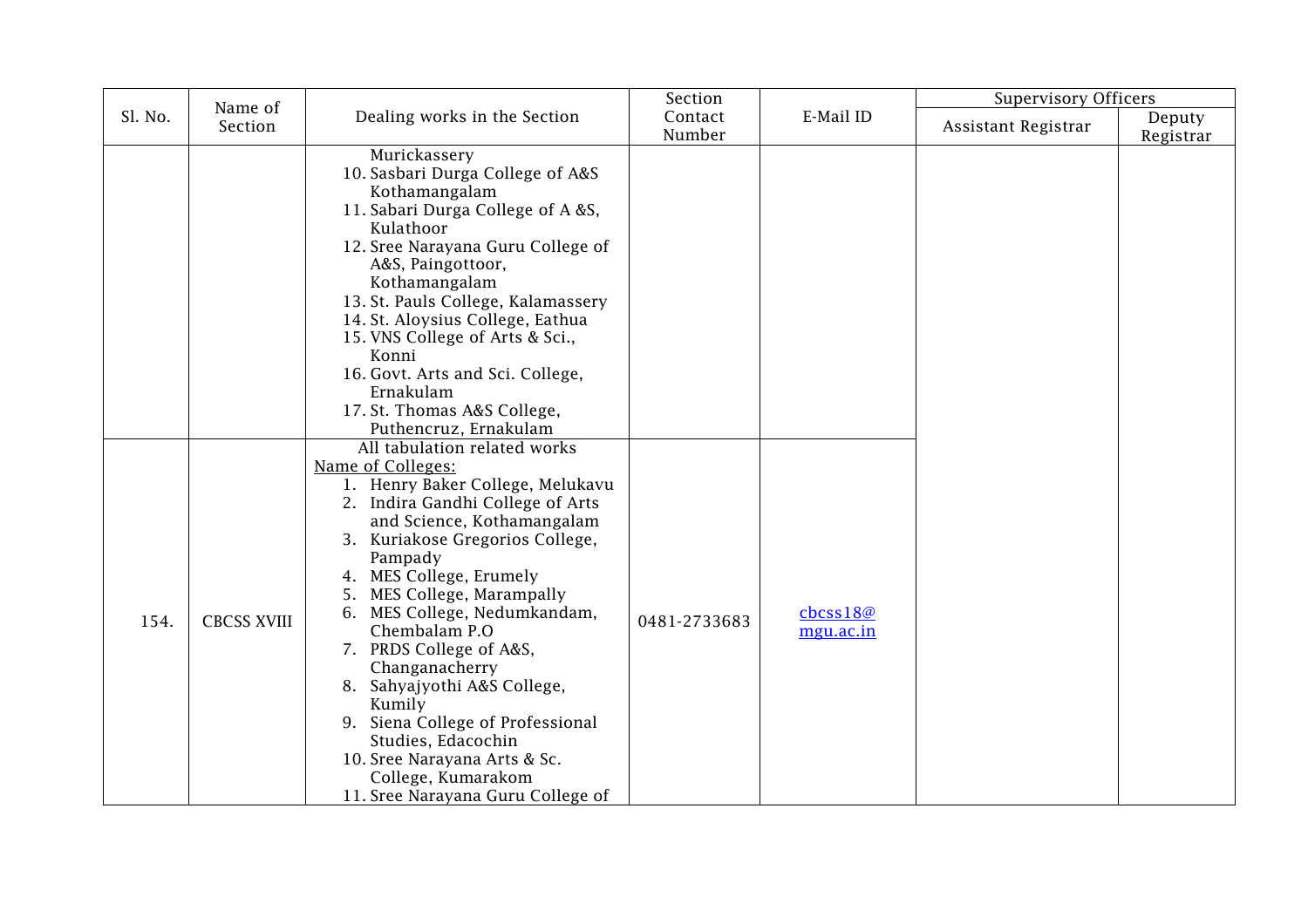|         | Name of         |                                                                                                                                                                                                                                                                                                                                                                                                                                                                                                                                                                                                                                                                    | Section           |                      | <b>Supervisory Officers</b> |                     |
|---------|-----------------|--------------------------------------------------------------------------------------------------------------------------------------------------------------------------------------------------------------------------------------------------------------------------------------------------------------------------------------------------------------------------------------------------------------------------------------------------------------------------------------------------------------------------------------------------------------------------------------------------------------------------------------------------------------------|-------------------|----------------------|-----------------------------|---------------------|
| Sl. No. | Section         | Dealing works in the Section                                                                                                                                                                                                                                                                                                                                                                                                                                                                                                                                                                                                                                       | Contact<br>Number | E-Mail ID            | Assistant Registrar         | Deputy<br>Registrar |
|         |                 | Adv. Studies, Pampar, Idukki<br>12. Sree Sankara College, Kalady<br>13. Sree Vidyadiraja NSS College<br>14. SSV College,<br>Valayanchirangara,<br>Perumbayoor<br>15. St. Alberts Colege, Ernakulam<br>16. St. Thomas College, Ranni<br>17. St. Thomas College,<br>Thavalappara, Konni<br>18. St. Georges College, Aruvithura                                                                                                                                                                                                                                                                                                                                       |                   |                      |                             |                     |
| 155.    | <b>CBCSS IX</b> | Tabulation related works of BBA, BBM,<br>BCA, BTTM, BFT, CBCS Courses<br>List of Colleges:<br>1. Aditya Institute of Mgmt.,<br>Idukki<br>2. Al-Ameen College, Edathala<br>3. Al-Azhar College of A&S,<br>Thodupuzha<br>4. Aman College of A&S, Paippad<br>5. Arafa College of A&S,<br>Pezhakkapilly, MTVPZHA<br>6. Assumption College,<br>Changanacherry<br>7. Bishop Speechly College,<br>Pallom<br>8. Bharat Matha College,<br>Trikkakara<br>9. CET College, Airapuram<br>10. Baker College for Women, KTM<br>11. Baselios Poulose Second<br>College, Piramadom<br>12. Bishop Vayalil College,<br>Cherpunkal<br>13. Bharata Mata College,<br>Chunagamveli, Aluva | 0481-2733648      | cbcss9@<br>mgu.ac.in | AR EXAM XXIII               | DR EXAM IV<br>3625  |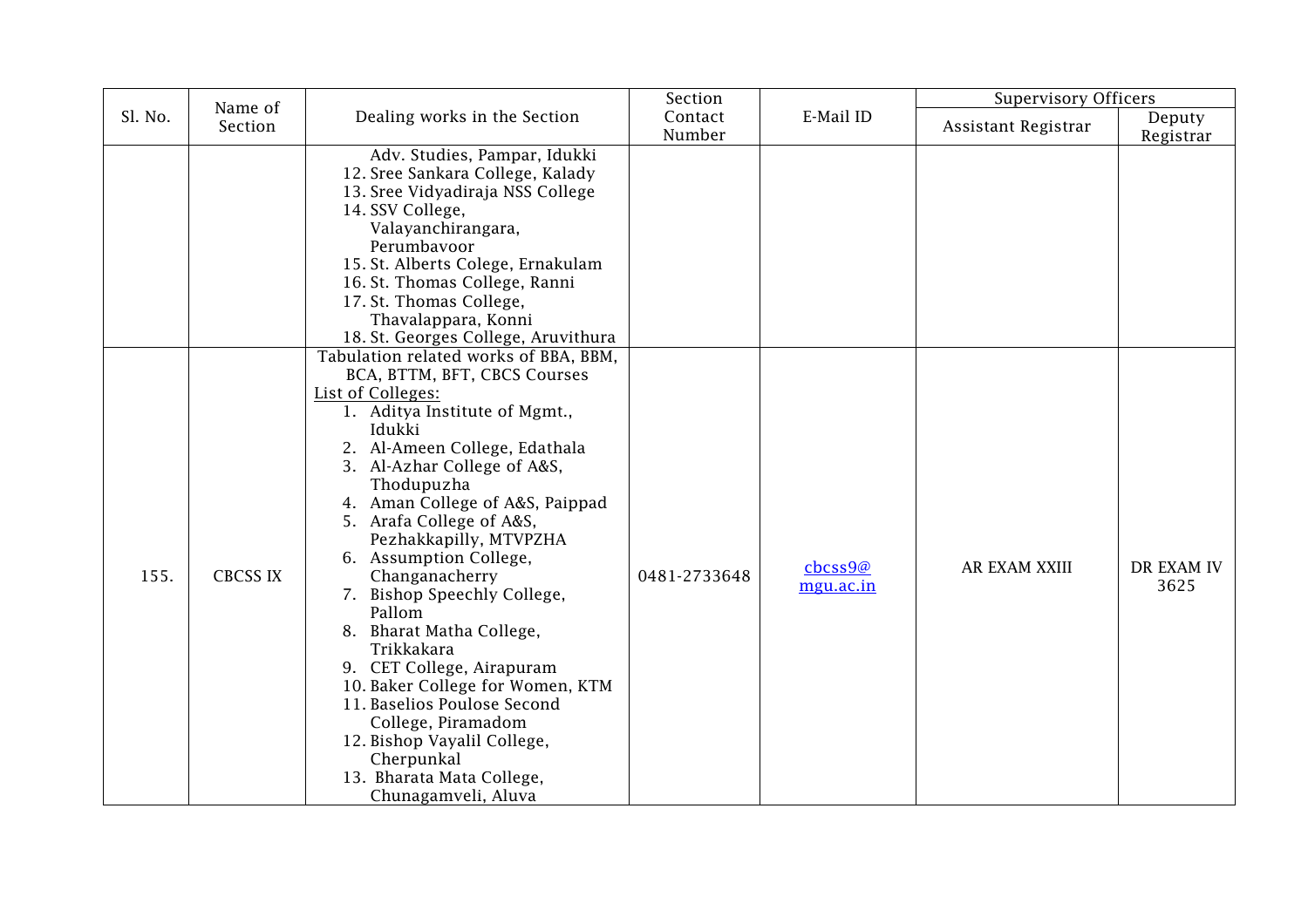|         | Name of          |                                                                                                                                                                                                                                                                                                                                                                                                                                                                                                                                                                                                                                                                                                   | Section           |                                                                  | <b>Supervisory Officers</b> |                     |
|---------|------------------|---------------------------------------------------------------------------------------------------------------------------------------------------------------------------------------------------------------------------------------------------------------------------------------------------------------------------------------------------------------------------------------------------------------------------------------------------------------------------------------------------------------------------------------------------------------------------------------------------------------------------------------------------------------------------------------------------|-------------------|------------------------------------------------------------------|-----------------------------|---------------------|
| Sl. No. | Section          | Dealing works in the Section                                                                                                                                                                                                                                                                                                                                                                                                                                                                                                                                                                                                                                                                      | Contact<br>Number | E-Mail ID                                                        | Assistant Registrar         | Deputy<br>Registrar |
|         |                  | 14. Catholicate College, PTA<br>15. Chinmaya Vidyapeet. EKM<br>16. Cochin College, Cochi<br>17. CMS College, KTM<br>18. De Paul Institute of S&T,<br>19. DB College, Kezhoor<br>20. Ettumanoorappan College,<br>Choorakkulangara<br>21. Girideepam Inst. of Adv.<br>Learning, Vadavathoor<br>22. Good Shepherd College,<br>Nattakom<br>23. Baselius College, KTM<br>24. Bhavans College of A&C,<br>Kakkanad, EKM<br>25. DC School of M&T, Idukki<br>26. ILM College of A&S<br>27. Indira Gandhi College of A&S,<br>Nellikuzhi, Kothamangalam<br>28. KMEA College of A&S,<br>Kuzhivelippady, Aluva<br>29. Kristu Jyoti College of M&T,<br>Changanacherry<br>30. Mount Carmel College,<br>Karukadam |                   |                                                                  |                             |                     |
| 156.    | <b>CBCSS XIX</b> | Tabulation related works of cbcss BBA,<br>BCA, BSW, BPE Courses<br>List of Colleges:<br>1. Fr. Porukara CMI College of<br>Adv. Studies, Alappuzha (BCA)<br>2. Jai Bharat A&S College,<br>Perumbavoor<br>3. KMM College of A&S,<br>Thrikkakara<br>4. KMM College for Women,<br>Thrikkakara                                                                                                                                                                                                                                                                                                                                                                                                         | 0481-2733645      | $\frac{\text{c}b\text{c}ss19@}{\text{c}b\text{c}m}$<br>mgu.ac.in |                             |                     |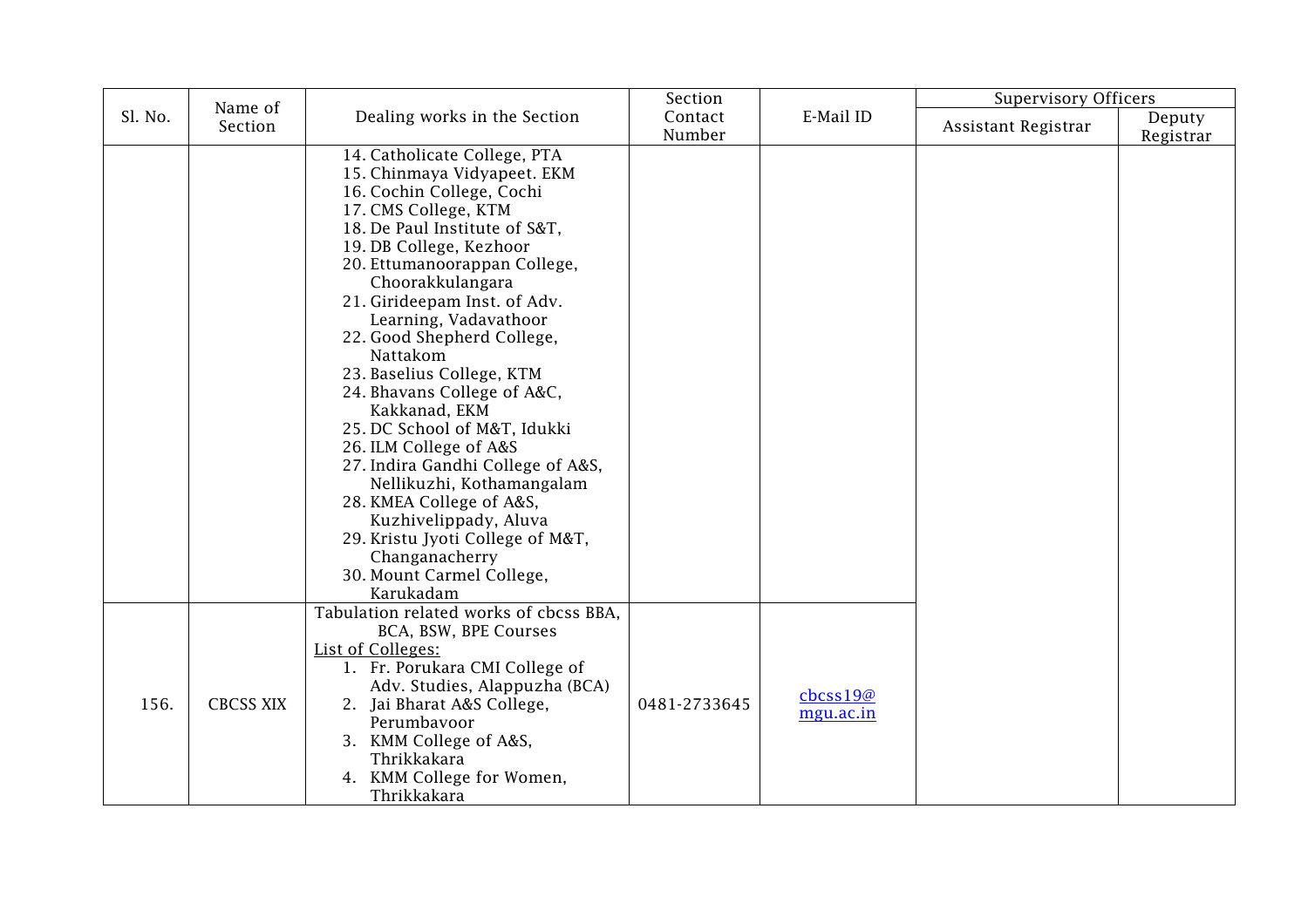|         | Name of |                                                                                                                                                                                                                                                                                                                                                                                                                                                                                                                                                                                                                                                                                                                                                                                                                                                                                                                                                                                                                                        | Section           |           | <b>Supervisory Officers</b> |                     |
|---------|---------|----------------------------------------------------------------------------------------------------------------------------------------------------------------------------------------------------------------------------------------------------------------------------------------------------------------------------------------------------------------------------------------------------------------------------------------------------------------------------------------------------------------------------------------------------------------------------------------------------------------------------------------------------------------------------------------------------------------------------------------------------------------------------------------------------------------------------------------------------------------------------------------------------------------------------------------------------------------------------------------------------------------------------------------|-------------------|-----------|-----------------------------|---------------------|
| Sl. No. | Section | Dealing works in the Section                                                                                                                                                                                                                                                                                                                                                                                                                                                                                                                                                                                                                                                                                                                                                                                                                                                                                                                                                                                                           | Contact<br>Number | E-Mail ID | Assistant Registrar         | Deputy<br>Registrar |
|         |         | 5. KMP College of A&S,<br>Perumbavoor<br>6. Mar Augustinose College,<br>Ramapuram<br>7. Mar Baselios College, Adimaly<br>8. Mar Gregorios Abdul Jaleel A&S<br>College, N. Paravoor<br>9. Mar Sleeva Colege of A&S,<br>10. Marian College, Kuttikanam<br>11. MC Varghese college of A&S,<br>Ettumanoor<br>12. MES College of Adv. Studies,<br>Edathala<br>13. MES College, Erattupetta<br>14. MES college, Nedumkandam<br>15. MES College, Thellakam<br>16. Musaliar College of A&S, PTA<br>17. Nirmala Colege of A&S,<br>Mulamthuruthy<br>18. Sanjo College, Rajakkad<br>19. SN A&S College, Tiruvalla<br>20. SN A&S College, Chittar, Konni<br>21. SNG College, Pampanar<br>22. Sreenidhi Inst of<br>Mgmt&Science,, Anikad<br>23. St. Alberts College, EKM<br>24. St. Josephs Academy of Higher<br>Education & Research,<br>Moolamattom<br>25. St. Thomas College, Palai<br>26. St. George College, Aruvithura<br>27. SN College, Paingottoor<br>28. Mary Giri College of A&S,<br>Koothattukulam<br>29. Mar Elias College, Kottappady |                   |           |                             |                     |
|         |         |                                                                                                                                                                                                                                                                                                                                                                                                                                                                                                                                                                                                                                                                                                                                                                                                                                                                                                                                                                                                                                        |                   |           |                             |                     |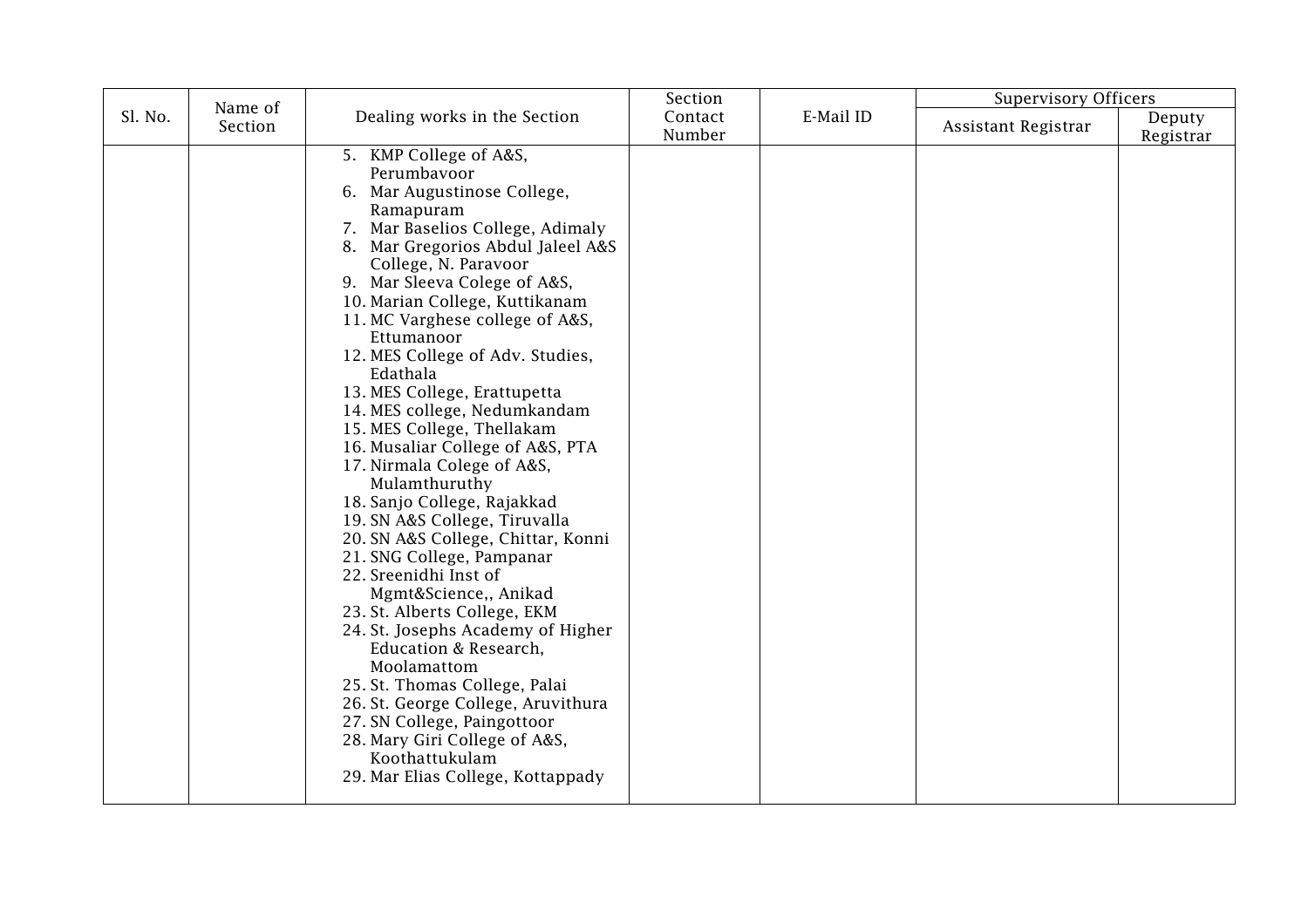|         | Name of         |                                                                                                                                                                                                                                                                                                                                                                                                                                                                                                                                                                                                                                                                                                                                                                                                                                                                                                                                                                                                                                            | Section           |                                              | <b>Supervisory Officers</b> |                     |
|---------|-----------------|--------------------------------------------------------------------------------------------------------------------------------------------------------------------------------------------------------------------------------------------------------------------------------------------------------------------------------------------------------------------------------------------------------------------------------------------------------------------------------------------------------------------------------------------------------------------------------------------------------------------------------------------------------------------------------------------------------------------------------------------------------------------------------------------------------------------------------------------------------------------------------------------------------------------------------------------------------------------------------------------------------------------------------------------|-------------------|----------------------------------------------|-----------------------------|---------------------|
| Sl. No. | Section         | Dealing works in the Section                                                                                                                                                                                                                                                                                                                                                                                                                                                                                                                                                                                                                                                                                                                                                                                                                                                                                                                                                                                                               | Contact<br>Number | E-Mail ID                                    | Assistant Registrar         | Deputy<br>Registrar |
|         |                 |                                                                                                                                                                                                                                                                                                                                                                                                                                                                                                                                                                                                                                                                                                                                                                                                                                                                                                                                                                                                                                            |                   |                                              |                             |                     |
| 157.    | <b>CBCSS XX</b> | Tabulation related works including<br>issuing of ML & PC of CBCS BBA, BBM,<br>BCA, BTTM, BFT, BSW Courses<br>List of Colleges:<br>1. Jawaharlal Nehru Inst of A&S,<br>Balagram, Idukki<br>2. Rajagiri College of Social<br>Science, Kalamassery<br>3. SB College, Changanacherry<br>4. Sahyajyothi A&S College,<br>Kumily<br>5. Santhigiri College of CS,<br>Vazhithala, Thodupuzha<br>6. Seth Ram Bahadur Singh<br>Gujarati College, Kochi<br>7. JSiena College of Prof. Studies,<br>Edacochin<br>8. SNM College, Maliankara<br>9. SN Arts and Science College,<br>Kedamangalam<br>10. St. Anns College, Angamaly<br>11. St. Thomas Colege of Adv.l<br>Studies, Edamury, Ranni<br>12. Nirmala College, Muvattupuzha<br>13. NSS College, Rajakumari<br>14. PG Radhakrishna Memorial SN<br>College,<br>15. Parumala Mar Gregorios<br>College, Thiruvalla<br>16. PGM College, Devagiri<br>17. Presentation College,<br>Puthenvelikara, EKM<br>18. Rajagiri College of Mgmt &<br>Applied Science, Kakkanadu<br>19. RU College of Mgmt & Tech. | 0481-2733648      | $\text{c}$ bcss20 $\varnothing$<br>mgu.ac.in |                             |                     |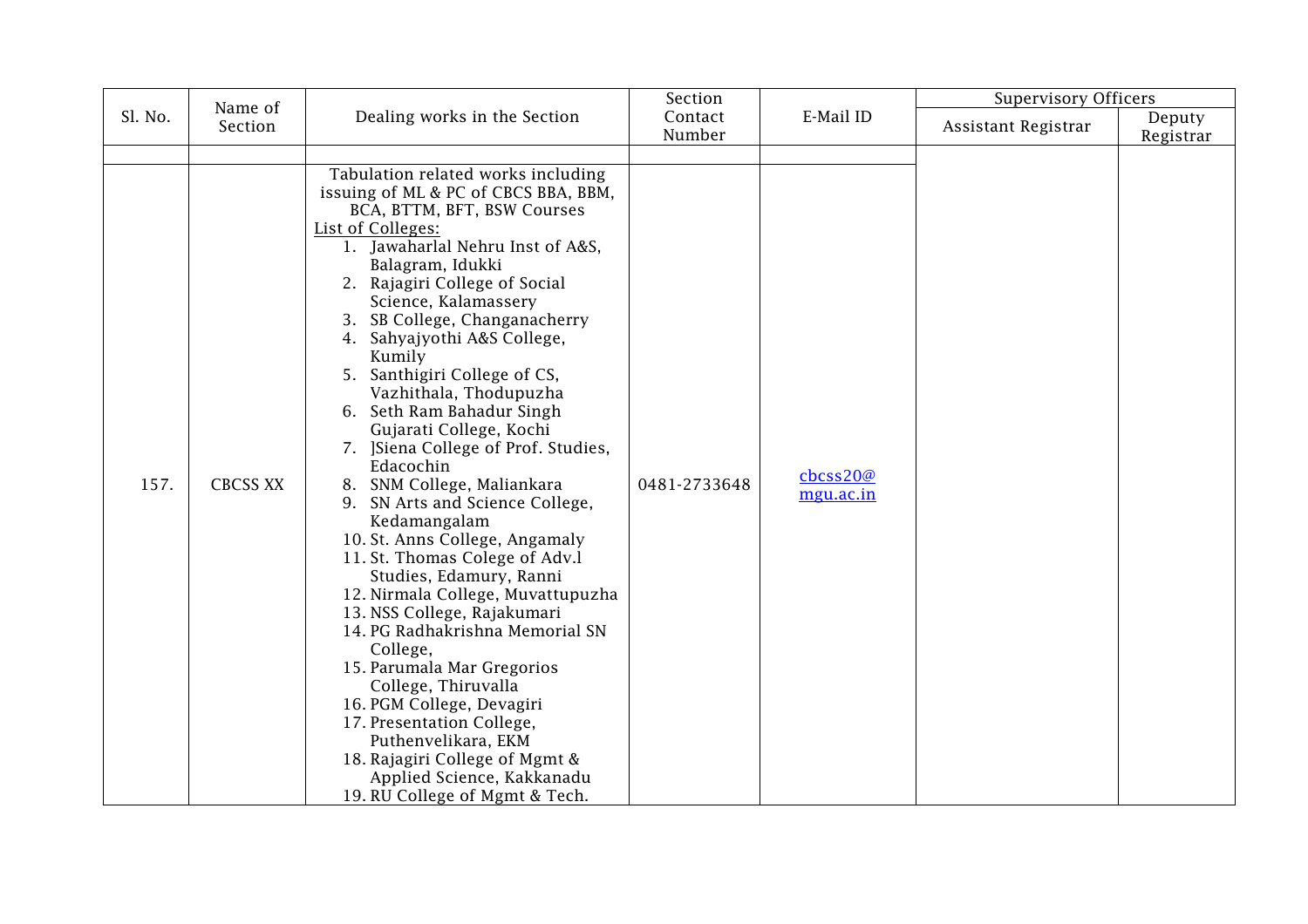|         | Name of                      |                                                                                                                                                                                                                                                                                                                                                                                                                                                                                                                                                                                                                                                                                                                                                       | Section           |                                                                      | <b>Supervisory Officers</b> |                     |
|---------|------------------------------|-------------------------------------------------------------------------------------------------------------------------------------------------------------------------------------------------------------------------------------------------------------------------------------------------------------------------------------------------------------------------------------------------------------------------------------------------------------------------------------------------------------------------------------------------------------------------------------------------------------------------------------------------------------------------------------------------------------------------------------------------------|-------------------|----------------------------------------------------------------------|-----------------------------|---------------------|
| Sl. No. | Section                      | Dealing works in the Section                                                                                                                                                                                                                                                                                                                                                                                                                                                                                                                                                                                                                                                                                                                          | Contact<br>Number | E-Mail ID                                                            | Assistant Registrar         | Deputy<br>Registrar |
|         |                              | 20. Shermount College of A&C,<br>Erumeli South<br>21. St. Antonys College,<br>Peruvathanam, Idukki<br>22. R Sankar Smaraka SN Colege,<br>Nedumkunnam, Changanassery<br>23. Rajagiri Viswajyothy Colege of<br>A&S, Vengoor<br>24. Saintgits College of Appl.<br>Sciences, Pathamuttom<br>25. SNGIST A&S College, Paravur<br>26. St. Marys College for women,<br>Thiruvalla<br>27. St. Marys College of Comm. &<br>Mgmt. Studies, Thuruthiply<br>28. St. Joseph College,<br>Moolamattom<br>29. St. Thomas A&S College,<br>Puthencruz<br>30. St. Thomas College, Ranni<br>31. Swamy Saswathikananda<br>College, EKM<br>32. Viswabrahmana College,<br>Vechoochira<br>33. VNS College, Konni<br>34. Yeldo College of A&S, Konni<br>35. YMCA College, Aluva |                   |                                                                      |                             |                     |
| 158.    | <b>CBCSS XXIV</b><br>(B.Com) | Tabulation related works including<br>issuing of ML & PC of CBCS BCom<br>Course<br>List of Colleges:<br>1. BPC, Piravom<br>2. Catholicate College, PTA<br>MES, Nedumkandam<br>3.<br>Morning Star, Angamaly<br>4.<br>5. Siena College, Edacochin                                                                                                                                                                                                                                                                                                                                                                                                                                                                                                       |                   | $\frac{\text{c}b\text{c}ss24@}{\text{c}b\text{c}ss24@}$<br>mgu.ac.in |                             |                     |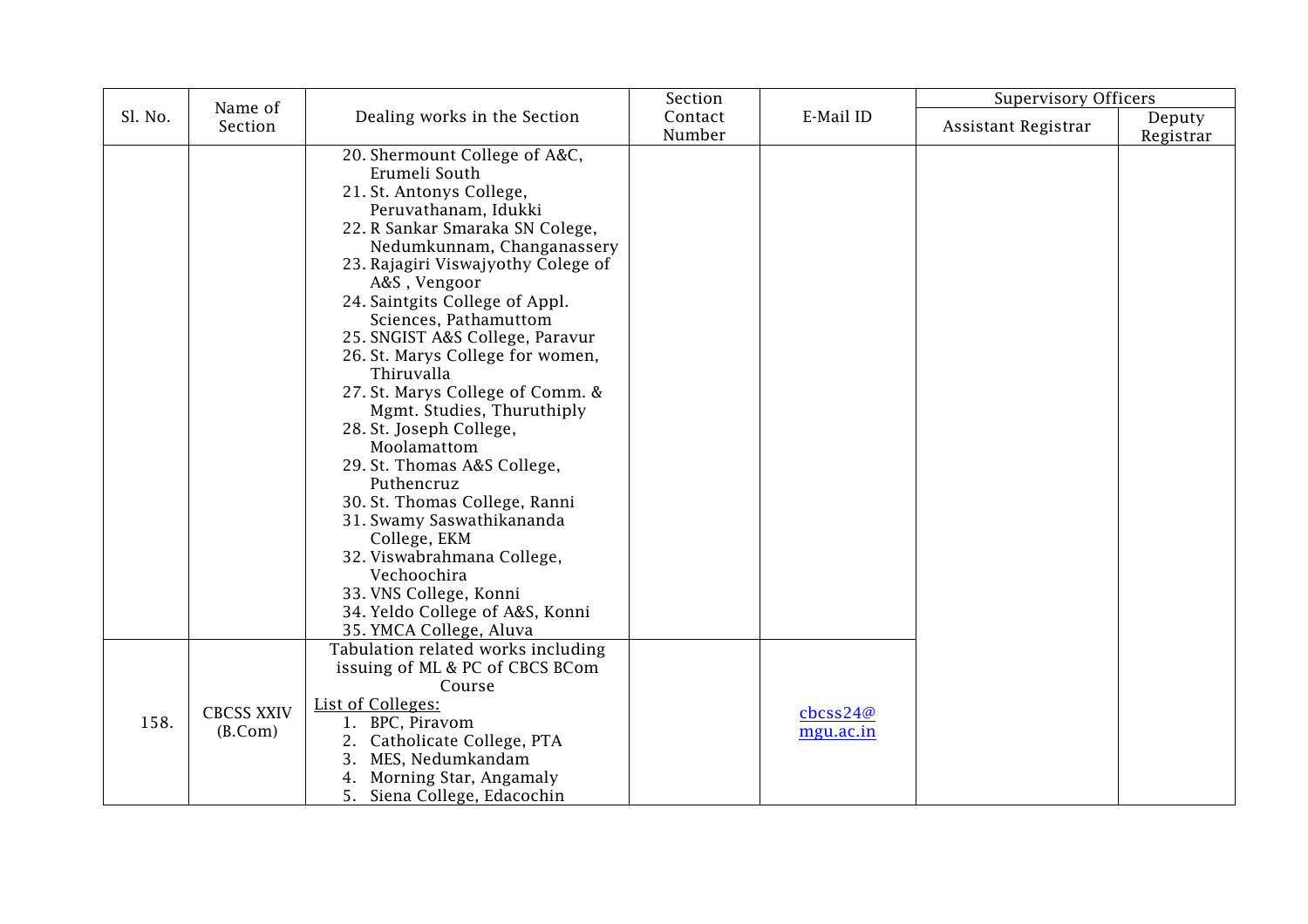|         | Name of                     |                                                                                                                                                                                                                                                                                                                                                                                                                                                                                                                                                                                                                                                                                                                                                                                          | Section           |                                                                      | <b>Supervisory Officers</b> |                     |
|---------|-----------------------------|------------------------------------------------------------------------------------------------------------------------------------------------------------------------------------------------------------------------------------------------------------------------------------------------------------------------------------------------------------------------------------------------------------------------------------------------------------------------------------------------------------------------------------------------------------------------------------------------------------------------------------------------------------------------------------------------------------------------------------------------------------------------------------------|-------------------|----------------------------------------------------------------------|-----------------------------|---------------------|
| Sl. No. | Section                     | Dealing works in the Section                                                                                                                                                                                                                                                                                                                                                                                                                                                                                                                                                                                                                                                                                                                                                             | Contact<br>Number | E-Mail ID                                                            | Assistant Registrar         | Deputy<br>Registrar |
|         |                             | 6. SN A&S College, Kumarakom<br>7. Stellamaris Colege,<br>Ramamangalam<br>8. Rajagiri Viswajyothi College,<br>Vengoor<br>9. Viswabharathi, Njezhoor<br>10. MGMNSS, Lakkattoor<br>11. CAS Kanjirappally<br>12. CAS, Kadathuruthy<br>13. Christ, Puliyanmalla<br>14. Mount Royal, Sooryanelli<br>15. Gurunarayana, Thodupuzha<br>16. SNM, Maliankara<br>17. St. Thomas, Palai<br>18. R Shankar Smaraka,<br>Nedumkunnam<br>19. Govt. Arts &Sci. College,<br>Elanthoor<br>20. DC School, Vagamon<br>21. Bharatha Matha College, Aluva<br>22. MES, Erumely<br>23. Illahia, Muvattupuzha<br>24. Baker College for Women, KTM<br>25. KMM For Women<br>26. MES Golden Jubilie, KTM<br>27. Labour India, maragatupilly<br>28. PRDS College, Amara<br>29. Sree Sabareesa College,<br>Murikkumvayal |                   |                                                                      |                             |                     |
| 159.    | <b>CBCSS XXV</b><br>(B.Com) | Tabulation related works including<br>issuing of ML & PC of CBCS B.Com<br>Course<br>List of Colleges:<br>1. Al-Azhar College for A&S,<br>Thodupuzha<br>2. College of Applied Science,                                                                                                                                                                                                                                                                                                                                                                                                                                                                                                                                                                                                    |                   | $\frac{\text{c}b\text{c}ss24@}{\text{c}b\text{c}ss24@}$<br>mgu.ac.in |                             |                     |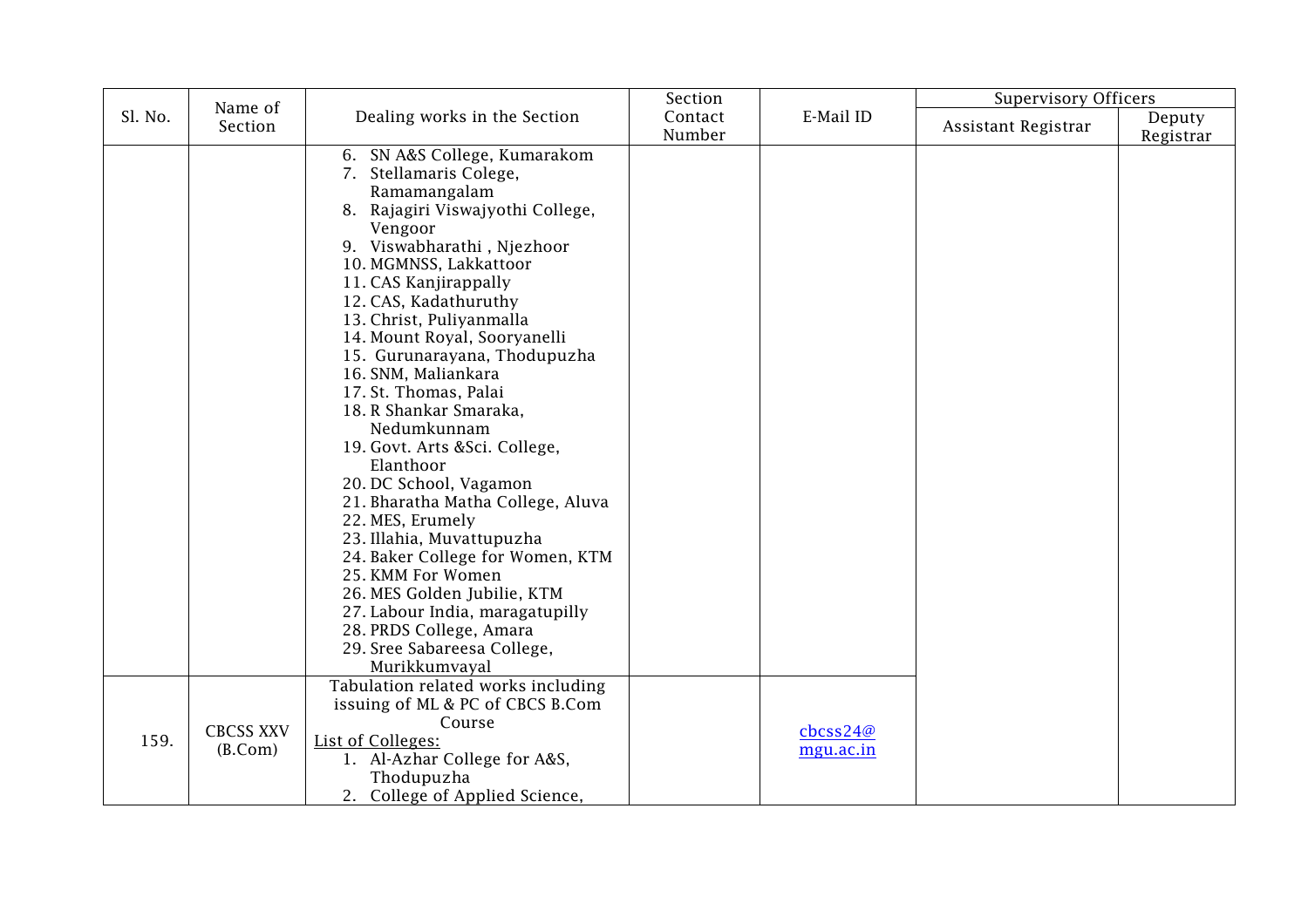|         |                    |                                                                                                                                                                                                                                                                                                                                                                                                                                                                                                                                                                                                                                                                                                                                                                                                                                                                                                                                                                          | Section           |           | <b>Supervisory Officers</b> |                     |
|---------|--------------------|--------------------------------------------------------------------------------------------------------------------------------------------------------------------------------------------------------------------------------------------------------------------------------------------------------------------------------------------------------------------------------------------------------------------------------------------------------------------------------------------------------------------------------------------------------------------------------------------------------------------------------------------------------------------------------------------------------------------------------------------------------------------------------------------------------------------------------------------------------------------------------------------------------------------------------------------------------------------------|-------------------|-----------|-----------------------------|---------------------|
| Sl. No. | Name of<br>Section | Dealing works in the Section                                                                                                                                                                                                                                                                                                                                                                                                                                                                                                                                                                                                                                                                                                                                                                                                                                                                                                                                             | Contact<br>Number | E-Mail ID | Assistant Registrar         | Deputy<br>Registrar |
|         |                    | Marayoor<br>Girijyothi College, Idukki<br>4. Mar Ivanios College,<br>Mallappally, PTA<br>5. SN A&S, Konni'<br>Sahyajyothi College, Kumili<br>6.<br>7. Shermount College, Erumeli<br>8. St. George Colege, Vazhakulam<br>9. College of Applied Science,<br>Kuttikkanam<br>10. CET College, Airapuram<br>11. St. Josephs Academy of Higher<br>Edu&Research, Moolamattom<br>12. KE college, Mannanam<br>13. St. Thoma Colleg of Adv.<br>Studies, Ranni'<br>14. Sreenidhi Inst of Mgmt.&Sci.,<br>Anikad<br>15. Jawaharlal Nehru Inst of A&S,<br>Idukki<br>16. Mahatmagandhi Univ. Inst. of<br>A&Comm., Kaviyoor<br>17. Mahatmagandhi Uni. inst of<br>A&C, Pathanamthitta<br>18. Govt. College, Kattappana<br>19. Bharat Matha College,<br>Thrikkakara<br>20. SN College of Adv. Studies,<br>Kuttanadu<br>21. SNG College of A&S,<br>Kothamangalam<br>22. Sreemahadeva College, Vaikom<br>23. Sree Narayana Paramahamsa<br>college, Poonjar<br>24. Bhavans College, Kakkanadu |                   |           |                             |                     |
|         |                    | 25. SSM College, Rajakkad, Idukki                                                                                                                                                                                                                                                                                                                                                                                                                                                                                                                                                                                                                                                                                                                                                                                                                                                                                                                                        |                   |           |                             |                     |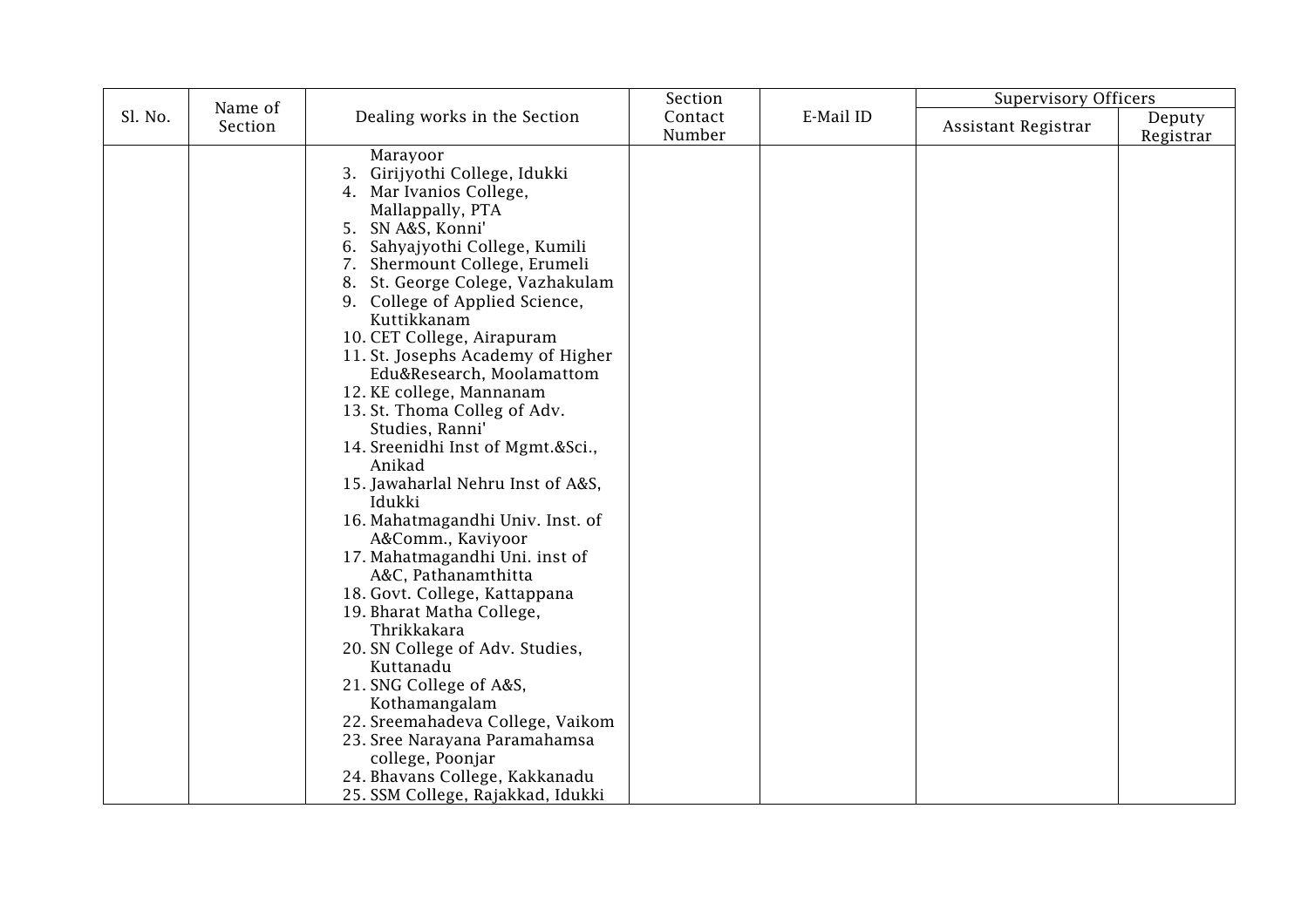|         | Name of           |                                                                                                                                                                                                                                                                                                                                                                                                                                                                                                                                                                                                                                                                                                                                                                                                                                                                 | Section           |                                 | <b>Supervisory Officers</b> |                     |
|---------|-------------------|-----------------------------------------------------------------------------------------------------------------------------------------------------------------------------------------------------------------------------------------------------------------------------------------------------------------------------------------------------------------------------------------------------------------------------------------------------------------------------------------------------------------------------------------------------------------------------------------------------------------------------------------------------------------------------------------------------------------------------------------------------------------------------------------------------------------------------------------------------------------|-------------------|---------------------------------|-----------------------------|---------------------|
| Sl. No. | Section           | Dealing works in the Section                                                                                                                                                                                                                                                                                                                                                                                                                                                                                                                                                                                                                                                                                                                                                                                                                                    | Contact<br>Number | E-Mail ID                       | Assistant Registrar         | Deputy<br>Registrar |
|         |                   | 26. Maryagiri College of A&S,<br>Koothattukulam<br>27. St. Thomas, Parakkathanam                                                                                                                                                                                                                                                                                                                                                                                                                                                                                                                                                                                                                                                                                                                                                                                |                   |                                 |                             |                     |
| 160.    | <b>CBCSS XXVI</b> | Tabulation related works including<br>issuing of ML & PC of CBCS<br>BBA, BCA, BTS, BBM<br>List of Colleges:<br>1. JPM Arts &Sci. College,<br>Kattappana<br>2. Ilahia College of A&S,<br>Muvattupuzha<br>3. MES College, Marampally<br>4. SSM College, Rajakkad<br>5. St. Kuriakose College,<br>Kuruppampady<br>6. ST. Thomas College,<br>Kozhencherry<br>7. Sree Sabareesa College,<br>Mundakayam<br>8. Sree Dharma Sastha,<br>Nedumkandam<br>9. KG College, Pampady<br>10. MMNSS College, Konni<br>11. MES College, Erumely<br>12. MES College, Kunnukara<br>13. SAS SNDP Yogam College,<br>Konni<br>14. St. Pauls College, Kalamassery<br>15. BPC College, Piravam<br>16. Christ College, Kattappana<br>17. Holy Cross College, Puttady<br>18. Mar Kuriakose College,<br>Koothattukulam<br>19. SN A&S College, Kumarakom<br>20. Sree Mahadeva College, VAikom | 0481-2733695      | $\text{c}$ bcss26@<br>mgu.ac.in |                             |                     |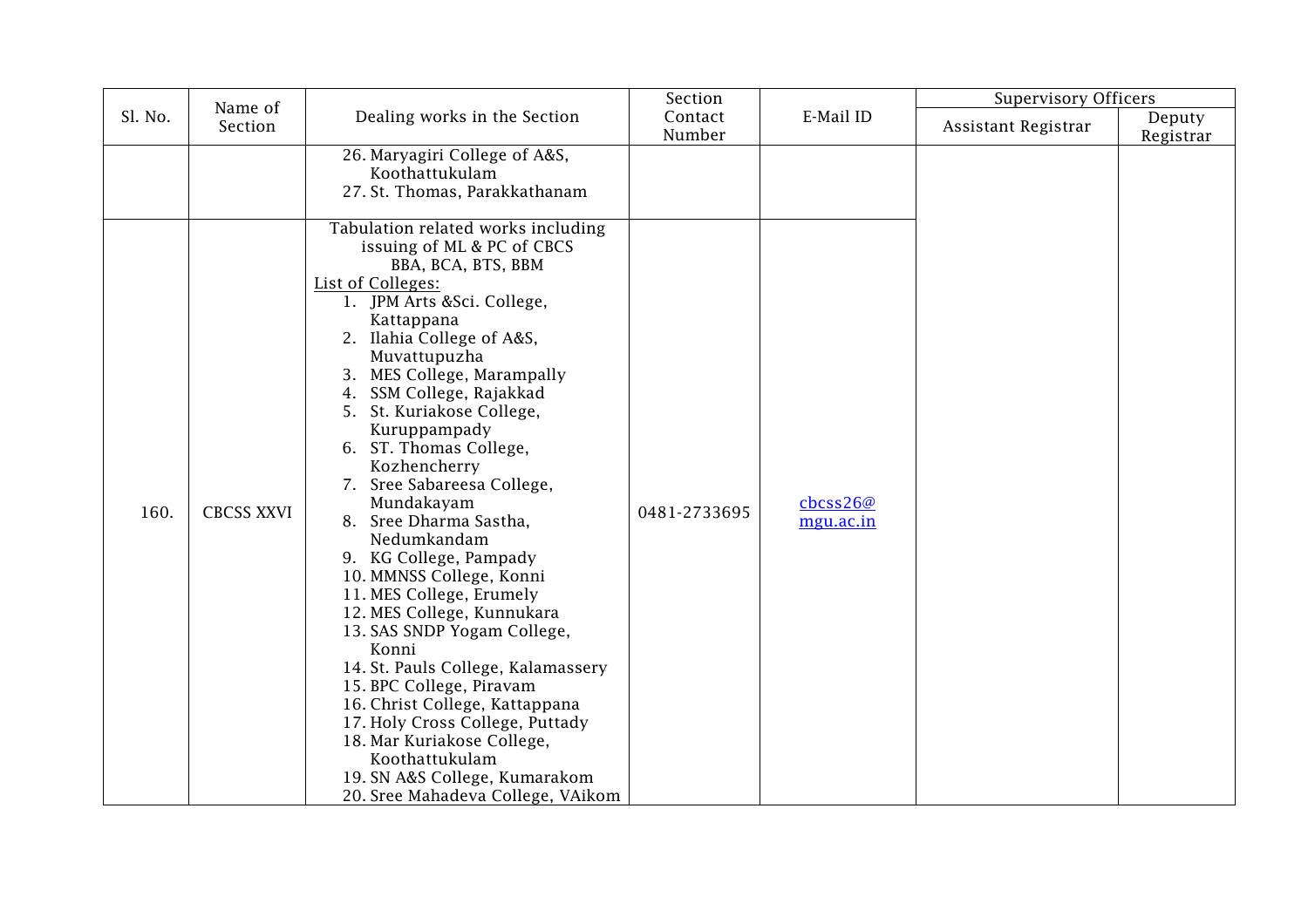|         | Name of                 |                                                                                                                                                                                                                                                                                                                                                                                                                                                                                                                                                                                                                                                                                                                                                                                                                                                                                                                                                                                                    | Section           |                                | <b>Supervisory Officers</b> |                     |
|---------|-------------------------|----------------------------------------------------------------------------------------------------------------------------------------------------------------------------------------------------------------------------------------------------------------------------------------------------------------------------------------------------------------------------------------------------------------------------------------------------------------------------------------------------------------------------------------------------------------------------------------------------------------------------------------------------------------------------------------------------------------------------------------------------------------------------------------------------------------------------------------------------------------------------------------------------------------------------------------------------------------------------------------------------|-------------------|--------------------------------|-----------------------------|---------------------|
| Sl. No. | Section                 | Dealing works in the Section                                                                                                                                                                                                                                                                                                                                                                                                                                                                                                                                                                                                                                                                                                                                                                                                                                                                                                                                                                       | Contact<br>Number | E-Mail ID                      | Assistant Registrar         | Deputy<br>Registrar |
|         |                         | 21. St. Thomas College,<br>Thalavalappara                                                                                                                                                                                                                                                                                                                                                                                                                                                                                                                                                                                                                                                                                                                                                                                                                                                                                                                                                          |                   |                                |                             |                     |
| 161.    | <b>CBCSS IV</b><br>(BA) | Exam Tabulation & Other works<br>(CBCSS BA)<br>List of Colleges:<br>1. Assumption College,<br>Changanacherry<br>2. Baselius College, KTM<br>3. Baselius Poulose II Catholicose<br>College, Piravom<br>4. BAM College, Thuruthicadu<br>5. SN College, Udumbanchola<br>6. PRDS College, Amarapuram,<br>Changanacherry<br>7. Maharajas College, EKM<br>8. Ilahia College of A&S,<br>Muvattupuzha<br>9. Bharath Mata College, Aluva<br>10. Sahiya Jyothi College, Kumili<br>11. Girijyothi College, Cheruthoni,<br>Vazhathoppu<br>12. Rajagiri Viswajyothi College,<br>Vengoor<br>13. Sri Mahadeva College, Vaikom<br>14. St. Marys College, Thuruthiply<br>15. Shermount College, Erumely<br>16. St. Joseph Academy of H.Edn,,<br>Moolamattam<br>17. Shanthigiri College, Vazhithala<br>18. Sree Sabareesa College,<br>Murikumvayal, Mundakkayam<br>19. CMS College, KTM<br>20. Cochin College, Cochin<br>21. BK College, Amalagiri<br>22. Mar Thoma College, Thiruvalla<br>23. Govt. College, Vypin, | 0481-2733648      | $\text{c}$ bcss4@<br>mgu.ac.in | <b>AR EXAM IV</b><br>3638   | DR EXAM IV<br>3625  |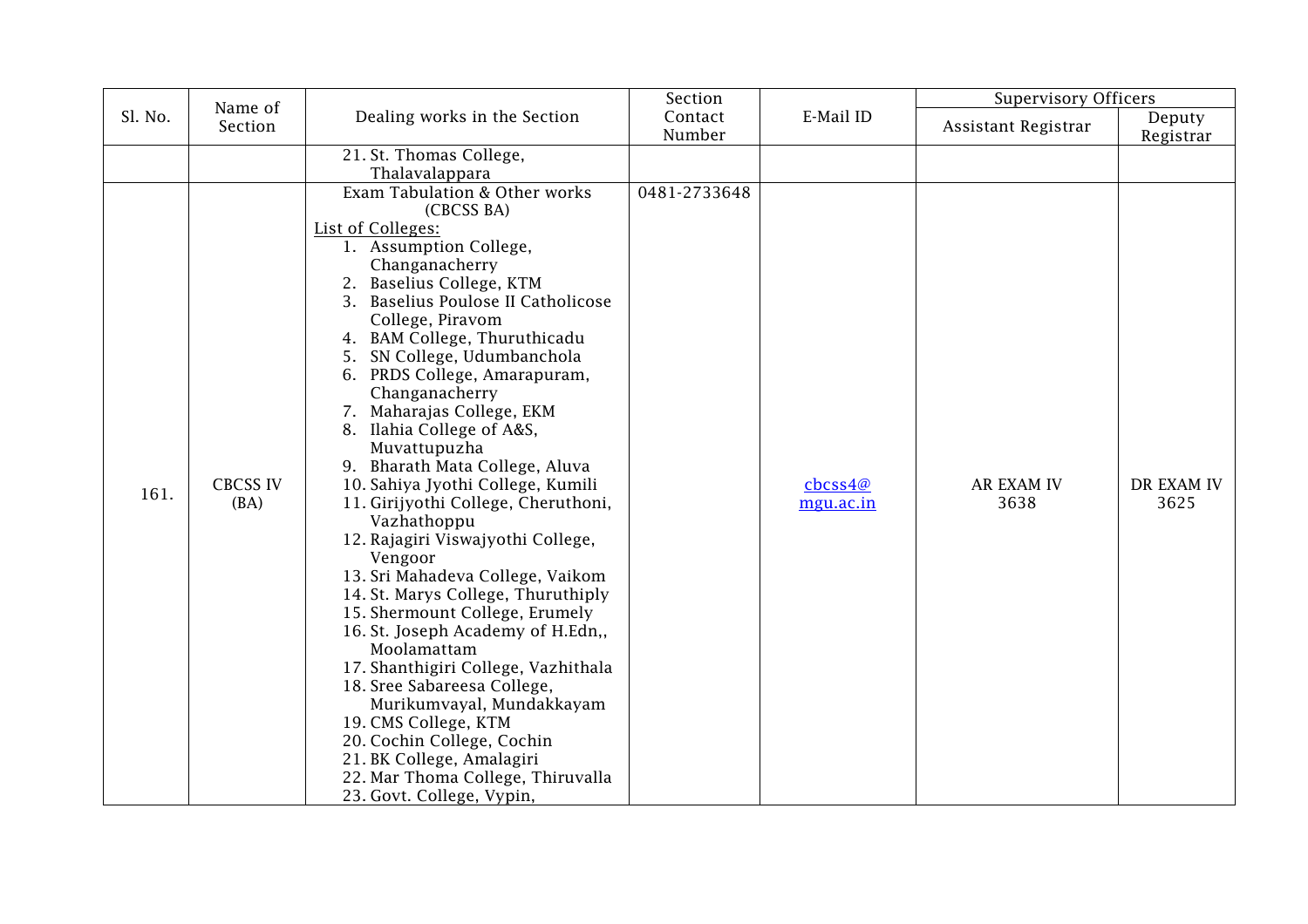|         |                                   |                                                                                                                                                                                                                                                                                                                                                                                                                                                                                                                                                                                                                                                                                                                                                                                                                                       | Section           |                                                                | <b>Supervisory Officers</b> |                     |
|---------|-----------------------------------|---------------------------------------------------------------------------------------------------------------------------------------------------------------------------------------------------------------------------------------------------------------------------------------------------------------------------------------------------------------------------------------------------------------------------------------------------------------------------------------------------------------------------------------------------------------------------------------------------------------------------------------------------------------------------------------------------------------------------------------------------------------------------------------------------------------------------------------|-------------------|----------------------------------------------------------------|-----------------------------|---------------------|
| Sl. No. | Section                           | Dealing works in the Section                                                                                                                                                                                                                                                                                                                                                                                                                                                                                                                                                                                                                                                                                                                                                                                                          | Contact<br>Number | E-Mail ID                                                      | Assistant Registrar         | Deputy<br>Registrar |
| 162.    | Name of<br><b>CBCSS V</b><br>(BA) | Ilamkunnapuzha<br>24. Sreenidhi Insti of Management<br>&Sci., Kodungoor, KTM<br>Exam Tabulation & Other works<br>(CBCSS BA)<br>List of Colleges:<br>1. Bhavans College of A&Comm.,<br>EKM<br>2. Christ College, Puliyanmala,<br>Kattappana<br>3. De Paul Inst of S&T, Angamaly<br>4. SN A&S College, Chittar, Konni<br>5. SN College of Adv. Studies,<br>Idukki<br>6. SN Colege of ADv. Studies,<br>Mezhuveli, PTA<br>7. SN College of A&S,<br>Kothamangalam<br>8. Sree Narayana Paramahamsa<br>College of A&S, Poonjar<br>9. Sree Vidyadiraja NSS College,<br>Vazhoor<br>10. St. Josephs Avademy of Higher<br>Edu and Research,<br>Moolamattom<br>11. St. Thomas College, Ranni<br>12. HM Arts & Sci. College,<br>Randarkara<br>13. St. Georges College, Aruvithura<br>14. St. Joseph College of<br>Communication,<br>Changanacherry | 0481-2733648      | $\frac{\text{c}b\text{c}ss5@}{\text{c}b\text{c}}$<br>mgu.ac.in |                             |                     |
|         |                                   | 15. St. Stephens College, Uzhavoor<br>16. St. Thomas College,<br>Kozhencherry<br>17. St. Xaviers College for Women,                                                                                                                                                                                                                                                                                                                                                                                                                                                                                                                                                                                                                                                                                                                   |                   |                                                                |                             |                     |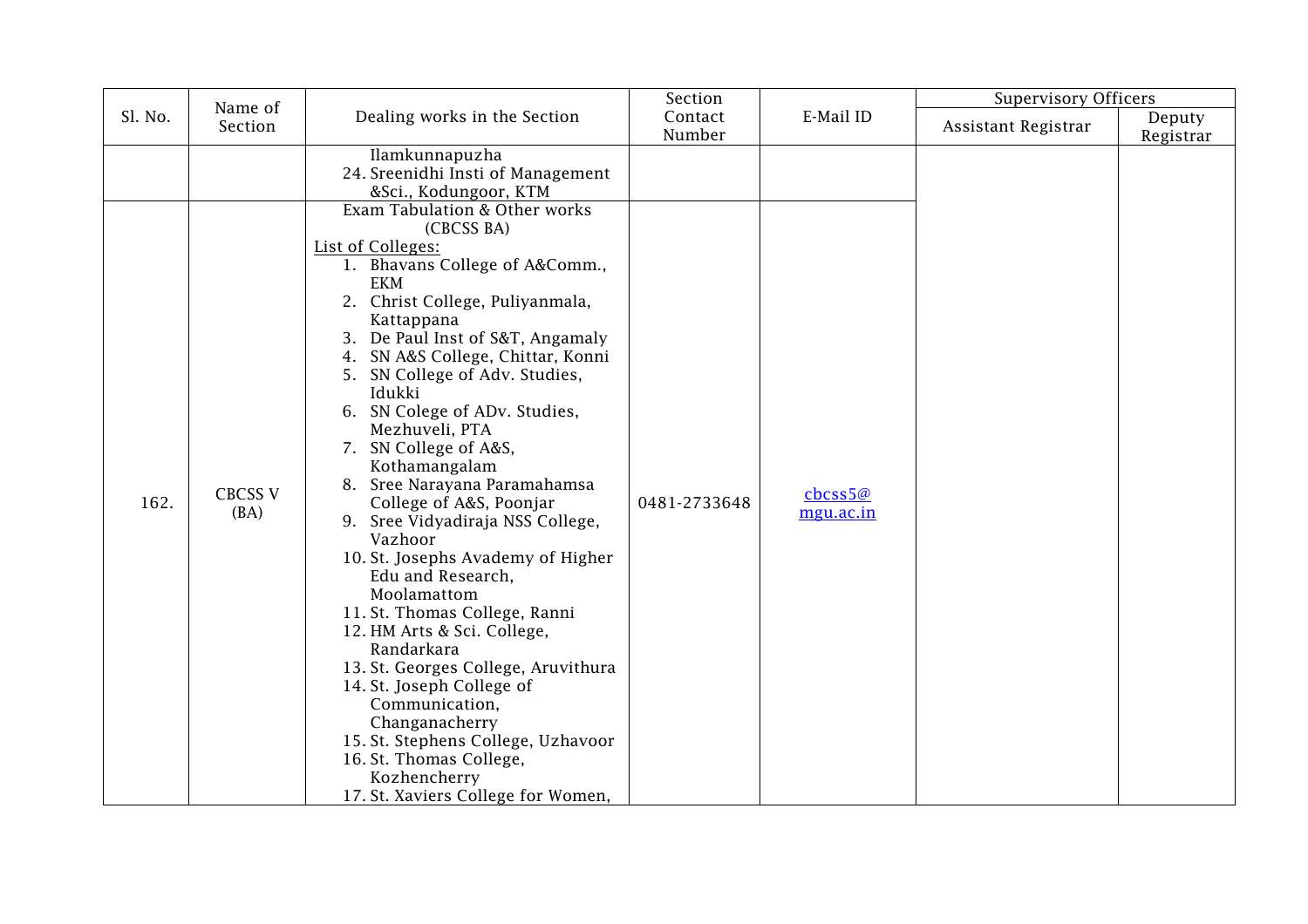|         | Name of                   |                                                                                                                                                                                                                                                                                                                                                                                                                                                                                                                                                                                                                                                                                                                                                                                                                                                                       | Section           |                                 | <b>Supervisory Officers</b> |                     |
|---------|---------------------------|-----------------------------------------------------------------------------------------------------------------------------------------------------------------------------------------------------------------------------------------------------------------------------------------------------------------------------------------------------------------------------------------------------------------------------------------------------------------------------------------------------------------------------------------------------------------------------------------------------------------------------------------------------------------------------------------------------------------------------------------------------------------------------------------------------------------------------------------------------------------------|-------------------|---------------------------------|-----------------------------|---------------------|
| Sl. No. | Section                   | Dealing works in the Section                                                                                                                                                                                                                                                                                                                                                                                                                                                                                                                                                                                                                                                                                                                                                                                                                                          | Contact<br>Number | E-Mail ID                       | Assistant Registrar         | Deputy<br>Registrar |
|         |                           | Aluva<br>18. VNS College of A&S, Konni<br>19. SN A&S College, Kedamangalam<br>20. Parumala Mar Gregorios<br>College, Thiruvalla<br>Exam Tabulation & Other works                                                                                                                                                                                                                                                                                                                                                                                                                                                                                                                                                                                                                                                                                                      |                   |                                 |                             |                     |
| 163.    | <b>CBCSS XIII</b><br>(BA) | (CBCSS BA)<br>List of Colleges:<br>1. Al-Azhar College of A&S,<br>Thozupuzha<br>2. Indira Gandhi College of A&S,<br>Nellikuzhi, Kothamangalam<br>3. Mount Carmel College,<br>Karukadam<br>4. Newman College, Thodupuzha<br>5. Presentation College, EKM<br>6. RLV College, Tripunithura<br>7. SBCollege, Changanacherry<br>8. SNDP Yogam College of A&S,<br>Kumbazha, PTA<br>9. Sabari Durga College of A&S,<br>Kulathoor<br>10. SN A&S College, Tiruvalla<br>11. St. Domanics College,<br>Kanjirappally<br>12. St. Pauls College, Kalamassery<br>13. St. Teresas College, EKM<br>14. St. Thomas College, Palai<br>15. St. Xaviers College, Vaikom<br>16. St. Aloysius College, Edathua<br>17. St. Marys College, Manarcaud<br>18. Mahatma Gandhi Univ. Inst of<br>A&Comm., Kaviyoor<br>19. Marygiri College of A&S,<br>Koothattukulam, EKM<br>20. JLM College of A&S | 0481-2733633      | $\text{c}$ bcss13@<br>mgu.ac.in |                             |                     |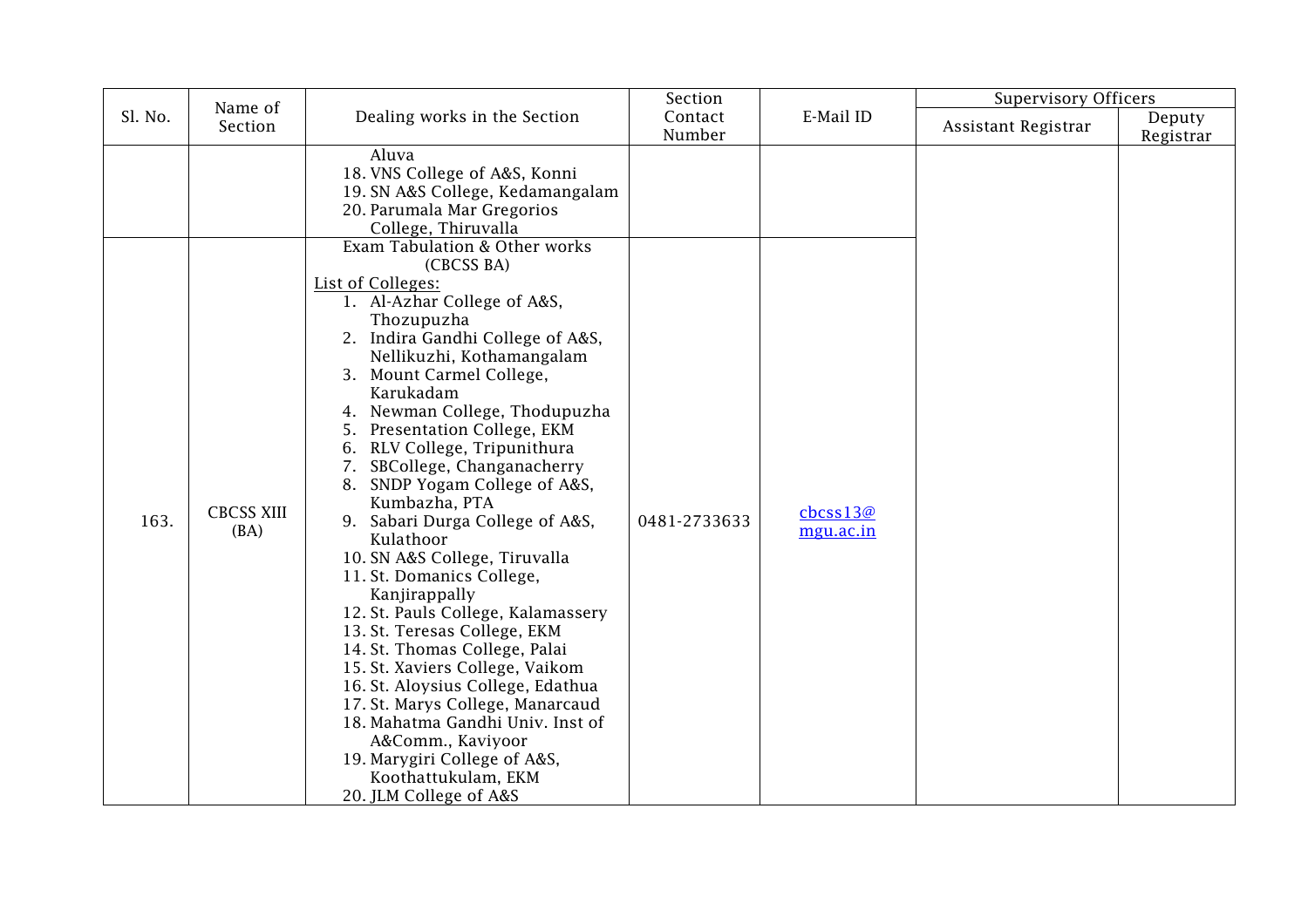|              | Name of                                     |                                                                                                                                                                                                                                                                                                                                                                                                                                                                                                                                                                                                                                                                                                                                                                                                                                                                                                                                                                | Section           |                                                                      | <b>Supervisory Officers</b> |                     |
|--------------|---------------------------------------------|----------------------------------------------------------------------------------------------------------------------------------------------------------------------------------------------------------------------------------------------------------------------------------------------------------------------------------------------------------------------------------------------------------------------------------------------------------------------------------------------------------------------------------------------------------------------------------------------------------------------------------------------------------------------------------------------------------------------------------------------------------------------------------------------------------------------------------------------------------------------------------------------------------------------------------------------------------------|-------------------|----------------------------------------------------------------------|-----------------------------|---------------------|
| Sl. No.      | Section                                     | Dealing works in the Section                                                                                                                                                                                                                                                                                                                                                                                                                                                                                                                                                                                                                                                                                                                                                                                                                                                                                                                                   | Contact<br>Number | E-Mail ID                                                            | Assistant Registrar         | Deputy<br>Registrar |
| 164.<br>165. | <b>CBCSS XIV</b><br>(BA)<br><b>CBCSS XV</b> | Exam Tabulation & Other works<br>(CBCSS BA)<br>List of Colleges:<br>1. Al-Ameen College, Edathala<br>2. Devamatha College,<br>Kuravilangad<br>3. Ettumanoorappan College,<br>Choorakkulangara<br>4. Girideepam Inst of Adv.<br>Learning, Vadavathoor<br>5. Govt. College, Kattappana<br>6. Govt. College, Manimalakunnu<br>7. Govt. College Moonnar<br>8. JPM A&S College, Kattappana<br>9. KMM College of A&S,<br>Thrikkakara<br>10. Kuriakose Gregorios College,<br>Pampady<br>11. Labour India College,<br>Meenachil<br>12. Mar Augusthinose College,<br>Ramapuram Bazar<br>13. Mar Baseliose College, Admilay<br>14. Mar Elisa College,<br>Kothamangalam<br>15. Mar Gregorios Abdul Jaleel A&S<br>College, N. Paravoor<br>16. Nirmala A&S College,<br>Mulamthuruthy<br>17. SSV College, Perumbavoor<br>18. St. Antonys College,<br>Mundakkayam<br>19. UC College, Aluva<br>20. Viswabharathi SN A&S college,<br>Njeezhoor<br>Exam Tabulation & Other works | 0481-2733633      | $\frac{\text{c}b\text{c}ss14@}{\text{c}b\text{c}ss14@}$<br>mgu.ac.in |                             |                     |
|              |                                             |                                                                                                                                                                                                                                                                                                                                                                                                                                                                                                                                                                                                                                                                                                                                                                                                                                                                                                                                                                |                   |                                                                      |                             |                     |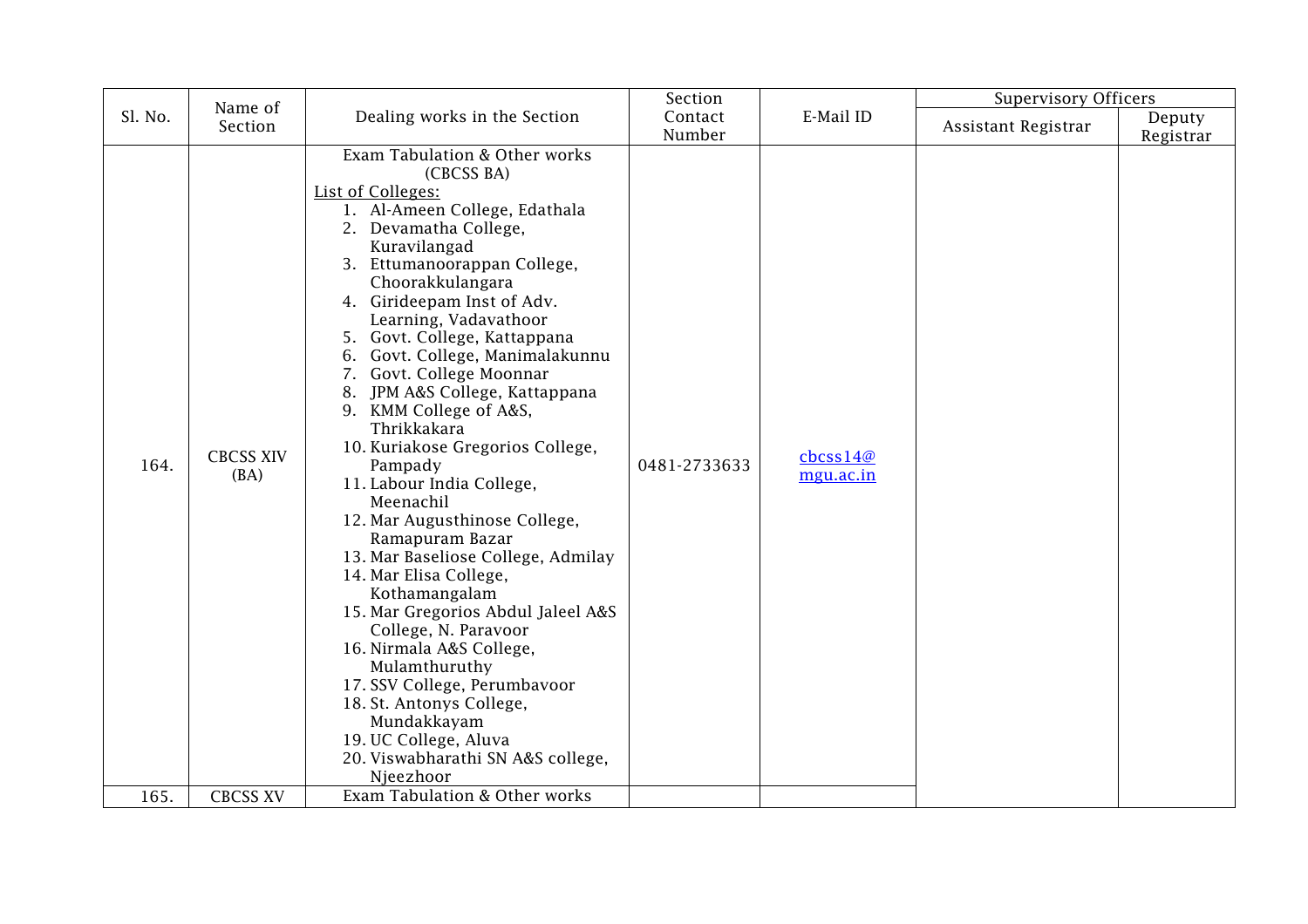|         |                    |                                   | Section |                    | <b>Supervisory Officers</b> |           |
|---------|--------------------|-----------------------------------|---------|--------------------|-----------------------------|-----------|
| Sl. No. | Name of<br>Section | Dealing works in the Section      | Contact | E-Mail ID          |                             | Deputy    |
|         |                    |                                   | Number  |                    | Assistant Registrar         | Registrar |
|         | (BA)               | (CBCSS BA)                        |         | $\text{c}$ bcss15@ |                             |           |
|         |                    | <b>List of Colleges:</b>          |         | mgu.ac.in          |                             |           |
|         |                    | 1. Bharata Matha College,         |         |                    |                             |           |
|         |                    | Thrikkakara                       |         |                    |                             |           |
|         |                    | 2. DB Pampa College, Parumala     |         |                    |                             |           |
|         |                    | 3. DB College, Keezhoor           |         |                    |                             |           |
|         |                    | 4. Henry Baker College, Melukavu  |         |                    |                             |           |
|         |                    | 5. Holy Cross College of          |         |                    |                             |           |
|         |                    | Mgmt.&Tech, Puttady               |         |                    |                             |           |
|         |                    | 6. Jawaharlal Nehru Inst of A&S,  |         |                    |                             |           |
|         |                    | Idukki                            |         |                    |                             |           |
|         |                    | 7. Muriakose Elias College,       |         |                    |                             |           |
|         |                    | Mannanam                          |         |                    |                             |           |
|         |                    | 8. Malik Deenar College,          |         |                    |                             |           |
|         |                    | Pallarimangalam                   |         |                    |                             |           |
|         |                    | 9. Mannam Memorial NSS College,   |         |                    |                             |           |
|         |                    | Konni                             |         |                    |                             |           |
|         |                    | 10. Marian College, Kuttikanam    |         |                    |                             |           |
|         |                    | 11. Marthoma College fo Women,    |         |                    |                             |           |
|         |                    | Perumbavoor                       |         |                    |                             |           |
|         |                    | 12. MES College, Nedumkandam,     |         |                    |                             |           |
|         |                    | Chembalam                         |         |                    |                             |           |
|         |                    | 13. NSS Hndu College,             |         |                    |                             |           |
|         |                    | Changanassery                     |         |                    |                             |           |
|         |                    | 14. SH College, Thevara           |         |                    |                             |           |
|         |                    | 15. SSM College, Rajakkad, Idukki |         |                    |                             |           |
|         |                    | 16. Siena College of Professional |         |                    |                             |           |
|         |                    | Studies, Edachochin               |         |                    |                             |           |
|         |                    | 17. Sree Narayana Trust A&S       |         |                    |                             |           |
|         |                    | College, Pampanar, Idukki         |         |                    |                             |           |
|         |                    | 18. ST. Thomas College,           |         |                    |                             |           |
|         |                    | Thavalappara, Konni               |         |                    |                             |           |
|         |                    | Exam Tabulation & Other works     |         |                    |                             |           |
| 166.    | <b>CBCSS XXIII</b> | (CBCSS BA)                        |         |                    |                             |           |
|         | (BA)               | List of Colleges:                 |         |                    |                             |           |
|         |                    | 1. Aman College of S&Tech.,       |         |                    |                             |           |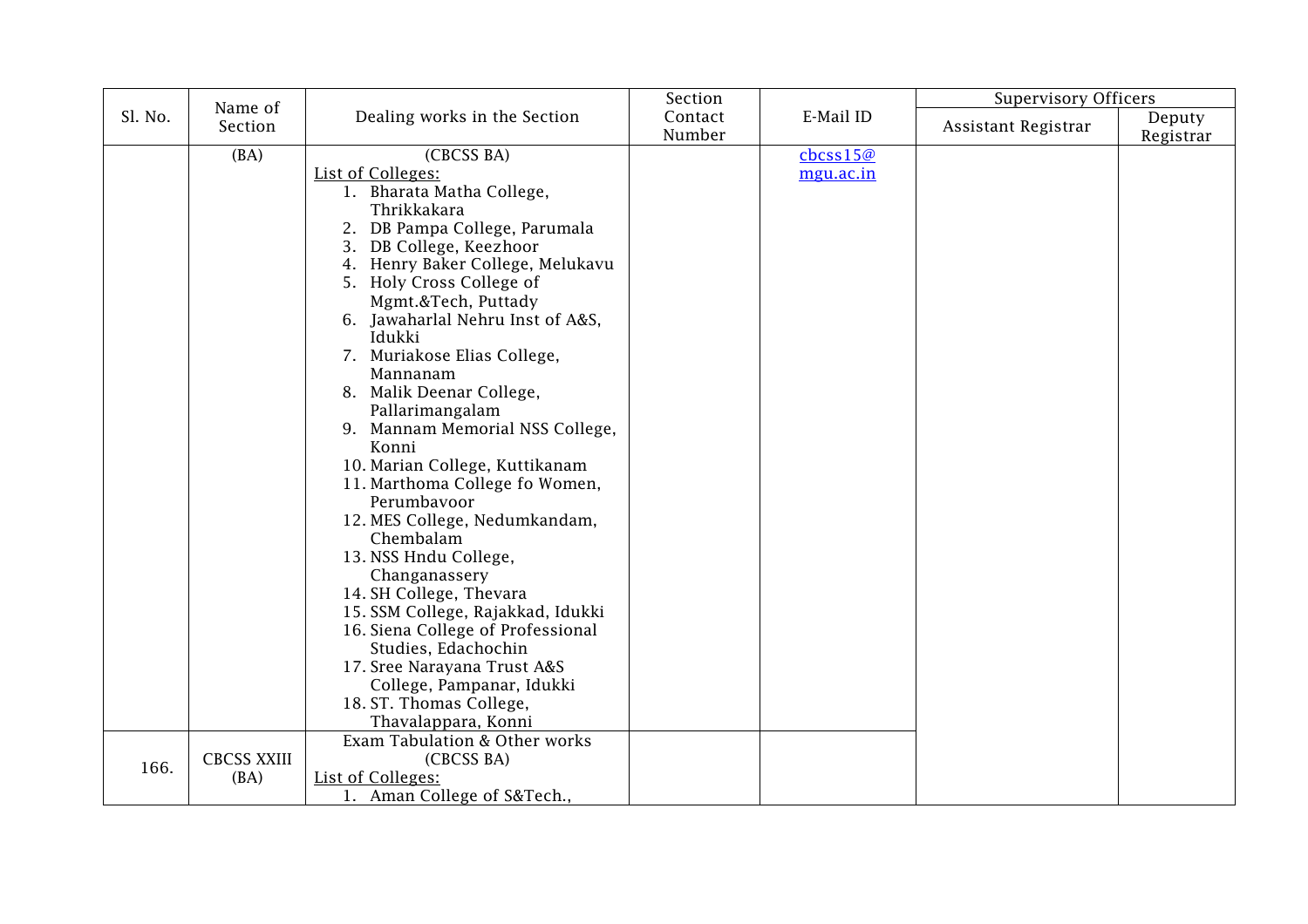|         |                    |                                                                                                                                                                                                                                                                                                                                                                                                                                                                                                                                                                                                                                                                                                                                                                                                                                                                                                                                                                                      | Section           |                                         | <b>Supervisory Officers</b> |                     |
|---------|--------------------|--------------------------------------------------------------------------------------------------------------------------------------------------------------------------------------------------------------------------------------------------------------------------------------------------------------------------------------------------------------------------------------------------------------------------------------------------------------------------------------------------------------------------------------------------------------------------------------------------------------------------------------------------------------------------------------------------------------------------------------------------------------------------------------------------------------------------------------------------------------------------------------------------------------------------------------------------------------------------------------|-------------------|-----------------------------------------|-----------------------------|---------------------|
| Sl. No. | Name of<br>Section | Dealing works in the Section                                                                                                                                                                                                                                                                                                                                                                                                                                                                                                                                                                                                                                                                                                                                                                                                                                                                                                                                                         | Contact<br>Number | E-Mail ID                               | Assistant Registrar         | Deputy<br>Registrar |
|         |                    | Paippad<br>2. Aquinas College, Edacochin<br>3. Bishop Vayalil Memorial Holy<br>Cross College, Cherpunkal<br>4. Chinmaya Vidyapeeth, EKM<br>5. Govt. A&S College, Elanthoor,<br><b>PTA</b><br>6. Govt. College, Tripunithura<br>7. Govt Sanskrit College,<br>Tripunithura<br>8. Guru Narayana College of A&S,<br>Thodupuzha<br>9. Jai Bharat A&S College,<br>Vengola, Perumbavoor<br>10. Mar Athanasius College, EKM<br>11. Mar Ivanios College for Adv.<br>Studies, PTA<br>12. Mar Sleeva College of A&S,<br>13. MES College, Marampally<br>14. Pavanatma College,<br>Murickassery<br>15. R Sankar Smaraka SN College,<br>Changanacherry<br>16. SN College of Adv. Studies,<br>Kuttanadu<br>17. Saintgits Collegeof Applied<br>Science, Pathamuttom<br>18. Sanjo College, Idukki<br>19. SCMS School of Tech&Mgmt.,<br>Muttom<br>20. Sree Sankara college, Kalady<br>21. St. George College,<br>Muvattupuzha<br>22. St. Anns College, Angamaly<br>23. St. Peters College, Kolencherry |                   | $\frac{\text{cbcss23@}}{}$<br>mgu.ac.in |                             |                     |
| 167.    | <b>CBCSS XXVII</b> | Exam Tabulation & Other works                                                                                                                                                                                                                                                                                                                                                                                                                                                                                                                                                                                                                                                                                                                                                                                                                                                                                                                                                        |                   |                                         |                             |                     |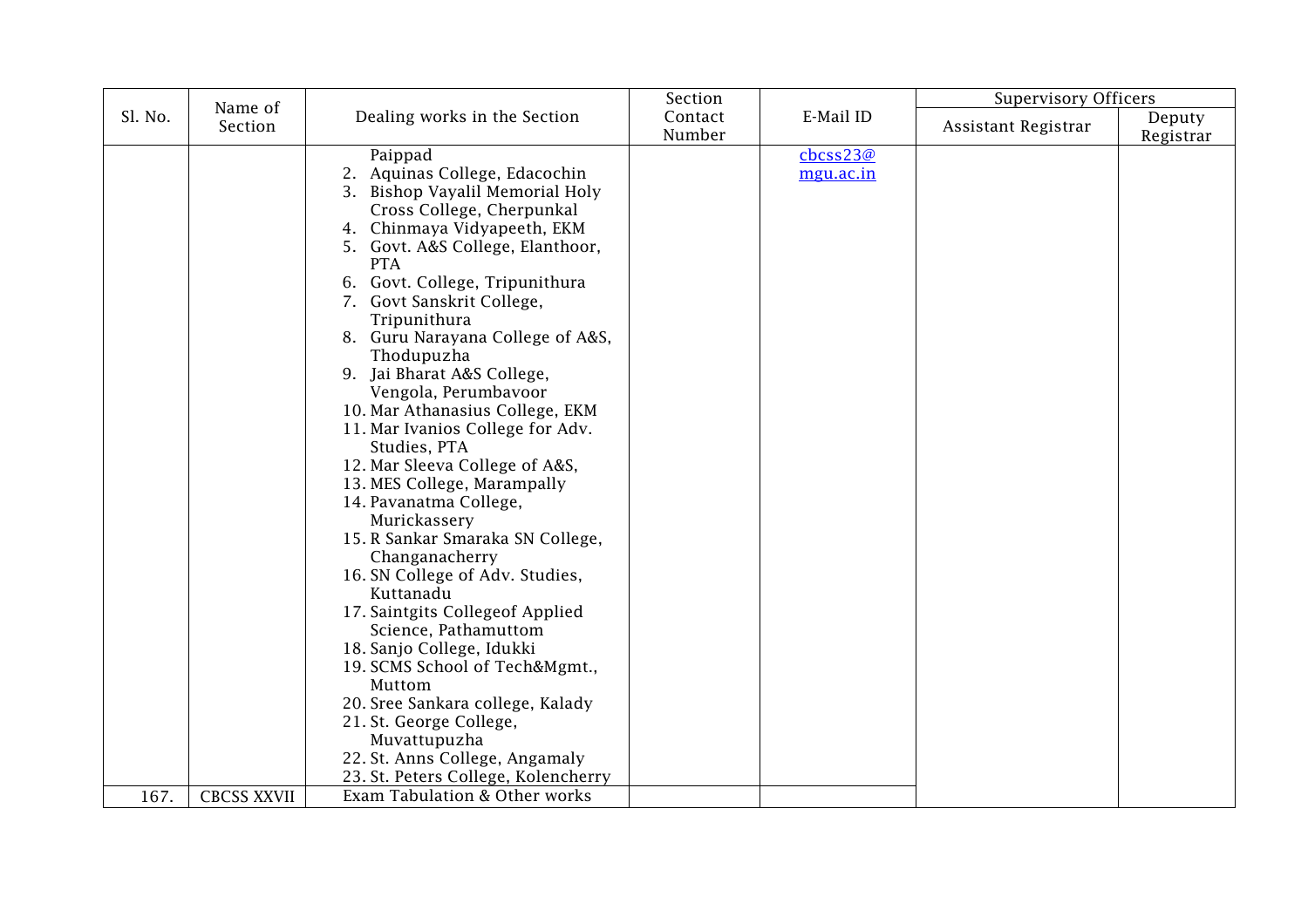|         | Name of                               |                                                                                                                                                                                                                                                                                                                                                                                                                                                                                                                                                                                                                                                          | Section           |                                 | <b>Supervisory Officers</b> |                     |
|---------|---------------------------------------|----------------------------------------------------------------------------------------------------------------------------------------------------------------------------------------------------------------------------------------------------------------------------------------------------------------------------------------------------------------------------------------------------------------------------------------------------------------------------------------------------------------------------------------------------------------------------------------------------------------------------------------------------------|-------------------|---------------------------------|-----------------------------|---------------------|
| Sl. No. | Section                               | Dealing works in the Section                                                                                                                                                                                                                                                                                                                                                                                                                                                                                                                                                                                                                             | Contact<br>Number | E-Mail ID                       | Assistant Registrar         | Deputy<br>Registrar |
|         | (BA)                                  | (CBCSS BA)<br>List of Colleges:<br>1. Alphonsa College, Pala<br>2. Arafa College of A&S,<br>Muvattupuzha<br>3. BCM College, Kottayam<br>4. CAtholicate College, PTA<br>5. CET College of Mgmt.<br>Sci.&Tech., Airapuram<br>6. DC School of Mgmt.&Tech.,<br>Pullikkanam, Idukki<br>7. DB College,<br>Thalayolapparambu<br>8. Govt. College, Nattakom<br>9. Kristu Jyoti College of<br>Mgmt&Tech, Changanacherry<br>10. Morning Star Home Science<br>College, Angamali<br>11. Nirmala College, Muvattupuzha<br>12. Rajagiri college of Mgmt. &<br>Applied Sci., Kakkanadu<br>13. SNM College, Maliankara<br>14. Stella Maris College for Women,<br>Adimali |                   | $\text{c}$ bcss17@<br>mgu.ac.in |                             |                     |
| 168.    | PRO Section                           | <b>Issuance of Press Releases</b><br>Advertisements<br>receiving RTI Applications                                                                                                                                                                                                                                                                                                                                                                                                                                                                                                                                                                        | 0481-2733298      | promgu@gmail.c<br>om            |                             |                     |
| 169.    | Enquiry<br>Section                    | General Enquiry for Students and<br>Public                                                                                                                                                                                                                                                                                                                                                                                                                                                                                                                                                                                                               | 0481-2731020      |                                 | PRO $(i/c)$                 |                     |
| 170.    | Information<br>Centre -<br>Thiruvalla | General Enquiry for Students and<br>Public                                                                                                                                                                                                                                                                                                                                                                                                                                                                                                                                                                                                               | 0469-2731732      | mgutvla@gmail.c<br>om           |                             |                     |
| 171.    | Information<br>Centre -<br>Thodupuzha | General Enquiry for Students and<br>Public                                                                                                                                                                                                                                                                                                                                                                                                                                                                                                                                                                                                               | 0486-2221275      | mgutdpa@gmial.<br>com           |                             |                     |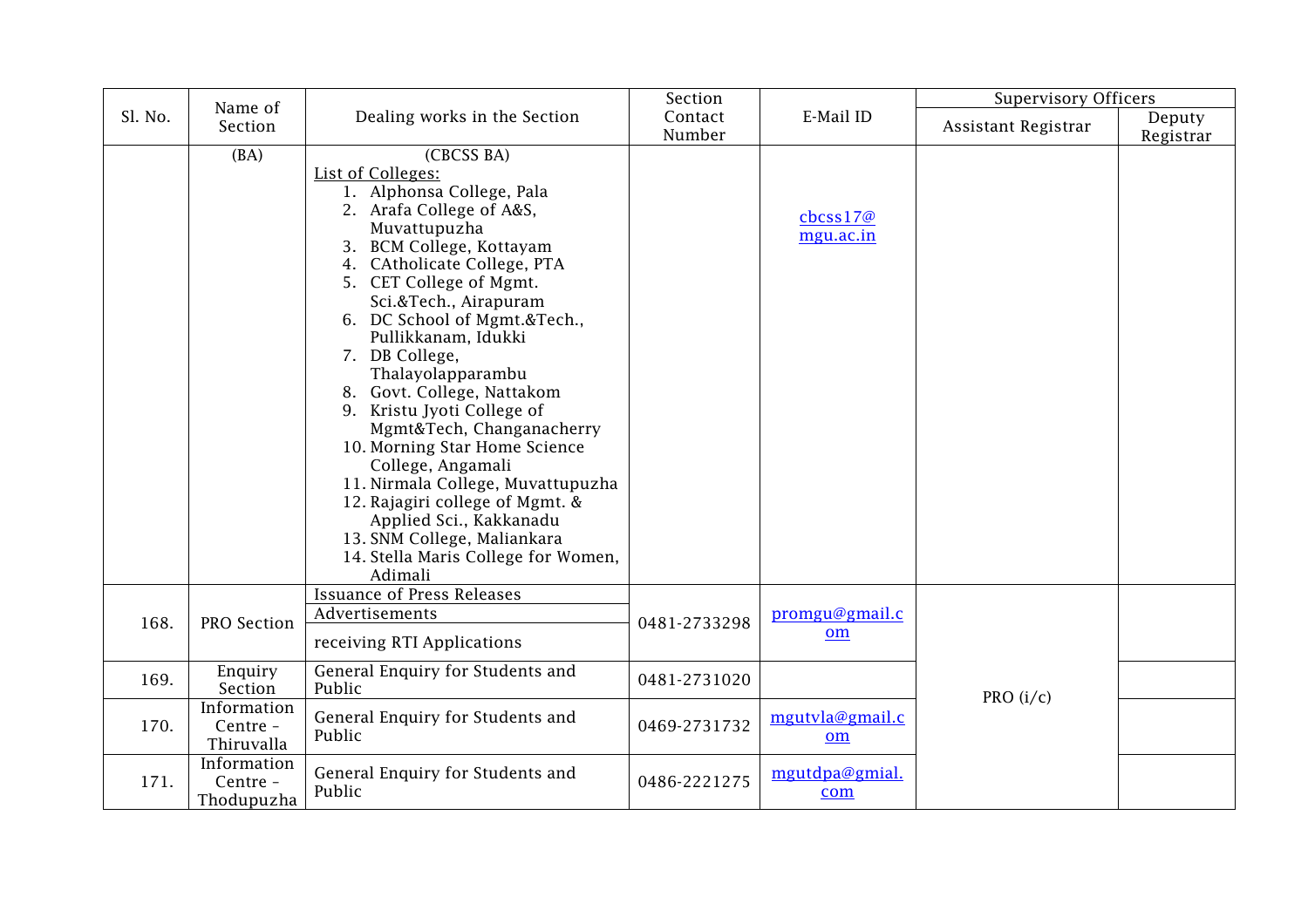|         | Name of                                     |                                                                                                                                                                                                                                                                   | Section           |                                                    | <b>Supervisory Officers</b> |                     |
|---------|---------------------------------------------|-------------------------------------------------------------------------------------------------------------------------------------------------------------------------------------------------------------------------------------------------------------------|-------------------|----------------------------------------------------|-----------------------------|---------------------|
| Sl. No. | Section                                     | Dealing works in the Section                                                                                                                                                                                                                                      | Contact<br>Number | E-Mail ID                                          | Assistant Registrar         | Deputy<br>Registrar |
| 172.    | Information<br>Centre -<br>Ernakulam        | General Enquiry for Students and<br>Public                                                                                                                                                                                                                        | 0484-2340502      | mginfoekm@gma<br>il.com                            |                             |                     |
| 173.    | Information<br>Centre -<br>Vaikom           | General Enquiry for Students and<br>Public                                                                                                                                                                                                                        | 0482-217744       | mguvkm@gmail.c<br>om                               |                             |                     |
| 174.    | Information<br>Centre -<br>Adimali          | General Enquiry for Students and<br>Public                                                                                                                                                                                                                        | 0486-4225030      | mguadim@gmail.<br>com                              |                             |                     |
| 175.    | Information<br>Centre -<br>North<br>Paravur | General Enquiry for Students and<br>Public                                                                                                                                                                                                                        | 0484-2444643      | mguinformationc<br>entre.p<br>aravur@gmail.co<br>m |                             |                     |
| 176.    | Information<br>Centre -<br>Kattappana       | General Enquiry for Students and<br>Public                                                                                                                                                                                                                        | 0486-8273070      | mguktpn@gmail.<br>com                              |                             |                     |
| 177.    | <b>SDEI</b>                                 | വിദൂര വിദ്യാഭ്യാസ പദ്ധതി പ്രകാരം 2003 വരെ<br>നടത്തിയ കോഴ്സുകൾ, സ്ക്കൂളിന്റെ സാമ്പത്തിക<br>കാര്യങ്ങൾ, ഭരണപരമായ കാര്യങ്ങൾ,<br>ജീവനക്കാരുടെ സർവ്വീസ് സംബന്ധമായ<br>കാര്യങ്ങൾ                                                                                          |                   | sde@mgu.ac.in                                      |                             |                     |
| 178.    | <b>SDE II</b>                               | ഓഫ് കാമ്പസ് സെന്ററുകളിലെ വിദ്യാർത്ഥികളുടെ<br>മാർക്ക്ലിസ്റ്റ് വി്തരണം, ടി.സി, സി.സി.,<br>ട്രാൻസ്ക്രി്പ്റ്റ്, മറ്റു സർട്ടിഫിക്കറ്റുകൾ<br>കൊടുക്കുന്നതുമായി ബന്ധപ്പെട്ട ജോലികൾ                                                                                       |                   | offcampus@mgu.<br>ac.in                            |                             |                     |
| 179.    | <b>SDE III</b>                              | <u>ാം ക്ലെസ് സെന്ററുകളിലെ</u><br>വിദ്യാർത്ഥികളുടെ മാർക്ക്ലിസ്റ്റുകളുടെ വിതരണം,<br>ടി.സി., സി.സി., മറ്റു സർട്ടിഫിക്കറ്റുകൾ,<br>സിലബസിന്റെ ഒഫിഷ്യൽ ട്രാൻസ്ക്രിപ്റ്റ്<br>തുടങ്ങിയവ നൽകുന്നു, $SDE$ -യിലെ<br>അക്കാദമികമായ കാര്യങ്ങളുടെ ഫയലുകൾ<br>കൈകാര്യം ചെയ്യുന്നു. |                   | sde@mgu.ac.in                                      | DR SDE<br>3238              |                     |
| 180.    | <b>SDE IV</b>                               | 57 ഓഫ് ക്യാമ്പസ് സെന്ററുകളിലെ<br>വിദ്യാർത്ഥികളുടെ മാർക്ക്ലിസ്റ്റ് വിതരണം,<br>ടിസി/സിസി, മറ്റ് സർട്ടിഫിക്കറ്റുകശ്, സിലബസ്സിന്റെ<br>ഒഫീഷ്യൽ ട്രാൻസ്ക്രിപ്റ്റ് എന്നിവ നൽകൽ, പഠന്<br>സാമഗ്രികളുടെ മുദ്രണം, സ്റ്റേറ്റിന്റെ ചുമതല                                       | 0481-2730491      | sde@mgu.ac.in                                      |                             |                     |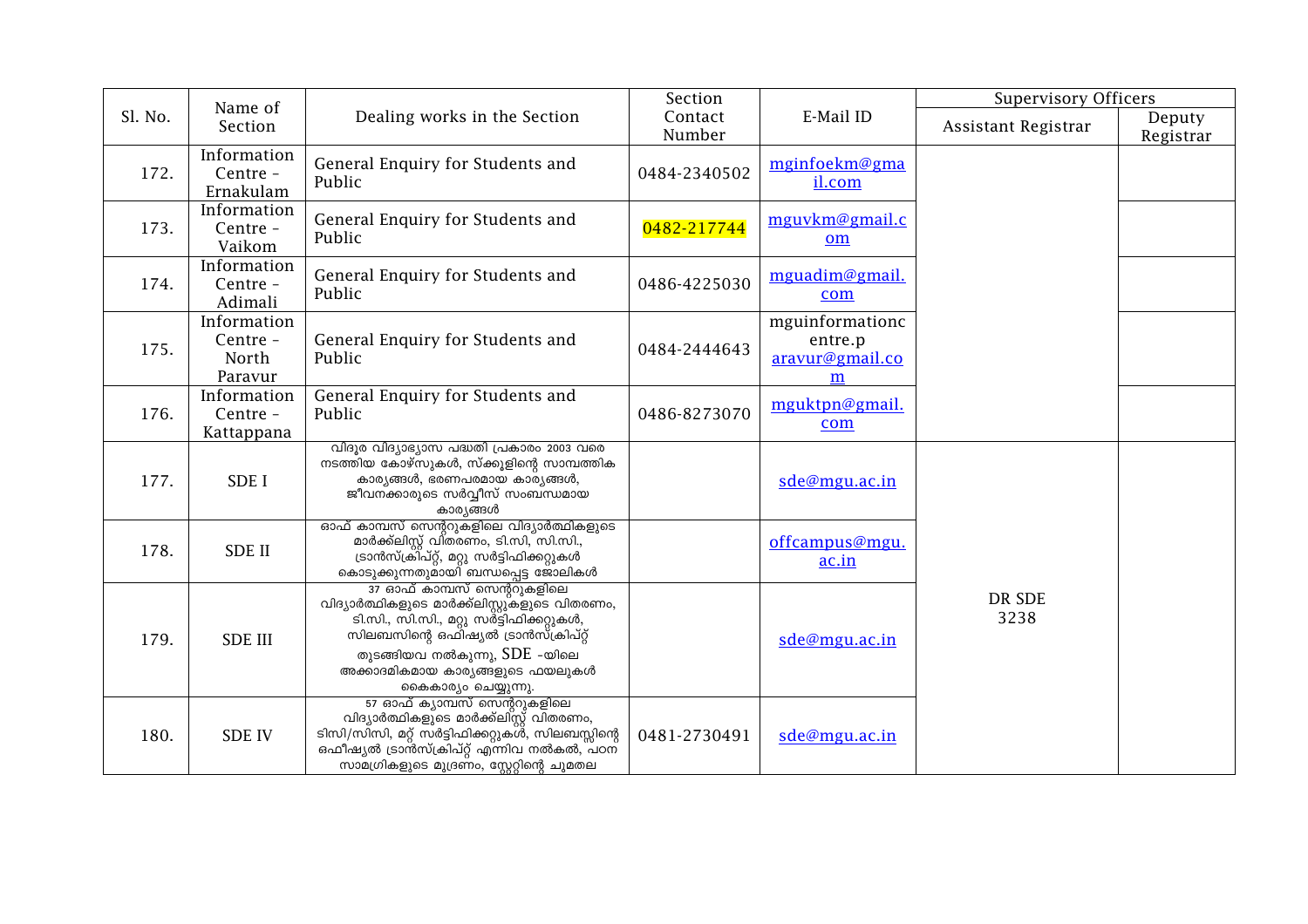|         | Name of |                                                                                                                                                                                                                                                                                                                                                                                                                                                                                                                                                                                                                                                                                                                                                    | Section           |                            | <b>Supervisory Officers</b> |                     |
|---------|---------|----------------------------------------------------------------------------------------------------------------------------------------------------------------------------------------------------------------------------------------------------------------------------------------------------------------------------------------------------------------------------------------------------------------------------------------------------------------------------------------------------------------------------------------------------------------------------------------------------------------------------------------------------------------------------------------------------------------------------------------------------|-------------------|----------------------------|-----------------------------|---------------------|
| Sl. No. | Section | Dealing works in the Section                                                                                                                                                                                                                                                                                                                                                                                                                                                                                                                                                                                                                                                                                                                       | Contact<br>Number | E-Mail ID                  | Assistant Registrar         | Deputy<br>Registrar |
| 181.    | PR I    | Private Registration<br>BA & B.Com - other board<br>MA, MSc & M.Com - other board for all<br>centers<br>M.Com.:<br>1. Cochin College<br>2. Chinmaya Vidyapeet<br>3. St. Pauls College, Kalamassery<br>4. Bharat Matha College,<br>Thrikkakara<br>5. SNM College, Maliankara<br>6. SS College, Kalady<br>7. St. Anns College, Angamaly<br>8. St. Peters College, Kolenchery<br>9. Nirmala College,<br>Mulanthuruthy<br>10. St. Thomas College, Puthanery<br>11. MES College, Kunnukara<br>Preparation of private registration<br>notification<br>Migration/Matriculation Verification<br>of Pre-Degree, BA, B.Com, M.Com,<br>Private registration upto 1996<br>Private registration register<br>preparation<br>Cancellation of Private Registration | 0481-2733365      | ugpvtregimgu@g<br>mail.com | AR PVT. REGN.<br>3258       |                     |
| 182.    | PR II   | Works related to private registration<br>of all B.A. Students except that<br>students who studied CBSE, ICSE, NIOS<br>includes:<br>a. full course (I to VI)                                                                                                                                                                                                                                                                                                                                                                                                                                                                                                                                                                                        | 0481-2733365      | ugpvtregimgu@g<br>mail.com |                             |                     |